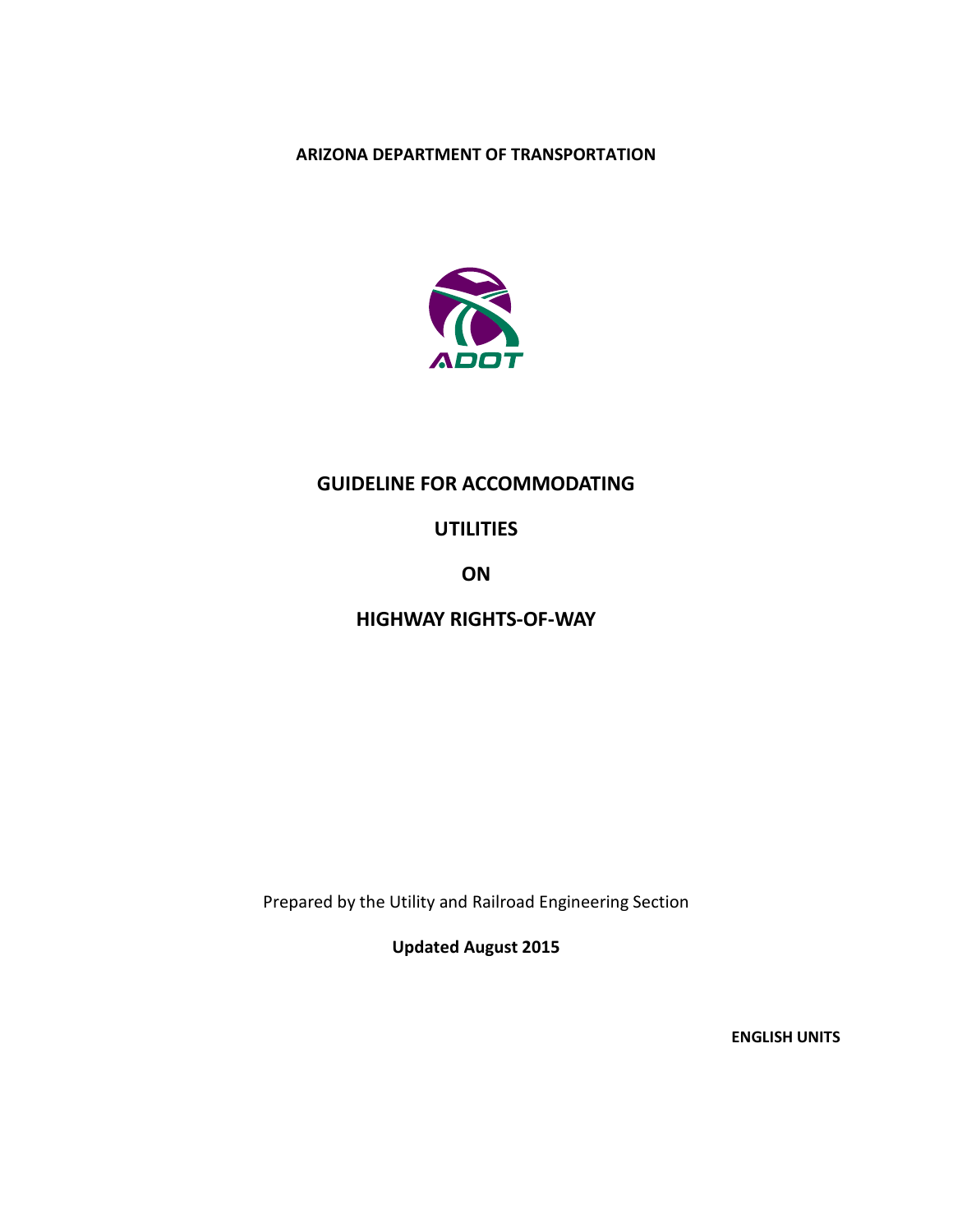# **TABLE OF CONTENTS**

| 1.    | <b>GUIDELINE ON THE ACCOMMODATIONS OF UTILITIES WITHIN STATE OF ARIZONA HIGHWAYS</b><br><b>RIGHT-OF-WAY</b> | 1                   |
|-------|-------------------------------------------------------------------------------------------------------------|---------------------|
| 1.1.  | <b>INTRODUCTION</b>                                                                                         | $\mathbf{1}$        |
|       | 1.1.1. BACKGROUND                                                                                           | $\mathbf{1}$        |
|       | 1.1.2. UTILITY ACCOMMODATION                                                                                | $\mathbf{1}$        |
|       | 1.1.3. PRIOR RIGHTS                                                                                         | $\mathbf{1}$        |
| 1.2.  | <b>AUTHORITY OF THE DIRECTOR</b>                                                                            | $\mathbf{1}$        |
| 1.3.  | <b>STATEMENT OF GUIDELINE</b>                                                                               | $\mathfrak{2}$      |
|       | 1.3.1. UTILITIES TO WHICH GUIDELINE APPLIES                                                                 | $\sqrt{2}$          |
|       | 1.3.2. HIGHWAY UTILITIES                                                                                    | $\overline{2}$      |
|       | 1.3.3. PROTECTION OF THE HIGHWAY                                                                            | $\overline{2}$      |
|       | 1.4. NEW UTILITY INSTALLATION ALONG HIGHWAYS                                                                | $\overline{2}$      |
|       | 1.4.1. UNCONTROLLED ACCESS HIGHWAYS AND OUTSIDE OF CONTROL OF ACCESS ON CONTROLLED                          |                     |
|       | <b>ACCESS HIGHWAYS</b><br>1.4.2. INSIDE CONTROL OF ACCESS                                                   | $\overline{2}$<br>3 |
|       |                                                                                                             |                     |
|       | 1.5. EXISTING UTILITIES ALONG PROPOSED CONTROLLED ACCESS HIGHWAYS                                           | $\mathfrak{Z}$      |
|       | 1.5.1. EXISTING UTILITIES ON NEW CONTROLLED ACCESS HIGHWAYS                                                 | 3                   |
|       | 1.5.2. EXISTING UTILITIES ON NEW CONTROLLED ACCESS HIGHWAYS WITH FRONTAGE ROADS                             | $\overline{4}$      |
|       | 1.5.3. LIMITED RIGHT-OF-WAY                                                                                 | $\overline{4}$      |
|       | <b>1.5.4. UTILITY LOCATION</b>                                                                              | $\overline{4}$      |
|       | 1.5.5. PREFERRED UTILITY LOCATION                                                                           | $\overline{4}$      |
| 1.6.  | <b>UTILITY CORRIDORS</b>                                                                                    | 4                   |
| 1.7.  | UTILITIES THROUGH OR AFFIXED TO EXISTING BRIDGES                                                            | $\overline{4}$      |
|       | 1.7.1. EXISTING UTILITY ON EXISTING BRIDGE                                                                  | 4                   |
|       | 1.7.2. NEW UTILITY ON EXISTING BRIDGE                                                                       | 5                   |
| 1.8.  | UTILITIES THROUGH OR AFFIXED TO NEW BRIDGES                                                                 | $\sqrt{5}$          |
|       | 1.8.1. UTILITIES ON NEW BRIDGES                                                                             | $\sqrt{5}$          |
|       | 1.8.1.1. FLEXIBLE LINES                                                                                     | 5                   |
|       | 1.8.1.2. RIGID LINES                                                                                        | 5                   |
| 1.9.  | UTILITIES CROSSING HIGHWAYS                                                                                 | 6                   |
|       | 1.9.1. NEW UTILITY CROSSINGS<br>1.9.1.1. MAINTENANCE OUTSIDE CONTROL OF ACCESS                              | 6<br>6              |
|       | 1.9.1.2. OVERHEAD UTILITY CROSSING VERTICAL CLEARANCE                                                       | 6                   |
|       | 1.9.1.3. OVERHEAD UTILITY CROSSINGS IN INTERCHANGE AREAS                                                    | 6                   |
|       | 1.9.1.4. OVERHEAD UTILITY CROSSINGS OUTSIDE OF INTERCHANGE AREAS                                            | $\boldsymbol{6}$    |
|       | 1.9.1.5. UNDERGROUND UTILITY CROSSINGS                                                                      | 7                   |
|       | 1.9.1.6. IRRIGATION DITCHES AND WATER CANALS                                                                | 7                   |
|       | 1.9.1.7. PROVISIONS FOR EXPANSION OF UTILITIES                                                              | 7                   |
|       | <b>1.9.1.8. UTILITY CROSSING STRUCTURES</b>                                                                 | 7                   |
|       | <b>1.9.1.9. UTILITIES IN DRAINAGE STRUCTURES</b>                                                            | 7                   |
| 1.10. | UTILITIES IN VEHICULAR TUNNELS                                                                              | 7                   |
| 1.11. | PERMIT FOR UTILITY MAINTENANCE                                                                              | 8                   |

i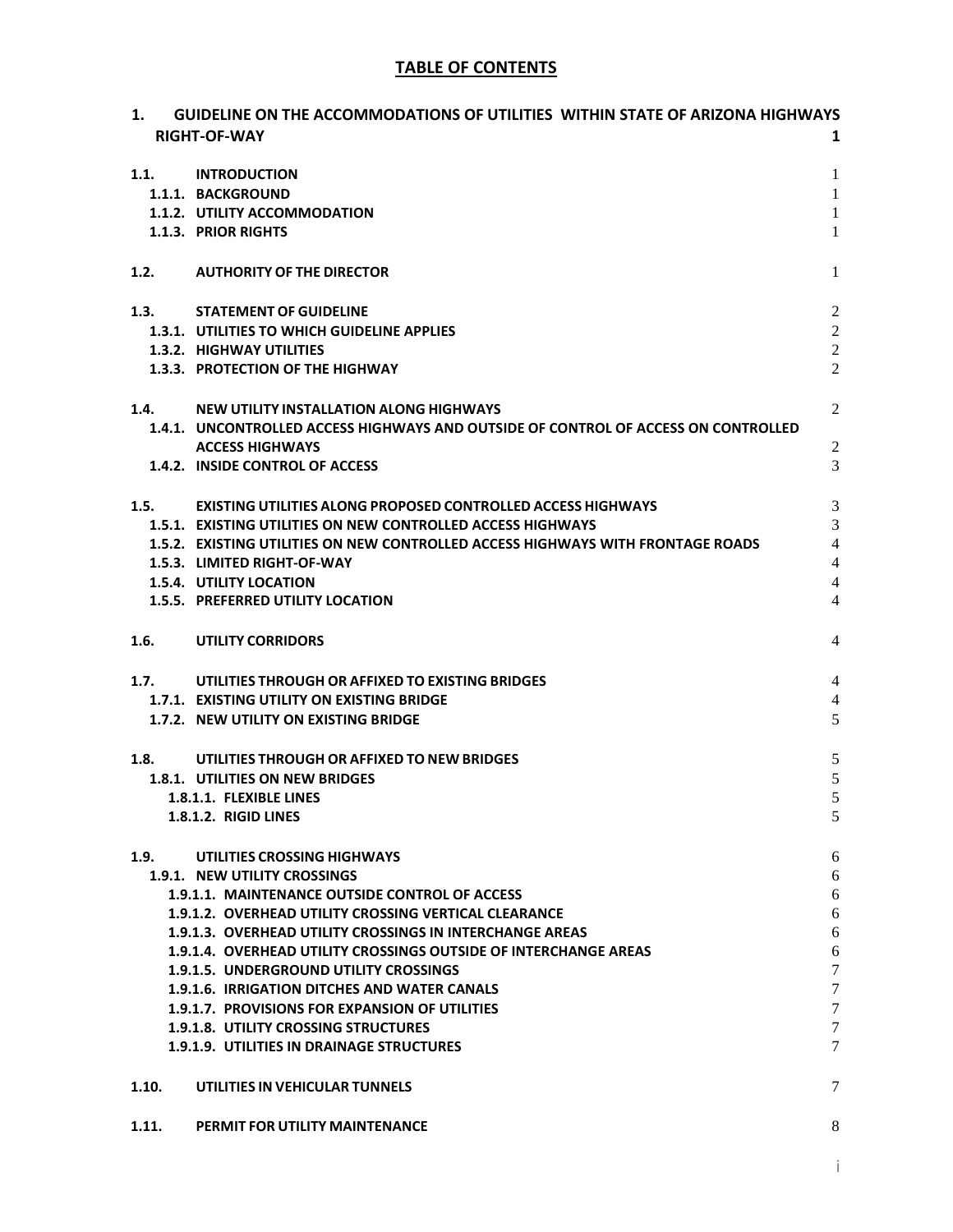| 3. |       | UTILITY GUIDELINES IN CONTROLLED ACCESS HIGHWAY                        | 17       |
|----|-------|------------------------------------------------------------------------|----------|
|    | 2.4.  | ADEQUATE SPACE IN RIGHT-OF-WAY FOR UTILITY ACCOMMODATIONS              | 16       |
|    |       | 2.3.19. NON-COMPLIANCE                                                 | 16       |
|    |       | <b>2.3.18. INSTALLATION DRAWING BOND</b>                               | 16       |
|    |       | <b>2.3.17. INSTALLATION DRAWING</b>                                    | 16       |
|    |       | 2.3.16. REQUEST FOR PERMITS                                            | 15       |
|    |       | <b>2.3.15. ADOT PLANS REVIEW</b>                                       | 15       |
|    |       | 2.3.14. LIABILITY                                                      | 15       |
|    |       | <b>2.3.13. EMERGENCY CONDITIONS</b>                                    | 15       |
|    |       | 2.3.11. CONSTRUCTION<br><b>2.3.12. ROUTINE MAINTENANCE</b>             | 14<br>15 |
|    |       | 2.3.10. ACCESS                                                         | 14       |
|    |       | 2.3.9. RIGHT OF WAY                                                    | 14       |
|    |       | 2.3.8. STORAGE OF MATERIAL AND EQUIPMENT                               | 14       |
|    |       | 2.3.7. PROTECTION OF TRAFFIC                                           | 14       |
|    |       | 2.3.6. POSTING PERMIT                                                  | 14       |
|    |       | 2.3.5. NOTICE PRIOR TO STARTING WORK                                   | 13       |
|    |       | 2.3.4. PRECEDENT                                                       | 13       |
|    |       | 2.3.3. ACCEPTANCE OF PROVISIONS                                        | 13       |
|    |       | 2.3.2. NON-TRANSFERABILITY OF PERMIT                                   | 13       |
|    |       | 2.3.1. PERMIT REQUIRED                                                 | 13       |
|    | 2.3.  | <b>CONDITIONS FOR UTILITY PERMITS WITHIN THE HIGHWAY RIGHT-OF-WAY</b>  | 13       |
|    |       | 2.2.3. PERMIT AUTHORITY                                                | 13       |
|    |       | 2.2.2. ENCROACHMENT                                                    | 13       |
|    |       | 2.2.1. DIRECTOR'S AUTHORITY                                            | 13       |
|    | 2.2.  | <b>AUTHORITY</b>                                                       | 13       |
|    | 2.1.  | <b>DEFINITION OF TERMS</b>                                             | 11       |
|    |       |                                                                        |          |
| 2. |       | <b>GENERAL INFORMATION</b>                                             | 11       |
|    |       | 1.15.3. FINAL APPEAL                                                   | 10       |
|    |       | 1.15.2. APPEAL PROCESS                                                 | 10       |
|    |       | <b>1.15.1. APPEALS</b>                                                 | 10       |
|    | 1.15. | <b>SPECIAL CASES AND APPEALS</b>                                       | 10       |
|    |       | 1.14.2. LONGITUDINAL CORRIDOR OR TRANSVERSE STRUCTURE FOR LEASE        | 10       |
|    |       | 1.14.1. LEASE ON CONTROLLED ACCESS HIGHWAYS                            | 10       |
|    | 1.14. | LEASE OF ADOT RIGHTS-OF-WAY OF CONTROLLED ACCESS HIGHWAYS              | 10       |
|    |       |                                                                        |          |
|    |       | 1.13.3. INSURANCE                                                      | 9        |
|    |       | 1.13.2. LIABILITY                                                      | 9        |
|    |       | 1.13.1. INSTALLATION DRAWINGS and INSTALLATION DRAWING BOND            | 9        |
|    | 1.13. | UTILITY PERMIT REQUIREMENTS                                            | 9        |
|    |       | 1.12.3. INTERFERENCE WITH ADOT CONTRACTOR                              |          |
|    |       | <b>1.12.2. TRAFFIC CONTROL</b>                                         | 8<br>9   |
|    |       | 1.12.1. PLANS REVIEW                                                   | 8        |
|    | 1.12. | <b>CONSTRUCTION AND LOCATION DETAILS</b>                               | 8        |
|    |       |                                                                        |          |
|    |       | 1.11.3. EMERGENCY MAINTENANCE                                          | 8        |
|    |       | <b>1.11.2. CONTROLLING UTILITY ACCESS</b>                              | 8        |
|    |       | 1.11.1. ACCESS FOR MAINTAINING UTILITIES ON CONTROLLED ACCESS HIGHWAYS | 8        |

ii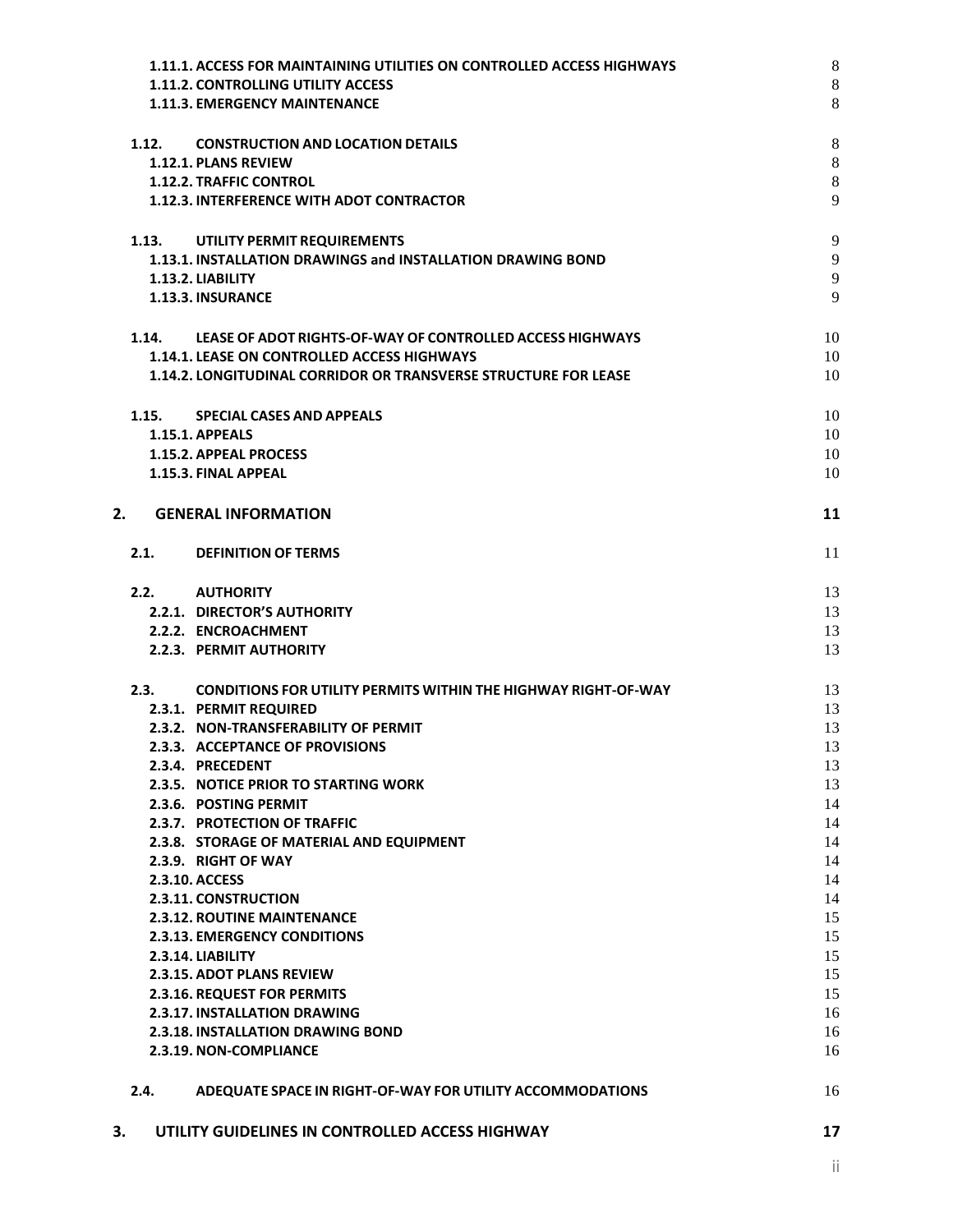| 3.1.          | <b>ELECTRICAL LINES</b>                                                 | 17       |
|---------------|-------------------------------------------------------------------------|----------|
|               | 3.1.1. CONFLICTS                                                        | 17       |
|               | 3.1.2. EXISTING ELECTRIC LINE ALONG PROPOSED CONTROLLED ACCESS HIGHWAYS | 17       |
|               | 3.1.3. POTHOLES                                                         | 17       |
|               | 3.1.4. OPEN CUTS                                                        | 17       |
|               | 3.1.4.1. BACKFILL MATERIAL                                              | 17       |
|               | 3.1.4.2. PLACEMENT OF BACKFILL                                          | 18       |
|               | 3.1.4.3. COMPACTION OF BACKFILL                                         | 19       |
|               | 3.1.4.4. ASPHALTIC CONCRETE PAVEMENT REPLACEMENT                        | 19       |
|               | 3.1.4.5. PORTLAND CEMENT CONCRETE PAVEMENT REPLACEMENT                  | 19       |
|               | 3.1.5. DEPTH OF COVER                                                   | 20       |
|               | 3.1.6. CONTROL OF ACCESS                                                | 20       |
|               | 3.1.7. MANHOLES                                                         | 20       |
|               | 3.1.8. CROSSINGS                                                        | 20       |
|               | 3.1.8.1. ELECTRIC LINES ALONG CROSSROADS                                | 20       |
|               | 3.1.8.2. OVERHEAD ELECTRIC LINE CROSSINGS                               | 20       |
|               | 3.1.8.3. UNDERGROUND ELECTRIC LINE CROSSINGS                            | 21       |
|               | 3.1.8.4. ELECTRIC CABINETS & TRANSFORMERS                               | 21       |
|               | 3.1.9. ELECTRIC LINES THROUGH OR AFFIXED TO EXISTING BRIDGES            | 21       |
|               | 3.1.10. ELECTRIC LINES THROUGH OR AFFIXED TO NEW BRIDGES                | 22       |
|               | 3.1.10.1. BRIDGE ENGINEER                                               | 22       |
|               | 3.1.11. JACKING OR BORING<br>3.1.11.1. WATER BORING                     | 22<br>22 |
|               | 3.1.11.2. BENTONITE SLURRY BORING                                       | 22       |
|               | 3.1.11.3. JACKING OUTSIDE 30 FEET                                       | 23       |
|               | 3.1.11.4. JACKING INSIDE 30 FEET                                        | 23       |
|               | 3.1.11.5. OVERBREAKAGE                                                  | 23       |
|               | 3.1.12. LONGITUDINAL ELECTRIC LINES INSIDE THE CONTROL OF ACCESS        | 23       |
|               | 3.1.13. LONGITUDINAL ELECTRIC LINES OUTSIDE THE CONTROL OF ACCESS       | 24       |
|               | 3.1.14. PREFERRED LONGITUDINAL LOCATION                                 | 25       |
| 3.1.15. GATES |                                                                         | 25       |
|               | 3.1.15.1. EXISTING GATES                                                | 25       |
|               | 3.1.15.2. NEW GATES                                                     | 25       |
|               |                                                                         |          |
| 3.2.          | WATER & SEWER LINES IN CONTROLLED ACCESS HIGHWAY                        | 26       |
|               | 3.2.1. CONFLICTS                                                        | 26       |
|               | 3.2.2. POTHOLES                                                         | 26       |
|               | 3.2.3. OPEN CUTS                                                        | 26       |
|               | 3.2.3.1. BACKFILL MATERIAL                                              | 26       |
|               | 3.2.3.2. PLACEMENT OF BACKFILL                                          | 27       |
|               | 3.2.3.3. COMPACTION OF BACKFILL                                         | 28       |
|               | 3.2.3.4. ASPHALTIC CONCRETE PAVEMENT REPLACEMENT                        | 28       |
|               | 3.2.3.5. PORTLAND CEMENT CONCRETE PAVEMENT REPLACEMENT                  | 28       |
|               | 3.2.4. DEPTH OF COVER                                                   | 28       |
|               | 3.2.5. WATER METER & SERVICE LINES                                      | 28       |
|               | 3.2.6. FIRE HYDRANTS                                                    | 29       |
|               | 3.2.7. MANHOLES                                                         | 29       |
|               | 3.2.8. CROSSINGS                                                        | 29       |
|               | 3.2.8.1. GUIDELINES                                                     | 29       |
|               | 3.2.8.2. WATER LINES CROSSINGS                                          | 29       |
|               | 3.2.8.3. GRAVITY SEWER LINES CROSSINGS                                  | 30       |
|               | 3.2.8.4. FORCED SEWER MAINS CROSSING                                    | 30       |
|               | 3.2.9. STORM DRAINS                                                     | 30       |
|               | 3.2.10. WATER OR SEWER LINES THROUGH OR AFFIXED TO EXISTING BRIDGES     | 31       |
|               | 3.2.10.1. GUIDELINES                                                    | 31       |
|               | 3.2.10.2. NEW WATER OR SEWER LINE ON EXISTING BRIDGE                    | 31       |
|               | 3.2.10.3. SPECIAL CASES                                                 | 31       |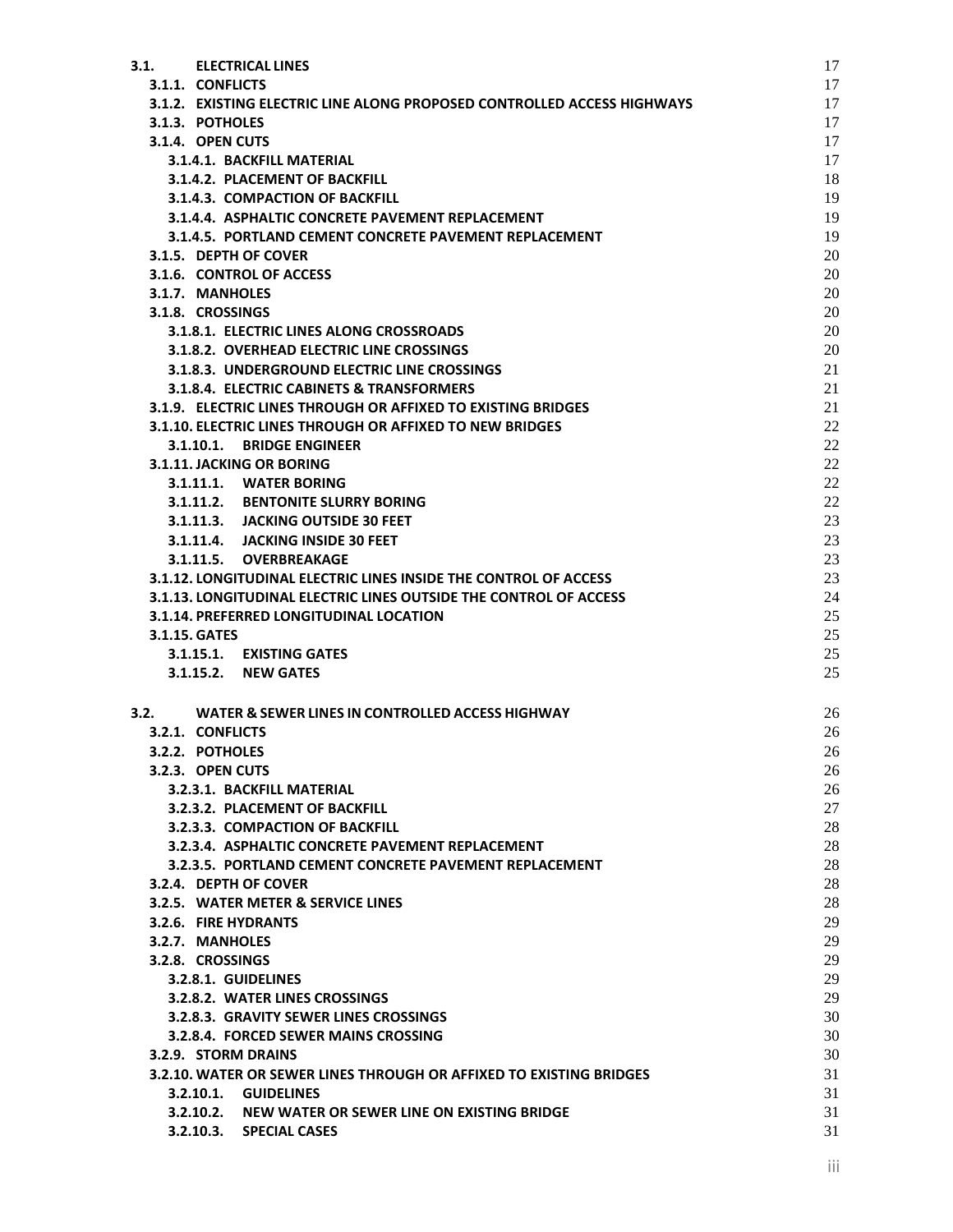| 3.2.11. WATER OR SEWER LINES THROUGH OR AFFIXED TO NEW BRIDGES                             | 32       |
|--------------------------------------------------------------------------------------------|----------|
| <b>GENERAL GUIDELINE</b><br>3.2.11.1.                                                      | 32       |
| <b>SPECIAL CASES</b><br>3.2.11.2.                                                          | 32       |
| 3.2.11.3. PAY ADDITIONAL COSTS                                                             | 32       |
| 3.2.11.4. DESIGN                                                                           | 32       |
| 3.2.11.5. POINTS OF ACCESS                                                                 | 32       |
| 3.2.11.6. CASING ON STRUCTURES                                                             | 33       |
| 3.2.11.7. BRIDGE ENGINEER                                                                  | 33       |
| 3.2.11.8. ATTACHMENTS (Bridge)                                                             | 33       |
| 3.2.12. CASINGS                                                                            | 33       |
| 3.2.13. JACKING OR BORING                                                                  | 33       |
| 3.2.13.1. WATER BORING                                                                     | 33       |
| 3.2.13.2. BENTONITE SLURRY BORING                                                          | 33       |
| 3.2.13.3. JACKING OUTSIDE 30 FEET                                                          | 34       |
| 3.2.13.4. JACKING INSIDE 30 FEET                                                           | 34       |
| 3.2.13.5. OVERBREAKAGE                                                                     | 34       |
| 3.2.14. LONGITUDINAL WATER OR SEWER LINES INSIDE THE CONTROL OF ACCESS                     | 34       |
| 3.2.15. LONGITUDINAL WATER OR SEWER LINES OUTSIDE OF CONTROL OF ACCESS ON CONTROLLED       |          |
| <b>ACCESS HIGHWAY</b>                                                                      | 35       |
| 3.2.16. PREFERRED LONGITUDINAL LOCATION                                                    | 36       |
| 3.2.17. GATES                                                                              | 36       |
| 3.2.17.1. EXISTING GATES                                                                   | 36       |
| 3.2.17.2. NEW GATES                                                                        | 36       |
|                                                                                            |          |
| GAS LINES, PRODUCT LINES (VOLATILE FLUIDS) IN CONTROLLED ACCESS HIGHWAY<br>3.3.            | 37       |
| 3.3.1. CODES                                                                               | 37       |
| 3.3.2. CONFLICTS                                                                           | 37       |
| 3.3.3. POTHOLES                                                                            | 37       |
| 3.3.4. OPEN CUTS                                                                           | 37       |
| 3.3.4.1. BACKFILL MATERIAL                                                                 | 37       |
| 3.3.4.2. PLACEMENT OF BACKFILL                                                             | 38       |
| 3.3.4.3. COMPACTION OF BACKFILL                                                            | 39       |
| 3.3.4.4. ASPHALTIC CONCRETE PAVEMENT REPLACEMENT                                           | 39       |
| 3.3.4.5. PORTLAND CEMENT CONCRETE PAVEMENT REPLACEMENT                                     | 39       |
| 3.3.5. DEPTH OF COVER                                                                      | 39       |
| 3.3.5.1. High Pressure Gas or Volatile Fluids (60 psi and up):                             | 39       |
| 3.3.5.2. Low Pressure Gas or Volatile Fluids (under 60psi):                                | 40       |
| 3.3.6. FLOATING SLABS - (PROTECTIVE SLAB)                                                  | 40       |
| 3.3.6.1. REINFORCED CONCRETE SLAB                                                          | 40       |
| 3.3.6.2. OWNER OPTION                                                                      | 40       |
| 3.3.7. POINTS OF ACCESS                                                                    | 40       |
| 3.3.7.1. VENTS AND DRAINS<br>3.3.7.2. VALVES AND MANHOLES                                  | 40<br>40 |
|                                                                                            | 40       |
| 3.3.8. CROSSINGS<br>3.3.9. STRUCTURES                                                      | 41       |
| 3.3.10. JACKING OR BORING                                                                  | 41       |
| 3.3.10.1. WATER BORING                                                                     | 41       |
| 3.3.10.2. BENTONITE SLURRY BORING                                                          | 41       |
| 3.3.10.3. JACKING OUTSIDE 30 FEET                                                          | 42       |
| 3.3.10.4. JACKING INSIDE 30 FEET                                                           | 42       |
| 3.3.10.5. OVERBREAKAGE                                                                     | 42       |
| 3.3.11. LONGITUDINAL GAS OR PRODUCT LINES INSIDE THE CONTROL OF ACCESS                     | 42       |
| 3.3.12. LONGITUDINAL GAS LINES OR PRODUCT LINES OUTSIDE OF CONTROL OF ACCESS ON CONTROLLED |          |
| <b>ACCESS HIGHWAYS</b>                                                                     | 43       |
| <b>3.3.13. TUNNELS</b>                                                                     | 44       |
| 3.3.14. GATES                                                                              | 44       |
| 3.3.14.1. EXISTING GATES                                                                   | 44       |
|                                                                                            |          |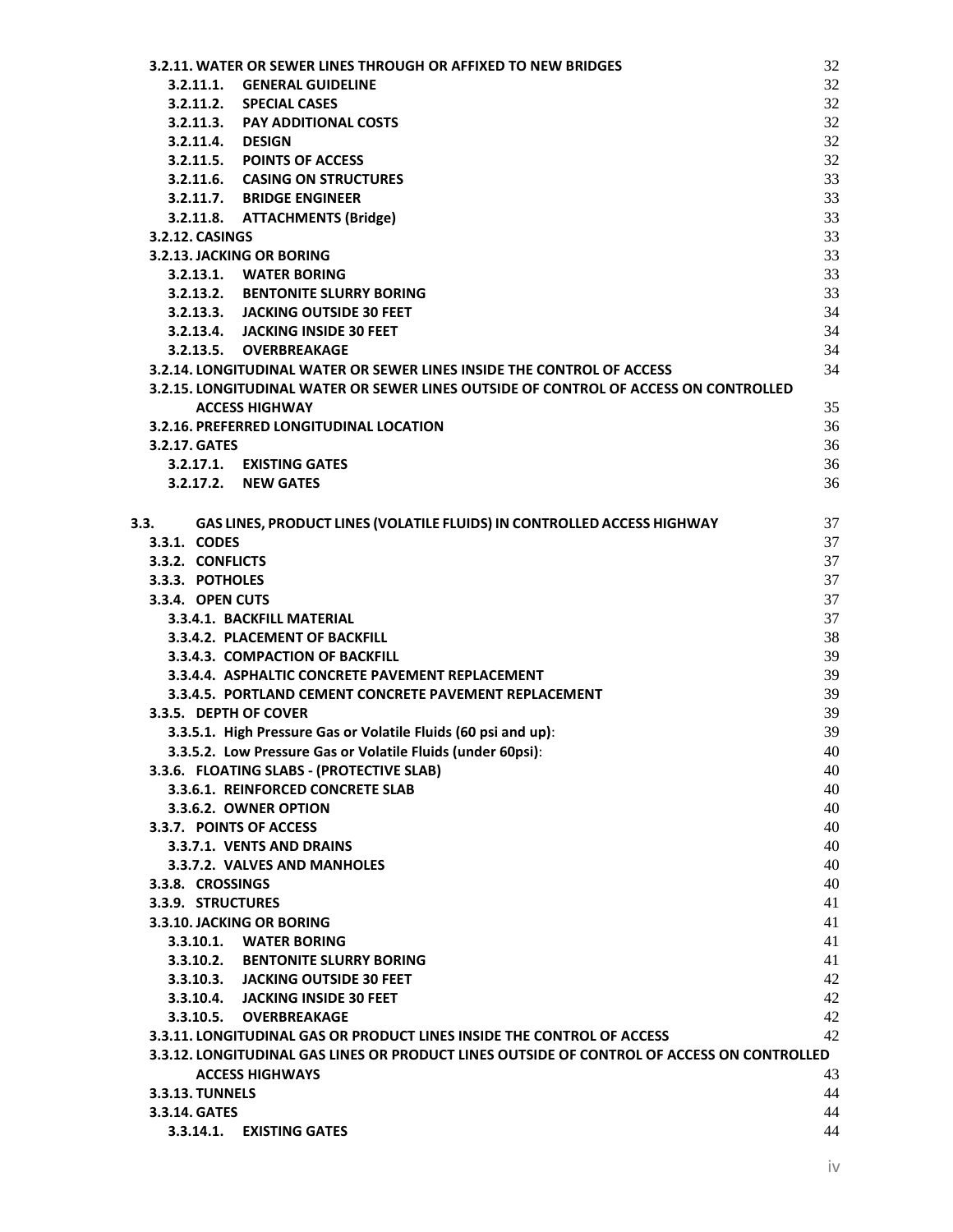| TELEPHONE AND TV CABLE/ FIBER OPTICS IN CONTROLLED ACCESS HIGHWAY<br>3.4. | 45<br>45 |
|---------------------------------------------------------------------------|----------|
| 3.4.1. CONFLICTS<br>3.4.2. POTHOLES                                       | 45       |
| 3.4.3. OPEN CUTS                                                          | 45       |
| 3.4.3.1. BACKFILL MATERIAL                                                | 45       |
| 3.4.3.2. PLACEMENT OF BACKFILL                                            | 46       |
| 3.4.3.3. COMPACTION OF BACKFILL                                           | 47       |
| 3.4.3.4. ASPHALTIC CONCRETE PAVEMENT REPLACEMENT                          | 47       |
| 3.4.3.5. PORTLAND CEMENT CONCRETE PAVEMENT REPLACEMENT                    | 47       |
| 3.4.4. DEPTH OF COVER                                                     | 47       |
| 3.4.5. MANHOLES                                                           | 47       |
| 3.4.6. CROSSINGS                                                          | 48       |
| 3.4.6.1. GENERAL                                                          | 48       |
| 3.4.6.2. UNDERGROUND                                                      | 48       |
| 3.4.6.3. VERTICAL CLEARANCE                                               | 48       |
| 3.4.7. JACKING OR BORING                                                  | 48       |
| <b>3.4.7.1. CONDUIT</b>                                                   | 48       |
| 3.4.7.2. WATER BORING                                                     | 48       |
| 3.4.7.3. BENTONITE SLURRY BORING                                          | 48       |
| 3.4.7.4. JACKING OUTSIDE 30 FEET                                          | 49       |
| 3.4.7.5. JACKING INSIDE 30 FEET                                           | 49       |
| 3.4.7.6. OVERBREAKAGE                                                     | 49       |
| 3.4.8. STRUCTURES                                                         | 49       |
| 3.4.8.1. DESIGN                                                           | 50       |
| 3.4.9. LONGITUDINAL TELEPHONE OR TV CABLE                                 | 50       |
| 3.4.9.1. INSIDE OF CONTROL OF ACCESS                                      | 50       |
| 3.4.9.2. OUTSIDE OF CONTROL OF ACCESS ON CONTROLLED ACCESS HIGHWAYS       | 51       |
| 3.4.10. PREFERRED LONGITUDINAL LOCATION                                   | 52       |
| 3.5.<br><b>IRRIGATION IN CONTROLLED ACCESS HIGHWAY</b>                    | 53       |
| 3.5.1. CONFLICTS                                                          | 53       |
| 3.5.2. POTHOLES                                                           | 53       |
| 3.5.3. OPEN CUTS                                                          | 53       |
| 3.5.3.1. BACKFILL MATERIAL                                                | 53       |
| 3.5.3.2. PLACEMENT OF BACKFILL                                            | 54       |
| 3.5.3.3. COMPACTION OF BACKFILL                                           | 55       |
| 3.5.3.4. ASPHALTIC CONCRETE PAVEMENT REPLACEMENT                          | 55       |
| 3.5.3.5. PORTLAND CEMENT CONCRETE PAVEMENT REPLACEMENT                    | 55       |
| 3.5.4. POINTS OF ACCESS                                                   | 55       |
| 3.5.5. CROSSINGS                                                          | 55       |
| 3.5.5.1. OPEN DITCH IRRIGATION:                                           | 55       |
| 3.5.5.2. PIPED IRRIGATION                                                 | 56       |
| <b>3.5.6. IRRIGATION ON ROADWAY BRIDGES</b>                               | 56       |
| 3.5.7. JACKING OR BORING                                                  | 56       |
| 3.5.7.1. WATER BORING                                                     | 56       |
| <b>3.5.7.2. BENTONITE SLURRY BORING</b>                                   | 56       |
| 3.5.7.3. JACKING OUTSIDE 30 FEET                                          | 56       |
| 3.5.7.4. JACKING INSIDE 30 FEET                                           | 57       |
| 3.5.7.5. OVERBREAKAGE                                                     | 57       |
| 3.5.8. LONGITUDINAL IRRIGATION DITCHES OR PIPE LINES                      | 57       |
| 3.5.8.1. INSIDE OF CONTROL OF ACCESS                                      | 57       |
| 3.5.8.2. OUTSIDE OF CONTROL OF ACCESS                                     | 57       |
|                                                                           |          |

# **4. [UTILITY GUIDELINES IN UNCONTROLLED ACCESS HIGHWAYS](#page-67-0) 59**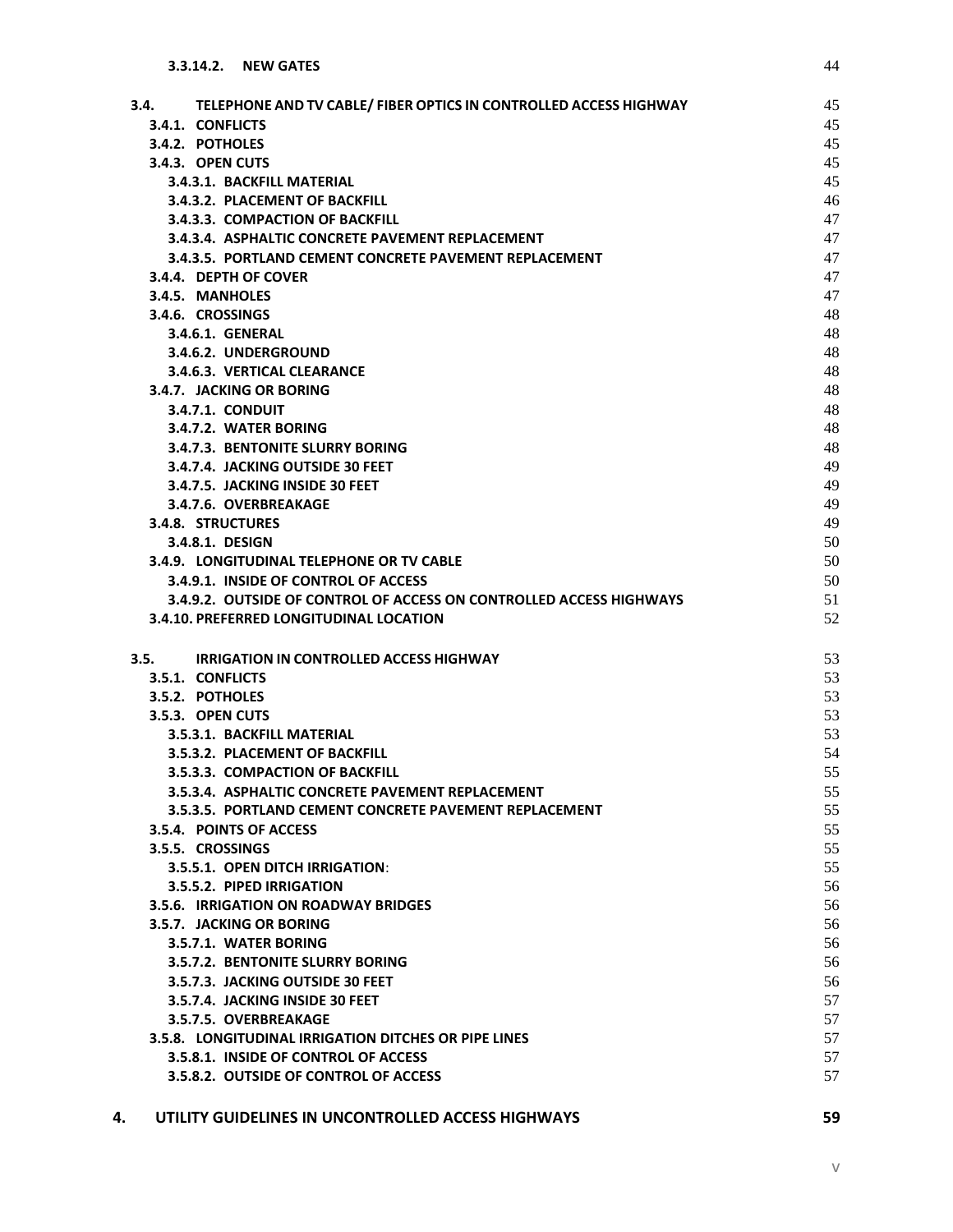| 4.1. | ELECTRIC LINES IN UNCONTROLLED ACCESS HIGHWAYS                      | 59 |
|------|---------------------------------------------------------------------|----|
|      | 4.1.1. OVERHEAD ELECTRIC LINE CODES                                 | 59 |
|      | 4.1.2. CONFLICTS                                                    | 59 |
|      | 4.1.3. POTHOLES                                                     | 59 |
|      | 4.1.4. OPEN CUTS                                                    | 59 |
|      | 4.1.4.1. BACKFILL MATERIAL                                          | 59 |
|      | 4.1.4.2. PLACEMENT OF BACKFILL                                      | 60 |
|      | 4.1.4.3. COMPACTION OF BACKFILL                                     | 61 |
|      | 4.1.4.4. ASPHALTIC CONCRETE PAVEMENT REPLACEMENT                    | 61 |
|      | 4.1.4.5. PORTLAND CEMENT CONCRETE PAVEMENT REPLACEMENT              | 62 |
|      | 4.1.5. DEPTH OF COVER                                               | 62 |
|      | 4.1.6. GROUND MOUNTED EQUIPMENT                                     | 62 |
|      | <b>4.1.7. METERS</b>                                                | 62 |
|      | 4.1.8. VAULTS AND MANHOLES                                          | 62 |
|      | 4.1.9. URBAN AREAS                                                  | 62 |
|      | <b>4.1.10. UNDERGROUND ELECTRIC CABLE</b>                           | 63 |
|      | 4.1.11. CROSSINGS                                                   | 63 |
|      | 4.1.12. JACKING AND BORING                                          | 63 |
|      | 4.1.12.1. CONDUIT                                                   | 63 |
|      | 4.1.12.2. WATER BORING                                              | 63 |
|      | 4.1.12.3. BENTONITE SLURRY BORING                                   | 63 |
|      | 4.1.12.4. JACKING OUTSIDE 30 FEET                                   | 63 |
|      | 4.1.12.5. JACKING INSIDE 30 FEET                                    | 64 |
|      | 4.1.12.6. OVERBREAKAGE                                              | 64 |
|      | <b>4.1.13. LONGITUDINAL ENCROACHMENTS</b>                           | 64 |
|      |                                                                     |    |
| 4.2. | WATER & SEWER LINES IN UNCONTROLLED ACCESS HIGHWAYS                 | 66 |
|      | 4.2.1. CONFLICTS                                                    | 66 |
|      | 4.2.2. POTHOLES                                                     | 66 |
|      | 4.2.3. OPEN CUTS                                                    | 66 |
|      | 4.2.3.1. BACKFILL MATERIAL                                          | 66 |
|      | 4.2.3.2. PLACEMENT OF BACKFILL                                      | 67 |
|      | 4.2.3.3. COMPACTION OF BACKFILL                                     | 68 |
|      | 4.2.3.4. ASPHALTIC CONCRETE PAVEMENT REPLACEMENT                    | 68 |
|      | 4.2.3.5. PORTLAND CEMENT CONCRETE PAVEMENT REPLACEMENT              | 68 |
|      | 4.2.4. DEPTH OF COVER                                               | 69 |
|      | 4.2.5. WATER METERS                                                 | 69 |
|      | 4.2.6. FIRE HYDRANTS                                                | 69 |
|      | 4.2.7. MANHOLES                                                     | 69 |
|      | 4.2.8. CROSSINGS                                                    | 69 |
|      | 4.2.9. STORM DRAINS                                                 | 69 |
|      | 4.2.10. WATER OR SEWER LINES THROUGH OR AFFIXED TO EXISTING BRIDGES | 69 |
|      | 4.2.10.1.<br><b>GENERAL</b>                                         | 69 |
|      | 4.2.10.2. AFTER HIGHWAY BRIDGE IMPROVEMENT                          | 70 |
|      | 4.2.10.3. SPECIAL CASES                                             | 70 |
|      | 4.2.11. JACKING OR BORING                                           | 70 |
|      | 4.2.11.1. WATER BORING                                              | 70 |
|      | 4.2.11.2. BENTONITE SLURRY BORING                                   | 70 |
|      | 4.2.11.3.<br><b>JACKING OUTSIDE 30 FEET</b>                         | 71 |
|      | 4.2.11.4. JACKING INSIDE 30 FEET                                    | 71 |
|      | 4.2.11.5. OVERBREAKAGE                                              | 71 |
|      | 4.2.12. WATER OR SEWER LINES THROUGH OR AFFIXED TO NEW BRIDGES      | 71 |
|      | 4.2.12.1. GENERAL GUIDELINE                                         | 71 |
|      | 4.2.12.2. SPECIAL CASES                                             | 71 |
|      | 4.2.12.3. UTILITY OWNER PAY                                         | 72 |
|      | 4.2.12.4. DESIGN                                                    | 72 |
|      | 4.2.12.5. ACCESS                                                    | 72 |
|      |                                                                     |    |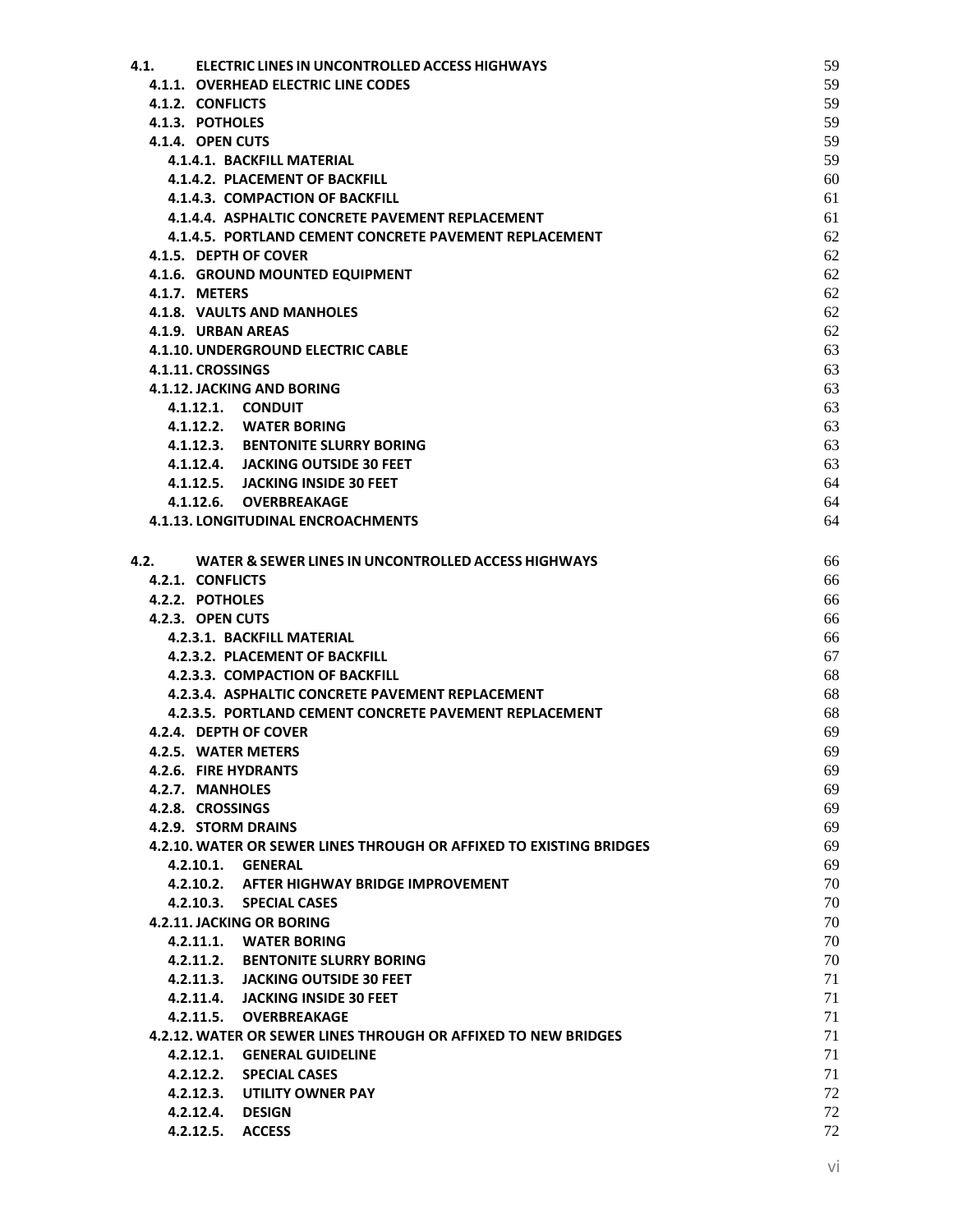| 4.2.12.6. CASINGS                                                                   | 72 |
|-------------------------------------------------------------------------------------|----|
| 4.2.12.7. BRIDGE ENGINEER                                                           | 72 |
| 4.2.12.8. ATTACHMENTS (Bridge)                                                      | 72 |
| <b>4.2.13. LONGITUDINAL ENCROACHMENTS</b>                                           | 72 |
| 4.2.13.1. GUIDELINES                                                                | 72 |
|                                                                                     |    |
| GAS LINES & PRODUCT LINES (VOLATILE FLUIDS) IN UNCONTROLLED ACCESS HIGHWAYS<br>4.3. | 74 |
| 4.3.1. GAS AND VOLATILE FLUID LINES                                                 | 74 |
| 4.3.2. CONFLICTS                                                                    | 74 |
| 4.3.3. POTHOLES                                                                     | 74 |
| 4.3.4. OPEN CUTS                                                                    | 74 |
| 4.3.4.1. BACKFILL MATERIAL                                                          | 74 |
|                                                                                     |    |
| 4.3.4.2. PLACEMENT OF BACKFILL                                                      | 75 |
| 4.3.4.3. COMPACTION OF BACKFILL                                                     | 76 |
| 4.3.4.4. ASPHALTIC CONCRETE PAVEMENT REPLACEMENT                                    | 76 |
| 4.3.4.5. PORTLAND CEMENT CONCRETE PAVEMENT REPLACEMENT                              | 77 |
| 4.3.5. DEPTH OF COVER                                                               | 77 |
| 4.3.5.1. High Pressures Gas or Volatile Fluids (60 psi and up):                     | 77 |
| 4.3.5.2. Low Pressure Gas or Volatile Fluids (under 60 psi):                        | 77 |
| 4.3.6. FLOATING SLABS (PROTECTIVE SLABS)                                            | 77 |
| 4.3.6.1. REINFORCED CONCRETE SLAB                                                   | 77 |
| 4.3.6.2. OWNERS OPTION                                                              | 77 |
| 4.3.7. GAS METERS                                                                   | 78 |
| 4.3.8. CROSSINGS                                                                    | 78 |
| 4.3.9. STORM DRAINS                                                                 | 78 |
| <b>4.3.10. STRUCTURES</b>                                                           | 78 |
| 4.3.10.1. SPECIAL CASES                                                             | 78 |
| 4.3.10.2. SAFETY AND COST                                                           | 78 |
| 4.3.11. JACKING OR BORING                                                           | 79 |
| 4.3.11.1. WATER BORING                                                              | 79 |
| 4.3.11.2. BENTONITE SLURRY BORING                                                   | 79 |
| 4.3.11.3. JACKING OUTSIDE 30 FEET                                                   | 79 |
| 4.3.11.4. JACKING INSIDE 30 FEET                                                    | 79 |
| 4.3.11.5. OVERBREAKAGE                                                              | 80 |
| 4.3.12. LONGITUDINAL ENCROACHMENTS                                                  | 80 |
| <b>4.3.13. TUNNELS</b>                                                              | 80 |
|                                                                                     |    |
|                                                                                     |    |
| TELEPHONE LINES AND TV CABLES/FIBER OPTICS IN UNCONTROLLED ACCESS HIGHWAYS<br>4.4.  | 81 |
| 4.4.1. CONFLICTS                                                                    | 81 |
| 4.4.2. POTHOLES                                                                     | 81 |
| 4.4.3. OPEN CUTS                                                                    | 81 |
| 4.4.3.1. BACKFILL MATERIAL                                                          | 81 |
| 4.4.3.2. PLACEMENT OF BACKFILL                                                      | 82 |
| 4.4.3.3. COMPACTION OF BACKFILL                                                     | 83 |
| 4.4.3.4. ASPHALTIC CONCRETE PAVEMENT REPLACEMENT                                    | 83 |
| 4.4.3.5. PORTLAND CEMENT CONCRETE PAVEMENT REPLACEMENT                              | 83 |
| 4.4.4. DEPTH OF COVER                                                               | 84 |
| 4.4.5. UNDERGROUND CABLE                                                            | 84 |
| 4.4.6. MANHOLES AND VAULTS                                                          | 84 |
| 4.4.7. URBAN AREAS                                                                  | 84 |
| 4.4.8. CROSSINGS                                                                    | 84 |
| 4.4.9. JACKING OR BORING                                                            | 84 |
| <b>4.4.9.1. CONDUIT</b>                                                             | 84 |
| 4.4.9.2. WATER BORING                                                               | 84 |
| 4.4.9.3. BENTONITE SLURRY BORING                                                    | 85 |
| 4.4.9.4. JACKING OUTSIDE 30 FEET                                                    | 85 |
| 4.4.9.5. JACKING INSIDE 30 FEET                                                     | 85 |
|                                                                                     |    |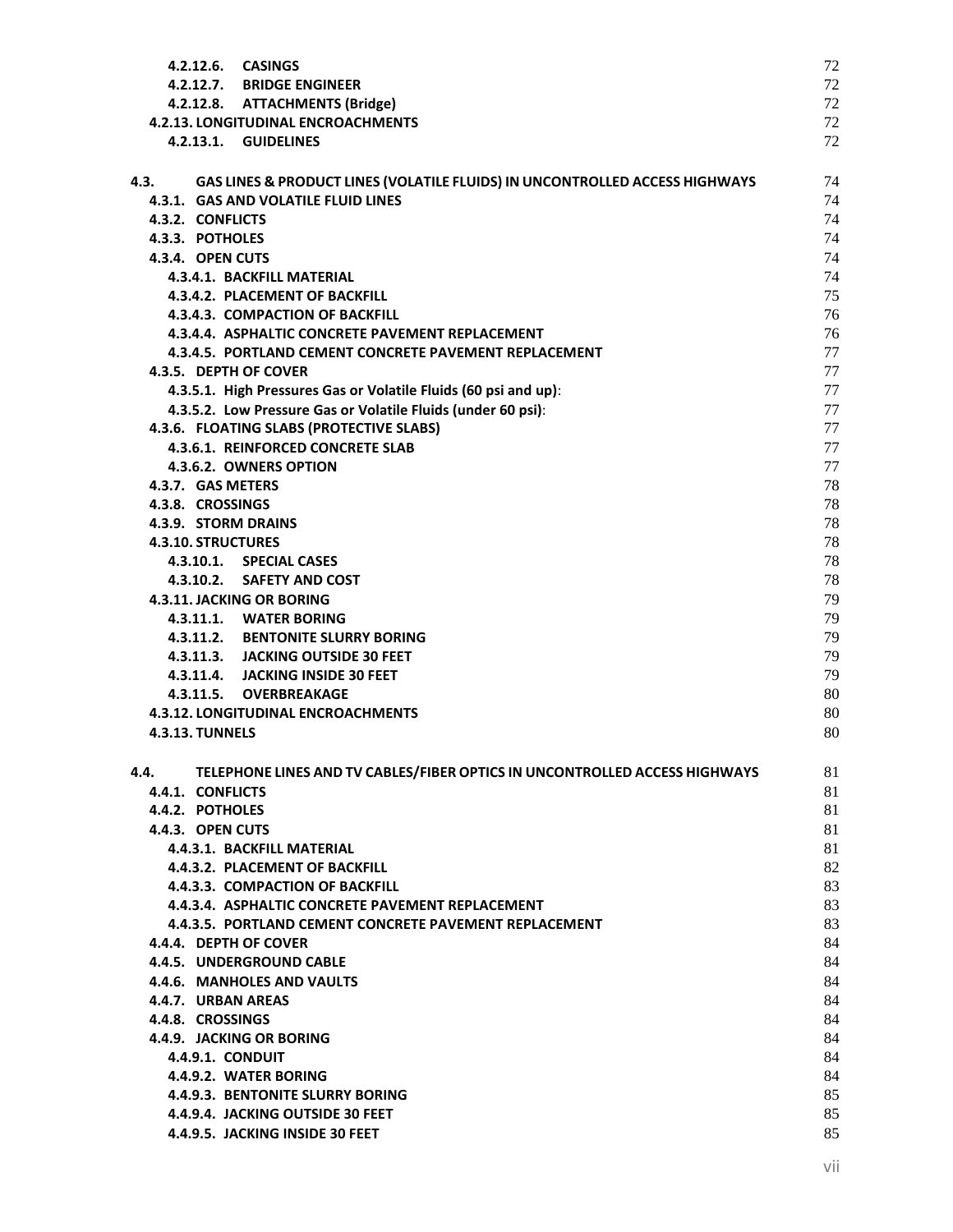| 4.4.9.6. OVERBREAKAGE                                                    | 85       |
|--------------------------------------------------------------------------|----------|
| <b>4.4.10. STRUCTURES</b>                                                | 86       |
| <b>4.4.11. LONGITUDINAL ENCROACHMENTS</b>                                | 86       |
| 4.5.<br><b>IRRIGATION IN UNCONTROLLED ACCESS HIGHWAYS</b>                | 87       |
| 4.5.1. CONFLICTS                                                         | 87       |
| 4.5.2. POTHOLES                                                          | 87       |
| 4.5.3. OPEN CUTS                                                         | 87       |
| 4.5.3.1. BACKFILL MATERIAL                                               | 87       |
| 4.5.3.2. PLACEMENT OF BACKFILL                                           | 88       |
| 4.5.3.3. COMPACTION OF BACKFILL                                          | 89       |
| 4.5.3.4. ASPHALTIC CONCRETE PAVEMENT REPLACEMENT                         | 89       |
| 4.5.3.5. PORTLAND CEMENT CONCRETE PAVEMENT REPLACEMENT                   | 89       |
| 4.5.4. DEPTH OF COVER                                                    | 90       |
| <b>4.5.5. OPEN DITCH IRRIGATION</b>                                      | 90       |
| 4.5.6. PIPED IRRIGATION                                                  | 90       |
| 4.5.7. JACKING OR BORING                                                 | 90       |
| 4.5.7.1. WATER BORING                                                    | 90       |
| 4.5.7.2. BENTONITE SLURRY BORING                                         | 90       |
| 4.5.7.3. JACKING OUTSIDE 30 FEET                                         | 90       |
| 4.5.7.4. JACKING INSIDE 30 FEET                                          | 91       |
| 4.5.7.5. OVERBREAKAGE                                                    | 91       |
| <b>4.5.8. LONGITUDINAL IRRIGATION ENCROACHMENTS</b>                      | 91       |
| 5.<br>UTILITY ABANDONMENT IN CONTROLLED AND UNCONTROLLED ACCESS HIGHWAYS | 93       |
| 5.1.<br><b>GENERAL</b>                                                   |          |
| 5.1.1. ABANDONMENT OF UTILITY FACILITIES                                 |          |
| 5.1.2. MAINTENANCE OF ABANDONED UTILITY FACILITIES                       | 93       |
|                                                                          | 93<br>93 |
| 5.1.3. OWNERSHIP                                                         | 93       |
| 5.1.4. LEGAL RESPONSIBILITY                                              | 93       |
| 5.1.5. STATE LIABILITY                                                   | 93       |
| 5.1.6. COORDINATE FOR DESIGNING INSTALLATIONS                            | 93       |
| 5.2.<br><b>ABANDONED UTILITIES</b>                                       | 94       |
| 5.2.1. PERMITTED ABANDONMENT                                             | 94       |
| 5.2.2. NOTICE TO ABANDON UTILITY FACILITIES                              | 94       |
| 5.2.3. AS-BUILT RECORDS                                                  | 94       |
| 5.2.4. REMOVAL OF ALL ABOVE-GROUND APPURTENANCES                         | 94       |
| 5.2.5. PURGING AND CAPPING                                               | 94       |
| 5.2.6. ABANDON COSTS                                                     | 95       |
| 5.3.<br><b>ABANDONED UTILITY FACILITIES</b>                              | 95       |
| 5.3.1. COORDINATE ACTIVITIES WITH ADOT                                   | 95       |
| 5.3.2. INCLUDE WORK IN ADOT'S CONSTRUCTION CONTRACT-                     | 95       |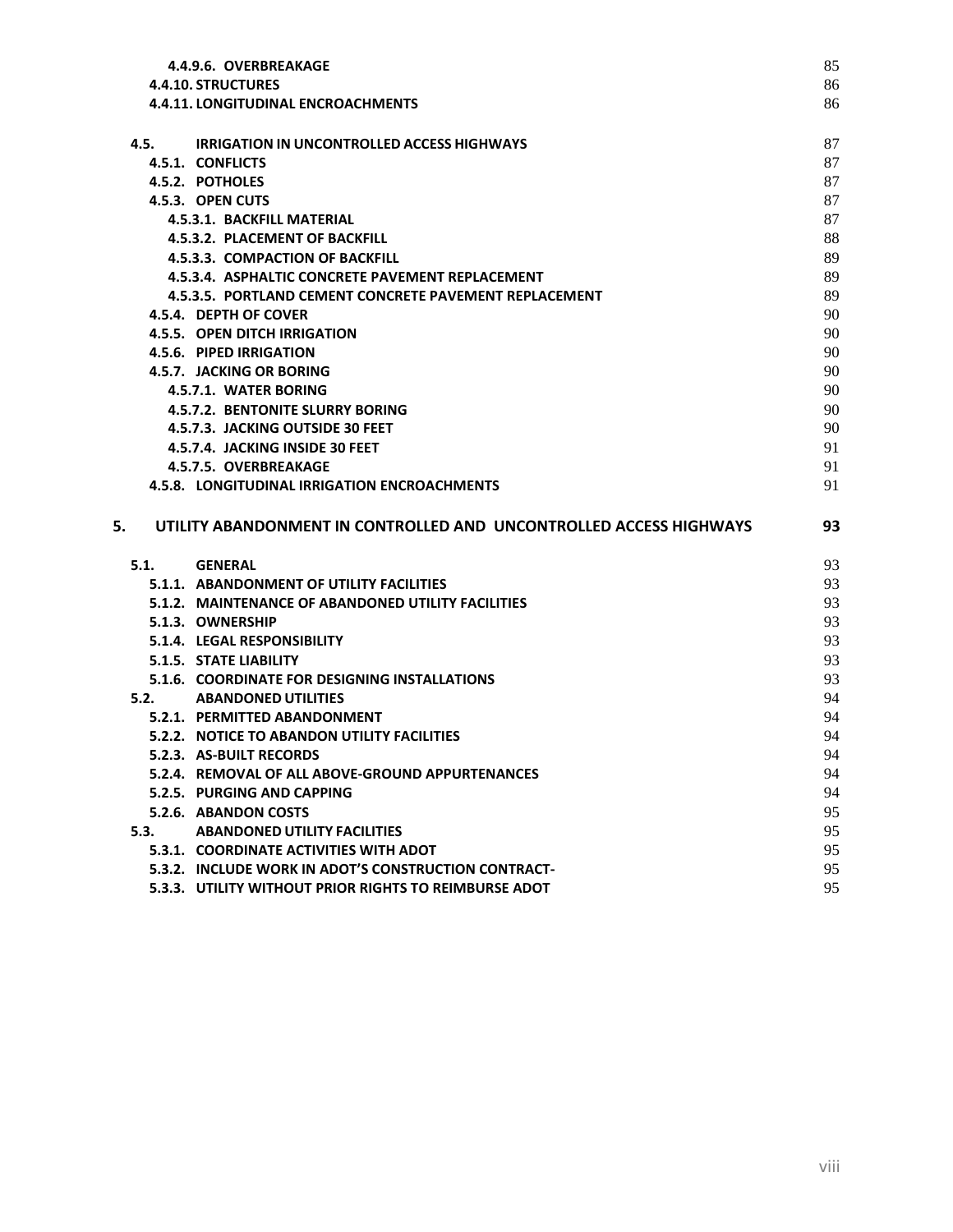# **1. GUIDELINE ON THE ACCOMMODATIONS OF UTILITIES WITHIN STATE OF ARIZONA HIGHWAYS RIGHT-OF-WAY**

## <span id="page-9-2"></span><span id="page-9-1"></span><span id="page-9-0"></span>**1.1. INTRODUCTION**

#### **1.1.1. BACKGROUND**

Highway users have made a very substantial investment in the construction and maintenance of this nation's highways for the public good of all. The high level of service and degree of safety provided by our highway system must be preserved. It is the responsibility of the Arizona Department of Transportation (ADOT) to maintain the optimum degree of safety and traffic carrying capacity of all State and Federal highways under its control.

#### <span id="page-9-3"></span>**1.1.2. UTILITY ACCOMMODATION**

Utilities are afforded the opportunity to apply for permission to occupy highway right-of-way through the permit or lease process, as appropriate. Each request for permit or lease will be reviewed in detail based on the criteria contained herein. Generally, if the request for permit or lease is in accordance with this guideline, it will be given favorable consideration. For permits, if at anytime hereafter the right of way, or any portion thereof, occupied by the Licensee may be needed or required by the Licensor, any permit or license granted in pursuance of this application may be revoked by the Licensor and all rights thereunder terminated, and upon sufficient notice, the Licensee shall and will remove property belonging to said Licensee.

## <span id="page-9-4"></span>**1.1.3. PRIOR RIGHTS**

This manual is not intended to delineate whether or not prior rights exist. A utility which has prior rights will be accommodated via an Agreement. If no prior rights exist, the utility owner will relocate the utility facility at its own expense when the corridor is needed for highway purposes by ADOT. This guideline shall govern the manner and the location of the accommodation of utilities within the highway right-of-way, but some provisions contained herein may not be applicable in prior rights situations.

## <span id="page-9-5"></span>**1.2. AUTHORITY OF THE DIRECTOR**

All uses of State highway right-of-way are under the control of the Director of ADOT pursuant to *[A.R.S. 28-363,](http://www.azleg.state.az.us/FormatDocument.asp?inDoc=/ars/28/00363.htm&Title=28&DocType=ARS)* and *[Administrative Rule R17-3-502](http://www.azsos.gov/rules/arizona-administrative-code)* (Title 17, Chapter 3).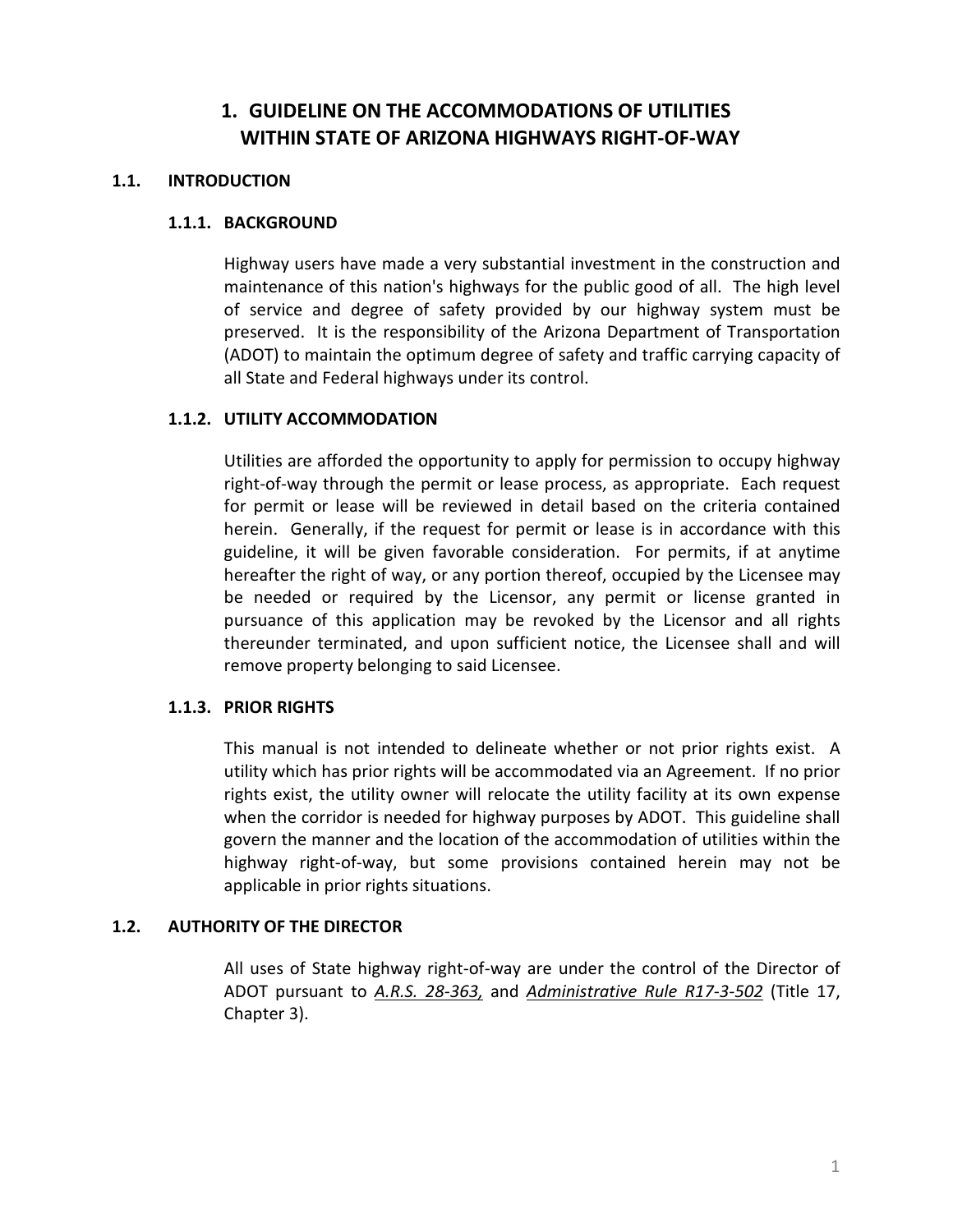## <span id="page-10-1"></span><span id="page-10-0"></span>**1.3. STATEMENT OF GUIDELINE**

#### **1.3.1. UTILITIES TO WHICH GUIDELINE APPLIES**

The principles set forth in this guideline apply to all public and private utilities including but not limited to communication, electricity, water, gas, petroleum products, steam, wastewater, cable TV, irrigation, and similar facilities. Such utilities may involve underground, surface or overhead facilities, either singularly or in combination.

## <span id="page-10-2"></span>**1.3.2. HIGHWAY UTILITIES**

This guideline shall apply to all utilities located within State highway rights-ofway except utility lines required for highway operations.

#### <span id="page-10-3"></span>**1.3.3. PROTECTION OF THE HIGHWAY**

Utility installations and adjustments are to be made with primary consideration to the safety of highway users and the integrity of the highway and giving consideration to utility costs.

#### <span id="page-10-5"></span><span id="page-10-4"></span>**1.4. NEW UTILITY INSTALLATION ALONG HIGHWAYS**

## **1.4.1. UNCONTROLLED ACCESS HIGHWAYS AND OUTSIDE OF CONTROL OF ACCESS ON CONTROLLED ACCESS HIGHWAYS**

New utilities may be installed longitudinally within the rights-of-way outside the control of access lines of state highways provided the following conditions are met:

- **A.** The accommodation will not adversely affect the safety, design, construction, operation, maintenance or stability of the highway;
- **B.** The accommodation will not interfere with, or impair the planned future expansion of the highway;
- **C.** Any alternate location would be contrary to the public interest. This determination may require an evaluation of the direct and indirect environmental, aesthetic and economic effects of the locations under consideration;
- **D.** Except in prior rights cases, ADOT will not incur any unreimbursed additional expense or maintenance costs associated with the utility installation;
- **E.** The preferred location of any utility is outside the roadway pavement, but if it is necessary to locate a utility under the pavement, any lane disturbed will be replaced full width.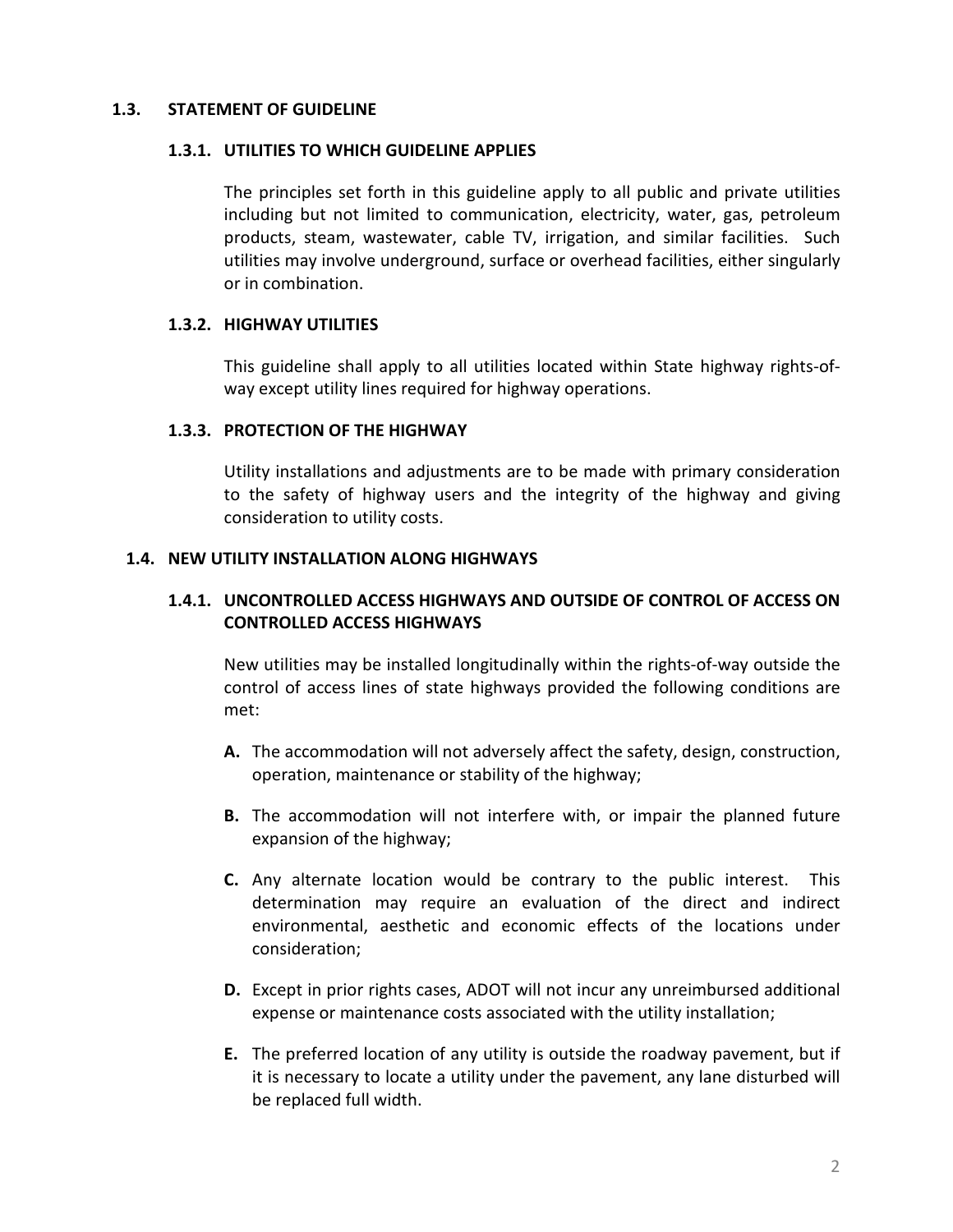**F.** State shall not be liable for any claims, demands, costs or expenses, including all legal expenses, for loss, damages or injury to any person or property, including third parties' persons or property, due to the Utility's use of the ADOT Right-of-Way, unless caused by the willful or negligent acts or omissions of ADOT, its officers, or agents.

# <span id="page-11-0"></span>**1.4.2. INSIDE CONTROL OF ACCESS**

New utilities will not be permitted to be installed longitudinally within the control of access lines of any highway, except in ADOT established utility corridors. In special cases, installations of utilities may be permitted under strictly controlled conditions. In such a case, the utility must show that:

- **A.** The accommodation will not adversely affect the safety, design, construction, operation, maintenance or stability of the highway;
- **B.** The accommodation will not interfere with or impair the planned future expansion of the highway;
- **C.** Any alternate location would be contrary to the public interest. This determination may require an evaluation of the direct and indirect environmental, aesthetic and economic effects of the locations under consideration;
- **D.** Except in prior rights cases, ADOT will not incur any unreimbursed additional expense or maintenance costs associated with the utility installation;
- **E.** State shall not be liable for any claims, demands, costs or expenses, including all legal expenses, for loss, damages or injury to any person or property, including third parties' persons or property, due to the Utility's use of the ADOT right-of-way, unless caused by the willful or negligent acts or omissions of ADOT, its officers, or agents;
- **F.** The utility facilities will not be constructed and/or maintained by direct access from any traffic lane or connecting ramp within the controlled access;
- **G.** Individual service connections, valves, manholes, switches or other items requiring access will not be allowed inside the control of access except in established utility corridors.

## <span id="page-11-2"></span><span id="page-11-1"></span>**1.5. EXISTING UTILITIES ALONG PROPOSED CONTROLLED ACCESS HIGHWAYS**

#### **1.5.1. EXISTING UTILITIES ON NEW CONTROLLED ACCESS HIGHWAYS**

Where a utility exists within the proposed right-of-way of a controlled-access highway and it can be serviced, maintained and operated without access from the controlled access traffic roadways or ramps; it may remain, provided it does not adversely affect the safety, design, construction, operation, maintenance or stability of the highway. Otherwise, it shall be relocated pursuant to the provisions stated herein.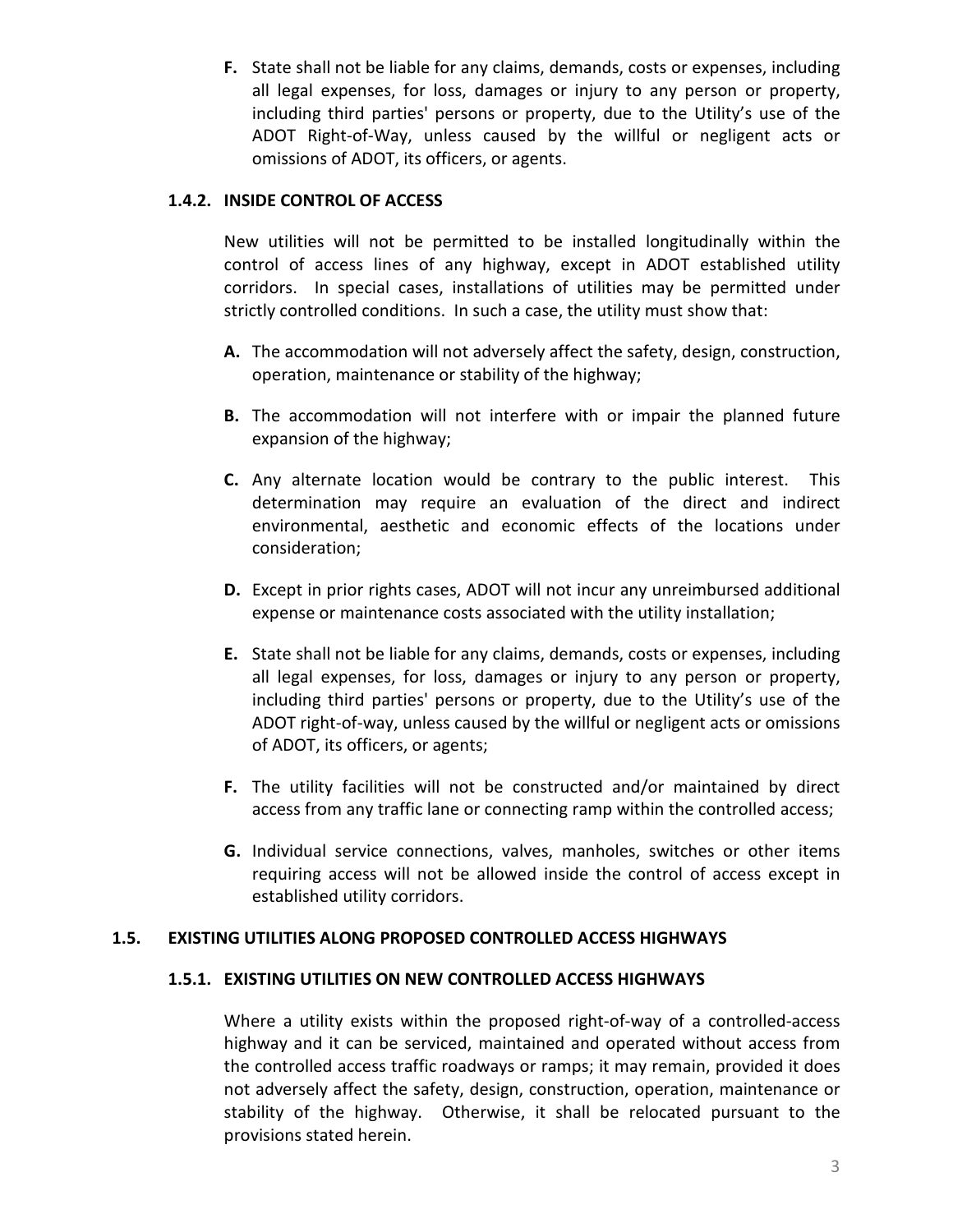# <span id="page-12-0"></span>**1.5.2. EXISTING UTILITIES ON NEW CONTROLLED ACCESS HIGHWAYS WITH FRONTAGE ROADS**

Where a controlled access highway with frontage roads is to be constructed which displaces an existing roadway, existing longitudinal utilities may be relocated between the frontage roads and the right-of-way line. Access to maintain and operate these utilities will not be permitted from the controlled access traffic lanes and ramps.

## <span id="page-12-1"></span>**1.5.3. LIMITED RIGHT-OF-WAY**

Under circumstances where rights-of-way widths are severely constricted due to development, natural features, cultural resources or other sensitive environmental concerns, utility relocations will be considered beneath frontage road pavements and may be permitted under strictly controlled conditions. Justifications will be required, showing evidence of financial or other hardship if utility is not allowed to remain, and must be accompanied by maintenance access plan, complete with planned traffic control measures.

## <span id="page-12-2"></span>**1.5.4. UTILITY LOCATION**

In all cases, longitudinal facilities will be located as near highway right-of-way line as possible.

#### <span id="page-12-3"></span>**1.5.5. PREFERRED UTILITY LOCATION**

The preferred location of longitudinal utilities within highway right-of-way will be between highway open channel drainage facility and right-of-way fence.

#### <span id="page-12-4"></span>**1.6. UTILITY CORRIDORS**

New or relocated utilities will be considered in ADOT established longitudinal corridors where sufficient right-of-way exists. Preferred locations of utility corridors will be where drainage channels, retaining walls, fences, or other such physical features delineate acceptable corridors for such purposes.

## <span id="page-12-6"></span><span id="page-12-5"></span>**1.7. UTILITIES THROUGH OR AFFIXED TO EXISTING BRIDGES**

## **1.7.1. EXISTING UTILITY ON EXISTING BRIDGE**

Any utility carried on or through an existing bridge at the time the highway route is improved may continue to be so carried provided the following conditions are met:

- **A.** The accommodation will not adversely affect the safety, design, construction, operation, maintenance or stability of the highway;
- **B.** The accommodation will not interfere with or impair the planned future expansion of the highway;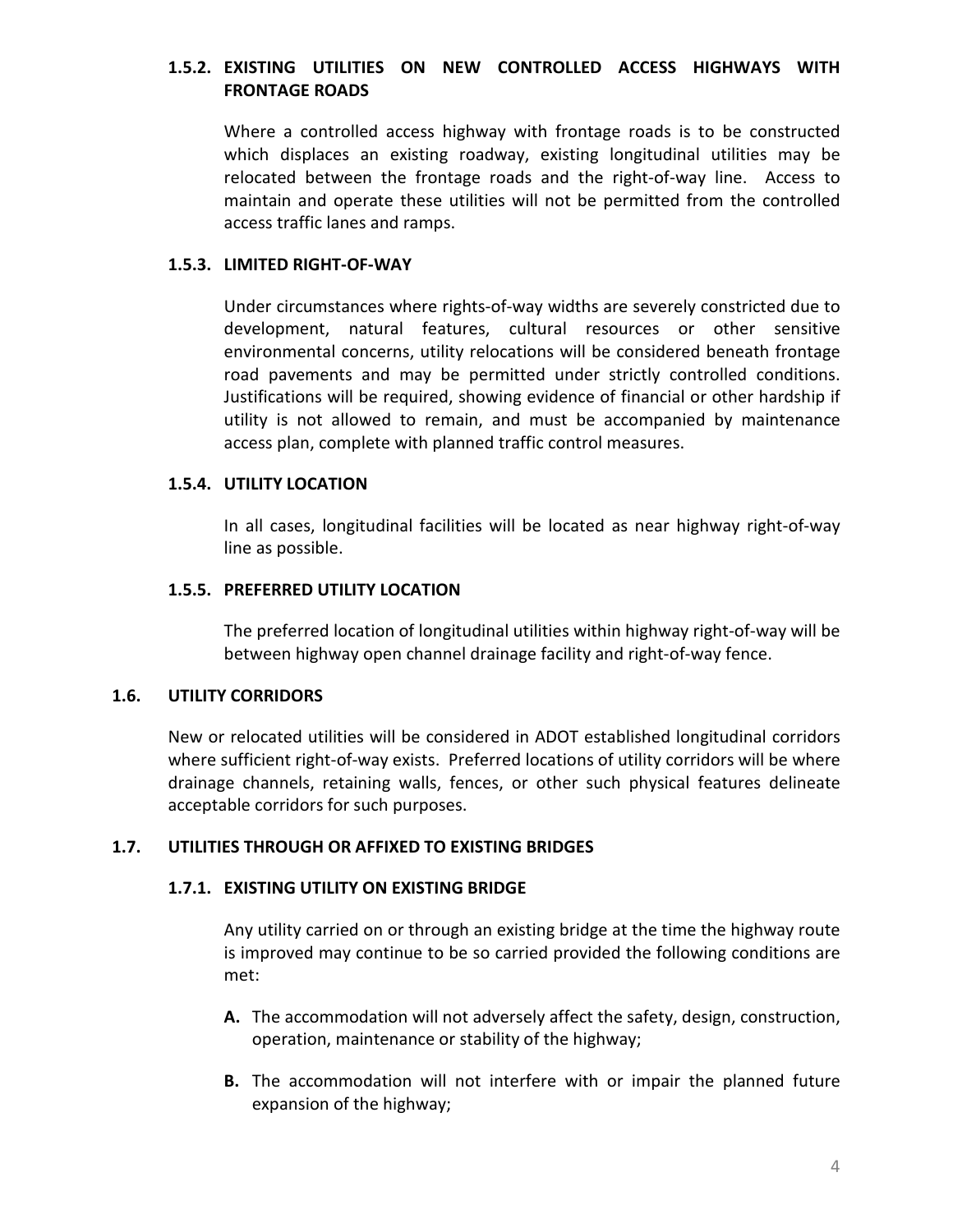- **C.** Any alternate location would be contrary to the public interest. This determination may require an evaluation of the direct and indirect environmental, aesthetic and economic effects of the locations under consideration;
- **D.** Except in prior rights cases, ADOT will not incur any unreimbursed additional expense or maintenance costs associated with the utility installation;
- **E.** State shall not be liable for any claims, demands, costs or expenses, including all legal expenses, for loss, damages or injury to any person or property, including third parties' persons or property, due to the Utility's use of the ADOT Right-of-Way, unless caused by the willful or negligent acts or omissions of ADOT, its officers, or agents.

## <span id="page-13-0"></span>**1.7.2. NEW UTILITY ON EXISTING BRIDGE**

A new utility will not be permitted to be installed on, within or through an existing bridge after the time the highway route is improved, except in existing ducts or for special cases as covered in *[Section 1.4.](#page-10-4)*

# <span id="page-13-2"></span><span id="page-13-1"></span>**1.8. UTILITIES THROUGH OR AFFIXED TO NEW BRIDGES**

# **1.8.1. UTILITIES ON NEW BRIDGES**

Utilities will be considered through or affixed to new ADOT bridges, provided the utility pays all additional design, construction and maintenance costs. Such utilities will not be permitted to be attached to the railing, curb, exterior portions of the bridges outward from the exterior girders or below the bottom of the girders.

# <span id="page-13-3"></span>**1.8.1.1. FLEXIBLE LINES**

Utility facilities shall be placed in ducts which do not adversely affect the structural integrity of the bridge or terminate or have access in the roadway pavement.

# <span id="page-13-4"></span>**1.8.1.2. RIGID LINES**

Generally, no rigid utility lines will be permitted to be attached to bridge structures. This guideline applies to any grade separation, traffic interchange, ramp, viaduct or stream crossing structure. ADOT may allow exceptions on a case-by-case basis where it can be demonstrated that there are no reasonable and prudent alternatives to the attachment of the rigid utility line on a structure. These special cases will generally be limited to major river crossings, within long sections of depressed freeways, or on projects involving bridge rehabilitation or replacement where there is an existing rigid utility attachment.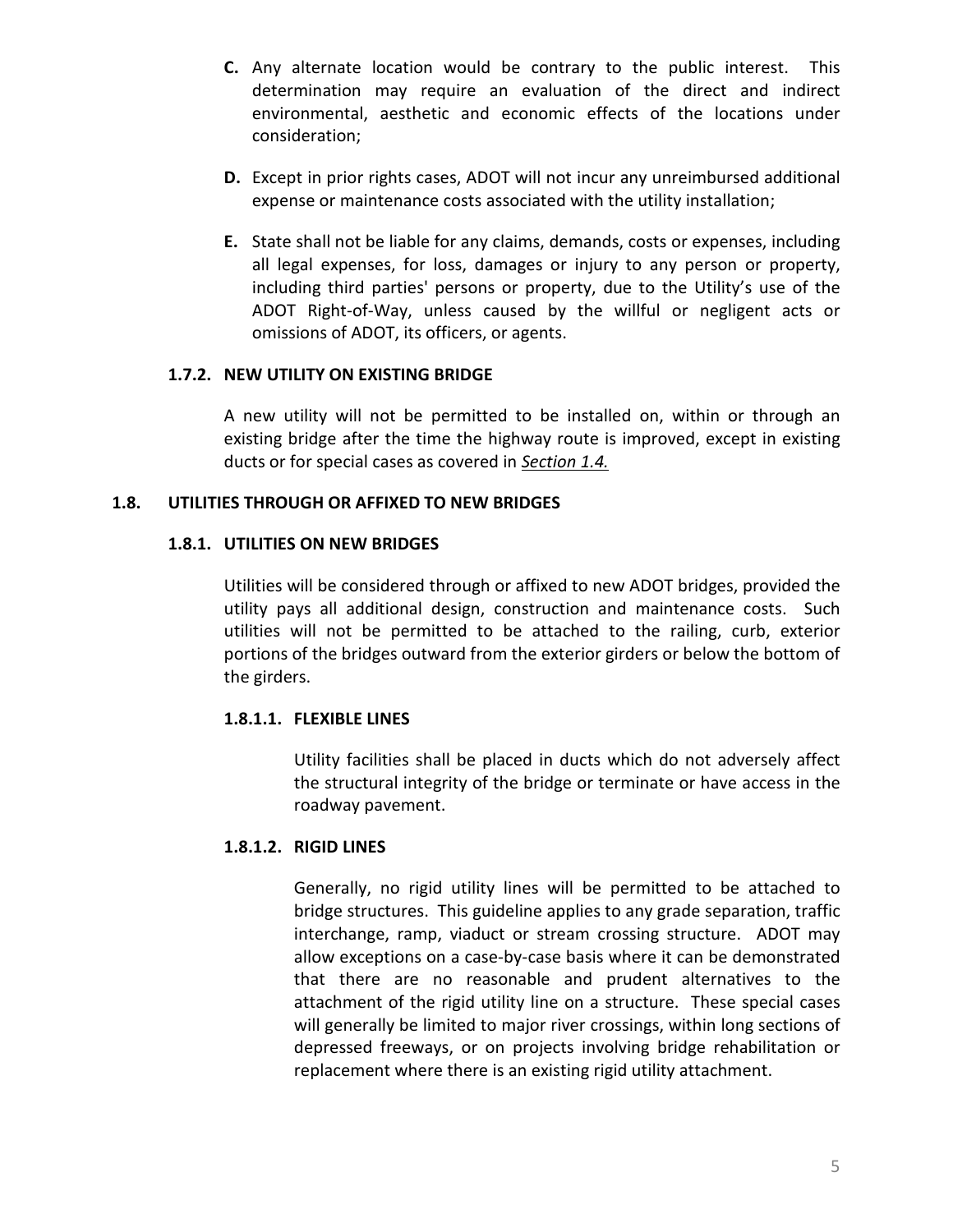When gas or flammable liquid lines are approved for attachment to a bridge, special provisions for safety will be required, and the utility will be responsible for the additional costs.

## <span id="page-14-1"></span><span id="page-14-0"></span>**1.9. UTILITIES CROSSING HIGHWAYS**

## **1.9.1. NEW UTILITY CROSSINGS**

New utility installations and adjustments or relocations of existing utilities may be allowed to cross a highway, generally perpendicular and under the highway alignment where practical.

## <span id="page-14-2"></span>**1.9.1.1. MAINTENANCE OUTSIDE CONTROL OF ACCESS**

Where a utility follows a crossroad or street which is carried over or under a highway, provision shall be made for the utility to cross the highway on the locations of the crossroad or street in such manner that the utility shall only be maintained from outside the control of access. Generally, the utilities are to be located within the right-of-way of the crossroad or street.

#### <span id="page-14-3"></span>**1.9.1.2. OVERHEAD UTILITY CROSSING VERTICAL CLEARANCE**

The vertical clearance to overhead utility lines crossing highways shall be determined by *[the National Electrical Safety Code, ANSI C2, Institute](http://standards.ieee.org/nesc/index.html)  [of Electrical and Electronics Engineers, Inc.,](http://standards.ieee.org/nesc/index.html) and ["Arizona](http://www.azsos.gov/rules/arizona-administrative-code)  [Encroachments in Highway Rights-of-Way, Rule No. R17-3-502](http://www.azsos.gov/rules/arizona-administrative-code)*" (Title 17, Chapter 3).

## <span id="page-14-4"></span>**1.9.1.3. OVERHEAD UTILITY CROSSINGS IN INTERCHANGE AREAS**

When practical, utility support facilities shall be placed outside the controlled access. Where not practical, facilities will be accommodated inside the controlled access only when all of the following conditions are met:

- *A. [A clear zone will be provided with respect to the freeway lanes and](http://www.fhwa.dot.gov/programadmin/clearzone.cfm)  [ramps in accordance with AASHTO "Roadside Design Guide;"](http://www.fhwa.dot.gov/programadmin/clearzone.cfm)*
- **B.** Design sight distance is not impaired;
- **C.** The conditions of Section *[1.11.1](#page-16-1)* "Access for Maintaining Utilities," are satisfied.

## <span id="page-14-5"></span>**1.9.1.4. OVERHEAD UTILITY CROSSINGS OUTSIDE OF INTERCHANGE AREAS**

Utility lines crossing a highway at points removed from grade separation structures, or those crossing near a grade separation but not within the right-of-way of a crossroad or street, shall be placed so that supporting structures are located outside the control of access line.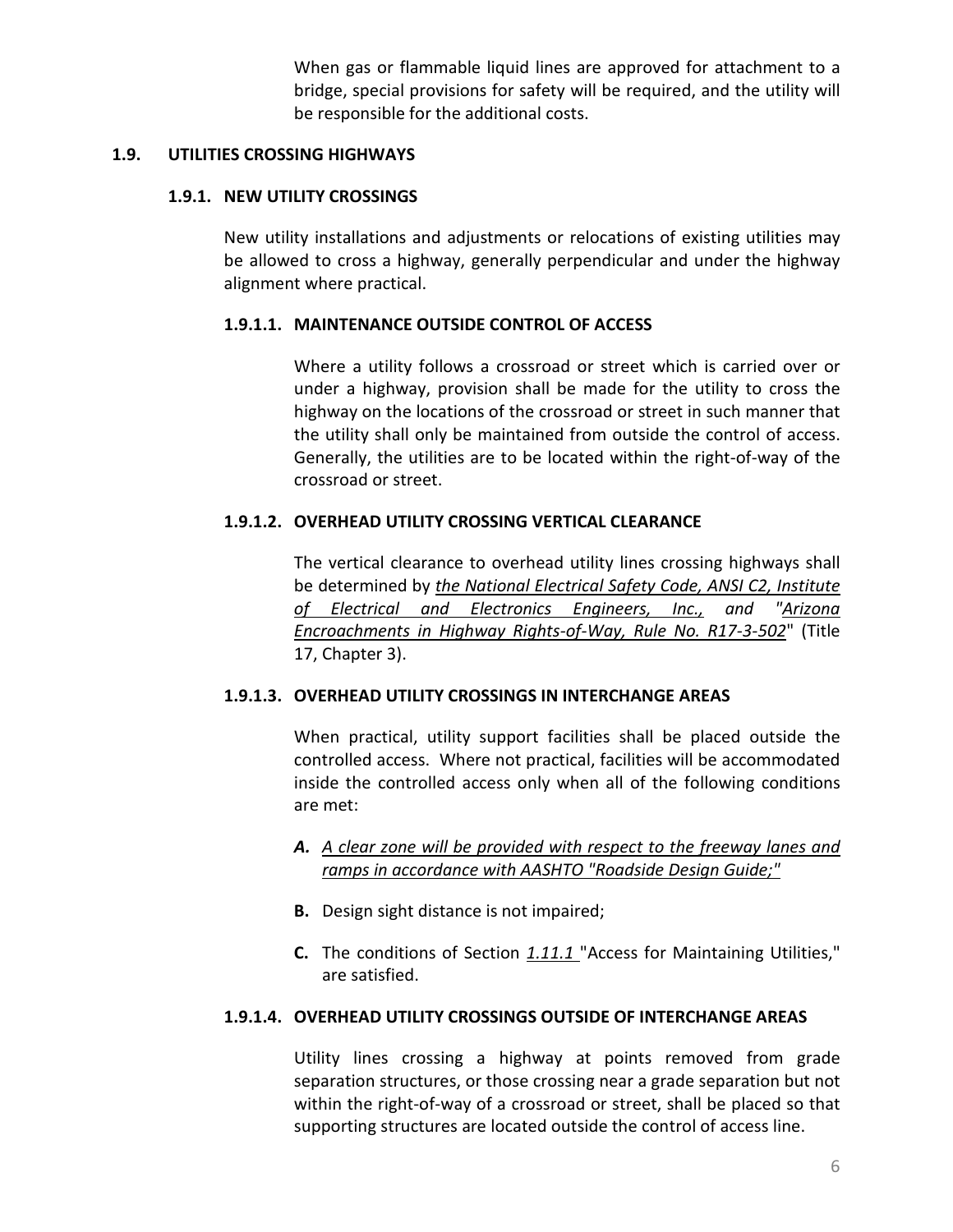#### <span id="page-15-0"></span>**1.9.1.5. UNDERGROUND UTILITY CROSSINGS**

Access for maintenance will not be allowed from within the control of access lines on controlled access highways.

On uncontrolled access roadways, manholes, valves, and other points of access to utility facilities preferably will be located outside the roadway prism.

## <span id="page-15-1"></span>**1.9.1.6. IRRIGATION DITCHES AND WATER CANALS**

Canals and irrigation ditches will be permitted transversely, but longitudinal installations will only be permitted in special cases and as covered by *[Section 1.4.](#page-10-4)*

Crossings may be made by inverted siphon, or by irrigation culverts or bridges as appropriate to the size of canal, topographic conditions, and highway safety aspects.

## <span id="page-15-2"></span>**1.9.1.7. PROVISIONS FOR EXPANSION OF UTILITIES**

When existing utilities are relocated or adjusted in conjunction with construction of a highway, provision may be made for expansion of the utility facilities. They shall be planned to avoid interference with current and planned future traffic.

## <span id="page-15-3"></span>**1.9.1.8. UTILITY CROSSING STRUCTURES**

Where crossroads at freeways or highways are so congested with existing and planned utilities as to compromise highway construction, schedules, costs and traffic phasing, ADOT, with the concurrence of the affected utilities, may construct crossings at approximately quarter or half mile locations to accommodate the utility crossings and remove conflicts from the crossroad area. Such crossings may be funded jointly by the utilities or leased from ADOT under the guidelines in *[Section](#page-18-0)  [1.14](#page-18-0)*.

## <span id="page-15-4"></span>**1.9.1.9. UTILITIES IN DRAINAGE STRUCTURES**

Utilities will not be allowed inside of drainage structures except in emergency cases, and must be removed as soon as permanent facilities can be constructed.

## <span id="page-15-5"></span>**1.10. UTILITIES IN VEHICULAR TUNNELS**

New utilities will not be permitted to occupy vehicular tunnels on highways, except in special cases and as covered by *[Section 1.4](#page-10-4)*. Utility facilities which transport flammable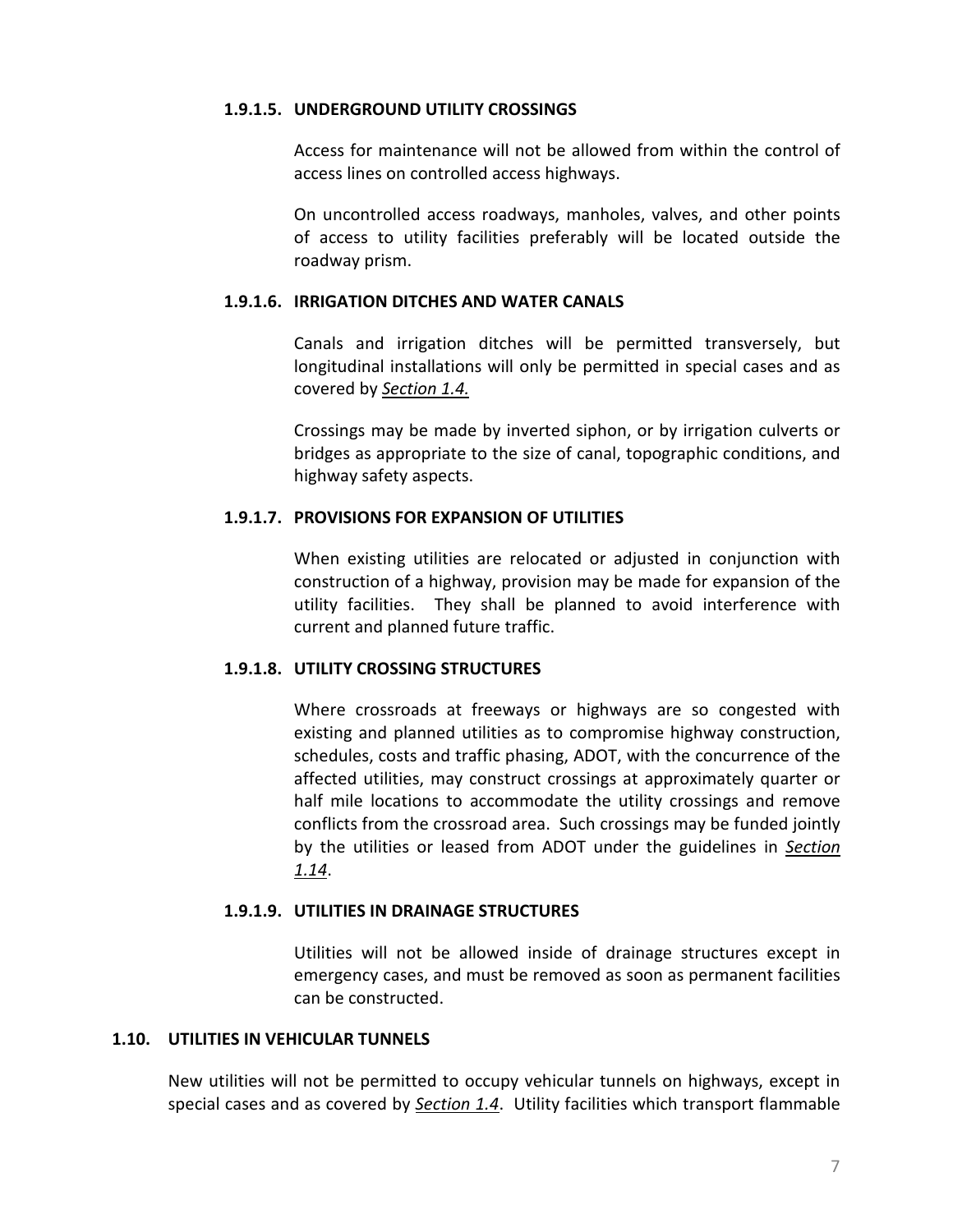or hazardous materials shall not be allowed in a vehicular tunnel under any circumstance.

#### <span id="page-16-0"></span>**1.11. PERMIT FOR UTILITY MAINTENANCE**

A permit is required for all utility maintenance within highway right-of-way.

# <span id="page-16-1"></span>**1.11.1. ACCESS FOR MAINTAINING UTILITIES ON CONTROLLED ACCESS HIGHWAYS**

Access for maintaining a utility along or across a controlled access highway should be limited to access via:

- **A.** Frontage roads where provided,
- **B.** Nearby, adjacent or cross public roads and streets,
- **C.** Maintenance roads along or near the highway right-of-way lines, connecting only to an intersecting road or adjacent property, or
- **D.** Turnouts constructed to limited access roadways for utility access through the ADOT permit procedures.

#### <span id="page-16-2"></span>**1.11.2. CONTROLLING UTILITY ACCESS**

Means for controlling utility access will include but not be limited to fences, walls, landscaping and drainage channels. Violations of these strict access requirements may result in revocation of the permit and removal of the utility at the utility owner's expense.

#### <span id="page-16-3"></span>**1.11.3. EMERGENCY MAINTENANCE**

The utility shall make prior arrangements with the ADOT District Office for emergency maintenance procedures.

## <span id="page-16-5"></span><span id="page-16-4"></span>**1.12. CONSTRUCTION AND LOCATION DETAILS**

#### **1.12.1. PLANS REVIEW**

ADOT shall review and approve the location of all utility installations and adjustments within the highway right-of-way and issue permits for the approved work.

#### <span id="page-16-6"></span>**1.12.2. TRAFFIC CONTROL**

When utilities are performing construction or maintenance of facilities within ADOT Right-of-Way, the utility must obtain a permit and shall comply with MUTCD for traffic control.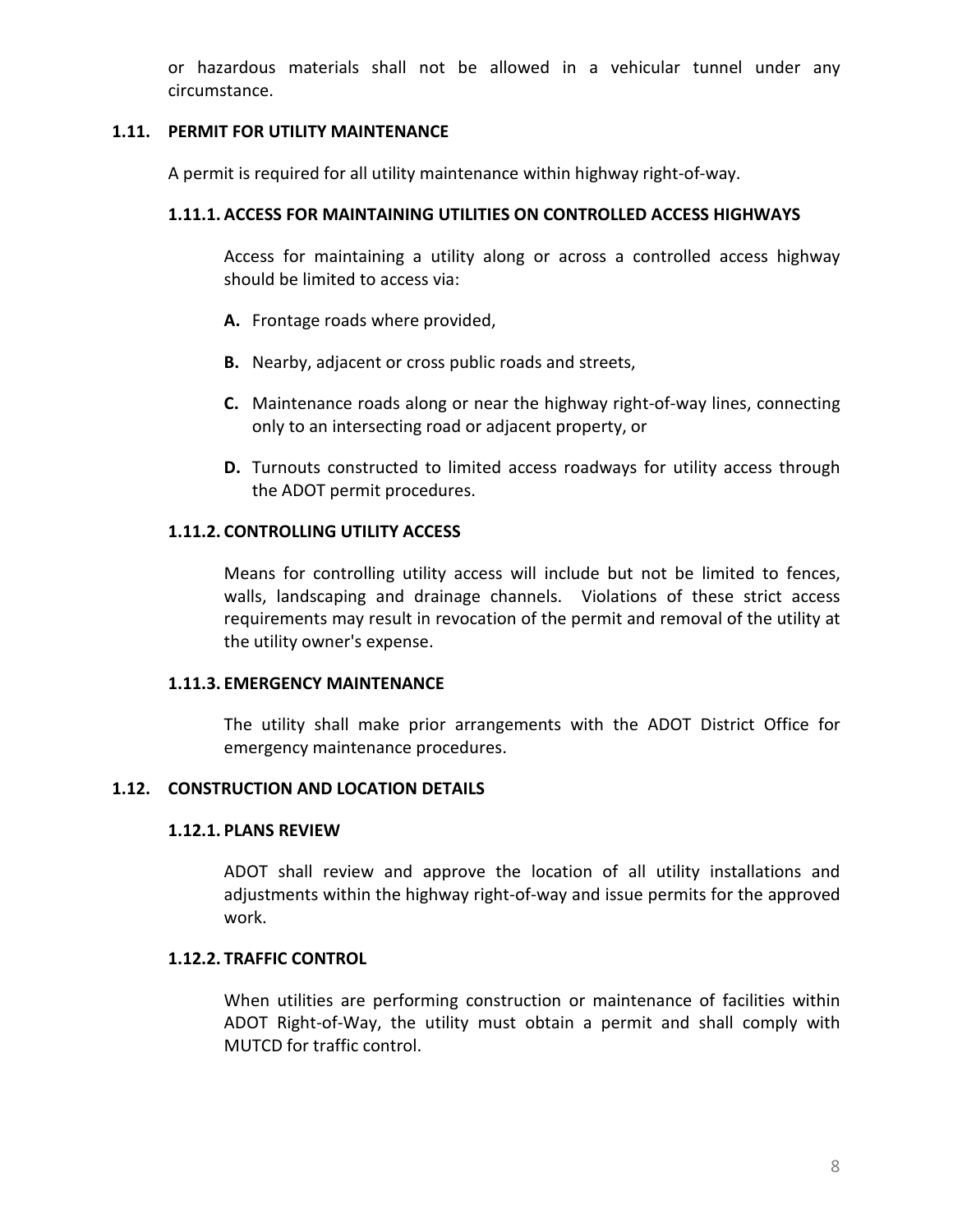#### <span id="page-17-0"></span>**1.12.3. INTERFERENCE WITH ADOT CONTRACTOR**

After ADOT notifies the utility of a conflict, the utility may be subject to a back charge for any contractor delays and relocation costs incurred by ADOT if the utility did not meet its commitment schedule for relocation. This reimbursement is subject to the appeal process in *[Section 1.15](#page-18-3)*.

#### <span id="page-17-1"></span>**1.13. UTILITY PERMIT REQUIREMENTS**

All utilities who obtain permits to occupy ADOT Highway Rights-of-Way will be subject to the "*[Arizona Encroachments in Highway Rights of Way, Rule No. R-17-3-502"](http://www.azsos.gov/rules/arizona-administrative-code)* (Title 17, Chapter 3) and the following additional provisions:

## <span id="page-17-2"></span>**1.13.1. INSTALLATION DRAWINGS and INSTALLATION DRAWING BOND**

The utility shall provide drawings reflecting the horizontal location and vertical elevation, as of the time of installation of its facilities, within 90 days of the completion of the work. Such drawings are not intended as a substitute for marking the location of the facilities as required under *[A.R.S. § 40-360.21,](http://www.azleg.state.az.us/FormatDocument.asp?inDoc=/ars/40/00360-21.htm&Title=40&DocType=ARS)* et seq. ADOT reserves the right to require a bond for new permits after written notice to a Permittee of non-compliance with the timely submission of acceptable installation drawings. The amount of the bond shall be based on the estimated cost of verifying the location of a utility's facilities. The utility may be required to provide a bond upon a demonstrated history of non-compliance with the installation drawing requirements and a failure to correct such non-compliance within a reasonable time after written notice from ADOT. The bond will be refunded upon compliance with the installation drawing requirements. Failure to comply may result in forfeiture of the bond required for the permit.

## <span id="page-17-3"></span>**1.13.2. LIABILITY**

Neither the State nor any of its departments, officers, or employees shall be liable for any claims, demands, costs or expenses, including all legal expenses, for loss, damages or injury to any person or property, including third parties' persons or property, due to the Utility's use of the ADOT Right-of-Way, unless caused by the willful or negligent acts or omissions of ADOT, its officers, or agents.

#### <span id="page-17-4"></span>**1.13.3. INSURANCE**

The utility shall provide insurance in accordance with ADOT insurance requirements in the amount of \$1,000,000 per occurrence for as long as the encroachment is within ADOT Right-of-Way, with the State and ADOT as additional named insured, or shall provide documentation of self-insurance providing the State with protection against any and all claims arising through association with said utility occupying public right-of-way for the same period. The coverage needs to provide for bodily injury, property damage to others as a result of accidents from premises or operations of the permittee,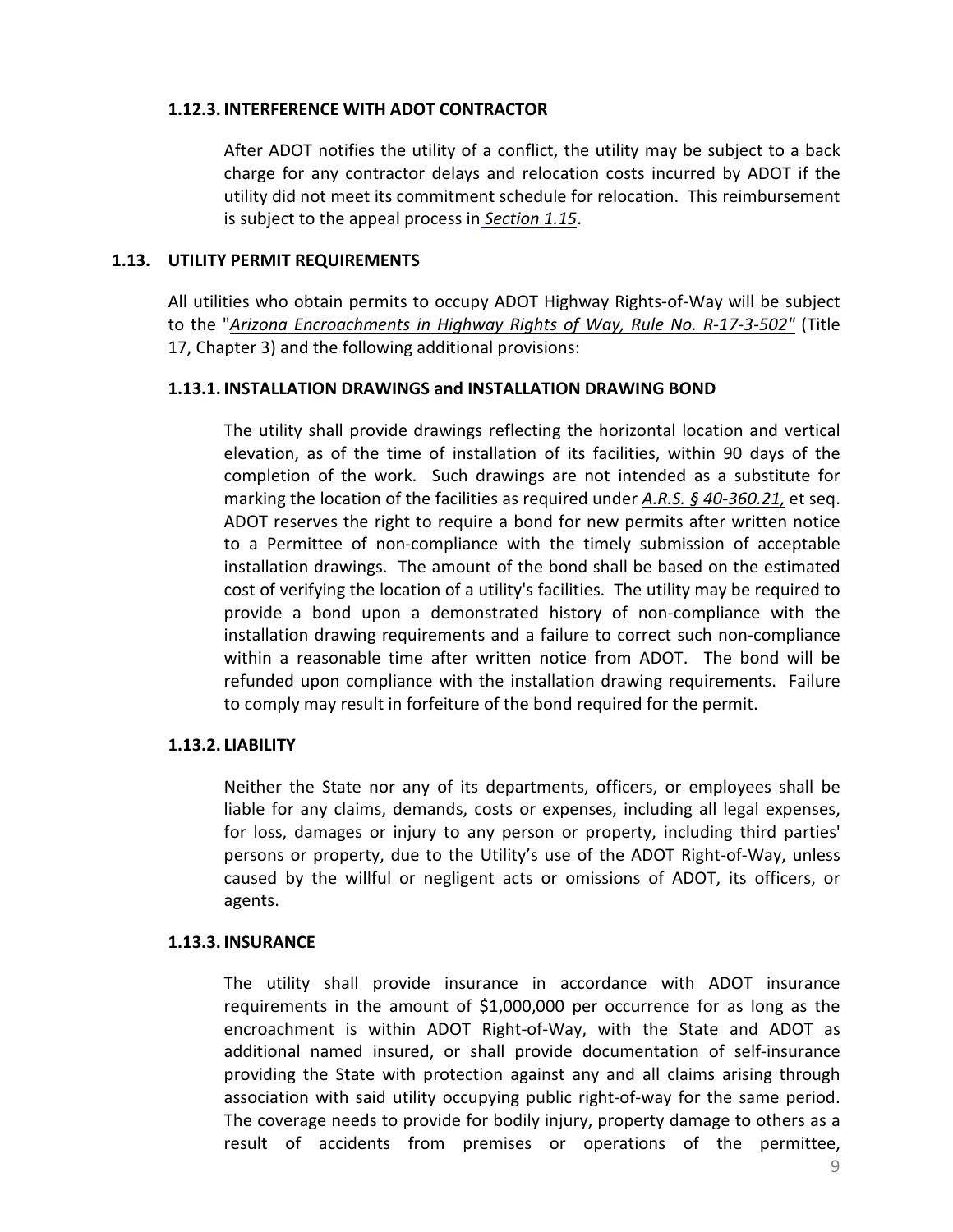products/completed operations, contractual, broad form property damage and personal injury. The permit will have a hold harmless clause.

## <span id="page-18-1"></span><span id="page-18-0"></span>**1.14. LEASE OF ADOT RIGHTS-OF-WAY OF CONTROLLED ACCESS HIGHWAYS**

#### **1.14.1. LEASE ON CONTROLLED ACCESS HIGHWAYS**

On controlled access highway rights-of-way, longitudinal utility installations may be located in a utility corridor leased to them pursuant to authority granted by Arizona law.

#### <span id="page-18-2"></span>**1.14.2. LONGITUDINAL CORRIDOR OR TRANSVERSE STRUCTURE FOR LEASE**

Such leases shall be limited to longitudinal utility corridors as established by ADOT or transverse facilities if ADOT constructs facilities for the exclusive use of the utilities. Sub-leasing of ADOT Highway Right-of-Way will not be allowed without ADOT approval.

#### <span id="page-18-4"></span><span id="page-18-3"></span>**1.15. SPECIAL CASES AND APPEALS**

#### **1.15.1. APPEALS**

Upon disapproval of any request that may result in unique, extraordinary hardship or disagreement an appeal will be allowed, providing the utility submits in writing the reasons why an exemption should be granted.

#### <span id="page-18-5"></span>**1.15.2. APPEAL PROCESS**

Appeals, except permit appeals, shall be in writing to ADOT Utility and Railroad Engineering Section requesting a review by the Assistant State Engineer for Engineering Technical Group. Permit appeals shall be submitted to the appropriate District Engineer for review.

#### <span id="page-18-6"></span>**1.15.3. FINAL APPEAL**

In the event the utility is not satisfied with the decision of the appeal, it may submit a written request through the original appeal channels for a review by the State Engineer or review panel. The State Engineer's decision is final.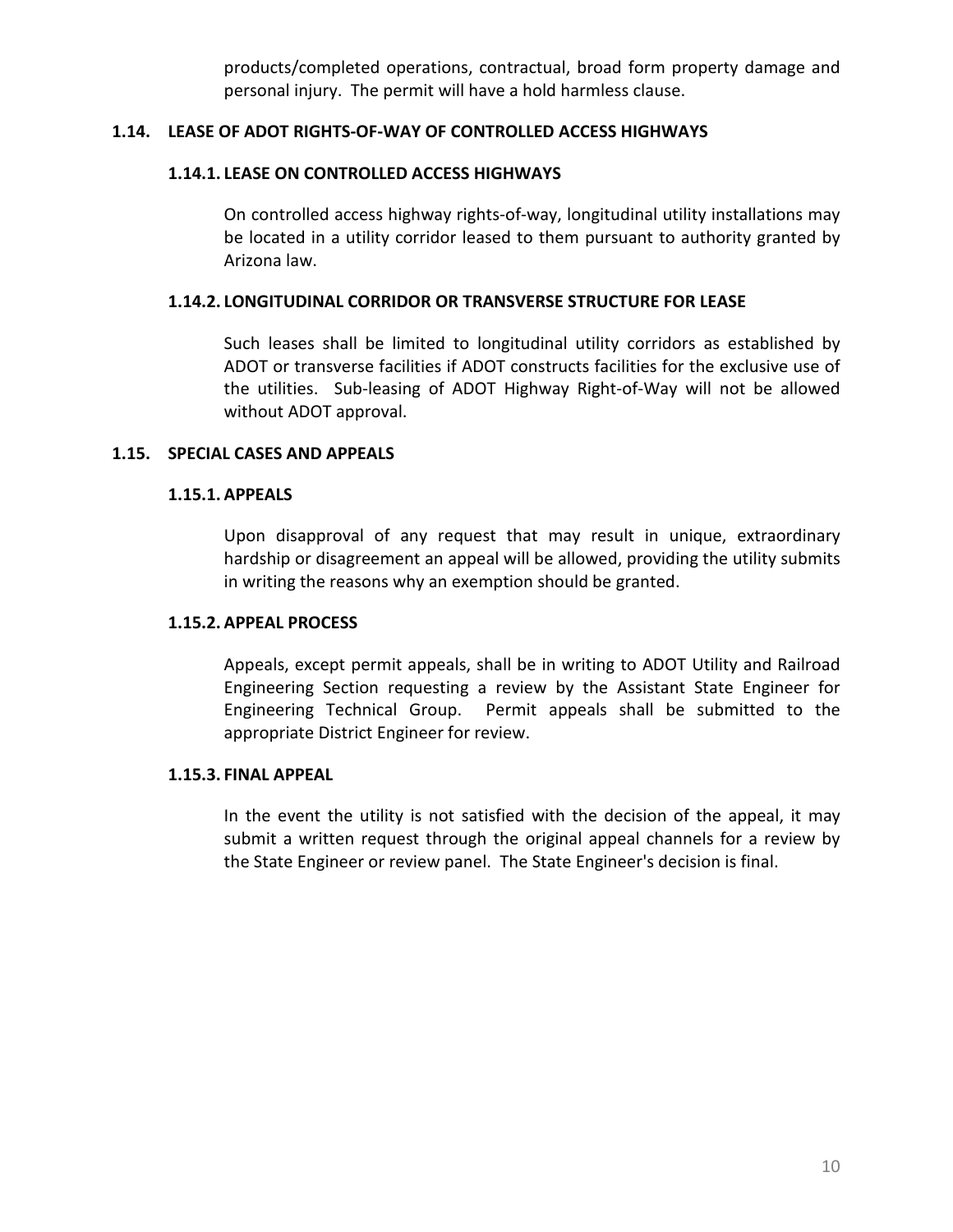# **2. GENERAL INFORMATION**

#### <span id="page-19-1"></span><span id="page-19-0"></span>**2.1. DEFINITION OF TERMS**

- **2.1.1.** "AASHTO" American Association of State Highway and Transportation Officials.
- **2.1.2.** "AC" Asphaltic Concrete, asphalt pavement.
- **2.1.3.** "ADOT" Arizona Department of Transportation.
- **2.1.4.** "Bridge Engineer" ADOT's Engineer in charge of ADOT's Structure Section.
- **2.1.5.** "Clear Zone" A specific distance from the edge of a travel lane free of above ground obstacles as determined by ADOT and the AASHTO "Roadside Design Guide.
- **2.1.6.** "Controlled Access Highway" Means a highway with access controlled by the public authority having jurisdiction over the highway, street or roadway.- Example: Interstate highway, urban freeway, expressway, parkway
- **2.1.7.** "Controlled Access Line" The line on ADOT plans which denotes the access boundary on a controlled access highway. The line is usually coincident with the right-of-way line.
- **2.1.8.** "Control of Access" Locations where owners or occupants of abutting lands and other persons have no legal right of access.
- <span id="page-19-2"></span>**2.1.9.** "Depth of Cover" - The minimum depth at which utility facilities may be installed at time of installation. In paved areas, depth is measured between sub grade and the top of utility facilities. In unpaved areas, depth is measured between finish grade and the top of utility facilities.
- **2.1.10.** "Engineer" The State Engineer, acting by and under the authority of the laws of the State of Arizona, or the State Engineer's representative in matters relating to construction activities.
- 2.1.11. "Established Utility Corridor" A longitudinal strip of right-of-way designated by ADOT for utility facility placement.
- **2.1.12.** "Freeway" A controlled access highway with access limited to ramps, and all traffic crossings are by grade separations.
- **2.1.13.** "Frontage Road" A local street or road auxiliary to and located on the side of a highway for service to abutting property and adjacent areas and for control of access to the main roadway.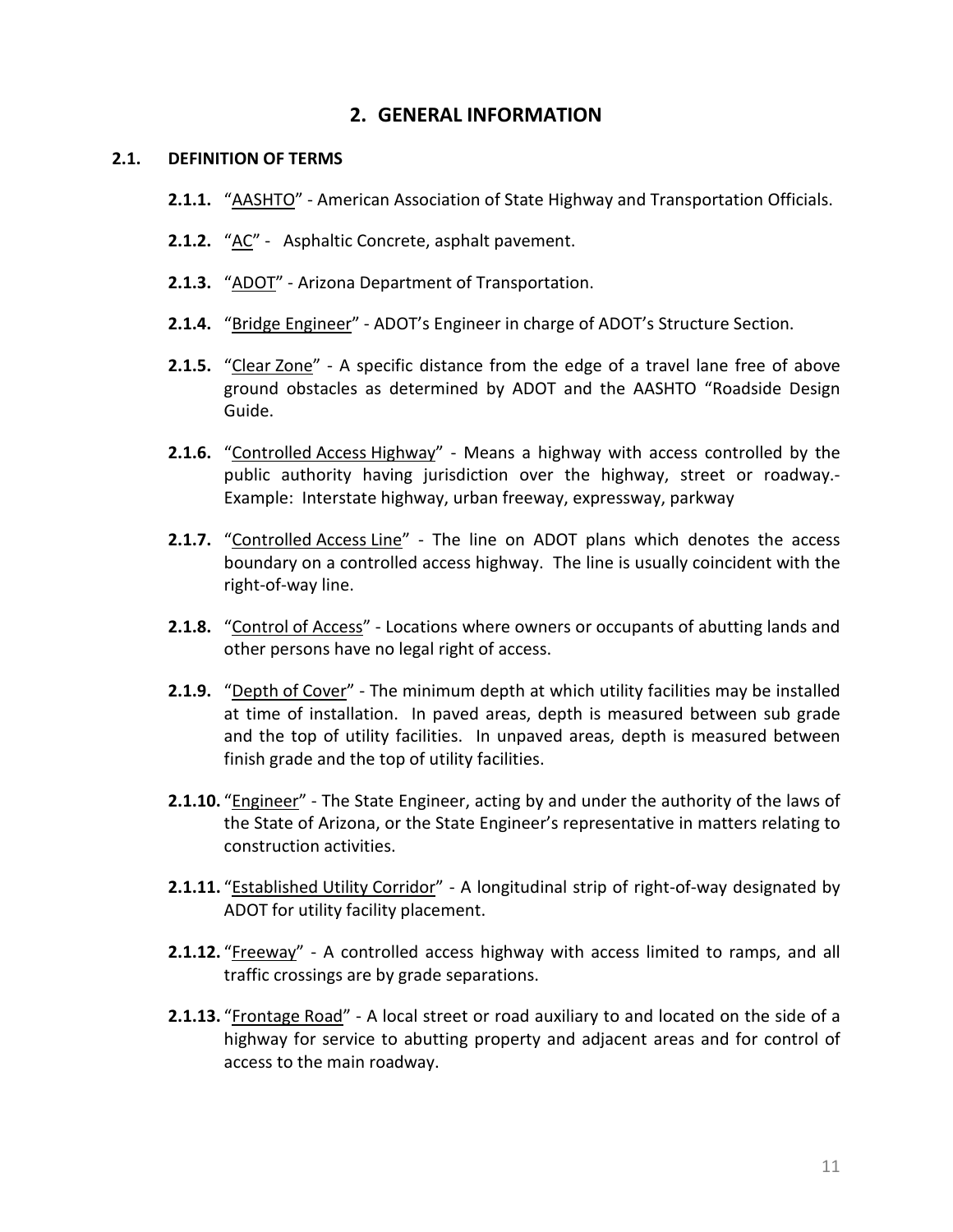- **2.1.14.** "Hazardous Material" Materials or substances defined as "hazardous substances", "hazardous material", or "toxic substances", as defined in any applicable state or federal law.
- **2.1.15.** "Highway" A general term denoting public way for the principal purposes of vehicular traffic.
- **2.1.16.** "Highway Right-of-Way" As used herein, general term denoting land, property, or interest therein, usually in a strip, acquired for highway purposes.
- **2.1.17.** "Interchange" An intersection of at least two roads which are separated by grade and have ramps to move from one road to the other.
- **2.1.18.** "Installation Drawings" A drawing showing the horizontal location and vertical elevation of installed facilities as of the day constructed referenced to ADOT control points.
- **2.1.19.** "Lane Width" Paved section of the roadway from pavement centerline or lane line stripe to pavement lane line, edge line stripe or without edge line stripe to curb or edge of pavement.
- **2.1.20.** "MUTCD" Manual on Uniform Traffic Control Devices.
- **2.1.21.** "Uncontrolled Access Highway" Means a highway to which owners or occupants of abutting lands and other persons have legal right of access.- Example: Non-freeway State primary and secondary highways.
- **2.1.22.** "Open Cut" Any excavation in the right-of-way larger than 300 mm x 300 mm.
- **2.1.23.** "PCCP" Portland Cement Concrete Pavement, white pavement.
- **2.1.24.** "Permit" An ADOT issued document specifying the conditions under which an entity's facilities may utilize a portion of ADOT right-of-way. Any references to "permit" shall include encroachment permit and/or utility permit.
- **2.1.25.** "Pothole" A hole cut in the surface within the right-of-way with a maximum size of 300mm x 300mm to access underground utility facilities.
- **2.1.26.** "Ramp" A roadway providing access to or from a controlled access highway. When a ramp and frontage road merge the resulting roadway is also defined as a ramp.
- **2.1.27.** "Roadway Prism" That portion of the right-of-way required for the highway, limited by the outside edges of slopes, including ditches, and all appurtenant structures.
- 2.1.28. "State" State of Arizona.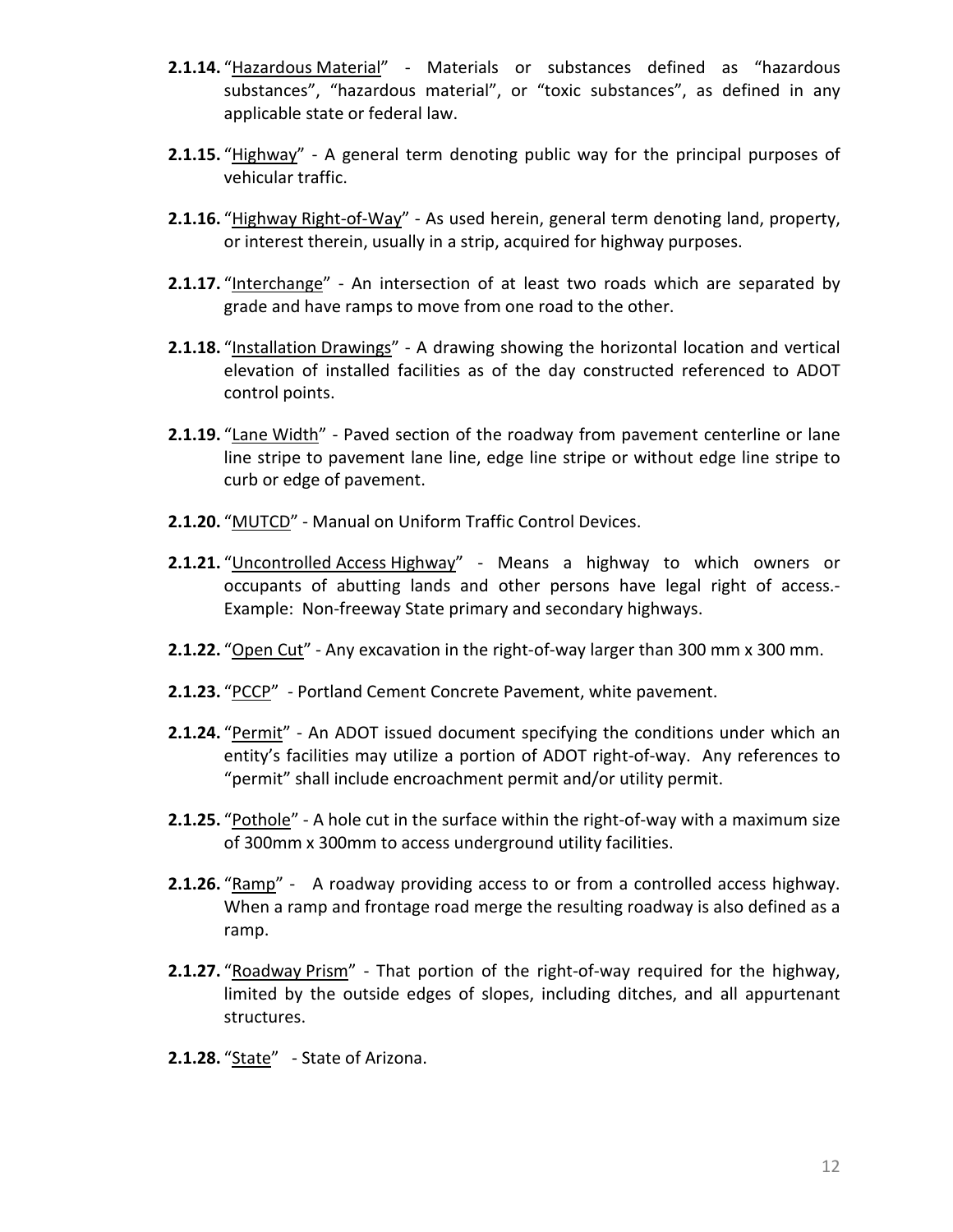**2.1.29.** "Utility" - An entity which transmits or distributes communications, cable television, electricity, light, heat, gas, oil, crude products, water, sewer, waste or any other similar commodity which directly or indirectly serves the public.

## <span id="page-21-1"></span><span id="page-21-0"></span>**2.2. AUTHORITY**

## **2.2.1. DIRECTOR'S AUTHORITY**

*[A.R.S. 28-363](http://www.azleg.state.az.us/FormatDocument.asp?inDoc=/ars/28/00363.htm&Title=28&DocType=ARS)* and *[A.R.S 28-7045](http://www.azleg.state.az.us/FormatDocument.asp?inDoc=/ars/28/07045.htm&Title=28&DocType=ARS)* gives the Director of the Department of Transportation complete and exclusive operational control and jurisdiction over the use of State highways and routes, and to prescribe such rules and regulations regarding such use as he deems necessary.

## <span id="page-21-2"></span>**2.2.2. ENCROACHMENT**

*[A.R.S. 28-7053](http://www.azleg.state.az.us/FormatDocument.asp?inDoc=/ars/28/07053.htm&Title=28&DocType=ARS)* and *[A.R.S 28-7054](http://www.azleg.state.az.us/FormatDocument.asp?inDoc=/ars/28/07054.htm&Title=28&DocType=ARS)* covers right-of-way encroachments and penalties. *[A.R.S. 28-7055](http://www.azleg.state.az.us/FormatDocument.asp?inDoc=/ars/28/07055.htm&Title=28&DocType=ARS)* covers right-of-way fence controls.

## <span id="page-21-3"></span>**2.2.3. PERMIT AUTHORITY**

*[Administrative Rule R17-3-502](http://www.azsos.gov/rules/arizona-administrative-code)* (Title 17, Chapter 3) covers permits for encroachments in highway rights-of-way.

# <span id="page-21-5"></span><span id="page-21-4"></span>**2.3. CONDITIONS FOR UTILITY PERMITS WITHIN THE HIGHWAY RIGHT-OF-WAY**

## **2.3.1. PERMIT REQUIRED**

All utility encroachments within the highway right-of-way require a valid permit from ADOT. All permits shall be revocable as specified on the permit form.

## <span id="page-21-6"></span>**2.3.2. NON-TRANSFERABILITY OF PERMIT**

No party other than the named permittee (utility) or contractor of the permittee (utility) are authorized to work under this permit.

## <span id="page-21-7"></span>**2.3.3. ACCEPTANCE OF PROVISIONS**

Any work performed pursuant to an ADOT permit shall constitute an acceptance of the terms and conditions specified on the permit.

# <span id="page-21-8"></span>**2.3.4. PRECEDENT**

Permits are issued with the understanding that any particular action taken is not to be considered as establishing a precedent for future requests.

## <span id="page-21-9"></span>**2.3.5. NOTICE PRIOR TO STARTING WORK**

Before starting work on which either full or partial inspection is required by the terms of the permit, the permittee shall notify the ADOT District Engineer or other designated employee three (3) days excluding Saturdays, Sundays and legal holidays in advance of the date work is to begin.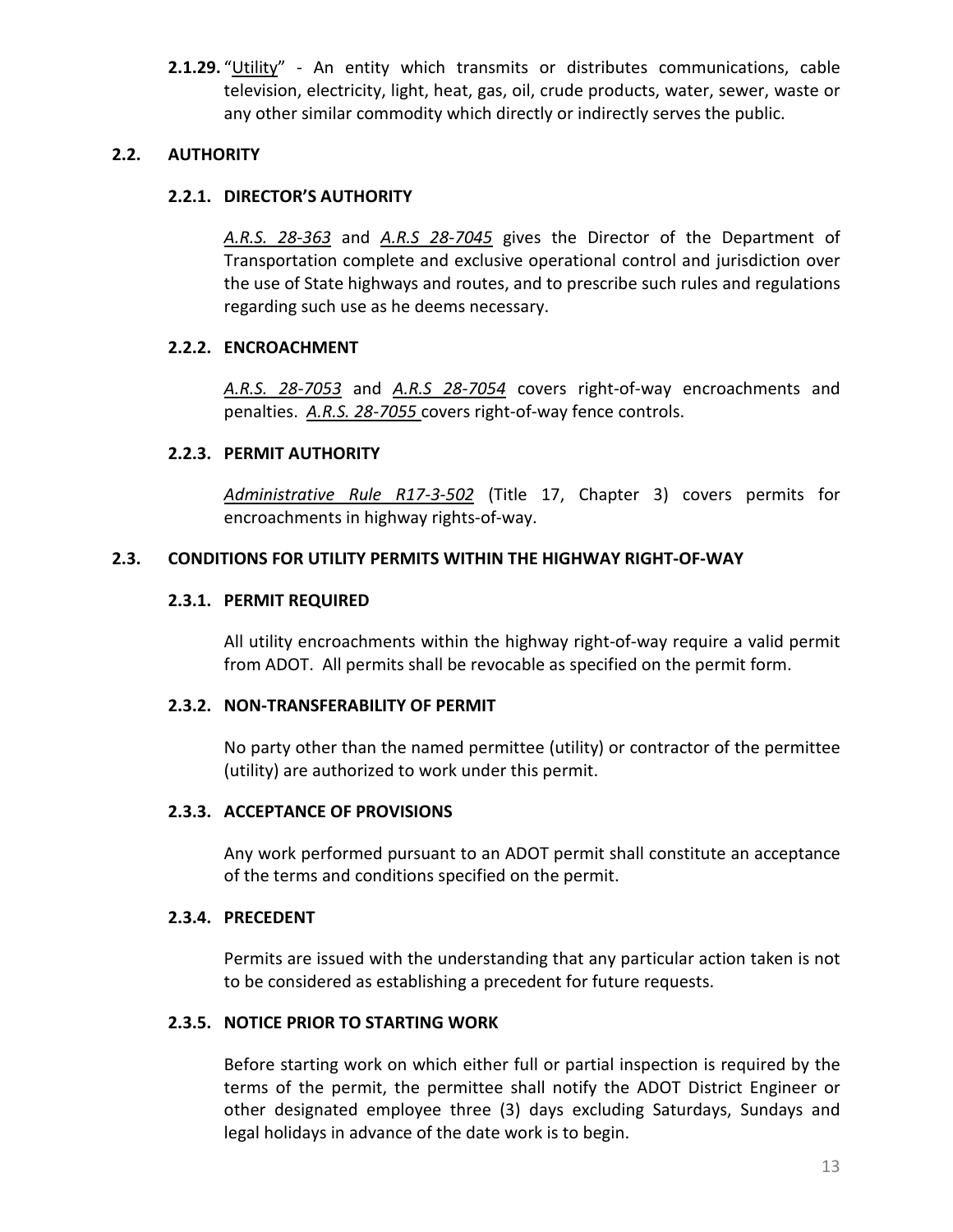#### <span id="page-22-0"></span>**2.3.6. POSTING PERMIT**

The permit or a copy thereof, shall be kept at the site of the work, and must be shown to any representative of the ADOT or any enforcement officer on demand.

## <span id="page-22-1"></span>**2.3.7. PROTECTION OF TRAFFIC**

Adequate provisions shall be made for the protection of the traveling public before any work can start. All warning signs, lights, barricades and other safety devices and other measures required for the public safety, shall conform to and follow the requirements of the current "*[Manual on Uniform Traffic Control](http://mutcd.fhwa.dot.gov/)  [Devices](http://mutcd.fhwa.dot.gov/)*" and the current "*[Arizona Department of Transportation Traffic Control](http://www.azdot.gov/business/engineering-and-construction/traffic/traffic-engineering-references)  [Supplement](http://www.azdot.gov/business/engineering-and-construction/traffic/traffic-engineering-references)*."

## <span id="page-22-2"></span>**2.3.8. STORAGE OF MATERIAL AND EQUIPMENT**

Except as specified herein, no construction material shall be stored, nor equipment parked during non-work periods, within the highway controlled access during the performance of the permittee's work on completed sections of freeways. On incomplete sections of freeways and uncontrolled access highways, material and equipment may be stored and parked under controlled conditions.

## <span id="page-22-3"></span>**2.3.9. RIGHT OF WAY**

A utility (permittee) shall, upon completion of the work, remove all excess construction material and debris, repair any damage to ADOT property such as fences, structures or pipes, and restore landscaping to its original condition.

## <span id="page-22-4"></span>**2.3.10. ACCESS**

Temporary or permanent access gates may be installed in right-of-way fences on uncontrolled access roads if provided for in the permit. New access gates will not be permitted on an existing freeway. Existing gates are permitted but must be locked at all times. Any rights of access are not transferable or assignable by the utility.

## <span id="page-22-5"></span>**2.3.11. CONSTRUCTION**

All work performed within highway rights of way shall conform to recognized standards of utility construction and "*[Arizona Department of Transportation](http://www.azdot.gov/business/ContractsandSpecifications/Specifications)  [Standard Specifications for Road and Bridge Construction](http://www.azdot.gov/business/ContractsandSpecifications/Specifications)*", and all conditions on the permit.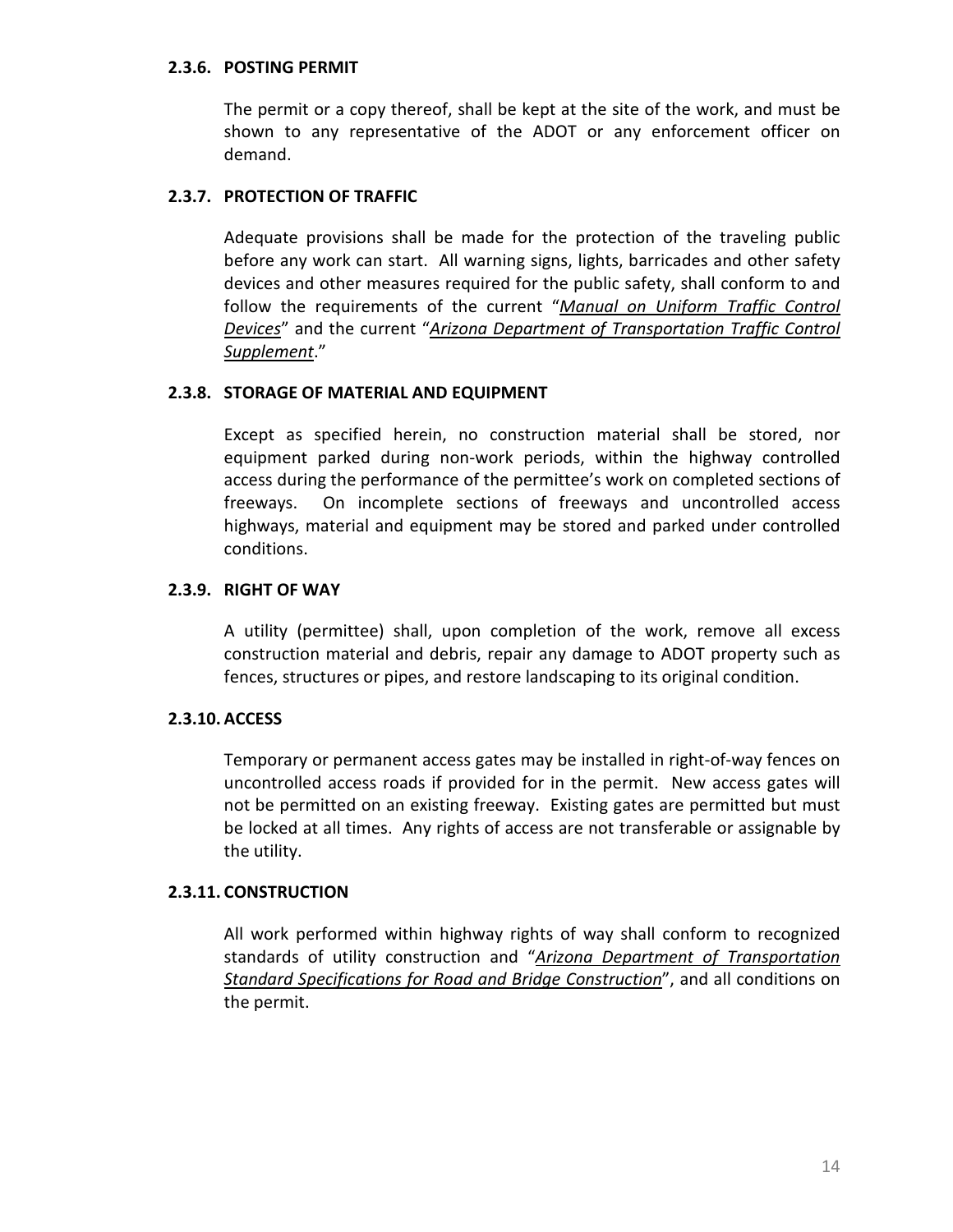#### <span id="page-23-0"></span>**2.3.12. ROUTINE MAINTENANCE**

A permit is required before a utility company performs routine maintenance within highway right-of-way. Blanket permits may be granted for minor maintenance work on uncontrolled access highways only, and for street light maintenance on controlled access highways.

#### <span id="page-23-1"></span>**2.3.13. EMERGENCY CONDITIONS**

The utility shall make prior arrangements with the ADOT District Office for emergency maintenance procedures. The utility shall notify the Department of Public Safety (DPS) and the ADOT District Engineer or his representative immediately or as soon as possible. The utility shall perform all necessary repairs to restore facilities and take all necessary action to protect the traveling public during the performance of their work under emergency conditions. All acts committed by the utility or its representatives under these conditions shall be the sole responsibility of the utility and subject to conditions of its prior arrangements or follow-up permit.

#### <span id="page-23-2"></span>**2.3.14. LIABILITY**

State shall not be liable for any claims, demands, costs or expenses, including all legal expenses, for loss, damages or injury to any person or property, including third parties persons or property, due to the Utility's use of the ADOT Right-of-Way, unless caused by the willful or negligent acts or omissions of ADOT, its officers, or agents.

## <span id="page-23-3"></span>**2.3.15. ADOT PLANS REVIEW**

ADOT will review the proposed location and design of all utility installations and adjustments located within highway right-of-way for their compatibility with planned and present use of the highway.

## <span id="page-23-4"></span>**2.3.16. REQUEST FOR PERMITS**

Request for permits shall include the following items before a request will be processed:

- **A.** Highway right-of-way lines;
- **B.** Highway controlled access lines;
- **C.** Highway center line;
- **D.** Ties from new facilities to Highway center line, stationing and mileposts;
- **E.** Minimum clearance above finished roadway surface or structures for proposed aerial lines;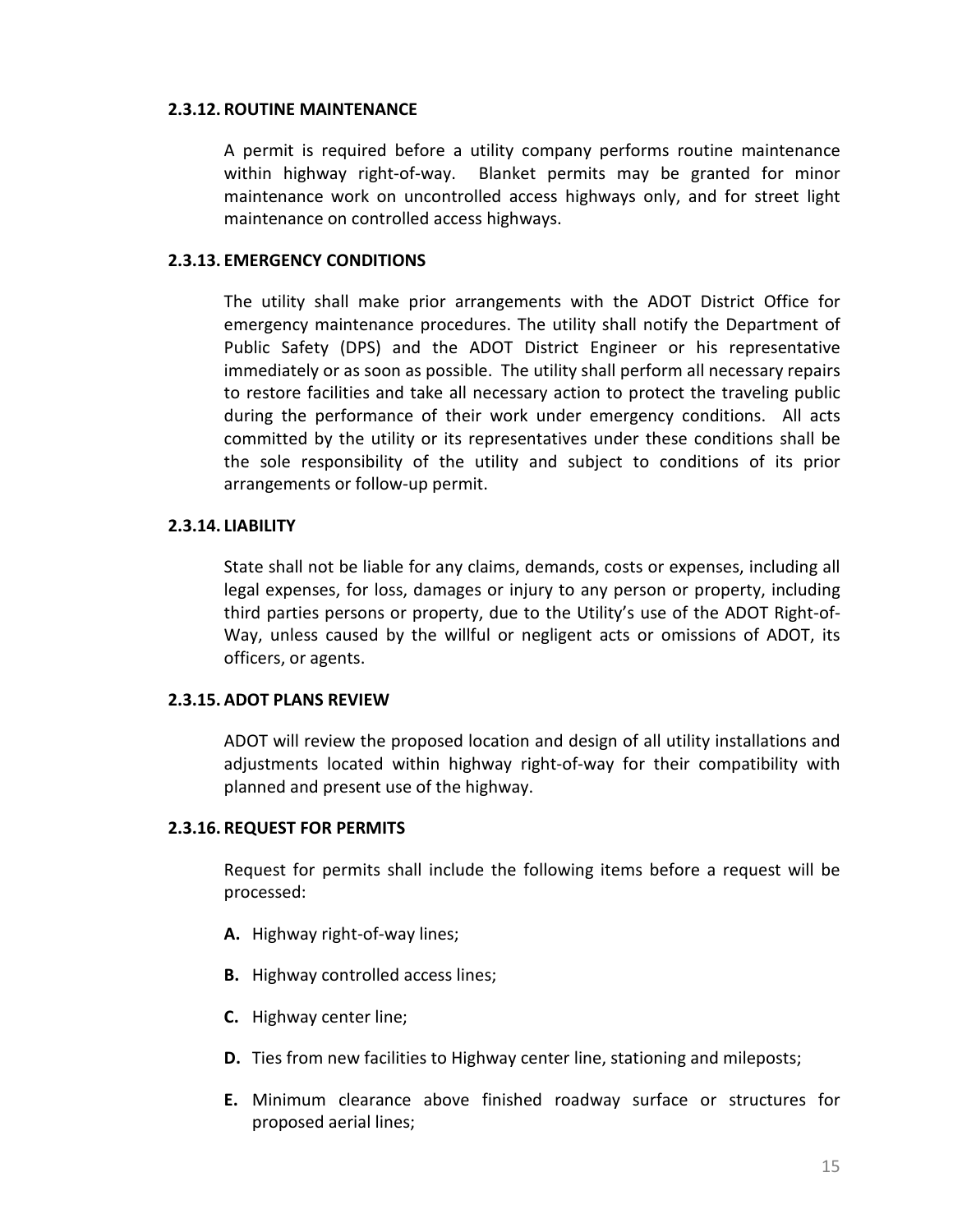- **F.** Type, size, number and voltage of conductors;
- **G.** The size, class, grade and wall thickness of conduit, amount of cover as described in *[Section 2.1.9](#page-19-2)* type of backfill material, voltage and operating pressure if applicable, of underground lines;
- **H.** The size of cables and number of pairs for communication lines;
- **I.** Plan and profile drawings for all conduit systems crossing controlled access
- **J.** Any change to the design, location or construction of an approved permit's plans will require ADOT approval prior to the change taking place.

## <span id="page-24-0"></span>**2.3.17. INSTALLATION DRAWING**

The utility shall provide drawings reflecting the horizontal location and vertical elevation, as of the time of installation of its facilities, within ninety (90) days of the completion of the work. Such drawings are not intended as a substitute for marking the location of the facilities as required under *[A.R.S. § 40-360.21,](http://www.azleg.state.az.us/FormatDocument.asp?inDoc=/ars/40/00360-21.htm&Title=40&DocType=ARS)*

#### <span id="page-24-1"></span>**2.3.18. INSTALLATION DRAWING BOND**

ADOT reserves the right to require a bond for new permits after written notice to a Permittee of non-compliance with *[Section 2.3.17.](#page-24-0)* The amount of the bond shall be based on the estimated cost of verifying the location of a utility's facilities. The utility may be required to provide a bond upon a demonstrated history of non-compliance with *[Section 2.3.17](#page-24-0)* and a failure to correct such noncompliance within a reasonable time after written notice from ADOT.

The bond will be refunded upon compliance with *[Section 2.3.17](#page-24-0)*. Failure to comply may result in forfeiture of the bond required for the permit.

## <span id="page-24-2"></span>**2.3.19.NON-COMPLIANCE**

Failure to comply with the terms and conditions, as specified herein or on the permit may be cause for revocation of permit.

## <span id="page-24-3"></span>**2.4. ADEQUATE SPACE IN RIGHT-OF-WAY FOR UTILITY ACCOMMODATIONS**

When adequate space is limited within the highway right-of-way to safely accommodate several utilities, the following guideline will be used:

- **A.** During design process of a new roadway or roadway improvements, utility accommodations may be designed along with the project with concurrence and involvement of the affected utilities;
- **B.** After construction of the highway or highway improvement utility installations will be allowed on "first come, first considered" guideline. Consideration will be given to the compatibility of the affected utilities.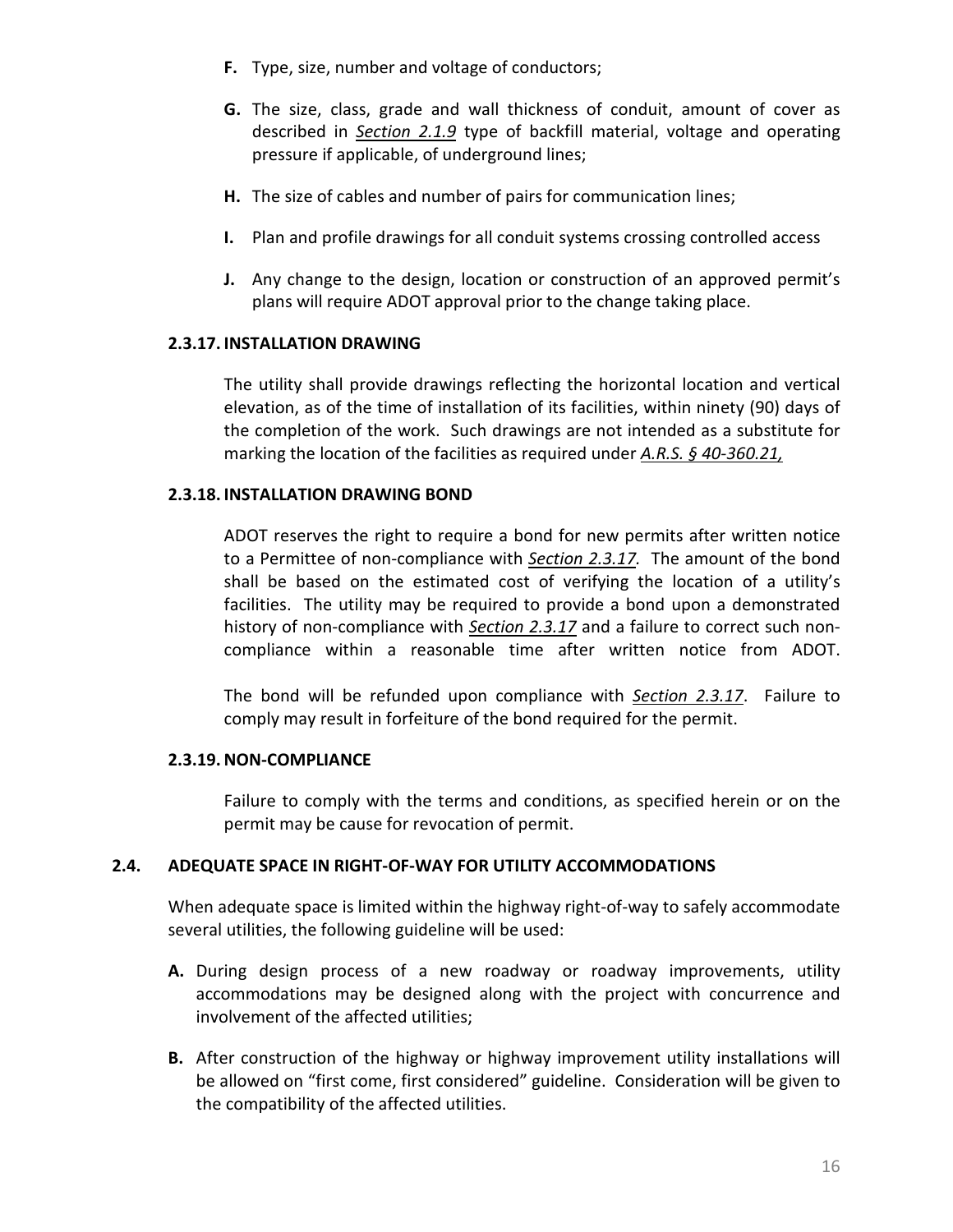# **3. UTILITY GUIDELINES IN CONTROLLED ACCESS HIGHWAY**

## <span id="page-25-2"></span><span id="page-25-1"></span><span id="page-25-0"></span>**3.1. ELECTRICAL LINES**

#### **3.1.1. CONFLICTS**

The State assumes no liability for conflicts with existing underground or overhead utilities. It is further understood the utility will, at its expense (except when the utility has prior rights), remove, relocate, or alter its facilities within the right-of-way when required by ADOT.

#### <span id="page-25-3"></span>**3.1.2. EXISTING ELECTRIC LINE ALONG PROPOSED CONTROLLED ACCESS HIGHWAYS**

Where an electric line already exists within the proposed right-of-way of a controlled-access highway and it can be serviced, maintained and operated without access from the controlled access traffic roadways or ramps, it may remain provided it does not adversely affect the safety, design, construction, operation, maintenance or stability of the highway. Otherwise, it must be relocated.

## <span id="page-25-4"></span>**3.1.3. POTHOLES**

Potholes will not be allowed on any completed section of the highway or ramp paved area. Potholes in unpaved areas and on frontage roads will be allowed. Potholes may be backfilled with the existing material and compacted in lifts, not to exceed eight (8") inches before compaction, with pneumatic or mechanical tamping devices or with slurry conforming to the requirements of alternate method (2) under Open Cuts. The pavement will be replaced in-kind.

## <span id="page-25-5"></span>**3.1.4. OPEN CUTS**

Open cuts will not be permitted on any completed section of the highway or ramps. Open cuts may be permitted where the roadway surfacing has not been completed. Open cuts in unpaved areas may be permitted outside the control of access. Open cuts on frontage or cross roads require pavement replacement with the same type material as the existing roadway.

## <span id="page-25-6"></span>**3.1.4.1. BACKFILL MATERIAL**

All installations must have adequate protection from the soil conditions encountered.

Open cuts outside the roadway prism areas shall be backfilled as per the pothole requirements in *[Section 3.1.3.](#page-25-4)*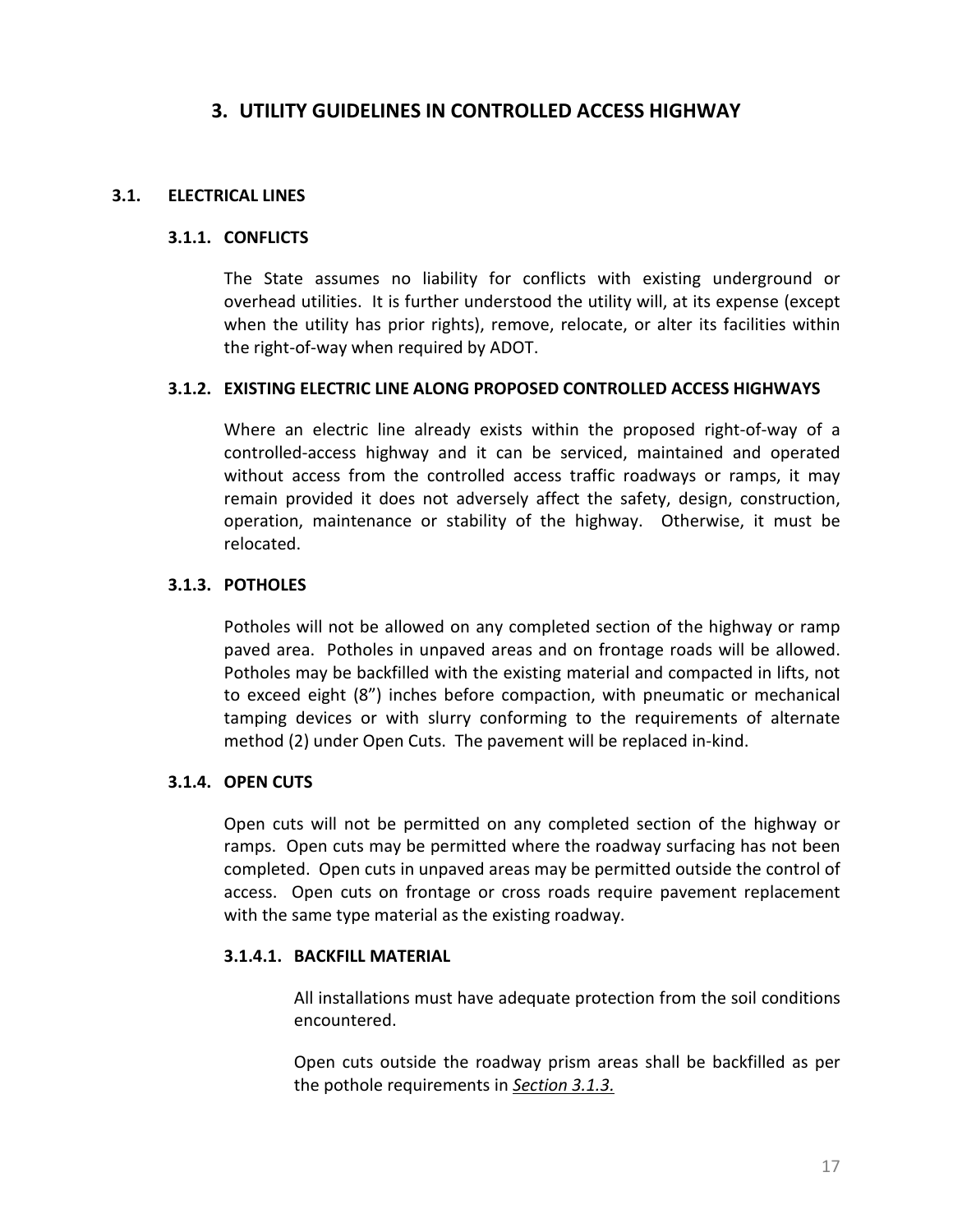Open cuts in the roadway prism will be backfilled with Alternate Method 1 or 2.

**A.** (Alternate Method 1):

Backfill material may be selected from excavation or from a source selected by the utility. It shall not contain frozen lumps, stones larger than three (3") inches in diameter, chunks of clay or other objectionable material.

Backfill material shall conform to the following gradation (Arizona Test Method 201):

| <b>SIEVE SIZE</b>    | <b>PERCENT PASSING</b> |
|----------------------|------------------------|
| 3 inches             | 100                    |
| $\frac{3}{4}$ inches | 60-100                 |
| No. 8                | 35-80                  |
| No. 200              | $0 - 12.0$             |

The plasticity index shall not exceed 12 when tested in accordance with the requirements of AASHTO T 90

Backfill material to be used for unprotected metal pipe shall have a value of resistivity not less than 2000 ohm-cm. and shall have a pH value between 6.0 and 9.0. Tests for pH and resistivity shall be in accordance with the requirements of Arizona Test Method 236.

The required test results will be provided by the utility to ADOT.

**B.** (Alternate Method 2):

As an alternate to the material requirements of Alternate Method 1, the Engineer may allow material conforming to the following gradation to be used in a slurry mixture in situations where the slurry will be confined by free-draining soil (Arizona Test Method 201):

| Sieve size     |                                            |  | <b>Percent Passing</b> |            |  |  |  |
|----------------|--------------------------------------------|--|------------------------|------------|--|--|--|
|                | 1 % inches                                 |  |                        | 100        |  |  |  |
| 1 inches       |                                            |  |                        | $90 - 100$ |  |  |  |
| No. 8          |                                            |  |                        | $35 - 80$  |  |  |  |
| <b>No. 200</b> |                                            |  | $0 - 8.0$              |            |  |  |  |
|                | The plasticity index shall not exceed 8 wh |  |                        |            |  |  |  |

plasticity index shall not exceed 8 when tested in accordance with the requirements of AASHTO T 90.

The required test results will be provided by the utility to ADOT.

## <span id="page-26-0"></span>**3.1.4.2. PLACEMENT OF BACKFILL**

All material which has loosened or collapsed into the excavation from the adjacent ground and all trash, forms, and rock larger than 3 inches shall be removed from the excavation before backfill is placed.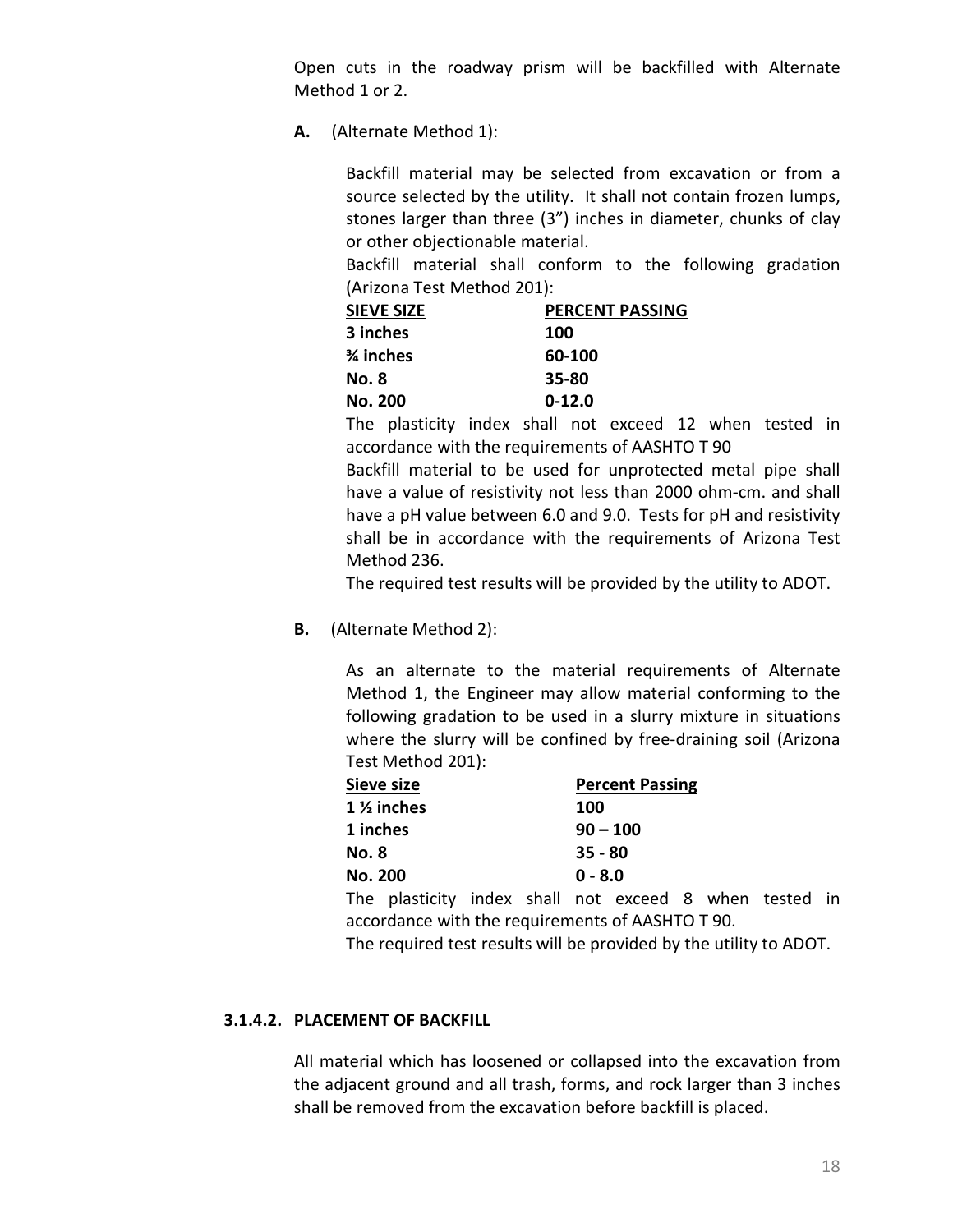Where a utility structure is located within a paved area, all backfill material above finished sub grade elevation shall conform to the requirements of the typical pavement section.

Backfill included in Alternate Method 1 shall be compacted by pneumatic or mechanical tamping devices, and shall be placed in layers not more than eight (8") inches in depth before compaction.

Backfill included in Alternate Method 2 (slurry) shall be placed in uniform horizontal layers not exceeding four (4') feet in depth. The maximum water content of the slurry mixture shall be 35 gallons of water per ton of backfill material. Aggregate slurry shall be thoroughly mixed in a mixer approved by the Engineer. Unless otherwise approved by the Engineer, the slurry shall be compacted with internal vibrators.

#### <span id="page-27-0"></span>**3.1.4.3. COMPACTION OF BACKFILL**

In pavement areas backfill material shall be compacted to at least 100 percent of the maximum density as determined in accordance with the requirements of Arizona Test Methods Manual. In unpaved areas backfill material shall be compacted to at least 95 percent of the maximum density as determined in the above test methods. The Utility must supply the test result to ADOT.

## <span id="page-27-1"></span>**3.1.4.4. ASPHALTIC CONCRETE PAVEMENT REPLACEMENT**

Asphaltic Concrete Pavement minimum replacement will be 100 feet along the center line of the highway, 50 feet on either side of the excavation, by one lane width. If any Asphaltic Concrete Pavement is disturbed in a lane the total width of the lane will be replaced. Asphaltic Concrete will be laid with a vibrating or tamper bar screed paving machine only.

The Asphaltic Concrete material will be hot material conforming to Section 409 of the current "*[State of Arizona Department of](http://www.azdot.gov/business/ContractsandSpecifications/Specifications)  [Transportation Highways Division Standard Specifications for Road and](http://www.azdot.gov/business/ContractsandSpecifications/Specifications) [Bridge Construction](http://www.azdot.gov/business/ContractsandSpecifications/Specifications)*", except for the payment provision.

## <span id="page-27-2"></span>**3.1.4.5. PORTLAND CEMENT CONCRETE PAVEMENT REPLACEMENT**

Portland Cement Concrete Pavement will be replaced six (6") inches thicker than the existing PCCP and keyed under all adjacent PCCP one (1') foot each side. The surface texture and grade will match the existing pavement surface. Any existing PCCP slab disturbed will be replaced in full.

Portland Cement Concrete Pavement will conform to Section 401, of the current "*[State of Arizona Department of Transportation Highways](http://www.azdot.gov/business/ContractsandSpecifications/Specifications)  [Division Standard Specifications for Road and Bridge Construction](http://www.azdot.gov/business/ContractsandSpecifications/Specifications)*", except for payment provision.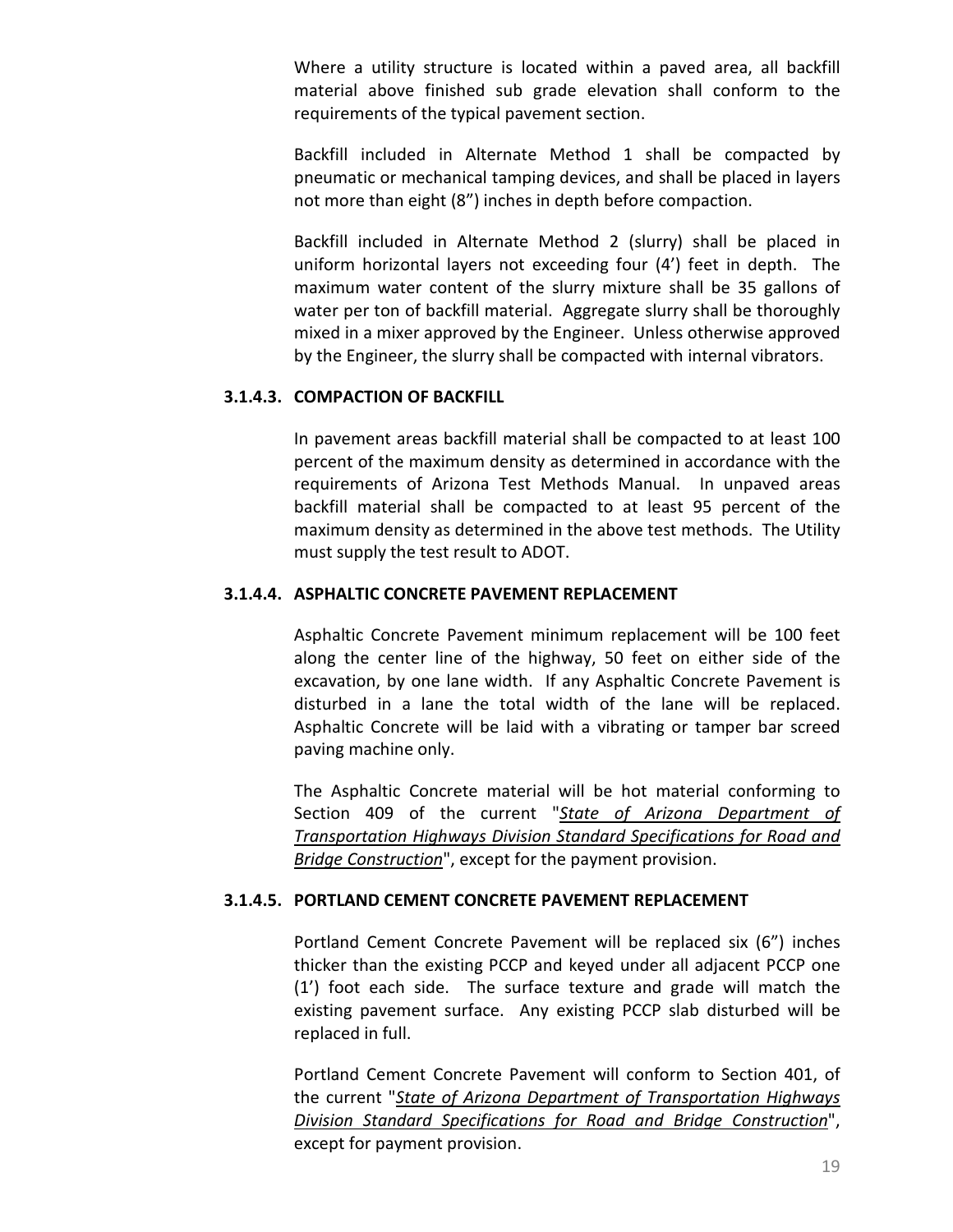#### <span id="page-28-0"></span>**3.1.5. DEPTH OF COVER**

Direct burial cable shall have a minimum cover of (48") forty-eight inches. Underground electric lines located within conduit or ducts shall have a minimum cover of (36") thirty-six inches.

## <span id="page-28-1"></span>**3.1.6. CONTROL OF ACCESS**

Utility structures, manholes, guys or other appurtenances will not be permitted within the control of access area, except in ADOT Established Utility Corridors.

## <span id="page-28-2"></span>**3.1.7. MANHOLES**

No manholes will be allowed inside the control of access except in Department established utility corridors. No manholes will be allowed outside the control of access in the pavement surface.

# <span id="page-28-3"></span>**3.1.8. CROSSINGS**

Transmission and distribution electric lines may be permitted to cross over or under all controlled access highways, where the utility can be serviced without access from inside the control of access. The electric lines should cross the highway generally perpendicular to the highway alignment where practical.

# <span id="page-28-4"></span>**3.1.8.1. ELECTRIC LINES ALONG CROSSROADS**

Where an electric line follows a crossroad or street which is carried over or under a controlled access highway, provision should be made for the electric line to cross the highway at the location of the crossroad or street in such manner that the electric line can be serviced without access from inside the control of access. Generally, electric lines should be located within the crossroad or street right-of-way. Where distinct advantage and appreciable cost savings can be affected by locating electric lines outside the crossroad or street right-of-way, they may be so located providing safety and controlled access requirements are met.

## <span id="page-28-5"></span>**3.1.8.2. OVERHEAD ELECTRIC LINE CROSSINGS**

The vertical clearance to overhead electric lines crossing highways shall be determined by the *[National Electrical Safety Code, ANSI C2, Institute](http://standards.ieee.org/nesc/index.html)  [of Electrical and Electronics Engineers, Inc.](http://standards.ieee.org/nesc/index.html)*, and "*[Arizona](http://www.azsos.gov/rules/arizona-administrative-code)  [Encroachments in Highway Rights of Way, Rule No. R-17-3-502"](http://www.azsos.gov/rules/arizona-administrative-code)* (Title 17, Chapter 3).

**A. Interchange Areas**: When practical, electric poles shall be placed outside the control of access. Where not practical, electric poles may be accommodated inside the control of access only when all of the following conditions are met: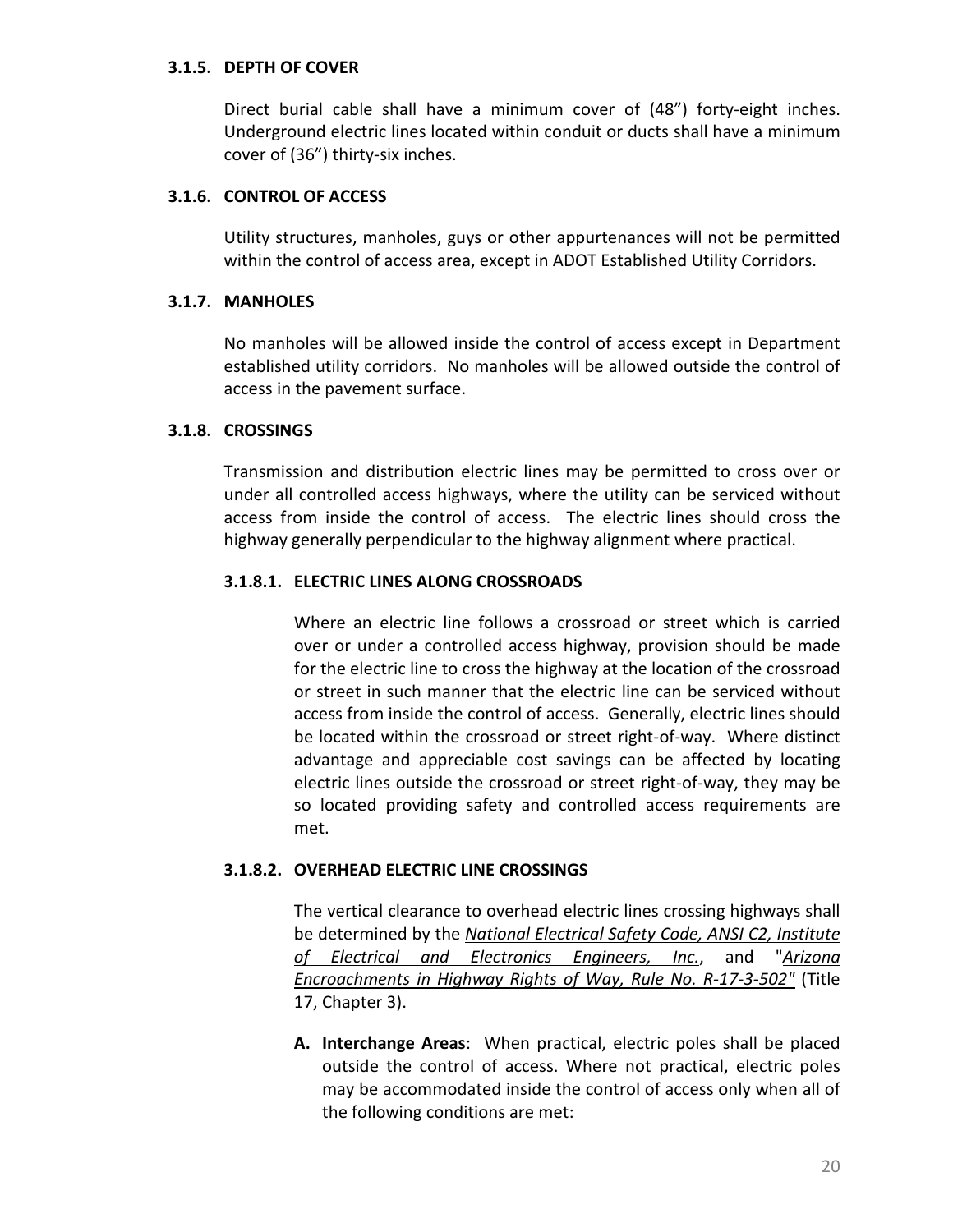- **i.** A clear zone will be provided with respect to the highway lanes and ramps as determined by ADOT;
- **ii.** The design sight distance is not impaired;
- **iii.** Access for servicing a utility along or across a controlled access highway should be limited to access via:
	- **a.** Frontage roads where provided;
	- **b.** Nearby, adjacent or cross public roads and streets;
	- **c.** Maintenance roads along or near the highway right-of-way lines, connecting only to an intersecting road or adjacent property, or;
	- **d.** Turnouts constructed to limited access roadways for utility access through the ADOT permit procedures.
- **B. Outside of Interchange Areas**: Electric lines crossing a highway at points removed from grade separation structures, or those crossing near a grade separation but not within the right-of-way of a crossroad or street, shall be adjusted so that supporting structures are located outside the control of access line.

#### <span id="page-29-0"></span>**3.1.8.3. UNDERGROUND ELECTRIC LINE CROSSINGS**

Underground electric line crossings are preferred but must have all service or maintenance from outside the control of access lines.

#### <span id="page-29-1"></span>**3.1.8.4. ELECTRIC CABINETS & TRANSFORMERS**

Electric cabinets, transformers and other ground mounted appurtenances shall be located outside the control of access lines.

## <span id="page-29-2"></span>**3.1.9. ELECTRIC LINES THROUGH OR AFFIXED TO EXISTING BRIDGES**

Any electrical conduit or duct carried on or through an existing bridge at the time the highway route is improved may continue to be so carried provided the following conditions are met:

- **A.** The accommodation will not adversely affect the safety, design, construction, operation, maintenance or stability of the highway;
- **B.** The accommodation will not interfere with or impair the planned future expansion of the highway;
- **C.** Any alternate location would be contrary to the public interest. This determination may require an evaluation of the direct and indirect environmental, aesthetic and economic effects of the locations under consideration;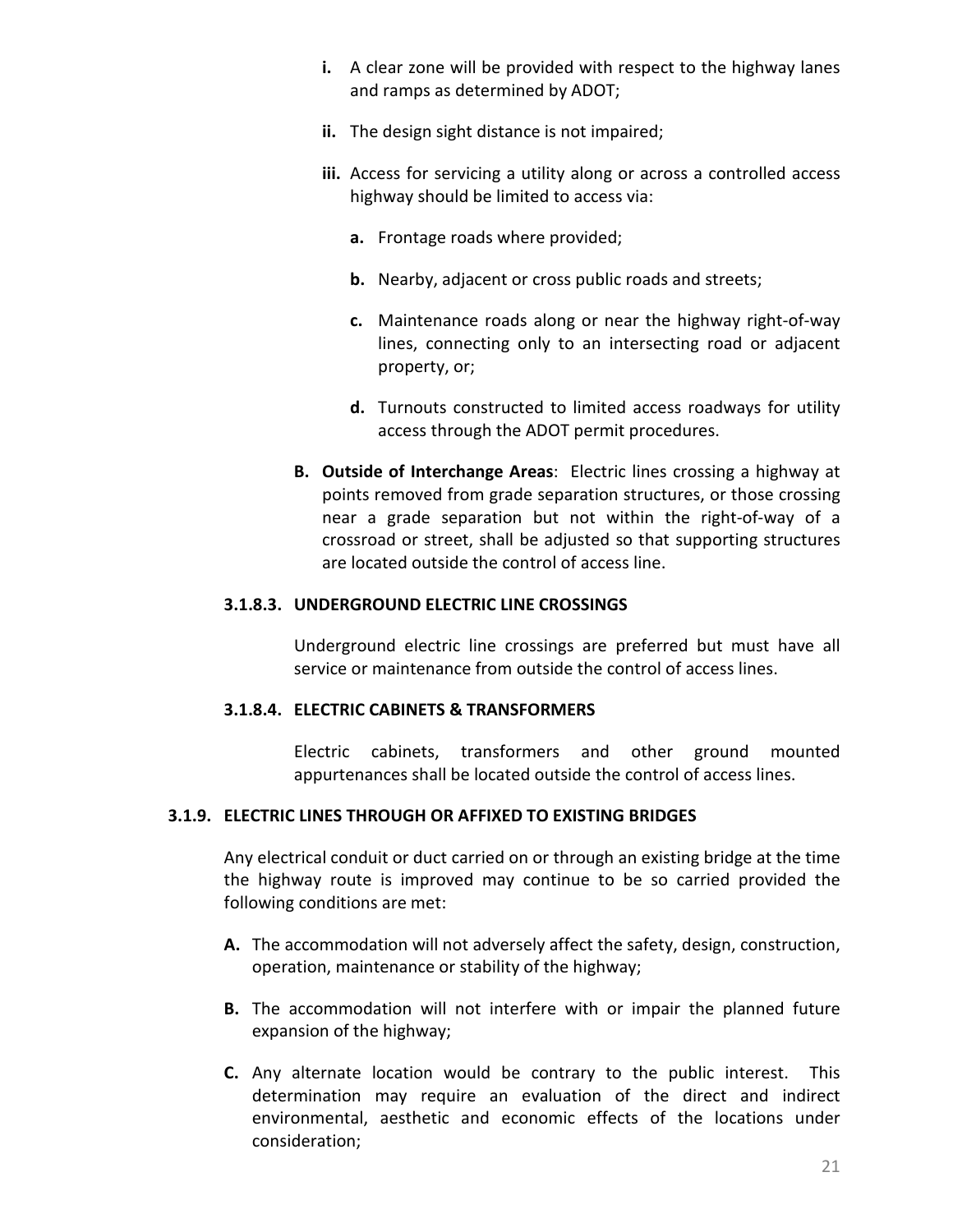- **D.** Except in prior rights cases, ADOT will not incur any unreimbursed additional expense or maintenance costs associated with the utility installation;
- **E.** State shall not be liable for any claims, demands, costs or expenses, including all legal expenses, for loss, damages or injury to any person or property, including third parties' persons or property, due to the Utility's use of the ADOT right-of-way, unless caused by the willful or negligent acts or omissions of ADOT, its officers, or agents.
- **F.** New utilities will be allowed in existing ducts or conduits but new utility conduit or ducts will not be permitted to be installed on, within or through an existing bridge after the time the highway bridge structure is improved.

## <span id="page-30-0"></span>**3.1.10. ELECTRIC LINES THROUGH OR AFFIXED TO NEW BRIDGES**

Electric line crossings will be considered in conduit or ducts through new bridges, provided the utility company pays all additional design, construction and maintenance costs. Such utilities will not be permitted to be attached to any part of the exterior of the bridge.

Electric lines will be limited to conduits or ducts which do not adversely affect the structural integrity of the bridge.

#### <span id="page-30-1"></span>**3.1.10.1. BRIDGE ENGINEER**

The Bridge Engineer shall determine the location of all lines installed within a structure, and shall design the access openings as required.

#### <span id="page-30-3"></span><span id="page-30-2"></span>**3.1.11.JACKING OR BORING**

## **3.1.11.1. WATER BORING**

Water boring will not be allowed. Water may be used to lubricate and cool drilling tools, if used in small quantities.

## <span id="page-30-4"></span>**3.1.11.2. BENTONITE SLURRY BORING**

Conduit may be Bentonite clay slurry bored or drilled under the following conditions:

- **A.** Bentonite slurry must be controlled for the existing soil conditions;
- **B.** Drilling system shall not deposit more than one (1) part drilling fluid per one (1) part soil excavated (by volume) to prevent erosion and/or saturation of the soil;
- **C.** Drilling fluid shall contain a minimum of 0.2 pounds per gallon concentration of suspended Bentonite clay;
- **D.** No other drilling fluid will be allowed.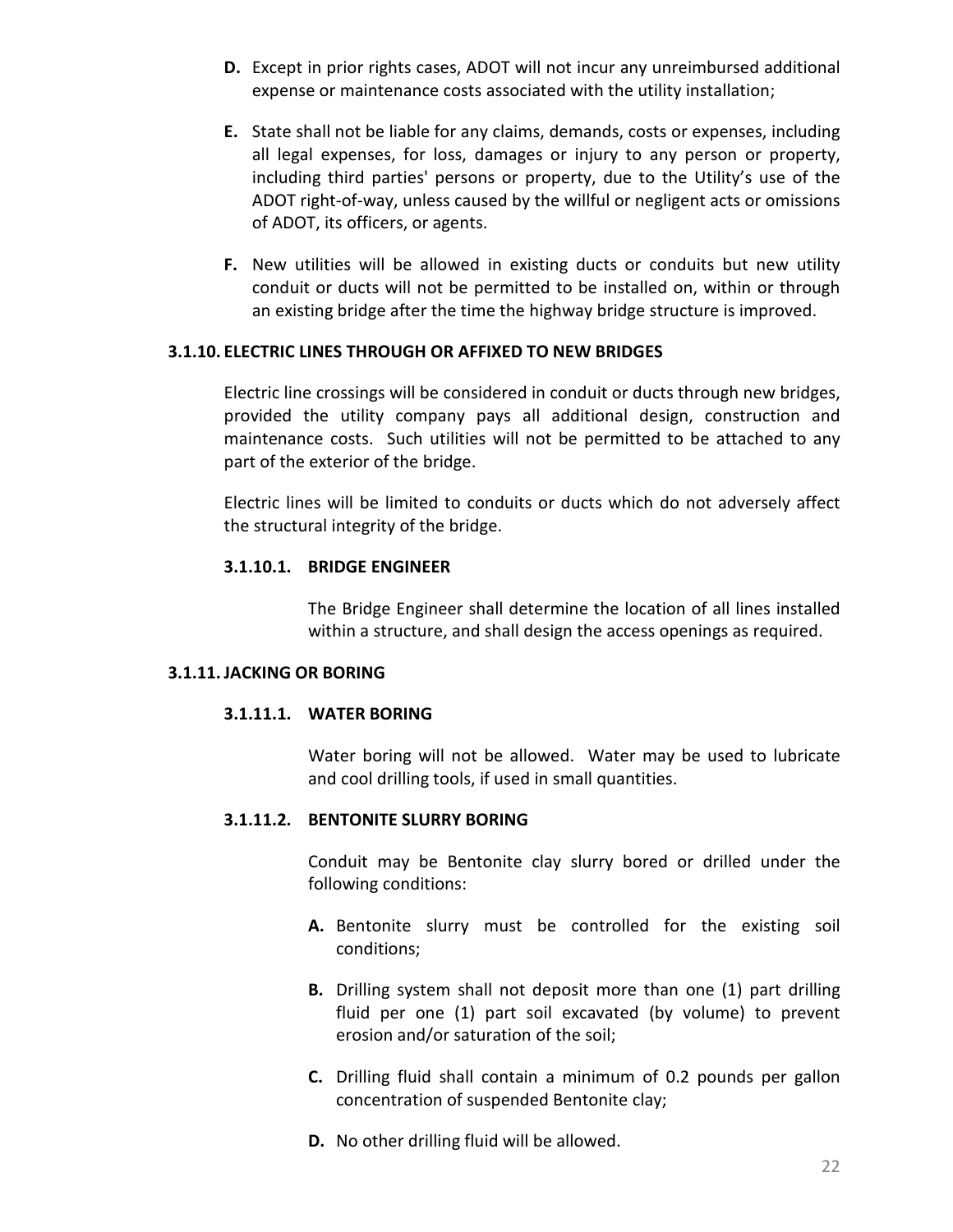## <span id="page-31-0"></span>**3.1.11.3. JACKING OUTSIDE 30 FEET**

Jacking or boring pit will be allowed outside of 30 feet from the traveled roadway with the following condition:

- **A.** The jacking or boring pit area will be fenced to keep the public out of the pit;
- **B.** All work vehicles and equipment will be restricted to the fenced area.

# <span id="page-31-1"></span>**3.1.11.4. JACKING INSIDE 30 FEET**

Jacking or boring pits will not be permitted in the median within 30 feet of a traveled lane. Jacking or boring pit may be allowed within 30 feet of the edge of the right shoulder with the following restrictions:

- **A.** The jacking or boring pit will be protected from the approaching traffic by existing guardrail, existing or Temporary Concrete Barrier wall or other ADOT approved barrier;
- **B.** The jacking or boring pit area will be fenced to keep the public out of the pit;
- **C.** All work vehicles and equipment will be restricted to the fenced area;
- **D.** The jacking or boring pit will be located outside the pavement structure.

# <span id="page-31-2"></span>**3.1.11.5. OVERBREAKAGE**

Extreme care must be taken during jacking or boring operation to guard against the impairment of the earth structure under the pavement and shoulders. All overbreakage shall be pressure grouted.

## <span id="page-31-3"></span>**3.1.12. LONGITUDINAL ELECTRIC LINES INSIDE THE CONTROL OF ACCESS**

New longitudinal electric lines will not be permitted to be installed within the control of access lines in any location other than within ADOT established utility corridors except in special cases. Installations of longitudinal electric lines may be permitted only under strictly controlled conditions. In each of these special cases, the utility owner must show that:

- **A.** The accommodation will not adversely affect the safety, design, construction, operation, maintenance or stability of the highway;
- **B.** The accommodation will not interfere with or impair the present use or planned future expansion of the highway;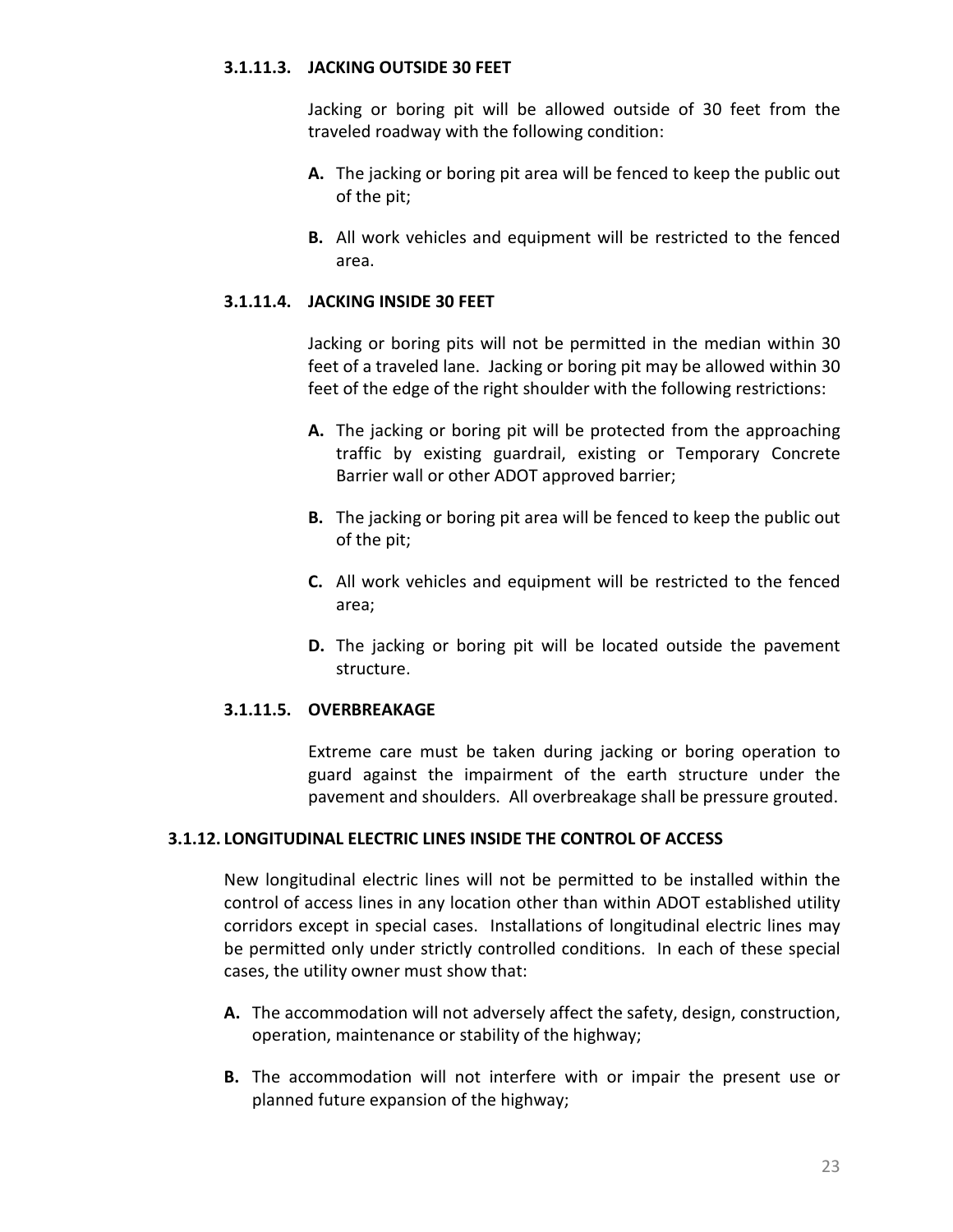- **C.** Any alternative location would be contrary to the public interest. This determination may require an evaluation of the direct and indirect environmental, aesthetic and economic effects of the locations under consideration;
- **D.** Except in prior rights cases, ADOT will not incur any unreimbursed additional expense or maintenance costs associated with the utility installation;
- **E.** State shall not be liable for any claims, demands, costs or expenses, including all legal expenses, for loss, damages or injury to any person or property, including third parties' persons or property, due to the Utility's use of the ADOT Right-of-Way, unless caused by the willful or negligent acts or omissions of ADOT, its officers, or agents;
- **F.** Electric lines will not be allowed longitudinally under paved lanes;
- **G.** The accommodation will not be constructed and/or maintained by direct access from any traffic lane or connecting ramp within the controlled access;
- **H.** Individual service connections, manholes, switches, transformer, or other items requiring access will not be allowed inside the control of access except in established utility corridors or to service ADOT facilities;
- **I.** The underground installation does not require extensive permanent removal or alteration of trees, landscaping or other natural features.

## <span id="page-32-0"></span>**3.1.13. LONGITUDINAL ELECTRIC LINES OUTSIDE THE CONTROL OF ACCESS**

Electric lines will be allowed to be installed longitudinally within the rights-ofway outside the control of access lines of State highways provided the following conditions are met:

- **A.** The accommodation will not adversely affect the safety, design, construction, operation, maintenance or stability of the highway;
- **B.** The accommodation will not interfere with or impair the present use or planned future expansion of the highway;
- **C.** Any alternative location would be contrary to the public interest. This determination may require an evaluation of the direct and indirect environmental, aesthetic and economic effects of the locations under consideration;
- **D.** Except in prior rights cases, ADOT will not incur any unreimbursed additional expense or maintenance costs associated with the utility installation.
- **E.** State shall not be liable for any claims, demands, costs or expenses, including all legal expenses, for loss, damages or injury to any person or property, including third parties' persons or property, due to the Utility's use of the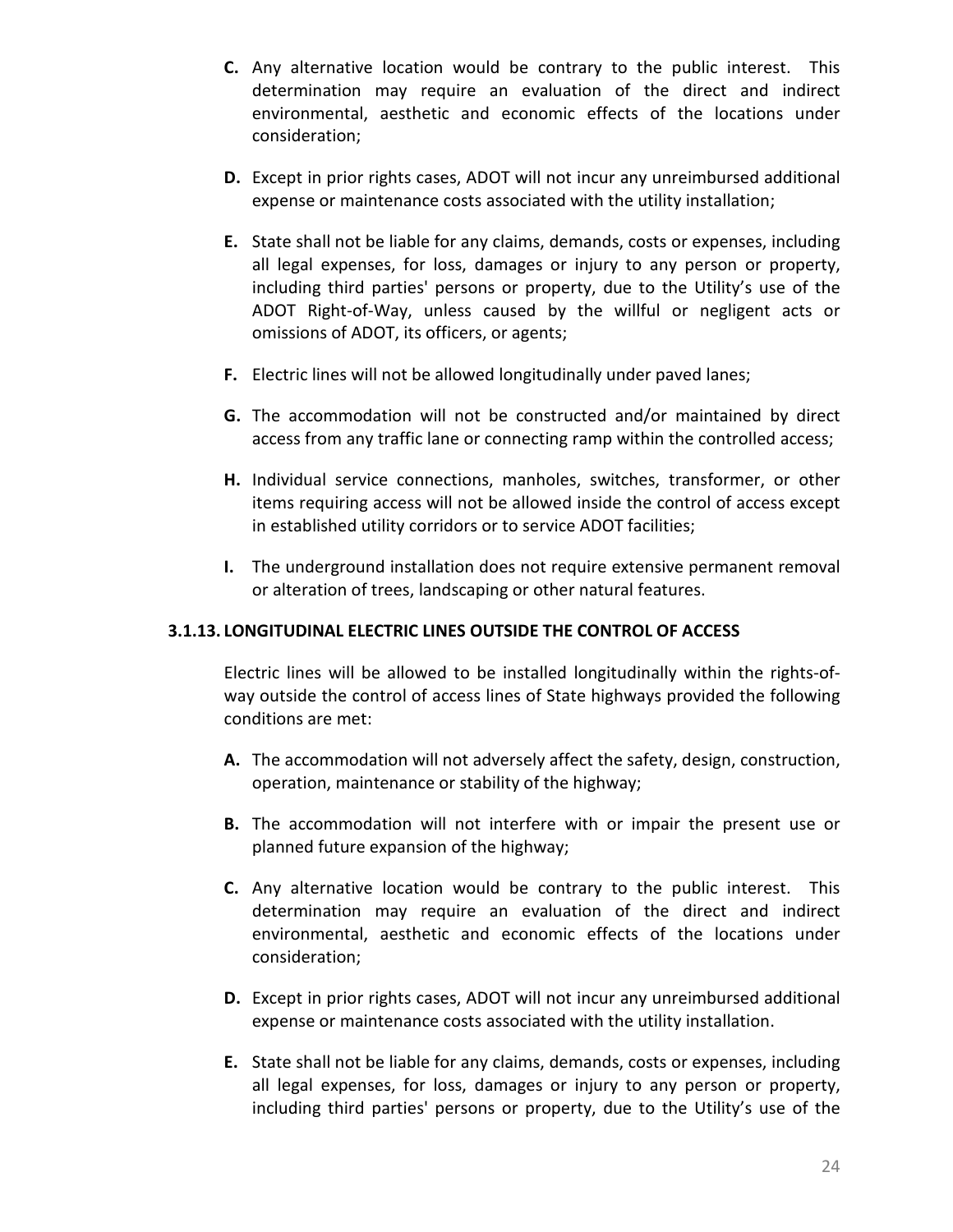ADOT Right-of-Way, unless caused by the willful or negligent acts or omissions of ADOT, its officers, or agents.

**F.** Overhead guys, anchors or stub poles will not be permitted within *[the clear](http://www.fhwa.dot.gov/programadmin/clearzone.cfm)  [zone of traffic lane as described in AASHTO "Roadside Design Guide"](http://www.fhwa.dot.gov/programadmin/clearzone.cfm)*.

## <span id="page-33-0"></span>**3.1.14. PREFERRED LONGITUDINAL LOCATION**

The preferred location of longitudinal utilities within highway rights-of-way will be between highway open channel drainage facility and right-of-way fence or as close to the right-of-way line as is practical.

# <span id="page-33-2"></span><span id="page-33-1"></span>**3.1.15. GATES**

# **3.1.15.1. EXISTING GATES**

Existing gates may be permitted to remain, except in areas where the utility company has other means of access to their facilities by an access road or frontage road from an interchange. Existing gates must be locked at all times. Any rights of access are not transferable or assignable by the utility. Abuse of this privilege will be just cause for removal of existing gates.

# <span id="page-33-3"></span>**3.1.15.2. NEW GATES**

New access gates will not be permitted on existing controlled access highways except where there are no other means of access to the facilities from outside the control of access.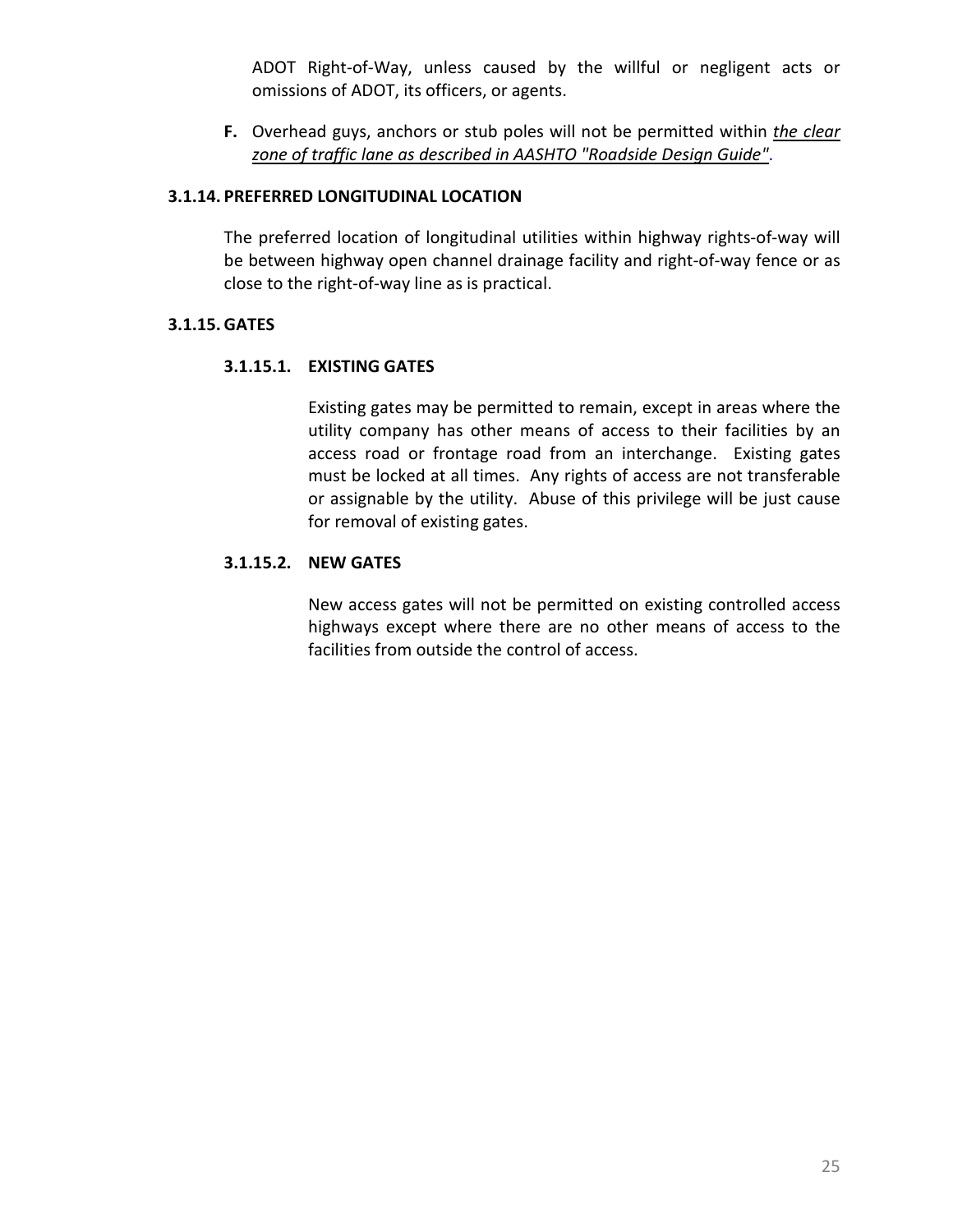#### <span id="page-34-1"></span><span id="page-34-0"></span>**3.2. WATER & SEWER LINES IN CONTROLLED ACCESS HIGHWAY**

## **3.2.1. CONFLICTS**

The State assumes no liability for conflicts with existing underground or overhead utilities. It is further understood the permittee will at its expense (except when the utility has prior rights), remove, relocate, or alter its facilities within the right-of-way when required by ADOT

# <span id="page-34-2"></span>**3.2.2. POTHOLES**

Potholes will not be allowed on any completed section of the highway or ramp paved area. Potholes in unpaved areas and on frontage roads will be allowed. Potholes may be backfilled with the existing material and compacted in lifts, not to exceed eight (8") inches before compaction, with pneumatic or mechanical tamping devices or with slurry conforming to the requirements of alternate method (2) under Open Cuts. The pavement will be replaced in-kind.

# <span id="page-34-3"></span>**3.2.3. OPEN CUTS**

Open cuts will not be permitted on any completed section of the highway or ramps. Open cuts may be permitted where the roadway surfacing has not been completed. Open cuts in unpaved areas may be permitted outside the control of access. Open cuts on frontage or cross roads require pavement replacement with the same type material as the existing roadway.

## <span id="page-34-4"></span>**3.2.3.1. BACKFILL MATERIAL**

All installations must have adequate protection from the soil conditions encountered.

Open cuts outside the roadway prism areas shall be backfilled as per the pothole requirements in *[Section 3.2.2.](#page-34-2)*

Open cuts in the roadway prism will be backfilled with Alternate Method 1 or 2.

**A.** (Alternate Method 1):

Backfill material may be selected from excavation or from a source selected by the utility. It shall not contain frozen lumps, stones larger than three (3") inches in diameter, chunks of clay or other objectionable material.

Backfill material shall conform to the following gradation (Arizona Test Method 201):

| <b>SIEVE SIZE</b> | <b>PERCENT PASSING</b> |
|-------------------|------------------------|
| 3 inches          | 100                    |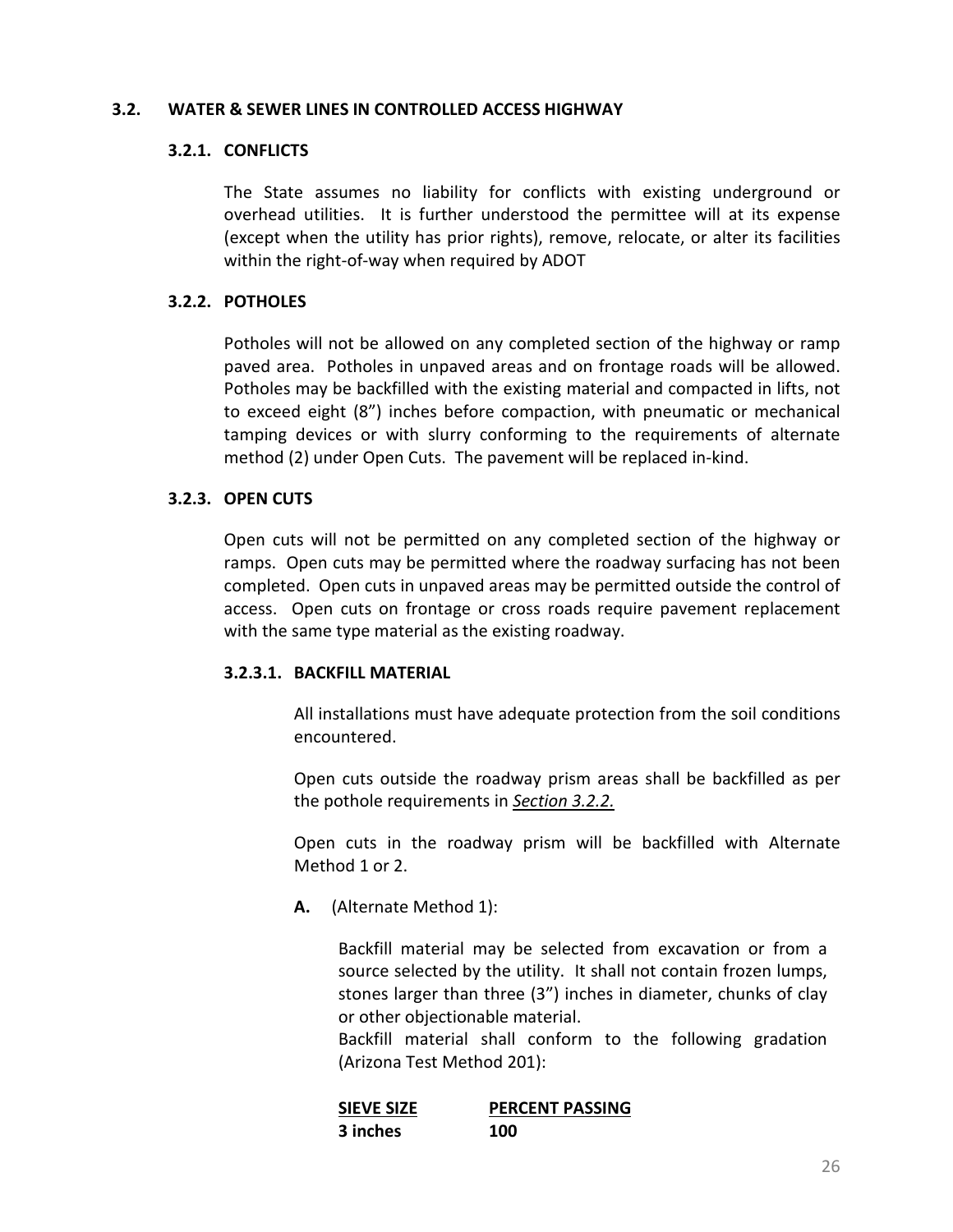| $3$ inches     | 60-100     |
|----------------|------------|
| No. 8          | 35-80      |
| <b>No. 200</b> | $0 - 12.0$ |

The plasticity index shall not exceed 12 when tested in accordance with the requirements of AASHTO T 90

Backfill material to be used for unprotected metal pipe shall have a value of resistivity not less than 2000 ohm-cm. and shall have a pH value between 6.0 and 9.0. Tests for pH and resistivity shall be in accordance with the requirements of Arizona Test Method 236.

The required test results will be provided by the utility to ADOT.

**B.** (Alternate Method 2):

As an alternate to the material requirements of Alternate Method 1, the Engineer may allow material conforming to the following gradation to be used in a slurry mixture in situations where the slurry will be confined by free-draining soil (Arizona Test Method 201):

| Sieve size            |                                                        |           |  | <b>Percent Passing</b> |  |  |  |  |  |
|-----------------------|--------------------------------------------------------|-----------|--|------------------------|--|--|--|--|--|
| $1\frac{1}{2}$ inches |                                                        |           |  | 100                    |  |  |  |  |  |
| 1 inches              |                                                        |           |  | $90 - 100$             |  |  |  |  |  |
| <b>No. 8</b>          |                                                        | $35 - 80$ |  |                        |  |  |  |  |  |
| <b>No. 200</b>        |                                                        | $0 - 8.0$ |  |                        |  |  |  |  |  |
|                       | The plasticity index shall not exceed 8 when tested in |           |  |                        |  |  |  |  |  |

accordance with the requirements of AASHTO T 90 The required test results will be provided by the utility to ADOT.

# <span id="page-35-0"></span>**3.2.3.2. PLACEMENT OF BACKFILL**

All material which has loosened or collapsed into the excavation from the adjacent ground and all trash, forms, and rock larger than 3 inches shall be removed from the excavation before backfill is placed. Where a utility structure is located within a paved area, all backfill material above finished sub grade elevation shall conform to the requirements of the typical pavement section.

Backfill included in Alternate Method 1 shall be compacted by pneumatic or mechanical tamping devices, and shall be placed in layers not more than eight (8") inches in depth before compaction.

Backfill included in Alternate Method 2 (slurry) shall be placed in uniform horizontal layers not exceeding four (4') feet in depth. The maximum water content of the slurry mixture shall be 35 gallons of water per ton of backfill material. Aggregate slurry shall be thoroughly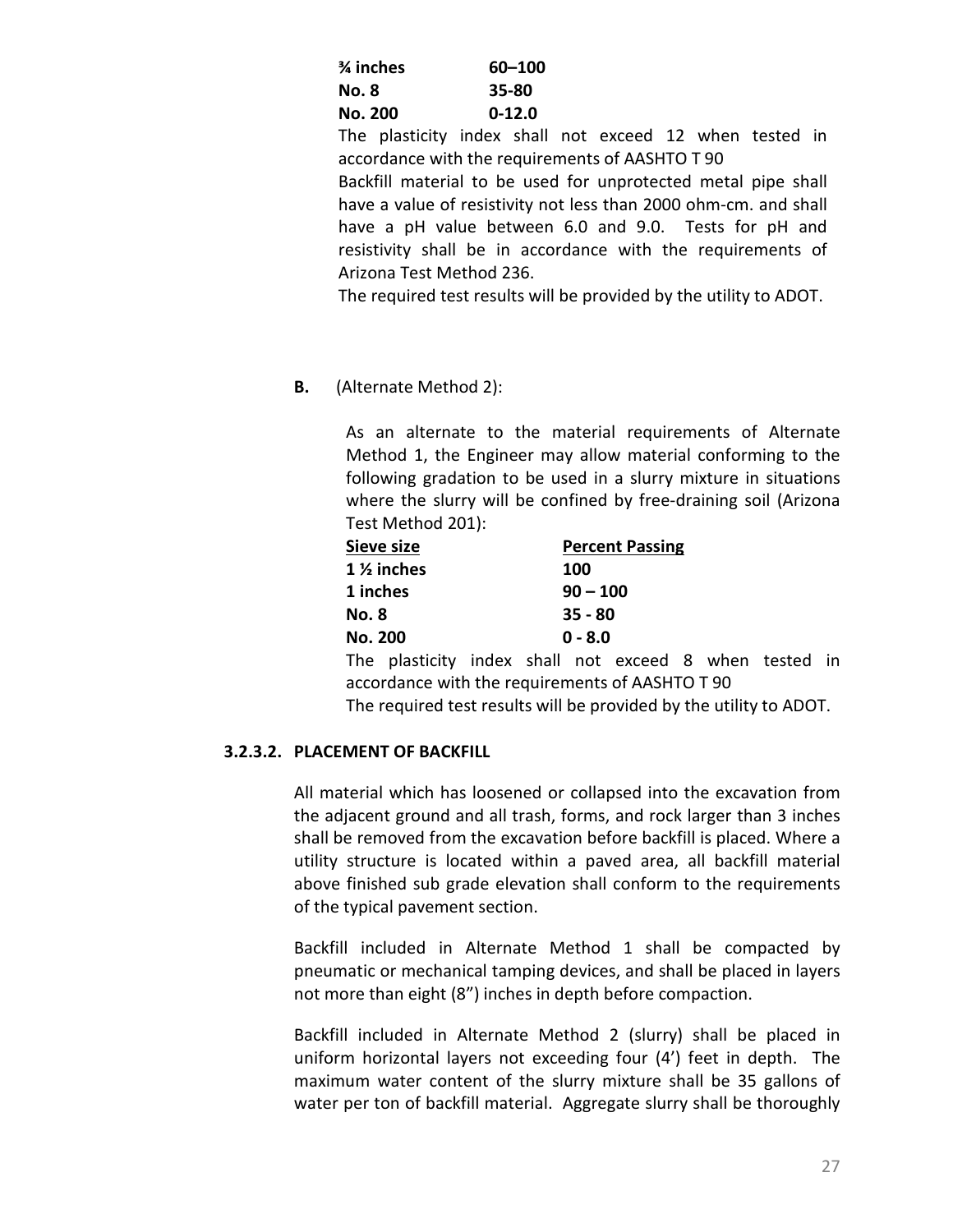mixed in a mixer approved by the Engineer. Unless otherwise approved by the Engineer, the slurry shall be compacted with internal vibrators.

## **3.2.3.3. COMPACTION OF BACKFILL**

In pavement areas backfill material shall be compacted to at least 100 percent of the maximum density as determined in accordance with the requirements of Arizona Test Methods Manual. In unpaved areas backfill material shall be compacted to at least 95 percent of the maximum density as determined in the above test methods. The Utility must supply the test result to ADOT.

# **3.2.3.4. ASPHALTIC CONCRETE PAVEMENT REPLACEMENT**

Asphaltic Concrete Pavement minimum replacement will be 100 feet along the center line of the highway, 50 feet on either side of the excavation, by one lane width. If any Asphaltic Concrete Pavement is disturbed in a lane the total width of the lane will be replaced. Asphaltic Concrete will be laid with a vibrating or tamper bar screed paving machine only.

The Asphaltic Concrete material will be hot material conforming to Section 409, of the "*[State of Arizona Department of Transportation](http://www.azdot.gov/business/ContractsandSpecifications/Specifications)  [Highways Division Standard Specifications for Road and Bridge](http://www.azdot.gov/business/ContractsandSpecifications/Specifications)  [Construction](http://www.azdot.gov/business/ContractsandSpecifications/Specifications)*", except for the payment provision.

# **3.2.3.5. PORTLAND CEMENT CONCRETE PAVEMENT REPLACEMENT**

Portland Cement Concrete Pavement will be replaced six (6") inches thicker than the existing PCCP and keyed under all adjacent PCCP one (1') foot each side. The surface texture and grade will match the existing pavement surface. Any existing PCCP slab disturbed will be replaced in full.

Portland Cement Concrete Pavement will conform to Section 401 of the "*[State of Arizona Department of Transportation Highways Division](http://www.azdot.gov/business/ContractsandSpecifications/Specifications)  [Standard Specifications for Road and Bridge Construction](http://www.azdot.gov/business/ContractsandSpecifications/Specifications)*", except for payment provision.

## **3.2.4. DEPTH OF COVER**

All water or sewer lines located within the controlled access right-of-way shall have minimum of thirty-six (36") inches of cover except as stated in *[Section](#page-37-0)  [3.2.8.2](#page-37-0)*.

## **3.2.5. WATER METER & SERVICE LINES**

Water meters and service lines serving private facilities will not be permitted within the highway control of access.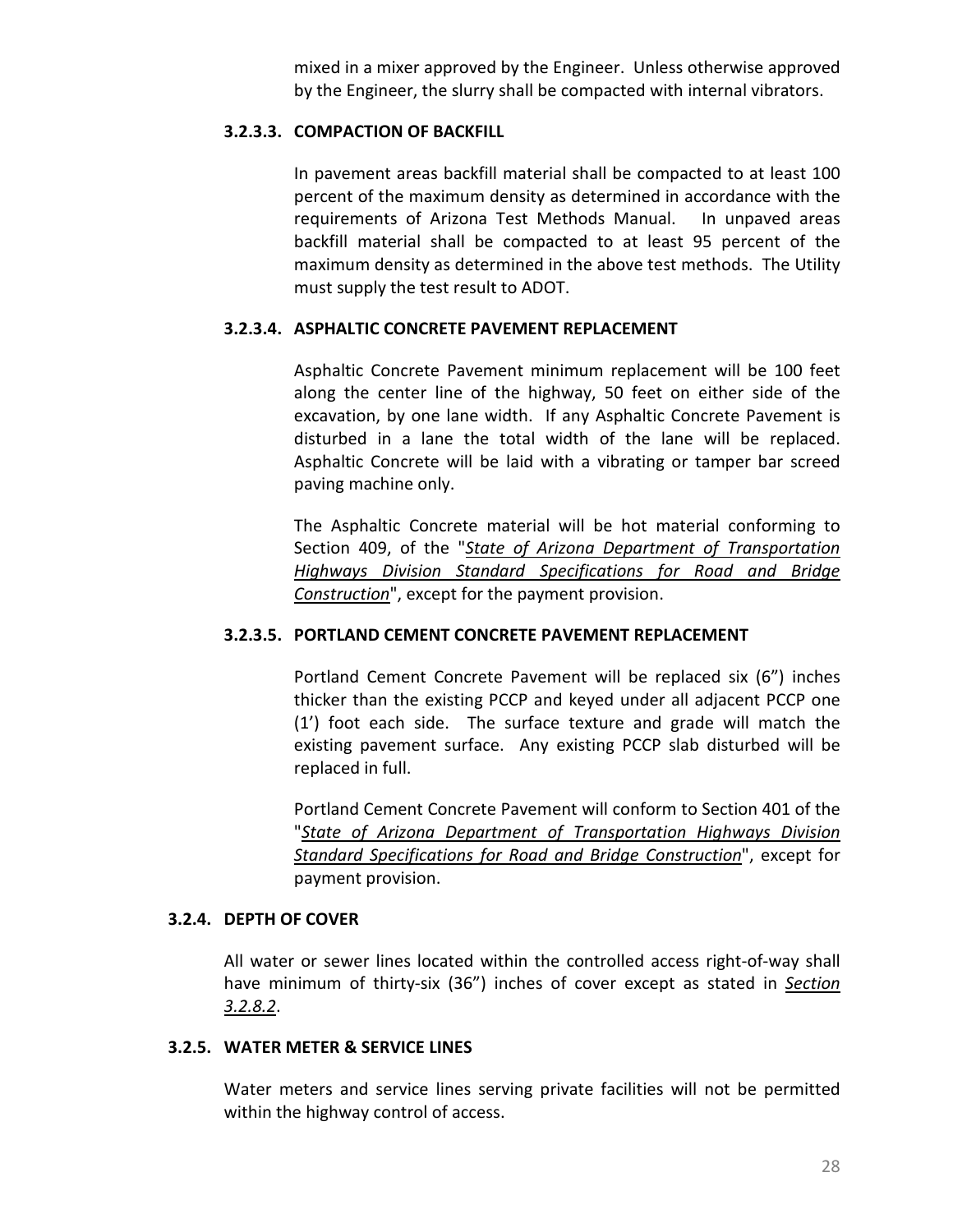## **3.2.6. FIRE HYDRANTS**

Fire hydrants may be installed within controlled access highway rights of way in urban areas, under all of the following conditions:

- **A.** Where there is no other means of serving the area;
- **B.** Where a frontage road exists;
- **C.** Outside the Control of Access.

### **3.2.7. MANHOLES**

Sewer manholes will not be allowed inside the control of access except in Department established utility corridors. Manholes outside the control of access should not be located inside the roadway pavement.

### **3.2.8. CROSSINGS**

### **3.2.8.1. GUIDELINES**

Water mains, water service lines and sewer lines may be permitted to cross under all controlled access highways with the following conditions:

- **A.** No individual service connections, valves, manholes or other items requiring access will be allowed inside the control of access except in established utility corridors;
- **B.** May be installed in open cuts during highway construction prior to paving;
- **C.** Water lines may be installed in a jacked or bored sleeve after highway construction;
- **D.** Gravity Sewer lines may be installed by direct jacking or boring or in a jacked or bored sleeve after highway construction;
- **E.** Must be maintained from outside the control of access;
- **F.** Water lines must have shut off valves at each right-of-way line.

### <span id="page-37-0"></span>**3.2.8.2. WATER LINES CROSSINGS**

There are three types of water lines crossing of freeways: (a) freeway is elevated at an "at grade" crossroad, (b) freeway is elevated with no freeway crossroad, and (c) freeway depressed.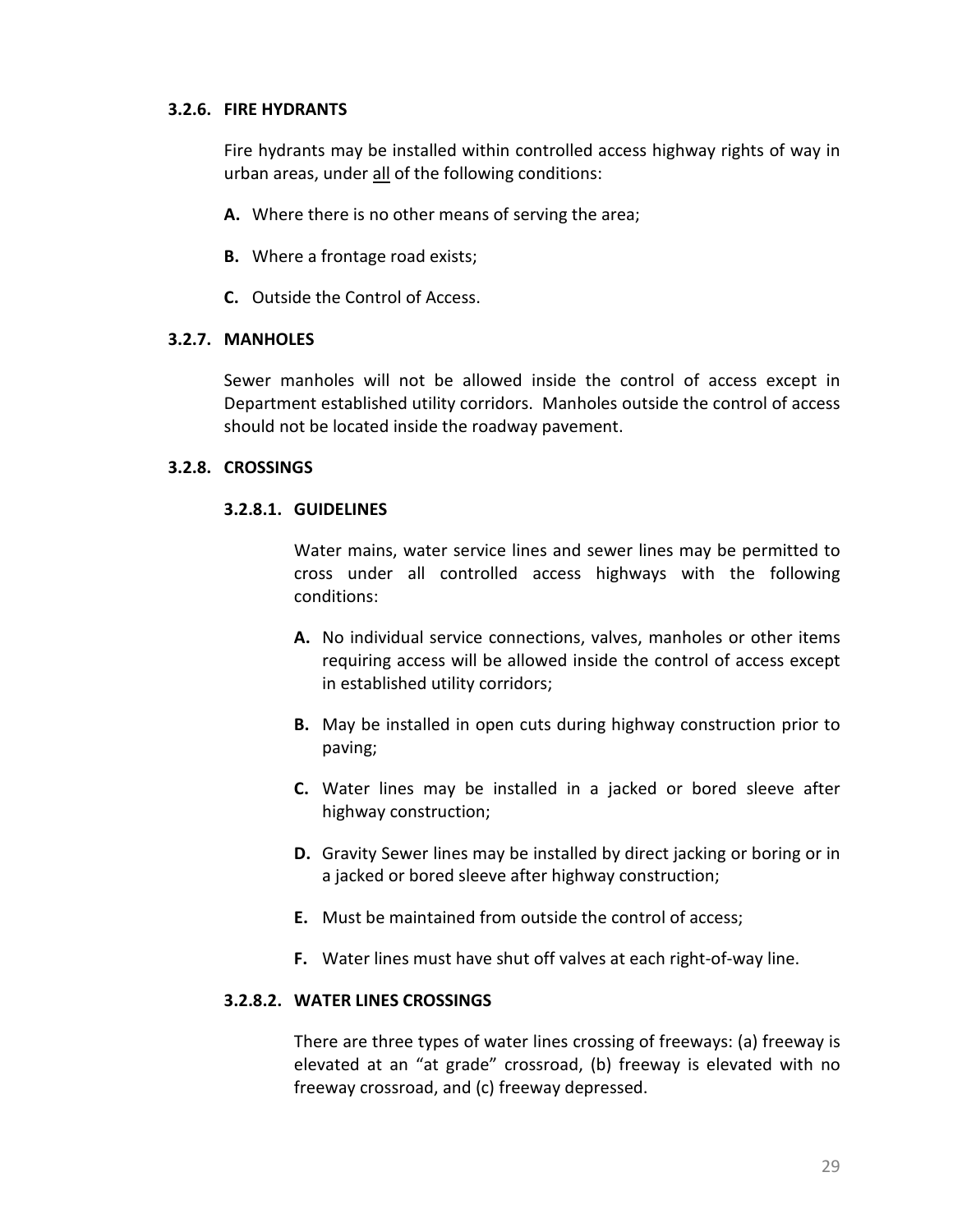- **A. FREEWAY IS ELEVATED AT AN "AT GRADE" CROSSROAD** Water lines will be accommodated crossing the freeway as follows: Unsleeved freeway crossings with pipelines up to 48 inches Ductile Iron Pipe with Restrained Joints (DIPRJ) will be allowed within the crossroad area. The pipelines shall be placed in the parkway back of the sidewalk, under the sidewalk or under the outside (slow) lane of the crossroad with a minimum of 6 feet of cover. When larger pipelines are required, they shall not be jointed or gasketed design and shall be placed in the same location mentioned above at a minimum ten (10) feet of cover. Protection of the bridge structure in the vicinity of drilled shafts and spread footings may be required. Backfill shall be one-sack slurry to the springline and have warning tape placed in the trench above the pipeline.
- **B. FREEWAY IS ELEVATED WITH NO FREEWAY CROSSROAD** All pipelines (including DIPRJ) placed in areas where crossroads do not exist shall be sleeved under the freeway pavement/embankment from Controlled Access line to Controlled Access line (preferred) or roadway prism (minimum) with the sleeve plugged at each end and the sleeve vented to the surface to enable positive leak detection. Access points shall be from outside the Controlled Access. (To facilitate maintenance, the Controlled Access line locations may be adjusted during the design phase of each project.) Placement of the lines in areas remote from the crossroad is preferred.
- **C. FREEWAY IS DEPRESSED** All pipelines (including DIPRJ) placed in the areas where the freeway is depressed shall be sleeved under the freeway roadway prism from Controlled Access line to Controlled Access line (preferred) or roadway prism (minimum) with the sleeve plugged at each end and the sleeve vented to the surface to enable positive leak detection. Access points shall be from outside the Controlled Access lines. (To facilitate maintenance the Controlled Access line locations may be adjusted during the design phase of each project.) Placement of the lines in areas remote from the crossroad is preferred.

#### **3.2.8.3. GRAVITY SEWER LINES CROSSINGS**

Gravity Sewer lines may use casings. Whether or not casings are used, no access for maintenance will be allowed within the Controlled Access.

#### **3.2.8.4. FORCED SEWER MAINS CROSSING**

Forced sewer mains should be treated as water lines in *[Section 3.2.8.2.](#page-37-0)*

#### **3.2.9. STORM DRAINS**

Water or sewer lines will not be permitted within any drainage structure, except under temporary emergency conditions.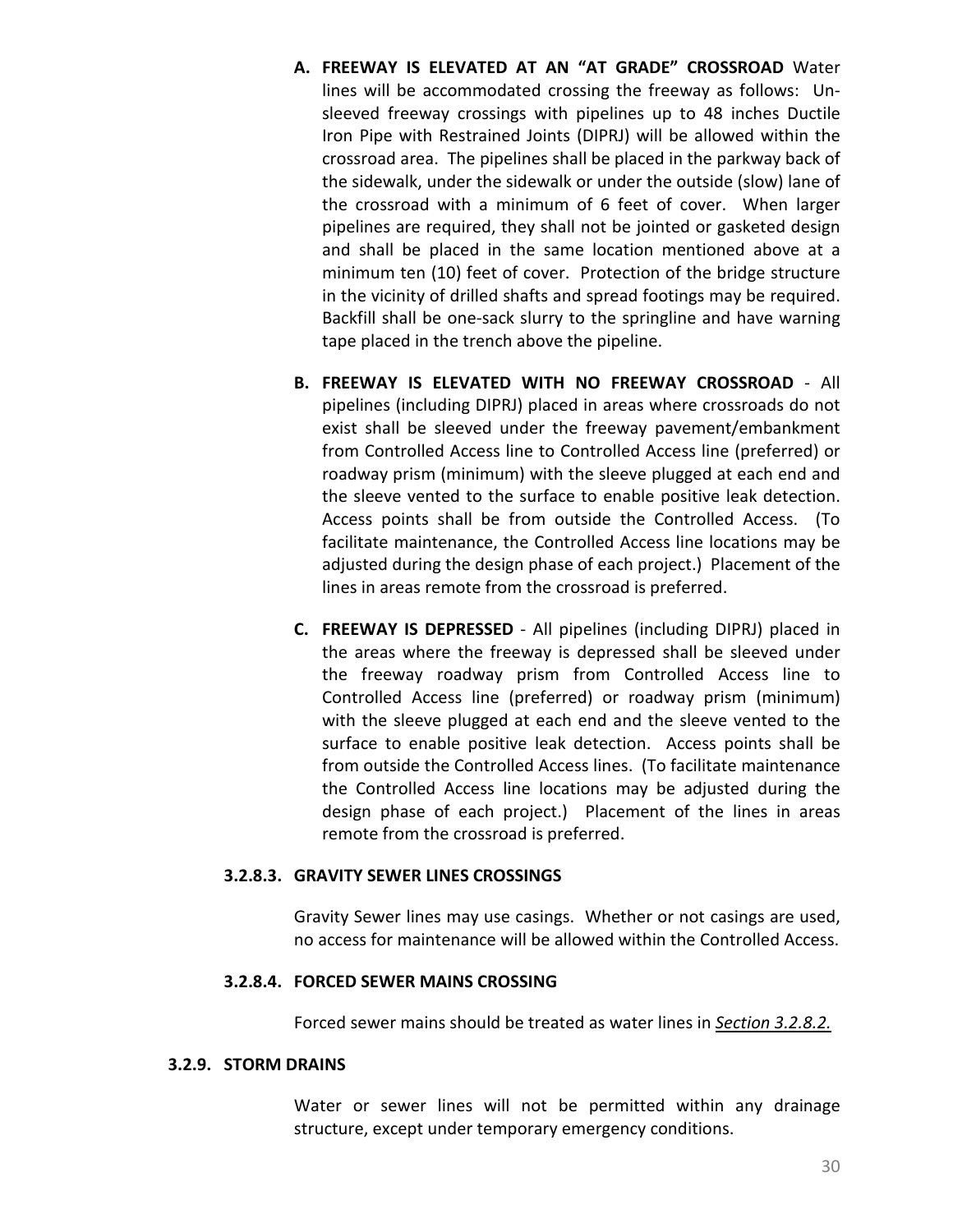### **3.2.10.1.GUIDELINES**

Any water or sewer line carried on or through an existing bridge at the time the highway route is improved may continue to be so carried provided the following conditions are met:

- **A.** The accommodation will not adversely affect the safety, design, construction, operation, maintenance or stability of the highway;
- **B.** The accommodation will not interfere with or impair the planned future expansion of the highway;
- **C.** Any alternate location would be contrary to the public interest. This determination may require an evaluation of the direct and indirect environmental, aesthetic and economic effects of the locations under consideration,
- **D.** Except in prior rights cases, ADOT will not incur any unreimbursed additional expense or maintenance costs associated with the utility installation;
- **E.** State shall not be liable for any claims, demands, costs or expenses, including all legal expenses, for loss, damages or injury to any person or property, including third parties' persons or property, due to the Utility's use of the ADOT Right-of-Way, unless caused by the willful or negligent acts or omissions of ADOT, its officers, or agents.
- **F.** Water or sewer lines will not be allow inside closed cells of a bridge, but may be accommodated only in open areas of bridges/structures, i.e. between girders or between the bays of box girders if the design of the structures permits.

### **3.2.10.2.NEW WATER OR SEWER LINE ON EXISTING BRIDGE**

A new water or sewer line will not be permitted to be installed on, within or through an existing bridge after the time the highway route is improved, except for special cases.

#### **3.2.10.3. SPECIAL CASES**

These special cases will generally be limited to major river crossings, within long sections of depressed highway, or on projects involving bridge rehabilitation or replacement where there is an existing water line attachment.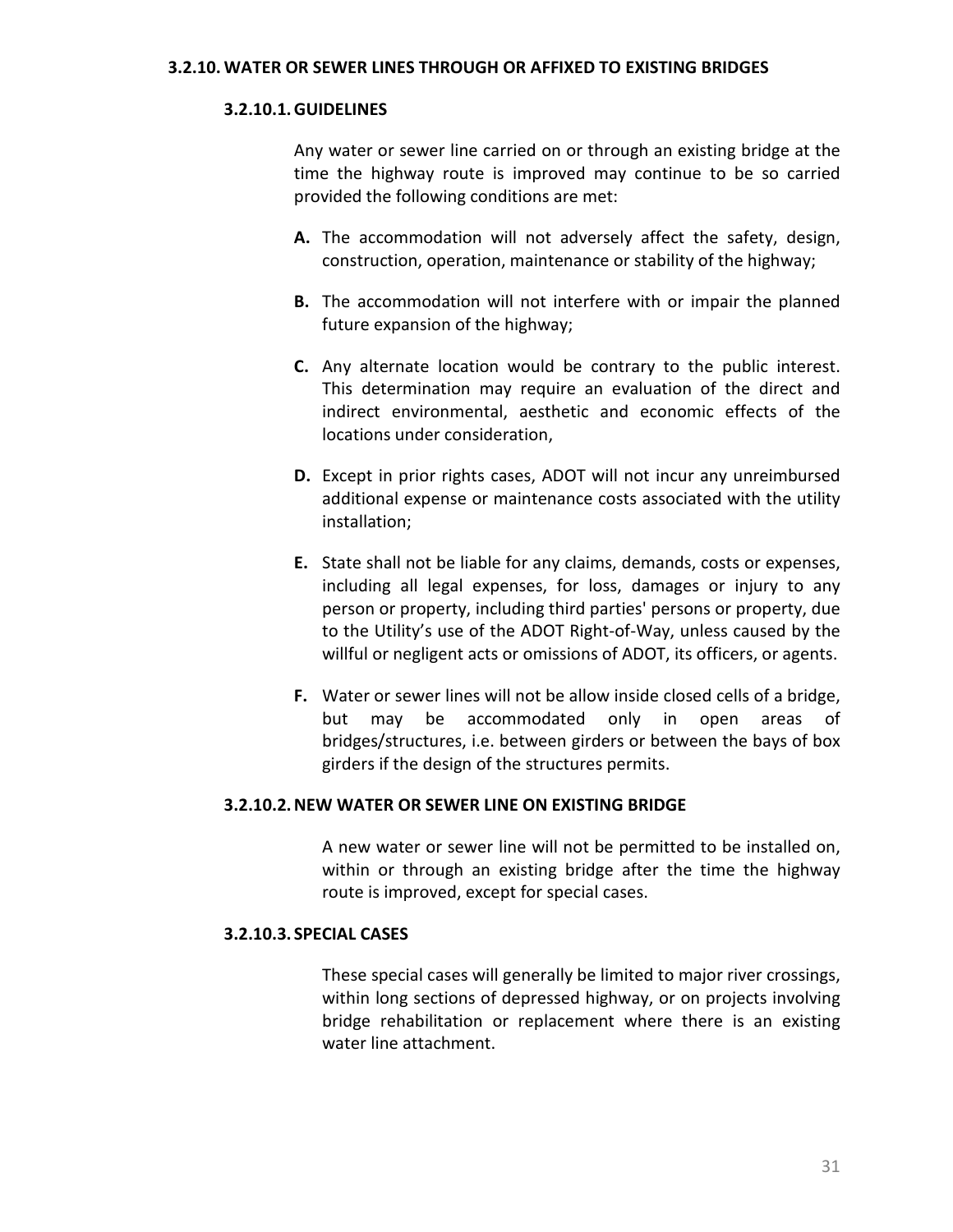#### **3.2.11. WATER OR SEWER LINES THROUGH OR AFFIXED TO NEW BRIDGES**

#### **3.2.11.1.GENERAL GUIDELINE**

It is the general guideline that no water or sewer lines will be permitted to be attached to bridge structures. This guideline applies to any grade separation, traffic interchange, ramp, viaduct or stream crossing structure. However, ADOT will consider exceptions to the general guideline on a case-by-case basis where it can be demonstrated that there are no reasonable and prudent alternatives to the attachment of the rigid utility line on a structure. Water or sewer lines will not be allow inside closed cells of a bridge, but may be accommodated only in open areas of bridges/structures, i.e. between girders or between the bays of box girders if the design of the structures permits.

### **3.2.11.2. SPECIAL CASES**

These special cases will generally be limited to major river crossings, within long sections of depressed highway, or on projects involving bridge rehabilitation or replacement where there is an existing water or sewer line attachment.

### **3.2.11.3. PAY ADDITIONAL COSTS**

If water or sewer line crossings are considered through or affixed to new bridges, the utility owner must pay all additional design, construction and maintenance costs.

## **3.2.11.4.DESIGN**

The utility owner shall be responsible for the design of utility facilities and to supply the Bridge Engineer with the following information:

- **A.** Size and schedule of pipe;
- **B.** Size and schedule of casings and sleeves as well as location and method of relief on the casing or sleeve;
- **C.** Total combined weight of transmission and carrier pipe, casings, hangers, supports, expansion joints and other related items as well as the water or sewage.

## **3.2.11.5. POINTS OF ACCESS**

Valves, manholes and other points of access will be outside the controlled access limits.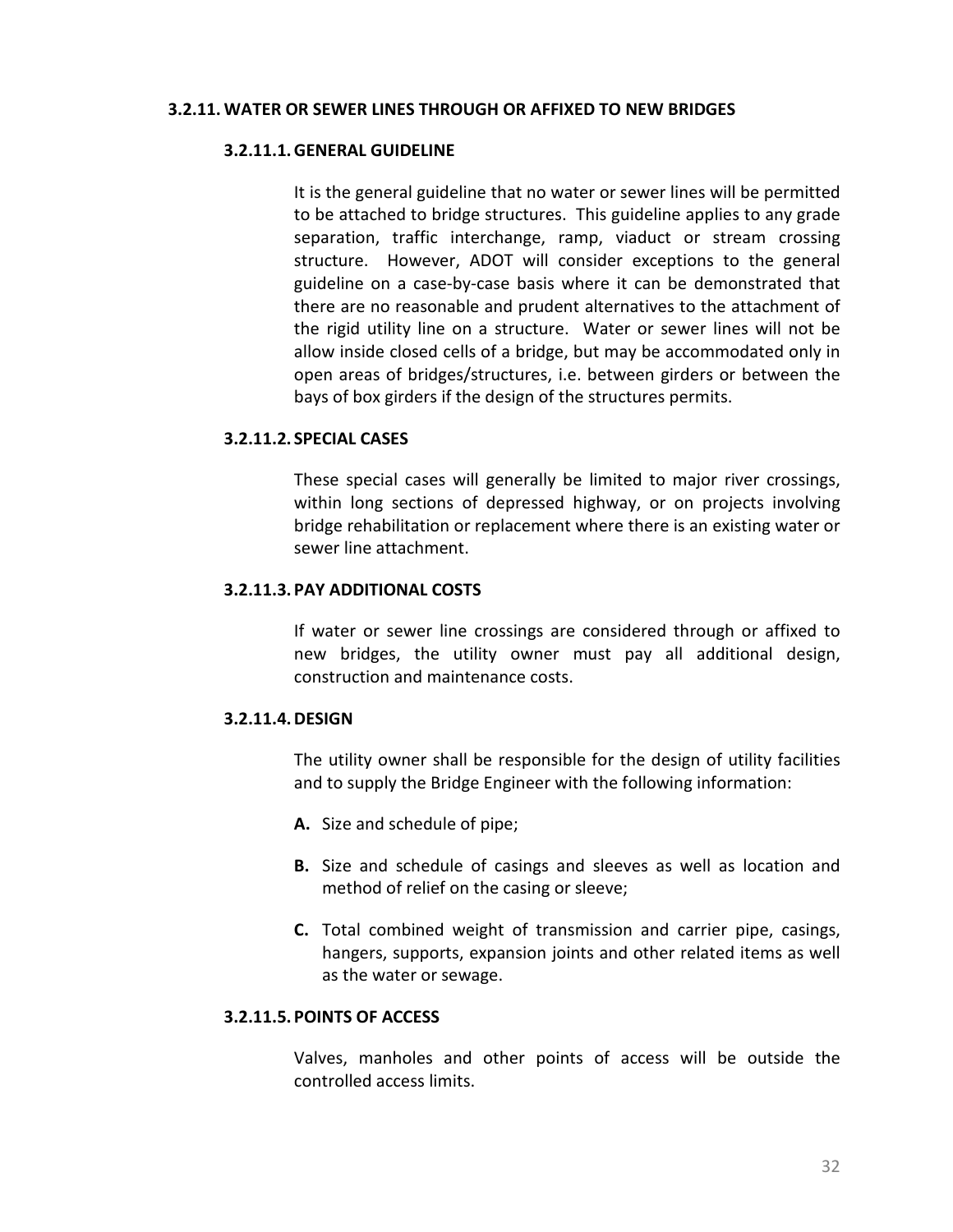#### **3.2.11.6. CASING ON STRUCTURES**

All water or sewer lines installed on or within a structure shall be inserted within a casing and vented outside the bridge, and beyond the approach slab, unless in the opinion of the Bridge Engineer it would not be required.

## **3.2.11.7. BRIDGE ENGINEER**

The ADOT Bridge Engineer shall determine the size and final location of all lines installed within a structure, and shall design the access openings as required.

## **3.2.11.8.ATTACHMENTS (Bridge)**

Water or sewer lines, supports, brackets, or other related items, will not be permitted to be suspended below or attached to the exterior of any new or existing structure.

### **3.2.12. CASINGS**

Under all completed sections of the highway and ramp roads casings shall be jacked or bored. Transverse casings shall be continuous within the control of access. The utility owner will submit the casing size and material to ADOT for approval before completing the design and permit request.

## **3.2.13.JACKING OR BORING**

Casing will be required for jacked or bored roadway crossings.

## **3.2.13.1.WATER BORING**

Water boring will not be allowed. Water may be used to lubricate and cool drilling tools, if used in small quantities.

## **3.2.13.2. BENTONITE SLURRY BORING**

Bentonite clay slurry boring or drilling will be allowed under the following conditions:

- **A.** Bentonite slurry must be controlled for the existing soil conditions;
- **B.** Drilling system shall not deposit more than one (1) part drilling fluid per one (1) part soil excavated (by volume) to prevent erosion and/or saturation of the soil;
- **C.** Drilling fluid shall contain a minimum of .2 pounds per gallon concentration of suspended Bentonite clay;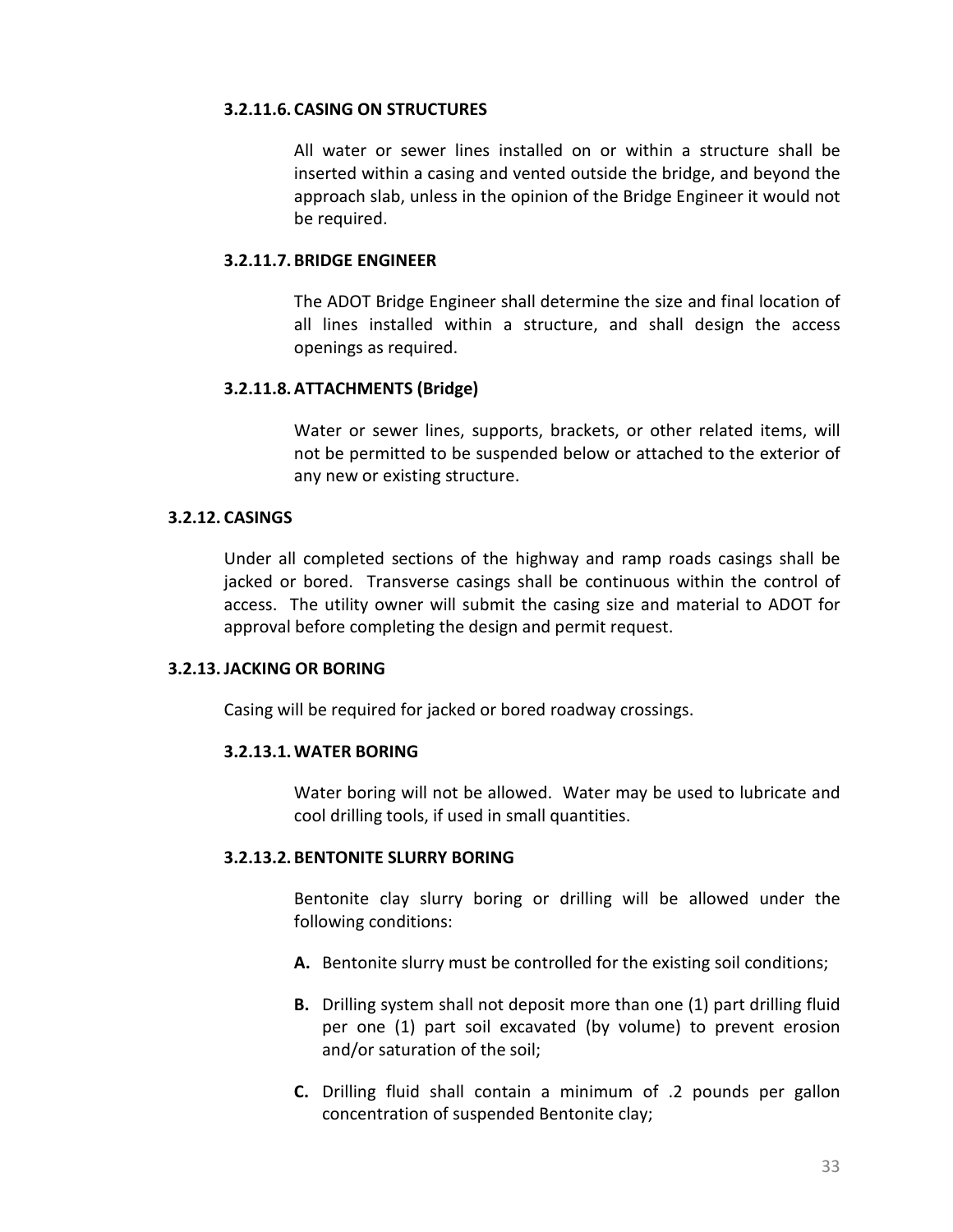**D.** No other drilling fluid will be allowed.

#### **3.2.13.3.JACKING OUTSIDE 30 FEET**

Jacking or boring pit will be allowed outside of 30 feet from the traveled roadway with the following condition:

- **A.** The jacking or boring pit area will be fenced to keep the public out of the pit;
- **B.** All work vehicles and equipment will be restricted to the fenced area.

# **3.2.13.4.JACKING INSIDE 30 FEET**

Jacking or boring pits will not be permitted in the median within 30 feet of a traveled lane. Jacking or boring pit may be allowed within 30 feet of the edge of the right shoulder with the following restrictions:

- **A.** The jacking or boring pit will be protected from the approaching traffic by existing guardrail, existing or Temporary Concrete Barrier wall or other ADOT approved barrier;
- **B.** The jacking or boring pit area will be fenced to keep the public out of the pit;
- **C.** All work vehicles and equipment will be restricted to the fenced area;
- **D.** The jacking or boring pit will be located outside the pavement structure;
- **E.** Access to bore holes or pits off the right shoulder of the roadway will not be permitted from the traveled portion of the highway;
- **F.** Access to bore holes or pits in the median will require the aid of a Highway Patrol officer if accessed from the highway.

# **3.2.13.5.OVERBREAKAGE**

Extreme care must be taken during jacking or boring operation to guard against the impairment of the earth structure under the pavement and shoulders. All overbreakages shall be pressure grouted.

## **3.2.14. LONGITUDINAL WATER OR SEWER LINES INSIDE THE CONTROL OF ACCESS**

New longitudinal water or sewer lines will not be permitted to be installed within the control of access lines in any location other than within an ADOT established utility corridor, except in special cases installations of longitudinal water or sewer lines may be permitted only under strictly controlled conditions. In each of these cases, the utility owner must show that: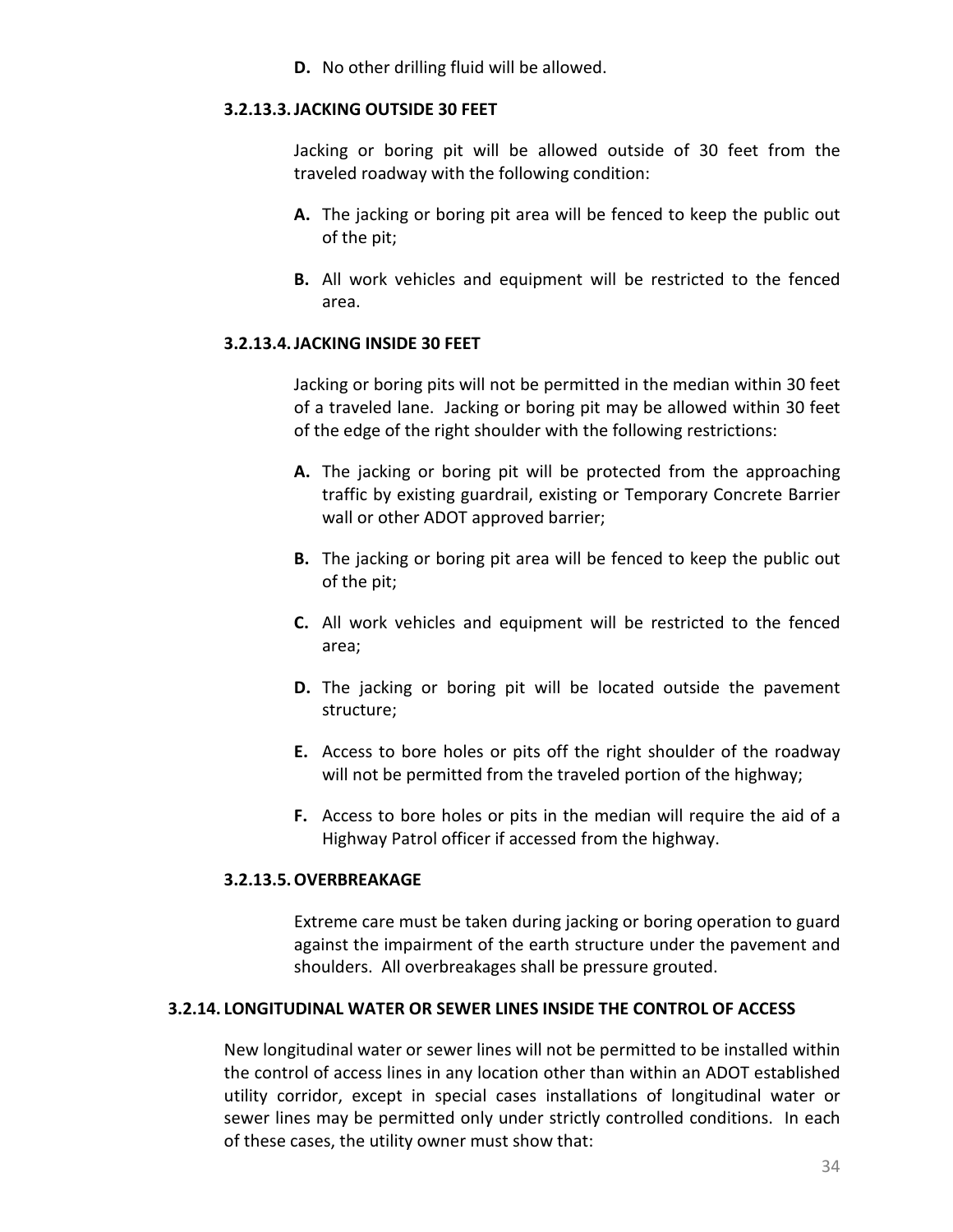- **A.** The accommodation will not adversely affect the safety, design, construction, operation, maintenance or stability of the highway;
- **B.** The accommodation will not interfere with or impair the planned future expansion of the highway;
- **C.** Any alternate location would be contrary to the public interest. This determination may require an evaluation of the direct and indirect environmental, aesthetic, and economic effects of the locations under consideration;
- **D.** Except in prior rights cases, ADOT will not incur any unreimbursed additional expense or maintenance costs associated with the utility installation;
- **E.** State shall not be liable for any claims, demands, costs or expenses, including all legal expenses, for loss, damages or injury to any person or property, including third parties' persons or property, due to the Utility's use of the ADOT Right-of-Way, unless caused by the willful or negligent acts or omissions of ADOT, its officers, or agents;
- **F.** The accommodation will not be constructed and/or maintained by direct access from any traffic lane or connecting ramp within the controlled access;
- **G.** Individual service connections, valves, manholes, or other items requiring access will not be allowed inside the control of access except in established utility corridors.

# **3.2.15. LONGITUDINAL WATER OR SEWER LINES OUTSIDE OF CONTROL OF ACCESS ON CONTROLLED ACCESS HIGHWAY**

New water or sewer lines will be allowed to be installed longitudinally within the rights-of-way outside the control of access lines provided the following conditions are met:

- **A.** The accommodation will not adversely affect the safety, design, construction, operation, maintenance or stability of the highway;
- **B.** The accommodation will not interfere with or impair the planned future expansion of the highway;
- **C.** Any alternate location would be contrary to the public interest. This determination may require an evaluation of the direct and indirect environmental, aesthetic and economic effects of the locations under consideration;
- **D.** Except in prior rights cases, ADOT will not incur any unreimbursed additional expense or maintenance costs associated with the utility installation;
- **E.** State shall not be liable for any claims, demands, costs or expenses, including all legal expenses, for loss, damages or injury to any person or property,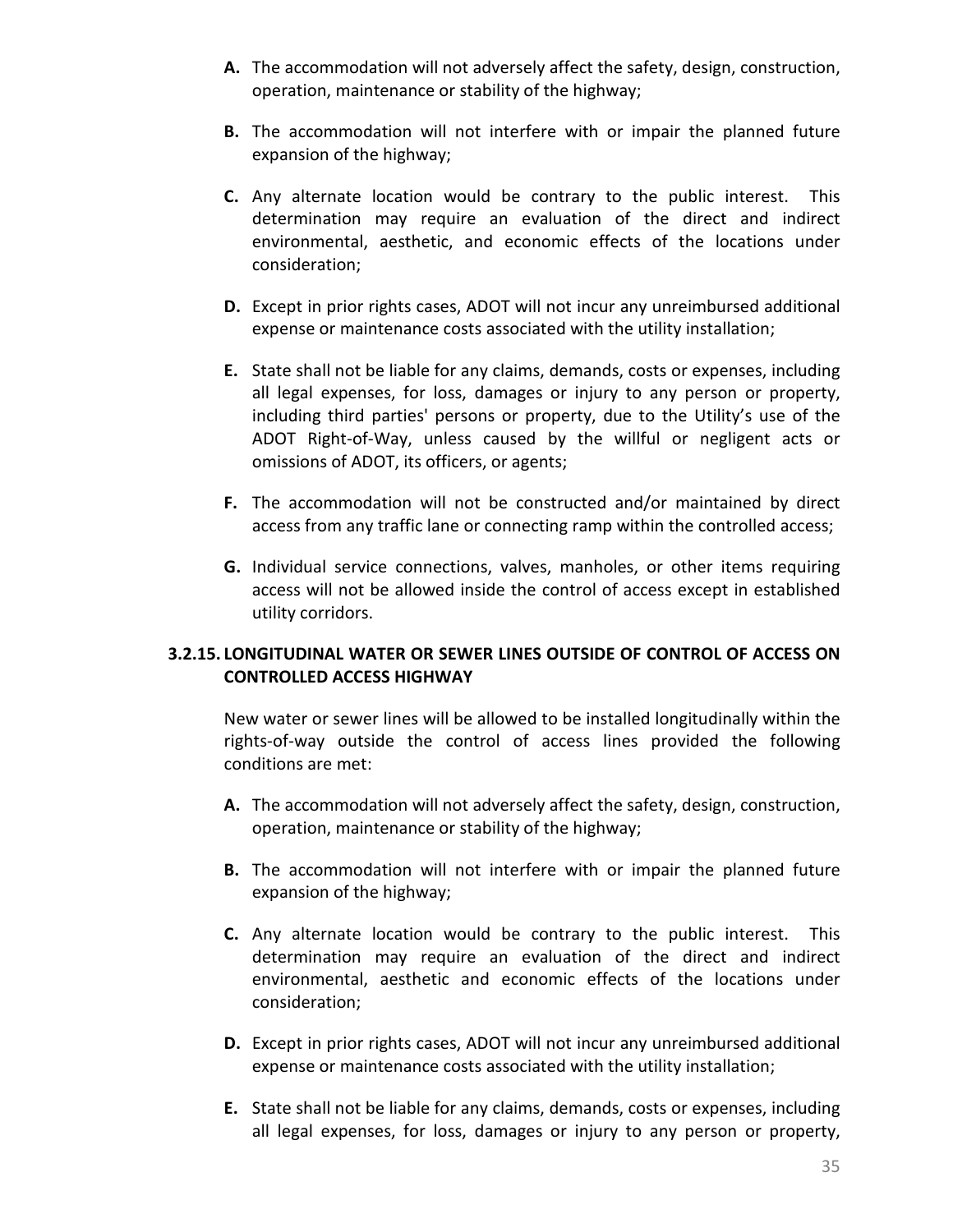including third parties, due to the Utility's use of the ADOT Right-of-Way, unless caused by the willful or negligent acts or omissions of ADOT, its officers, or agents;

**F.** Individual service connections, valves, manholes or other items requiring access will not be allowed in frontage road pavement surface or inside the control of access except in established utility corridors.

### **3.2.16. PREFERRED LONGITUDINAL LOCATION**

The preferred location of longitudinal utilities within highway rights-of-way will be between highway open channel drainage facility and right-of-way fence or as close to the right-of-way line as is practical.

# **3.2.17. GATES**

# **3.2.17.1. EXISTING GATES**

Existing gates may be permitted to remain, except in areas where the water or sewer owner has other means of access to their facilities by an access road or frontage road from an interchange. Existing gates must be locked at all times. Any rights of access are not transferable or assignable by the utility. Abuse of this privilege will be just cause for removal of existing gates.

## **3.2.17.2.NEW GATES**

New access gates will not be permitted on existing controlled access highways except where there are no other means of access to the facilities from outside the control of access.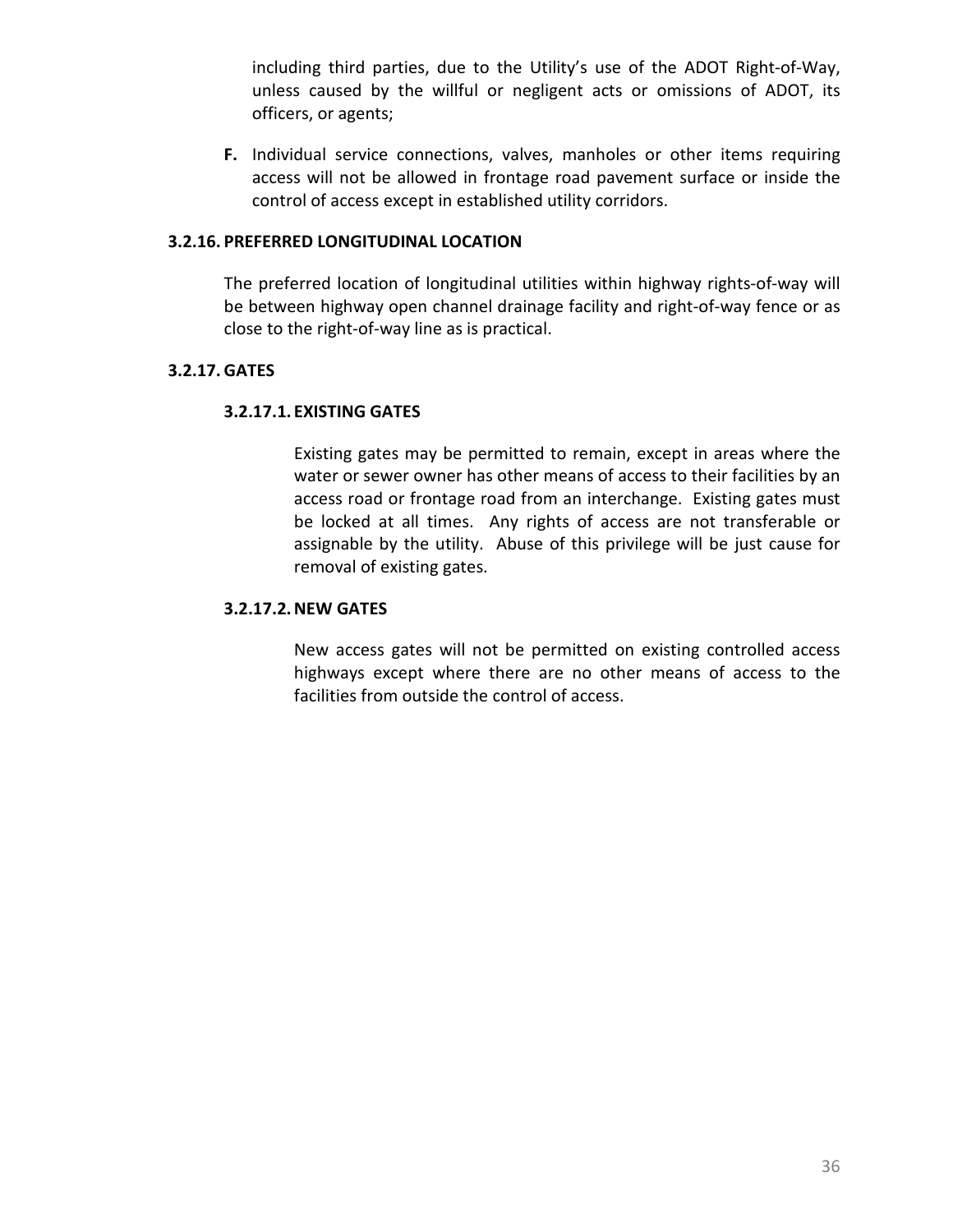### **3.3. GAS LINES, PRODUCT LINES (VOLATILE FLUIDS) IN CONTROLLED ACCESS HIGHWAY**

## **3.3.1. CODES**

All high pressure pipelines shall comply with the safety regulation in *[U.S.](https://www.gpo.gov/fdsys/pkg/USCODE-2009-title49/pdf/USCODE-2009-title49-subtitleVIII-chap601.pdf)  [Department of Transportation, Title 49 of Code of Federal](https://www.gpo.gov/fdsys/pkg/USCODE-2009-title49/pdf/USCODE-2009-title49-subtitleVIII-chap601.pdf) Regulation, Chapter [601](https://www.gpo.gov/fdsys/pkg/USCODE-2009-title49/pdf/USCODE-2009-title49-subtitleVIII-chap601.pdf)* and all other applicable Federal, State, county and city codes.

### **3.3.2. CONFLICTS**

The State assumes no liability for conflicts with existing underground or overhead utilities. It is further understood the utility will at its expense (except when the utility has prior rights), remove, relocate, or alter its facilities within the right-of-way when required by ADOT.

### <span id="page-45-0"></span>**3.3.3. POTHOLES**

Potholes will not be allowed on any completed section of the highway or ramp paved area. Potholes in unpaved areas and on frontage roads will be allowed. Potholes may be backfilled with the existing material and compacted in lifts, not to exceed eight (8") inches before compaction, with pneumatic or mechanical tamping devices or with slurry conforming to the requirements of alternate method (2) under Open Cuts. The pavement will be replaced in-kind.

#### **3.3.4. OPEN CUTS**

Open cuts will not be permitted on any completed section of the highway or ramps. Open cuts may be permitted where the roadway surfacing has not been completed. Open cuts in unpaved areas may be permitted outside the control of access. Open cuts on frontage or cross roads require pavement replacement with the same type material as the existing roadway.

#### **3.3.4.1. BACKFILL MATERIAL**

All pipe installations must have adequate protection from the soil conditions encountered.

Open cuts outside the roadway prism shall be backfilled as per the pothole requirements in *[Section 3.3.3.](#page-45-0)*

Open cuts in the roadway prism will be backfilled with Alternate Method 1 or 2.

**A.** (Alternate Method 1):

Backfill material may be selected from excavation or from a source selected by the utility. It shall not contain frozen lumps, stones larger than three (3") inches in diameter, chunks of clay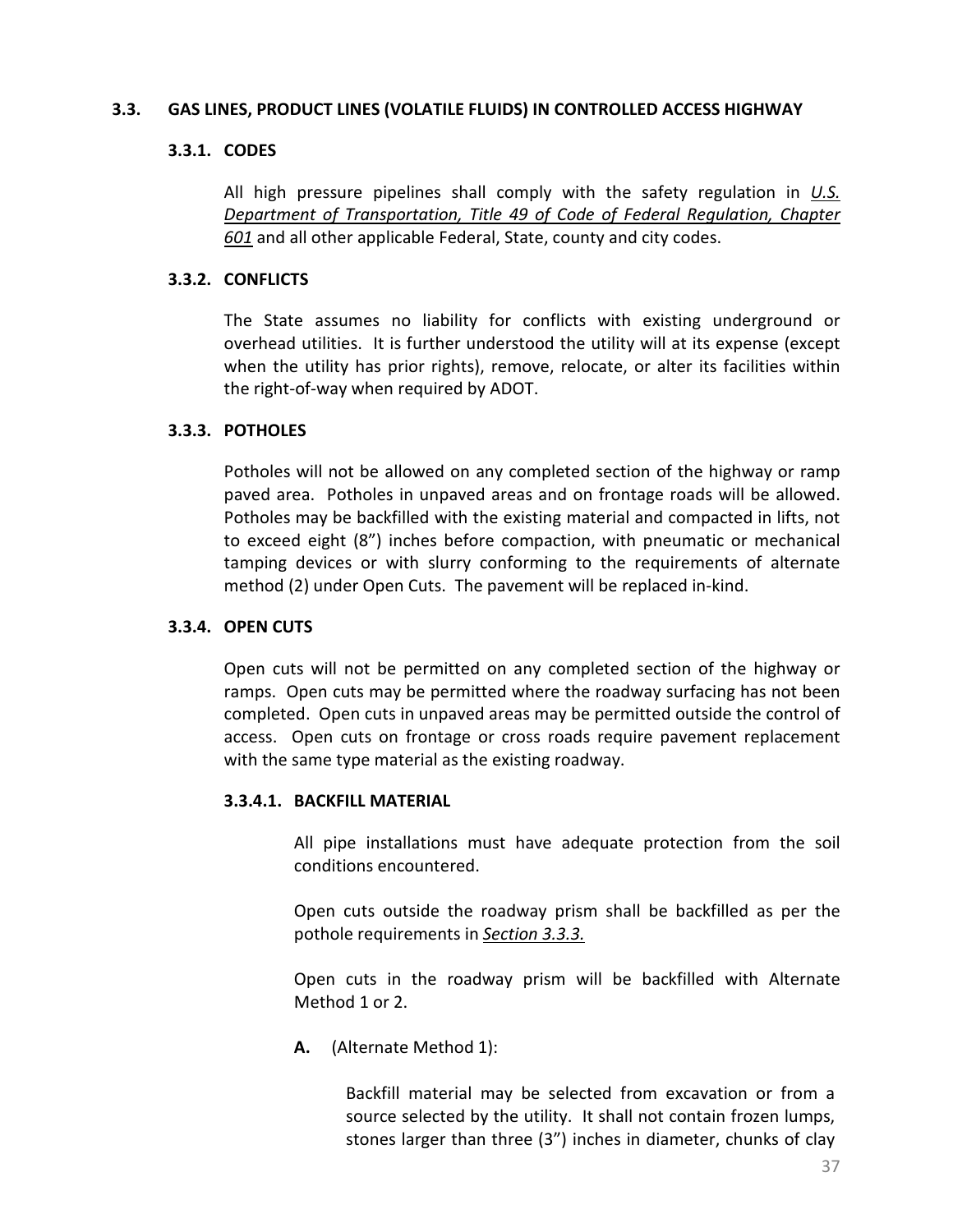or other objectionable material.

Backfill material shall conform to the following gradation (Arizona Test Method 201):

| <b>SIEVE SIZE</b> | <b>PERCENT PASSING</b> |  |  |  |  |
|-------------------|------------------------|--|--|--|--|
| 3 inches          | 100                    |  |  |  |  |
| % inches          | 60-100                 |  |  |  |  |
| No. 8             | 35-80                  |  |  |  |  |
| No. 200           | $0 - 12.0$             |  |  |  |  |

The plasticity index shall not exceed 12 when tested in accordance with the requirements of AASHTO T 90 Backfill material to be used for unprotected metal pipe shall have a value of resistivity not less than 2000 ohm-cm. and shall have a pH value between 6.0 and 9.0. Tests for pH and resistivity shall be in accordance with the requirements of

The required test results will be provided by the utility to ADOT.

**B.** (Alternate Method 2):

Arizona Test Method 236.

As an alternate to the material requirements of Alternate Method 1, the Engineer may allow material conforming to the following gradation to be used in a slurry mixture in situations where the slurry will be confined by free-draining soil (Arizona Test Method 201):

| Sieve size            | <b>Percent Passing</b> |
|-----------------------|------------------------|
| $1\frac{1}{2}$ inches | <b>100</b>             |
| 1 inches              | $90 - 100$             |
| <b>No. 8</b>          | $35 - 80$              |
| <b>No. 200</b>        | $0 - 8.0$              |
|                       |                        |

The plasticity index shall not exceed 8 when tested in accordance with the requirements of AASHTO T 90 The required test results will be provided by the utility to ADOT.

## **3.3.4.2. PLACEMENT OF BACKFILL**

All earth material which has loosened or collapsed into the excavation from the adjacent ground and all trash, forms, and rock larger than three (3") inches shall be removed from the excavation before backfill is placed.

Where a utility structure is located within a paved area, all backfill material above finished sub grade elevation shall conform to the requirements of the typical pavement section.

Backfill included in Alternate Method 1 shall be compacted by pneumatic or mechanical tamping devices, and shall be placed in layers not more than eight (8") inches in depth before compaction.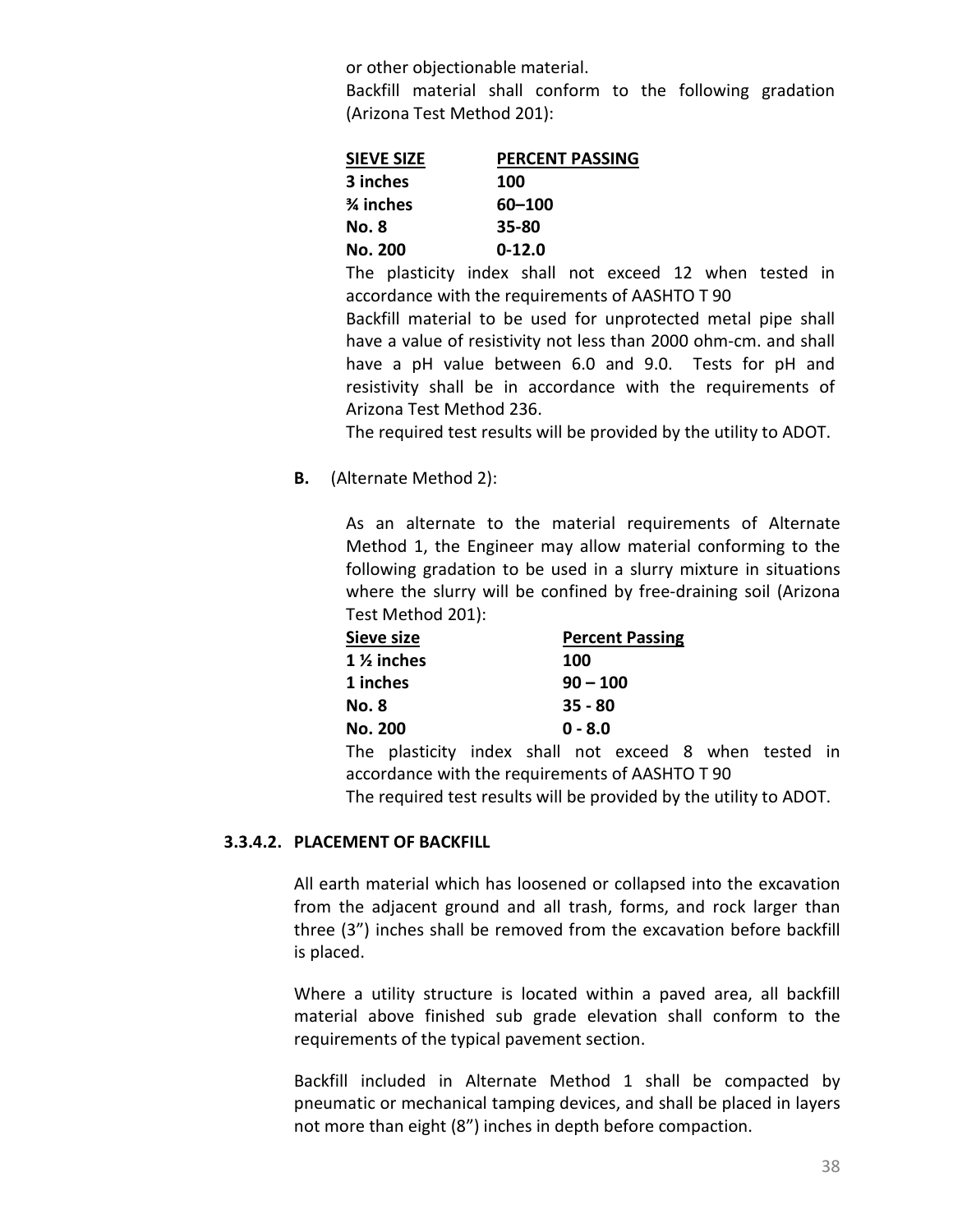Backfill included in Alternate Method 2 (slurry) shall be placed in uniform horizontal layers not exceeding four (4") inches in depth. The maximum water content of the slurry mixture shall be 35 gallons of water per ton of backfill material. Aggregate slurry shall be thoroughly mixed in a mixer approved by the Engineer. Unless otherwise approved by the Engineer, the slurry shall be compacted with internal vibrators.

# **3.3.4.3. COMPACTION OF BACKFILL**

In paved areas backfill material shall be compacted to at least 100 percent of the maximum density as determined in accordance with the requirements of Arizona Test Methods Manual. In unpaved areas backfill material shall be compacted to at least 95 percent of the maximum density as determined in the above test methods. The Utility must supply the test result to ADOT.

# **3.3.4.4. ASPHALTIC CONCRETE PAVEMENT REPLACEMENT**

Asphaltic Concrete Pavement minimum replacement will be 100 feet along the center line of the highway, 50 feet either side of the excavation, by one lane width. If any Asphaltic Concrete Pavement is disturbed in a lane the total width of the lane will be replaced. Asphaltic Concrete will be laid with a vibrating or tamper bar screed paving machine only.

The Asphaltic Concrete material will be hot material conforming to Section 409 of the "*[State of Arizona Department of Transportation](http://www.azdot.gov/business/ContractsandSpecifications/Specifications)  [Highways Division Standard Specifications for Road and Bridge](http://www.azdot.gov/business/ContractsandSpecifications/Specifications)  [Construction](http://www.azdot.gov/business/ContractsandSpecifications/Specifications)*", except for the payment provision.

# **3.3.4.5. PORTLAND CEMENT CONCRETE PAVEMENT REPLACEMENT**

Portland Cement Concrete Pavement will be replaced six (6") inches thicker than the existing PCCP and keyed under all adjacent PCCP one (1') foot. Any existing PCCP slab disturbed will be replaced in full. The surface texture and grade will match the existing pavement surface.

Portland Cement Concrete Pavement will conform to Section 401 of the "*[State of Arizona Department of Transportation Highways Division](http://www.azdot.gov/business/ContractsandSpecifications/Specifications)  [Standard Specifications for Road and Bridge Construction](http://www.azdot.gov/business/ContractsandSpecifications/Specifications)*", except for payment provision.

# **3.3.5. DEPTH OF COVER**

The minimum installation cover as defined in *[Section 2.1.9](#page-19-0)* for a gas line or product lines is as follows:

# **3.3.5.1. High Pressure Gas or Volatile Fluids (60 psi and up)**:

**A.** 60 inches;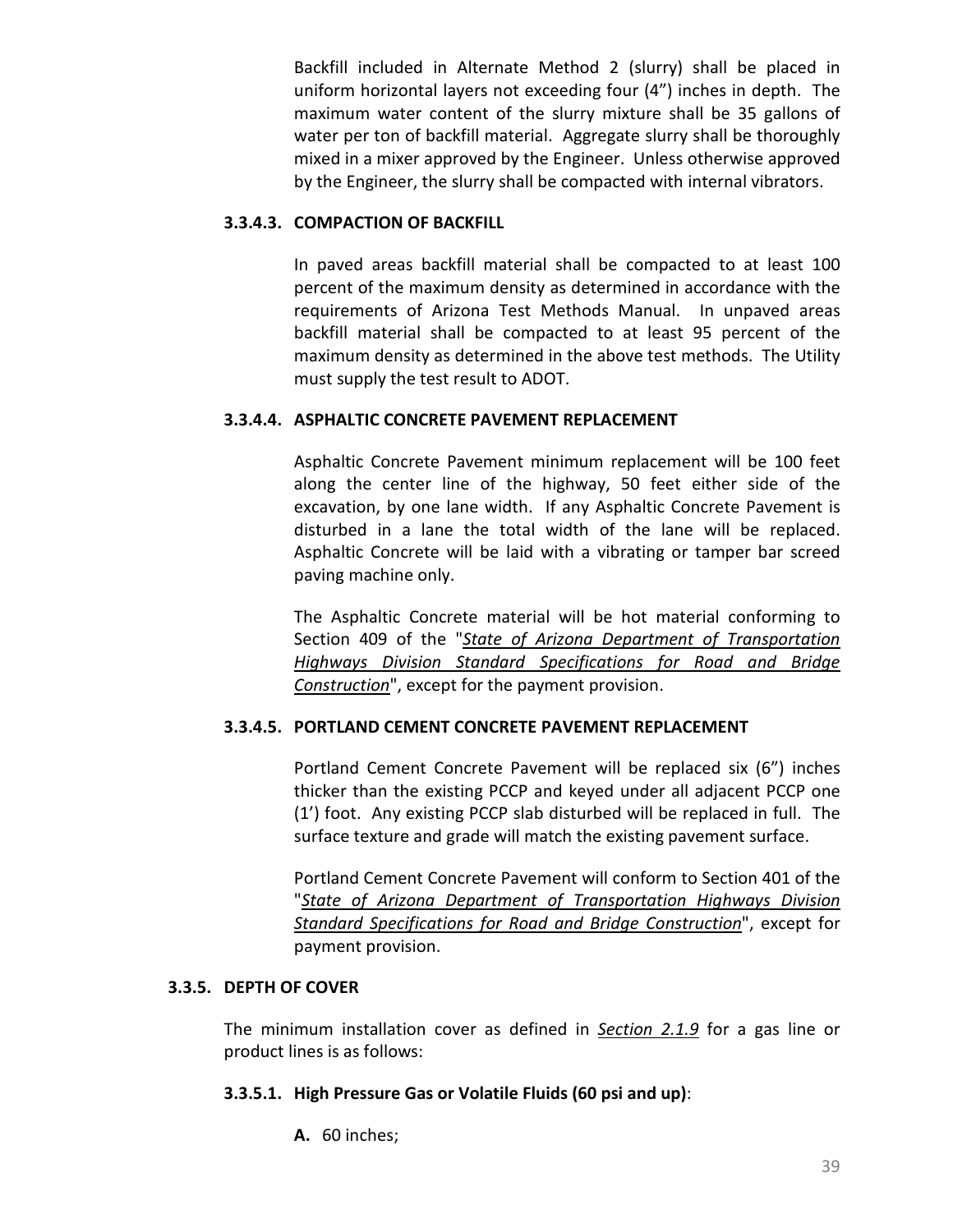**B.** Reinforced concrete floating slab, two (2') feet wider than the gas line trench, may reduce the required cover to 36 inches;

## **3.3.5.2. Low Pressure Gas or Volatile Fluids (under 60psi)**:

- **A.** 48 inches;
- **B.** Reinforced concrete floating slab, two (2') feet wider than the gas line trench, may reduce the required cover to 36 inches;

### **3.3.6. FLOATING SLABS - (PROTECTIVE SLAB)**

#### **3.3.6.1. REINFORCED CONCRETE SLAB**

A 6 inches thick reinforced concrete slab one (1') foot wider on each side of the pipeline trench may be used on an existing or new pipeline for the protection against traffic, dead loads or highway construction operations and maintenance as a substitute for some of the required cover. The top of the slab will not protrude into the sub grade.

### **3.3.6.2. OWNER OPTION**

The installation of a floating slab shall be at the option of the pipeline owner.

#### **3.3.7. POINTS OF ACCESS**

#### **3.3.7.1. VENTS AND DRAINS**

Vents and or drains shall be located and constructed so as not to interfere with the highway construction, operation or maintenance. The preferable location is outside the control of access.

### **3.3.7.2. VALVES AND MANHOLES**

Individual service connections, valves, manholes or other items requiring access will not be allowed in frontage road pavement surfaces or inside the control of access except in established utility corridors.

#### **3.3.8. CROSSINGS**

Gas lines or Product line will be permitted to cross under the controlled access highway with following the conditions:

- **A.** No individual service connections will be allowed inside the control of access;
- **B.** Crossings may be installed by open cuts during highway construction prior to paving;
- **C.** Crossings may be installed by jacking or boring after highway construction is complete and open to traffic;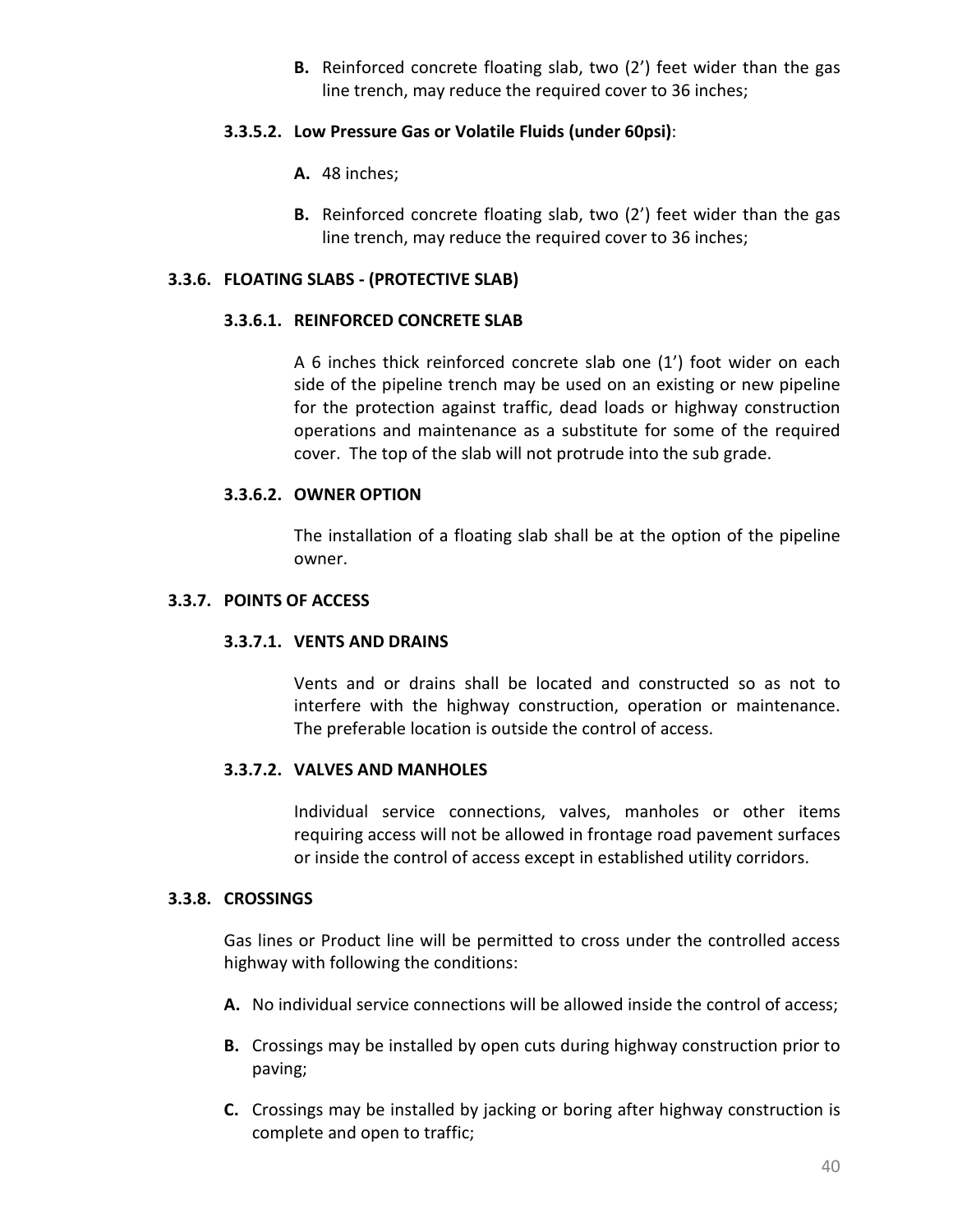- **D.** Must be maintained from outside the control of access;
- **E.** Must have shut off valves at each right-of-way line.

# **3.3.9. STRUCTURES**

It is the general guideline that no rigid gas or product lines will be permitted to be attached to bridge structures. However, ADOT will consider exceptions to the general guideline on a case-by-case basis where it can be demonstrated that there are no reasonable and prudent alternatives to the attachment of the rigid gas or product line on a structure. These special cases will generally be limited to major river crossings, within long sections of depressed highways, or on projects involving bridge rehabilitation or replacement where there is an existing rigid gas or product attachment.

Flexible gas and product lines may be placed in sealed sleeves which are vented to the outside of the bridge if it does not adversely affect the structural integrity or safety of the bridge.

When gas or product lines are approved for attachment to a bridge, provision must be made during the design of the structure to provide for casings, sleeves, access openings and other appurtenances and special provisions for safety will be required, and the utility company will be responsible for the additional costs.

Manholes or points of access will not be permitted at the ends of bridges in the roadway pavement.

# **3.3.10.JACKING OR BORING**

## **3.3.10.1.WATER BORING**

Water boring will not be allowed. Water may be used to lubricate and cool drilling tools, if used in small quantities.

# **3.3.10.2. BENTONITE SLURRY BORING**

Bentonite clay slurry boring or drilling will be allowed under the following conditions:

- **A.** Bentonite slurry must be controlled for the existing soil conditions;
- **B.** Drilling system shall not deposit more than one (1) part drilling fluid per one (1) part soil excavated (by volume) to prevent erosion and/or saturation of the soil;
- **C.** Drilling fluid shall contain a minimum of 0.2 pounds per gallon concentration of suspended Bentonite clay;
- **D.** No other drilling fluid will be allowed.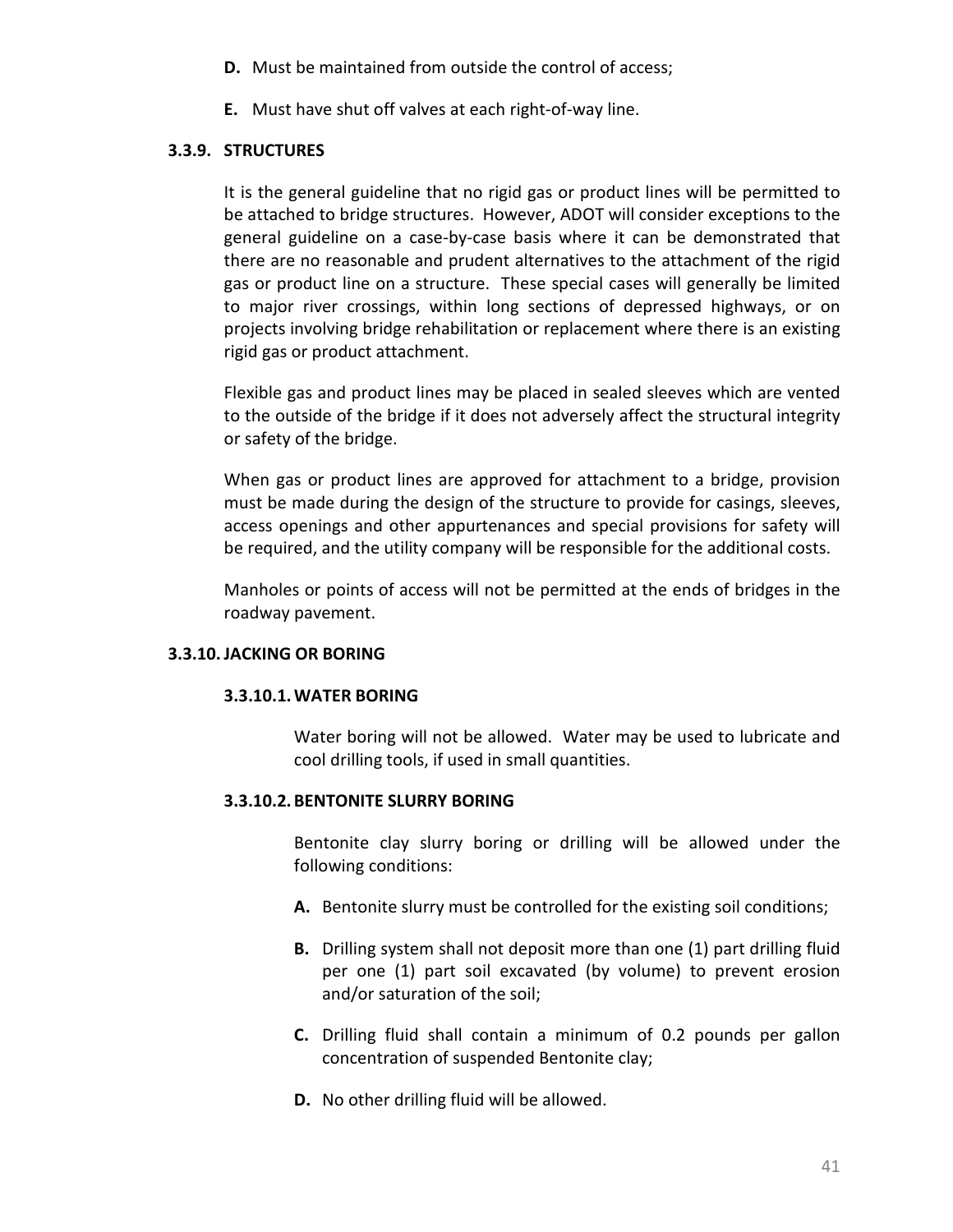### **3.3.10.3.JACKING OUTSIDE 30 FEET**

Jacking or boring pit will be allowed outside of 30 feet from the traveled roadway with the following condition:

- **A.** The jacking or boring pit area will be fenced to keep the public out of the pit;
- **B.** All work vehicles and equipment will be restricted to the fenced area.

### **3.3.10.4.JACKING INSIDE 30 FEET**

Jacking or boring pits will not be permitted in the median within 30 feet of a traveled lane. Jacking or boring pit may be allowed within 30 feet of the edge of the right shoulder with the following restrictions:

- **A.** The jacking or boring pit will be protected from the approaching traffic by existing guardrail, existing or Temporary Concrete Barrier wall or other ADOT approved barrier;
- **B.** The jacking or boring pit area will be fenced to keep the public out of the pit;
- **C.** All work vehicles and equipment will be restricted to the fenced area;
- **D.** The jacking or boring pit will be located outside the pavement structure.

## **3.3.10.5.OVERBREAKAGE**

Extreme care must be taken during jacking or boring operation to guard against the impairment of the earth structure under the pavement and shoulders. All overbreaks shall be pressure grouted.

### **3.3.11. LONGITUDINAL GAS OR PRODUCT LINES INSIDE THE CONTROL OF ACCESS**

New longitudinal gas or product lines will not be permitted to be installed within the control of access lines in any location other than within an ADOT established utility corridor, except in special cases installations of longitudinal gas or product lines may be permitted only under strictly controlled conditions. In each of these special cases, the utility owner must show that:

- **A.** The accommodation will not adversely affect the safety, design, construction, operation, maintenance or stability of the highway;
- **B.** The accommodation will not interfere with or impair the planned future expansion of the highway;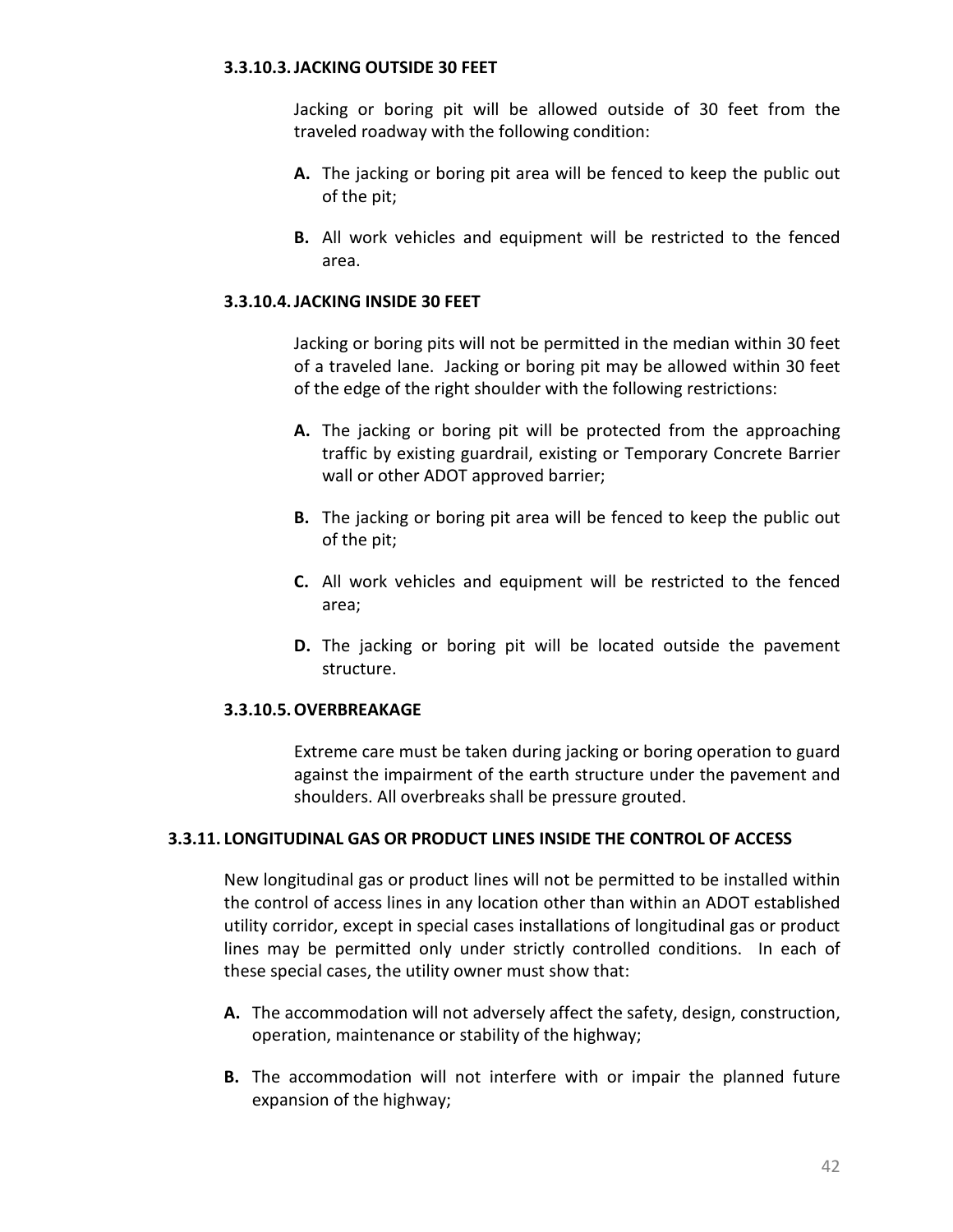- **C.** Any alternate location would be contrary to the public interest. This determination may require an evaluation of the direct and indirect environmental, aesthetic and economic effects of the locations under consideration;
- **D.** Except in prior rights cases, ADOT will not incur any unreimbursed additional expense or maintenance costs associated with the utility installation;
- **E.** State shall not be liable for any claims, demands, costs or expenses, including all legal expenses, for loss, damages or injury to any person or property, including third parties' persons or property, due to the Utility's use of the ADOT Right-of-Way, unless caused by the willful or negligent acts or omissions of ADOT, its officers, or agents;
- **F.** The accommodation will not be constructed and/or maintained by direct access from any traffic lane or connecting ramp within the controlled access;
- **G.** Individual service connections, valves, manholes, or other items requiring access will not be allowed inside the control of access except in established utility corridors;
- **H.** Vents and drains shall be located and constructed so as not to interfere with the highway construction operation and maintenance. The preferable location is outside the control of access near the control of access lines or right-of-way line.

# **3.3.12. LONGITUDINAL GAS LINES OR PRODUCT LINES OUTSIDE OF CONTROL OF ACCESS ON CONTROLLED ACCESS HIGHWAYS**

New gas and volatile fluids lines will be allowed to be installed longitudinally within the rights-of-way outside the control of access lines provided the following conditions are met:

- **A.** The accommodation will not adversely affect the safety, design, construction, operation, maintenance or stability of the highway;
- **B.** The accommodation will not interfere with or impair the planned future expansion of the highway;
- **C.** Any alternate location would be contrary to the public interest. This determination may require an evaluation of the direct and indirect environmental, aesthetic and economic effects of the locations under consideration;
- **D.** Except in prior rights cases, ADOT will not incur any unreimbursed additional expense or maintenance costs associated with the utility installation;
- **E.** State shall not be liable for any claims, demands, costs or expenses, including all legal expenses, for loss, damages or injury to any person or property, including third parties' persons or property, due to the Utility's use of the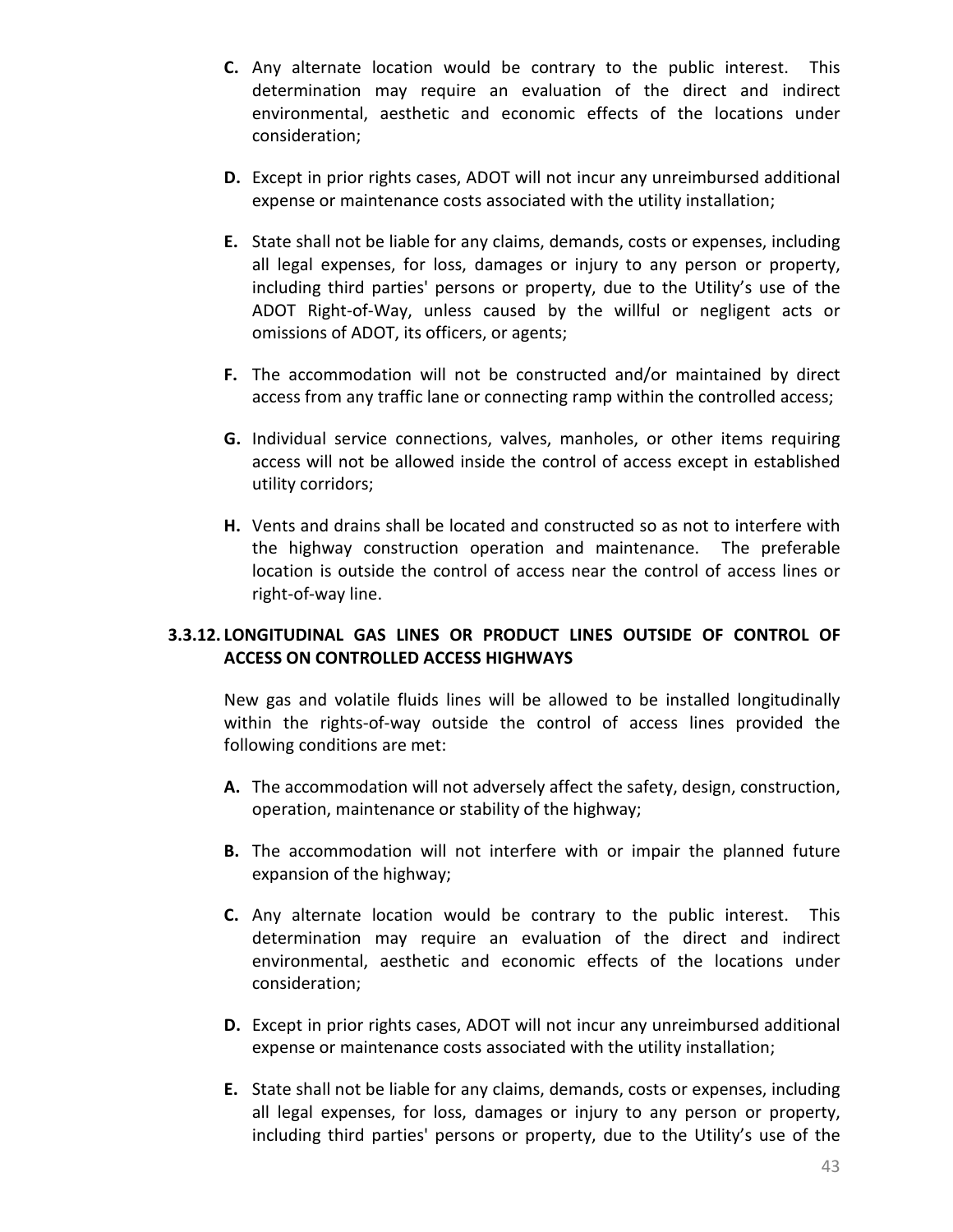ADOT Right-of-Way, unless caused by the willful or negligent acts or omissions of ADOT, its officers, or agents;

**F.** Individual service connections, valves, manholes or other items requiring access will not be allowed in frontage roads pavement surface or inside the control of access except in established utility corridors.

### **3.3.13. TUNNELS**

Gas lines or flammable liquid lines will not be permitted in any vehicular tunnel under any circumstances.

### **3.3.14. GATES**

### **3.3.14.1. EXISTING GATES**

Existing gates may be permitted to remain, except in areas where the pipeline company has other means of access to their facilities by an access road or frontage road from an interchange. Existing gates must be locked at all times. Any rights of access are not transferable or assignable by the utility. Abuse of this privilege will be just cause for removal of existing gates.

## **3.3.14.2.NEW GATES**

New access gates will not be permitted on an existing controlled access highway except where there are no other means of access to the facilities from outside the control of access.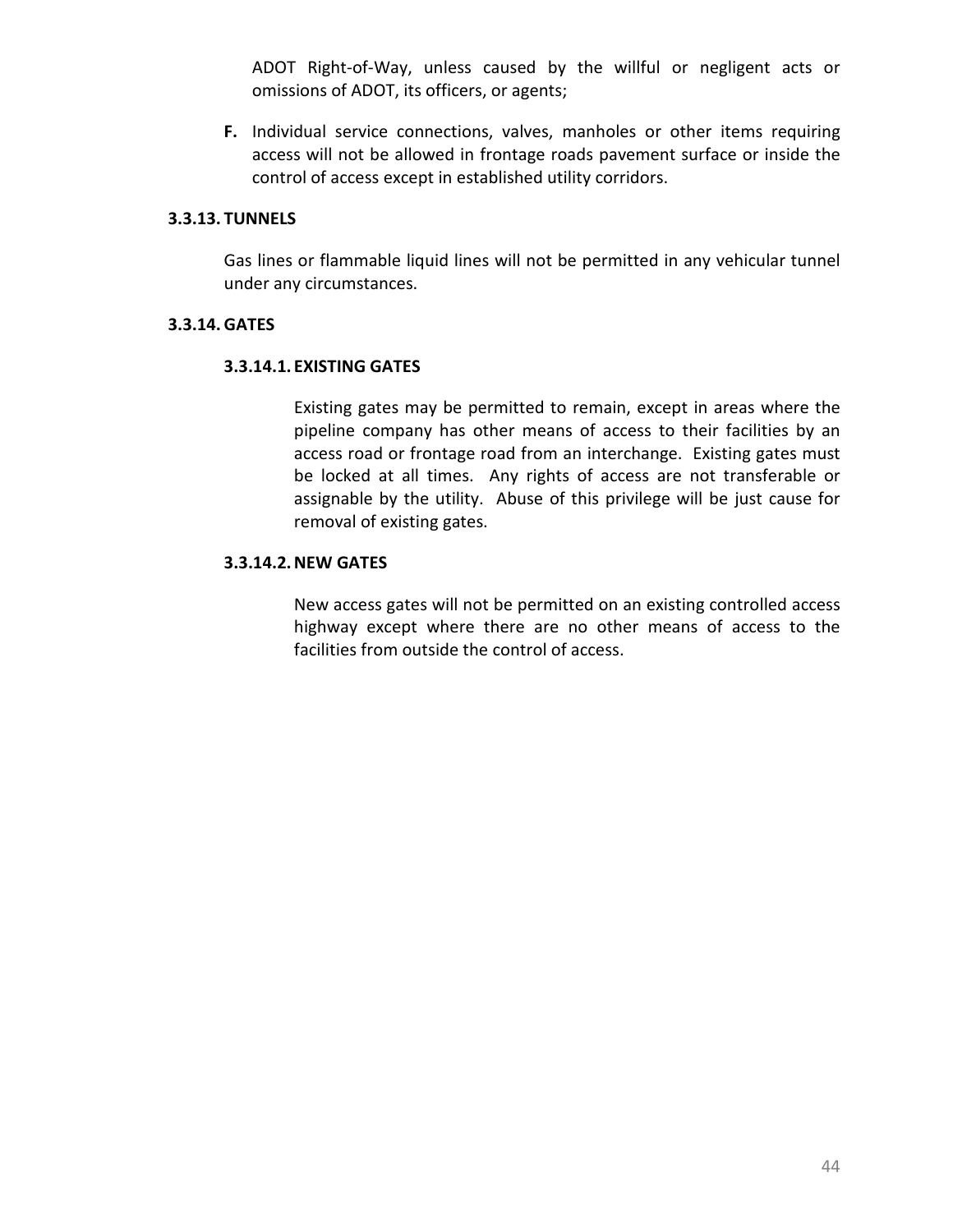### **3.4. TELEPHONE AND TV CABLE/ FIBER OPTICS IN CONTROLLED ACCESS HIGHWAY**

### **3.4.1. CONFLICTS**

The State assumes no liability for conflicts with existing underground or overhead utilities. It is further understood the utility will, at its expense (except when the utility has prior rights), remove, relocate, or alter its facilities within the right-of-way when required by ADOT.

### <span id="page-53-0"></span>**3.4.2. POTHOLES**

Potholes will not be allowed on any completed section of the highway or ramp paved area. Potholes in unpaved areas and on frontage roads will be allowed. Potholes may be backfilled with the existing material and compacted in lifts, not to exceed eight (8") inches before compaction, with pneumatic or mechanical tamping devices or with slurry conforming to the requirements of alternate method (2) under Open Cuts. The pavement will be replaced in-kind.

### **3.4.3. OPEN CUTS**

Open cuts will not be permitted on any completed section of the highway or ramps. Open cuts may be permitted where the roadway surfacing has not been completed. Open cuts in unpaved areas may be permitted outside the control of access. Open cuts on frontage or cross roads require pavement replacement with the same type material as the existing roadway.

## **3.4.3.1. BACKFILL MATERIAL**

All installations must have adequate protection from the soil conditions encountered.

Open cuts outside the roadway prism areas shall be backfilled as per the pothole requirements in *[Section 3.4.2.](#page-53-0)*

Open cuts in the roadway prism will be backfilled with Alternate Method 1 or 2.

**A.** (Alternate Method 1):

Backfill material may be selected from excavation or from a source selected by the utility. It shall not contain frozen lumps, stones larger than three (3") inches in diameter, chunks of clay or other objectionable material.

Backfill material shall conform to the following gradation (Arizona Test Method 201):

| <b>SIEVE SIZE</b> | <b>PERCENT PASSING</b> |
|-------------------|------------------------|
| 3 inches          | 100                    |
| % inches          | 60-100                 |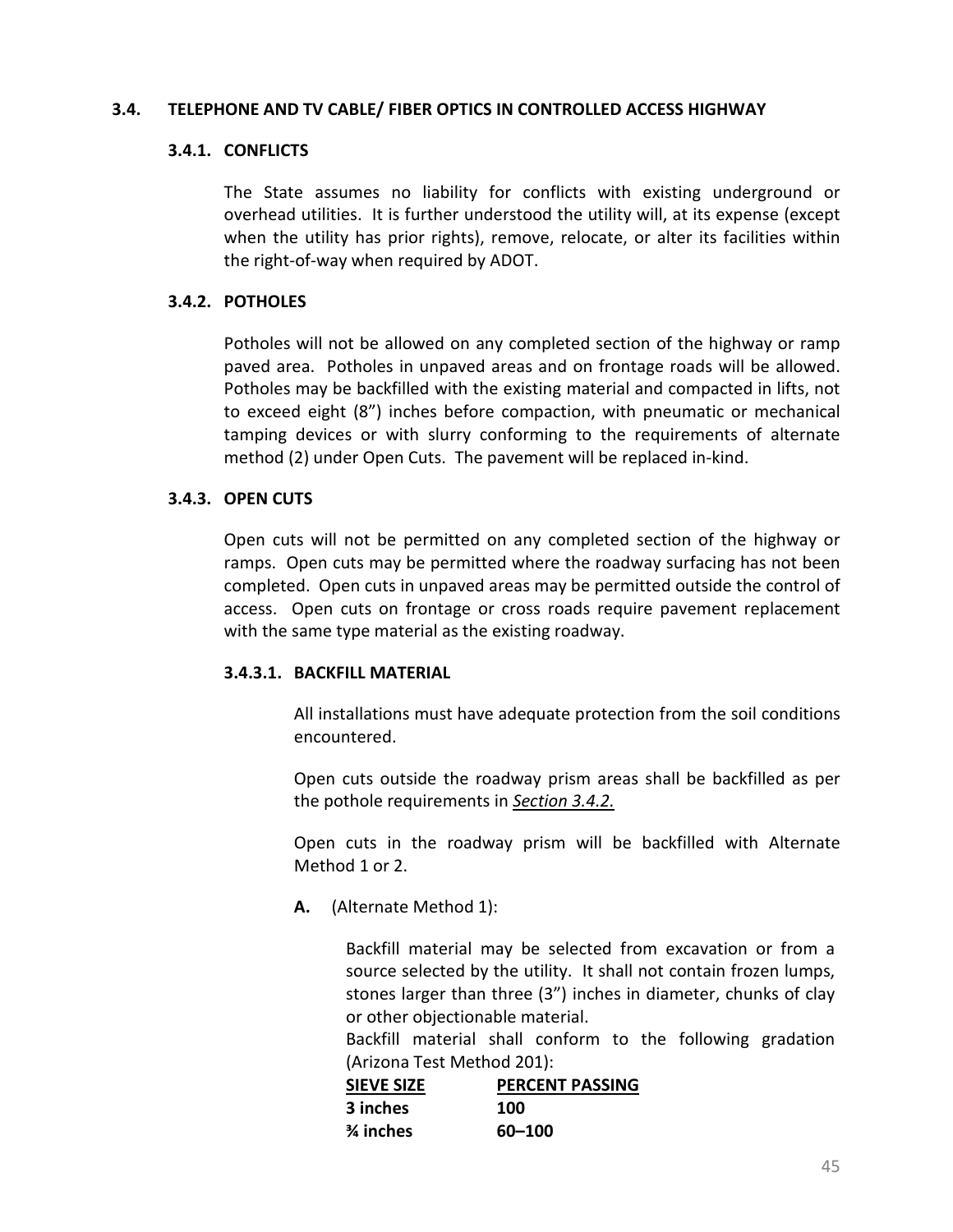| No. 8 |         | 35-80    |
|-------|---------|----------|
|       | No. 200 | $0-12.0$ |

The plasticity index shall not exceed 12 when tested in accordance with the requirements of AASHTO T 90

Backfill material to be used for unprotected metal pipe shall have a value of resistivity not less than 2000 ohm-cm. and shall have a pH value between 6.0 and 9.0. Tests for pH and resistivity shall be in accordance with the requirements of Arizona Test Method 236.

The required test results will be provided by the utility to ADOT.

**B.** (Alternate Method 2):

As an alternate to the material requirements of Alternate Method 1, the Engineer may allow material conforming to the following gradation to be used in a slurry mixture in situations where the slurry will be confined by free-draining soil (Arizona Test Method 201):

| Sieve size            | <b>Percent Passing</b> |
|-----------------------|------------------------|
| $1\frac{1}{2}$ inches | 100                    |
| 1 inches              | $90 - 100$             |
| No. 8                 | $35 - 80$              |
| No. 200               | $0 - 8.0$              |

The plasticity index shall not exceed 8 when tested in accordance with the requirements of AASHTO T 90

The required test results will be provided by the utility to ADOT.

## **3.4.3.2. PLACEMENT OF BACKFILL**

All material which has loosened or collapsed into the excavation from the adjacent ground and all trash, forms, and rock larger than 3 inches shall be removed from the excavation before backfill is placed.

Where a utility structure is located within a paved area, all backfill material above finished sub grade elevation shall conform to the requirements of the typical pavement section.

Backfill included in Alternate Method 1 shall be compacted by pneumatic or mechanical tamping devices, and shall be placed in layers not more than eight (8") inches in depth before compaction.

Backfill included in Alternate Method 2 (slurry) shall be placed in uniform horizontal layers not exceeding four (4') feet in depth. The maximum water content of the slurry mixture shall be 35 gallons of water per ton of backfill material. Aggregate slurry shall be thoroughly mixed in a mixer approved by the Engineer. Unless otherwise approved by the Engineer, the slurry shall be compacted with internal vibrators.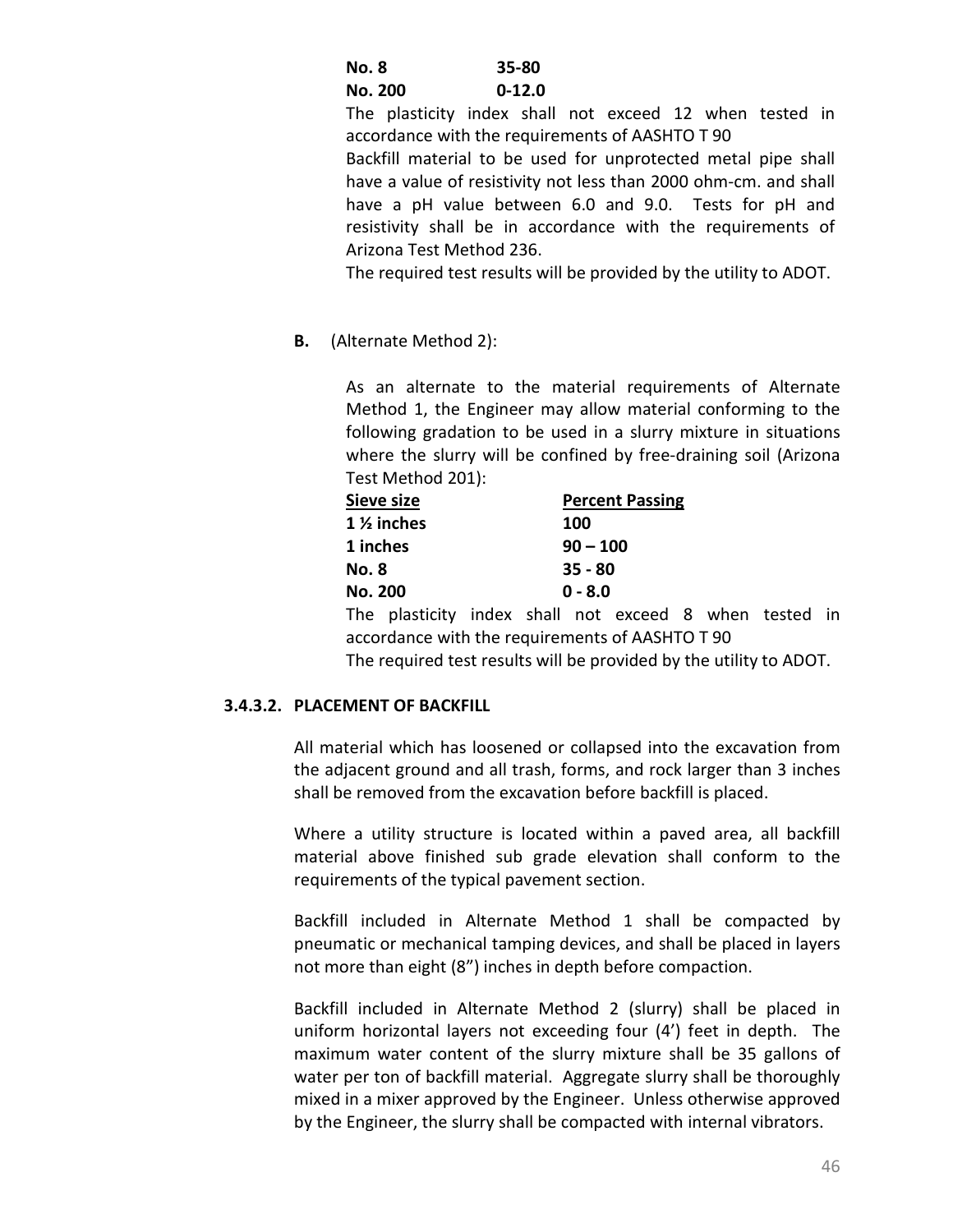## **3.4.3.3. COMPACTION OF BACKFILL**

In pavement areas backfill material shall be compacted to at least 100 percent of the maximum density as determined in accordance with the requirements of Arizona Test Methods Manual. In unpaved areas backfill material shall be compacted to at least 95 percent of the maximum density as determined in the above test methods. The Utility must supply the test result to ADOT.

## **3.4.3.4. ASPHALTIC CONCRETE PAVEMENT REPLACEMENT**

Asphaltic Concrete Pavement minimum replacement will be 100 feet along the center line of the highway, 50 feet on either side of the excavation, by one lane width. If any Asphaltic Concrete Pavement is disturbed in a lane the total width of the lane will be replaced. Asphaltic Concrete will be laid with a vibrating or tamper bar screed paving machine only.

The Asphaltic Concrete material will be hot material conforming to Section 409 of the "*[State of Arizona Department of Transportation](http://www.azdot.gov/business/ContractsandSpecifications/Specifications)  [Highways Division Standard Specifications for Road and Bridge](http://www.azdot.gov/business/ContractsandSpecifications/Specifications)  [Construction](http://www.azdot.gov/business/ContractsandSpecifications/Specifications)*", except for the payment provision.

## **3.4.3.5. PORTLAND CEMENT CONCRETE PAVEMENT REPLACEMENT**

Portland Cement Concrete Pavement will be replaced six (6") inches thicker than the existing PCCP and keyed under all adjacent PCCP one (1') foot each side. Any existing PCCP slab disturbed will be replaced in full. The surface texture and grade will match the existing pavement surface.

Portland Cement Concrete Pavement will conform to Section 401 of the "*[State of Arizona Department of Transportation Highways Division](http://www.azdot.gov/business/ContractsandSpecifications/Specifications)  [Standard Specifications for Road and Bridge Construction](http://www.azdot.gov/business/ContractsandSpecifications/Specifications)*", except for payment provision.

## **3.4.4. DEPTH OF COVER**

Direct burial cable shall have a minimum installation cover of 48" forty-eight inches as defined in section *[2.1.9.](#page-19-0)* Conduit or ducts shall have a minimum depth of cover of (36") thirty-six inches as defined in section *[2.1.9.](#page-19-0)* The conduit or ducts shall be continuous within the control of access

#### **3.4.5. MANHOLES**

Individual service connections, manholes, or other items requiring access will not be allowed inside the control of access except in established utility corridors. Maintenance vehicles accessing manholes will not be permitted within any controlled access right-of-way, the traveled portion of any bridge, crossroad, frontage, or ramp road.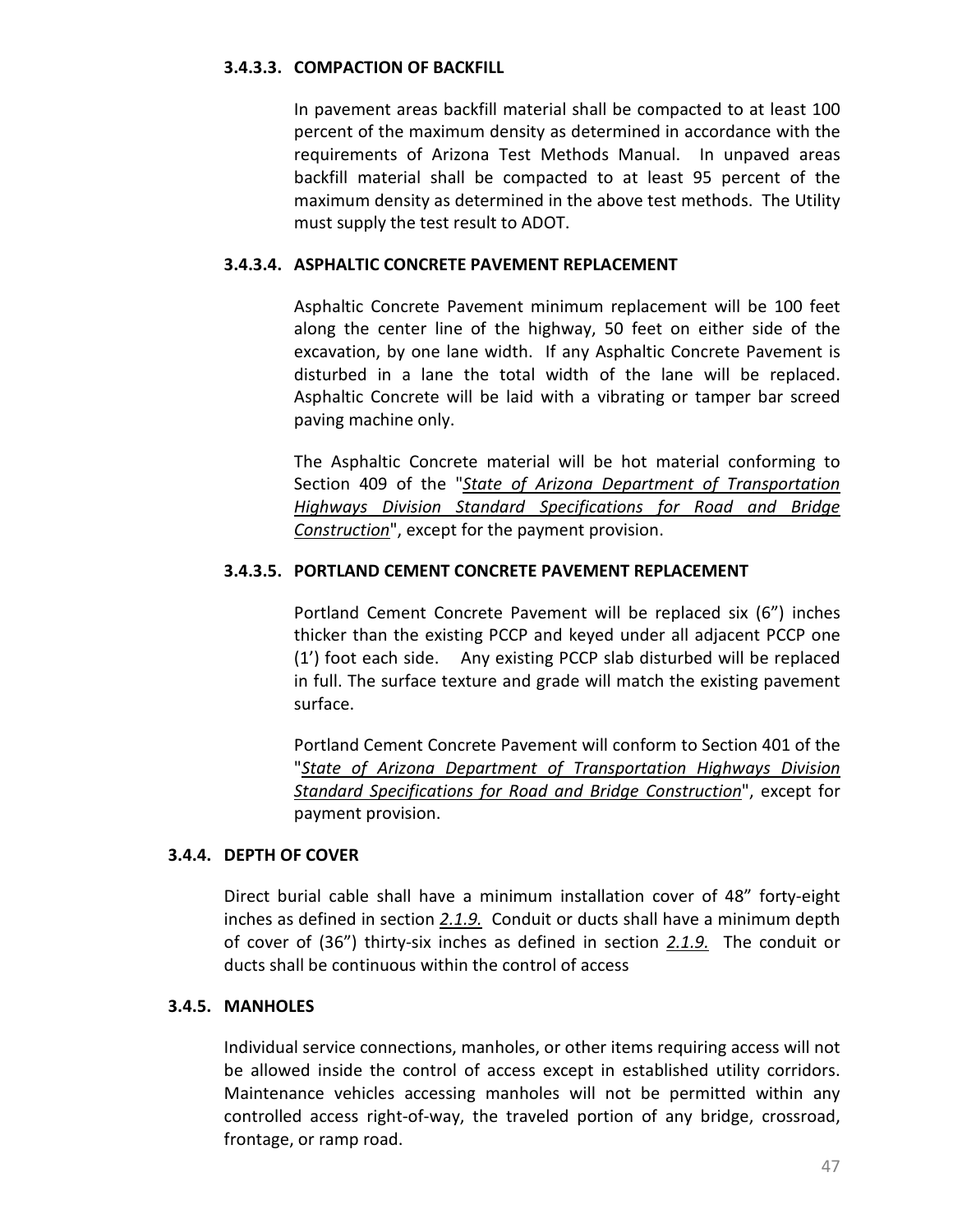### **3.4.6. CROSSINGS**

### **3.4.6.1. GENERAL**

Telephone and TV cables may be permitted to cross over or under all highways, with the following conditions:

- **A.** No individual service connections, manholes or other items requiring access will be allowed inside the control of access except in established utility corridors;
- **B.** Direct burial cable, conduit or ducts may be installed in open cuts during highway construction prior to paving;
- **C.** May be installed in a jacked or bored conduit or duct after highway construction;
- **D.** Must be maintained from outside the control of access.

### **3.4.6.2. UNDERGROUND**

Underground installation is preferred.

### **3.4.6.3. VERTICAL CLEARANCE**

Aerial crossings shall comply with the vertical clearances specified in the *[National Electrical Safety Code, Institute of Electrical and Electronics](http://standards.ieee.org/nesc/index.html)  [Engineers, Inc.](http://standards.ieee.org/nesc/index.html)*, "Safety Rules for the Installation and Maintenance of Electrical Supply and Communications Lines" and "*[Arizona](http://www.azsos.gov/rules/arizona-administrative-code)  [Encroachments in Highway Rights of Way, Rule No. R-17-3-502"](http://www.azsos.gov/rules/arizona-administrative-code)* (Title 17, Chapter 3). When on joint use poles with electric lines, the vertical clearances must comply with the *[National Electric Safety Code \(NESC\),](http://standards.ieee.org/nesc/index.html)  [ANSI C2, and the Institute of Electrical and Electronic Engineers \(IEEE\)](http://standards.ieee.org/nesc/index.html)*.

### **3.4.7. JACKING OR BORING**

#### **3.4.7.1. CONDUIT**

Conduit will be required for jacked or bored roadway crossings.

#### **3.4.7.2. WATER BORING**

Water boring will not be allowed. Water may be used to lubricate and cool drilling tools, if used in small quantities.

## **3.4.7.3. BENTONITE SLURRY BORING**

Conduit may be Bentonite clay slurry bored or drilled under the following conditions:

**A.** Bentonite slurry must be controlled for the existing soil conditions;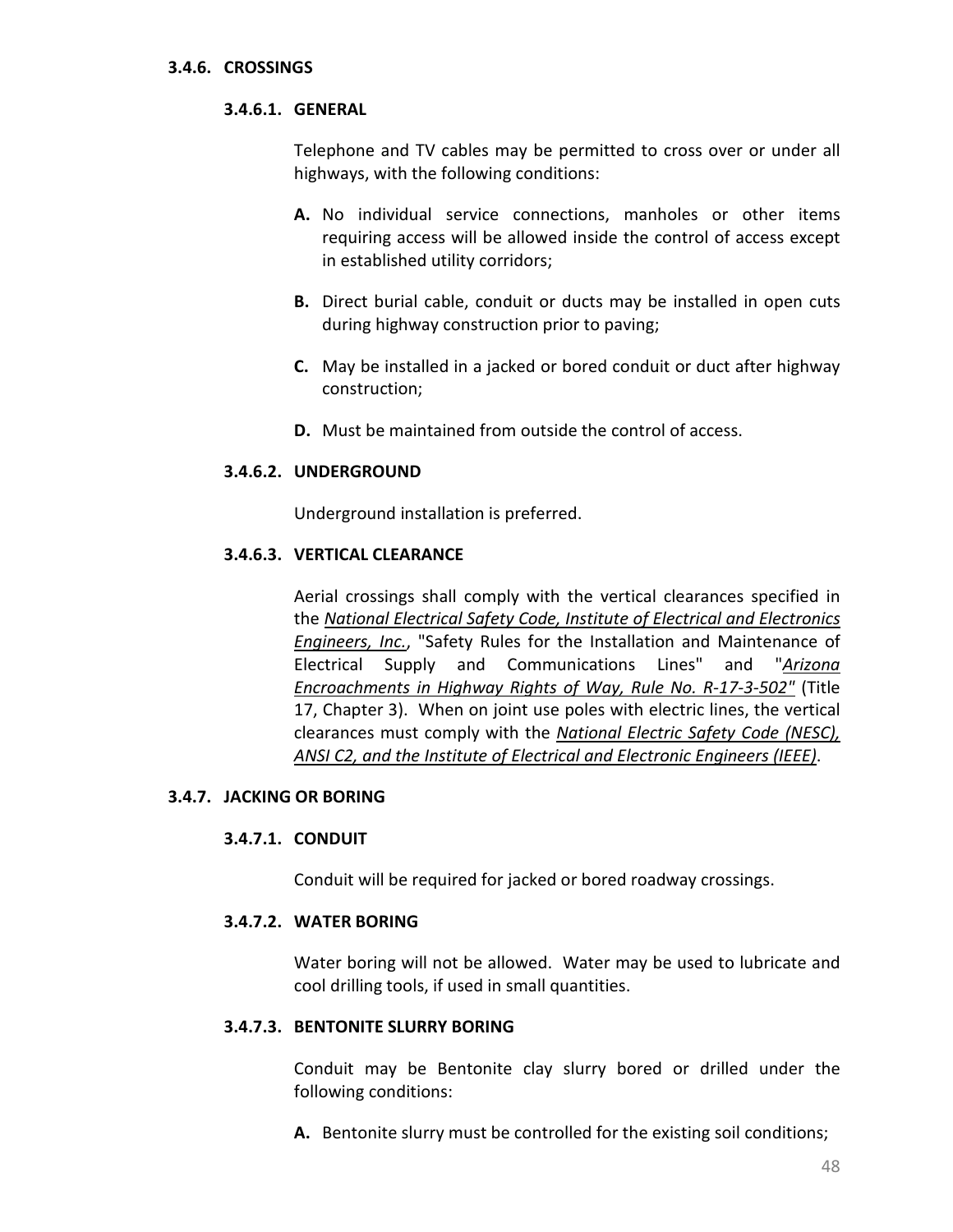- **B.** Drilling system shall not deposit more than one (1) part drilling fluid per one (1) part soil excavated (by volume) to prevent erosion and/or saturation of the soil;
- **C.** Drilling fluid shall contain a minimum of 0.2 pounds per gallon concentration of suspended Bentonite clay;
- **D.** No other drilling fluid will be allowed.

### **3.4.7.4. JACKING OUTSIDE 30 FEET**

Jacking or boring pit will be allowed outside of 30 feet from the traveled roadway with the following condition:

- **A.** The jacking or boring pit area will be fenced to keep the public out of the pit;
- **B.** All work vehicles and equipment will be restricted to the fenced area;

### **3.4.7.5. JACKING INSIDE 30 FEET**

Jacking or boring pits will not be permitted in the median within 30 feet of a traveled lane. Jacking or boring pit may be allowed within 30 feet of the edge of the right shoulder with the following restrictions:

- **A.** The jacking or boring pit will be protected from the approaching traffic by existing guardrail, existing or Temporary Concrete Barrier wall or other ADOT approved barrier;
- **B.** The jacking or boring pit area will be fenced to keep the public out of the pit;
- **C.** All work vehicles and equipment will be restricted to the fenced area;
- **D.** The jacking or boring pit will be located outside the pavement structure;

## **3.4.7.6. OVERBREAKAGE**

Extreme care must be taken during jacking or boring operation to guard against the impairment of the earth structure under the pavement and shoulders. All overbreaks shall be pressure grouted.

#### **3.4.8. STRUCTURES**

Provisions may be made during the design of a structure to provide for cable or conduit crossing where the design of the structure will permit such installation and when approved by Bridge Engineer. The utility owner will be responsible for all additional costs.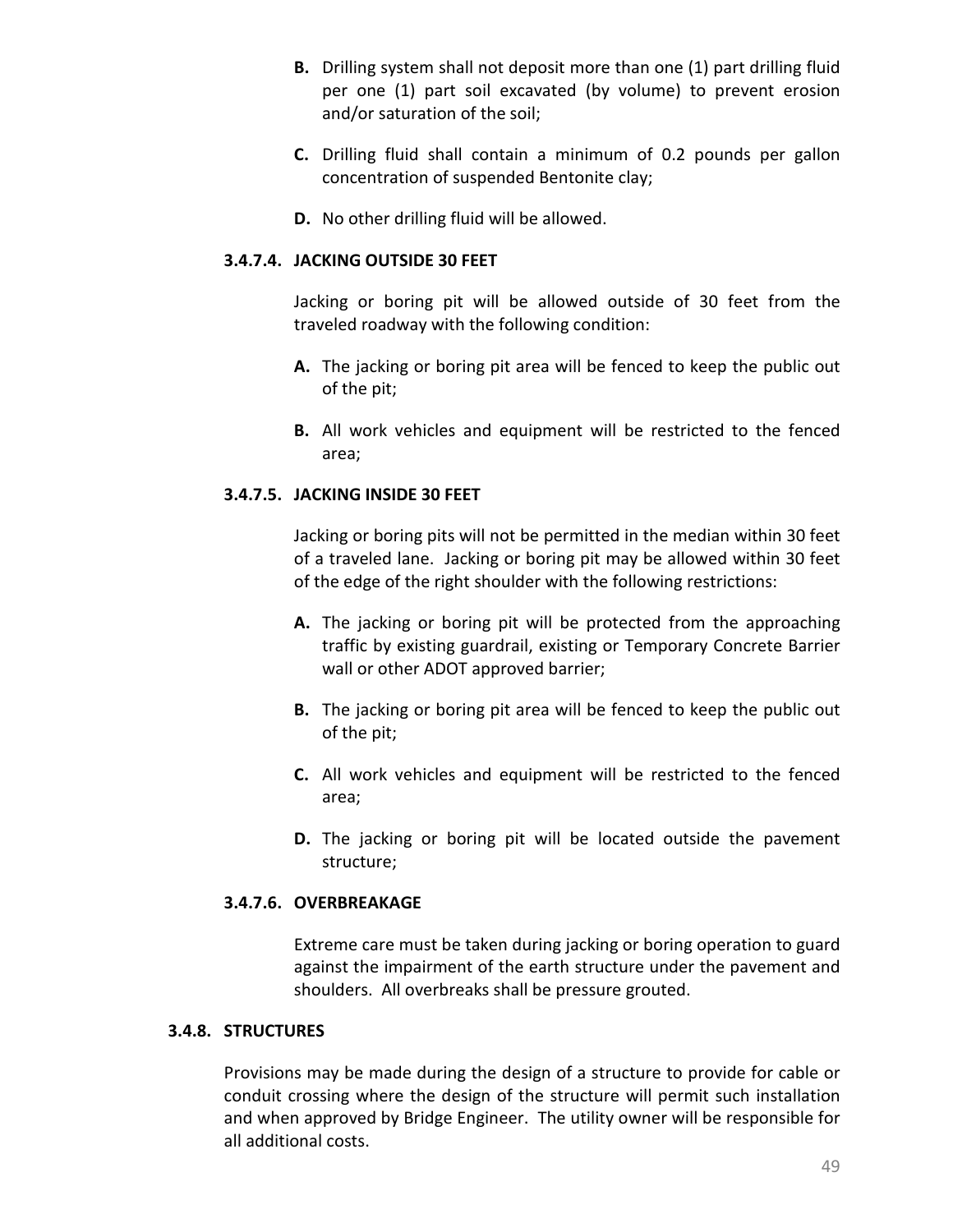### **3.4.8.1. DESIGN**

The utility owner shall be responsible for the design of utility facilities and to supply the Bridge Engineer with the following information:

- **A.** Number and size of conduits and/or casings;
- **B.** Total combined weight of conduit, cable, casing, location of all conduit runs within the structure and shall design the access openings as required;
- **C.** Telephone or Cable TV conduit, supports, brackets, or other related items will not be permitted to be suspended below the structure, or attached to the exterior of any existing or new structure;
- **D.** Points of access to the conduit, duct or cable must not interfere with traffic. Manholes from bridge crossings will not be in the traveled roadway including cross street.

#### **3.4.9. LONGITUDINAL TELEPHONE OR TV CABLE**

### **3.4.9.1. INSIDE OF CONTROL OF ACCESS**

New longitudinal telephone or TV cable lines will not be permitted to be installed within the control of access lines in any location other than within an ADOT established utility corridor except in special cases installations of longitudinal telephone or TV cable lines may be permitted only under strictly controlled conditions. In each of these special cases, the utility owner must show that:

- **A.** The accommodation will not adversely affect the safety, design, construction, operation, maintenance or stability of the highway;
- **B.** The accommodation will not interfere with or impair the planned future expansion of the highway;
- **C.** Any alternate location would be contrary to the public interest. This determination may require an evaluation of the direct and indirect environmental, aesthetic, and economic effects of the locations under consideration;
- **D.** Except in prior rights cases, ADOT will not incur any unreimbursed additional expense or maintenance costs associated with the utility installation;
- **E.** State shall not be liable for any claims, demands, costs or expenses, including all legal expenses, for loss, damages or injury to any person or property, including third parties' persons or property, due to the Utility's use of the ADOT Right-of-Way, unless caused by the willful or negligent acts or omissions of ADOT, its officers, or agents;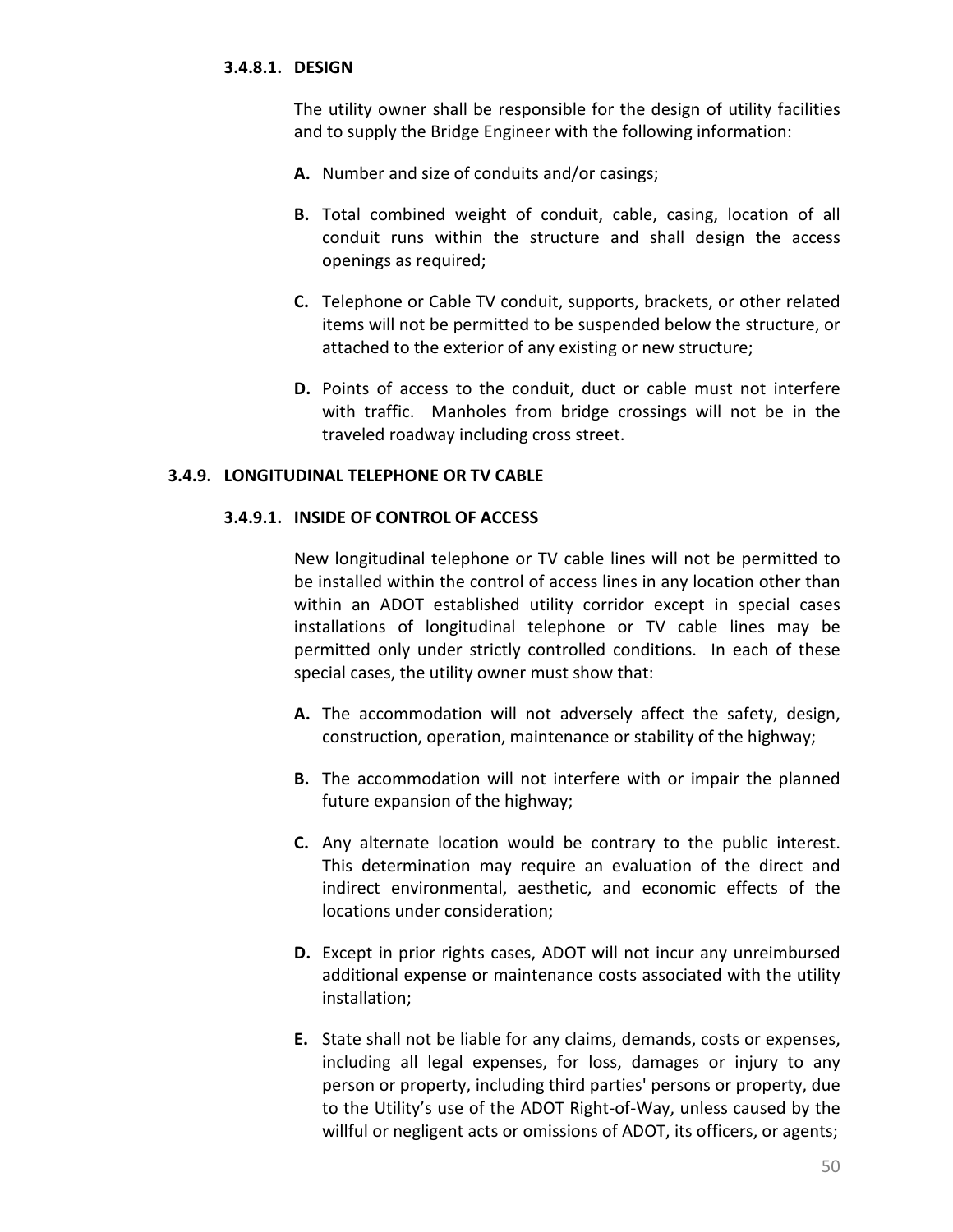- **F.** The accommodation will not be constructed and/or maintained by direct access from any traffic lane or connecting ramp within the controlled access;
- **G.** Individual service connections, valves, manholes, or other items requiring access will not be allowed inside the control of access except in established utility corridors;
- **H.** No above ground facility is within the clear zone.

# **3.4.9.2. OUTSIDE OF CONTROL OF ACCESS ON CONTROLLED ACCESS HIGHWAYS**

New telephone or TV cable will be allowed to be installed longitudinally within the rights-of-way outside the control of access lines of state highways provided the following conditions are met:

- **A.** The accommodation will not adversely affect the safety, design, construction, operation, maintenance or stability of the highway;
- **B.** The accommodation will not interfere with or impair the planned future expansion of the highway;
- **C.** Any alternate location would be contrary to the public interest. This determination may require an evaluation of the direct and indirect environmental, aesthetic, and economic effects of the locations under consideration;
- **D.** Except in prior rights cases, ADOT will not incur any unreimbursed additional expense or maintenance costs associated with the utility installation;
- **E.** State shall not be liable for any claims, demands, costs or expenses, including all legal expenses, for loss, damages or injury to any person or property, including third parties' persons or property, due to the Utility's use of the ADOT Right-of-Way, unless caused by the willful or negligent acts or omissions of ADOT, its officers, or agents;
- **F.** Individual service connections, manholes, or other items requiring access will not be allowed in frontage road pavement surfaces or inside the control of access except in established utility corridors;
- **G.** Overhead guys, anchors, or stub poles will not be permitted within the clear zone of the controlled access traffic lane as described in *[AASHTO "Roadside Design Guide"](http://www.fhwa.dot.gov/programadmin/clearzone.cfm)*.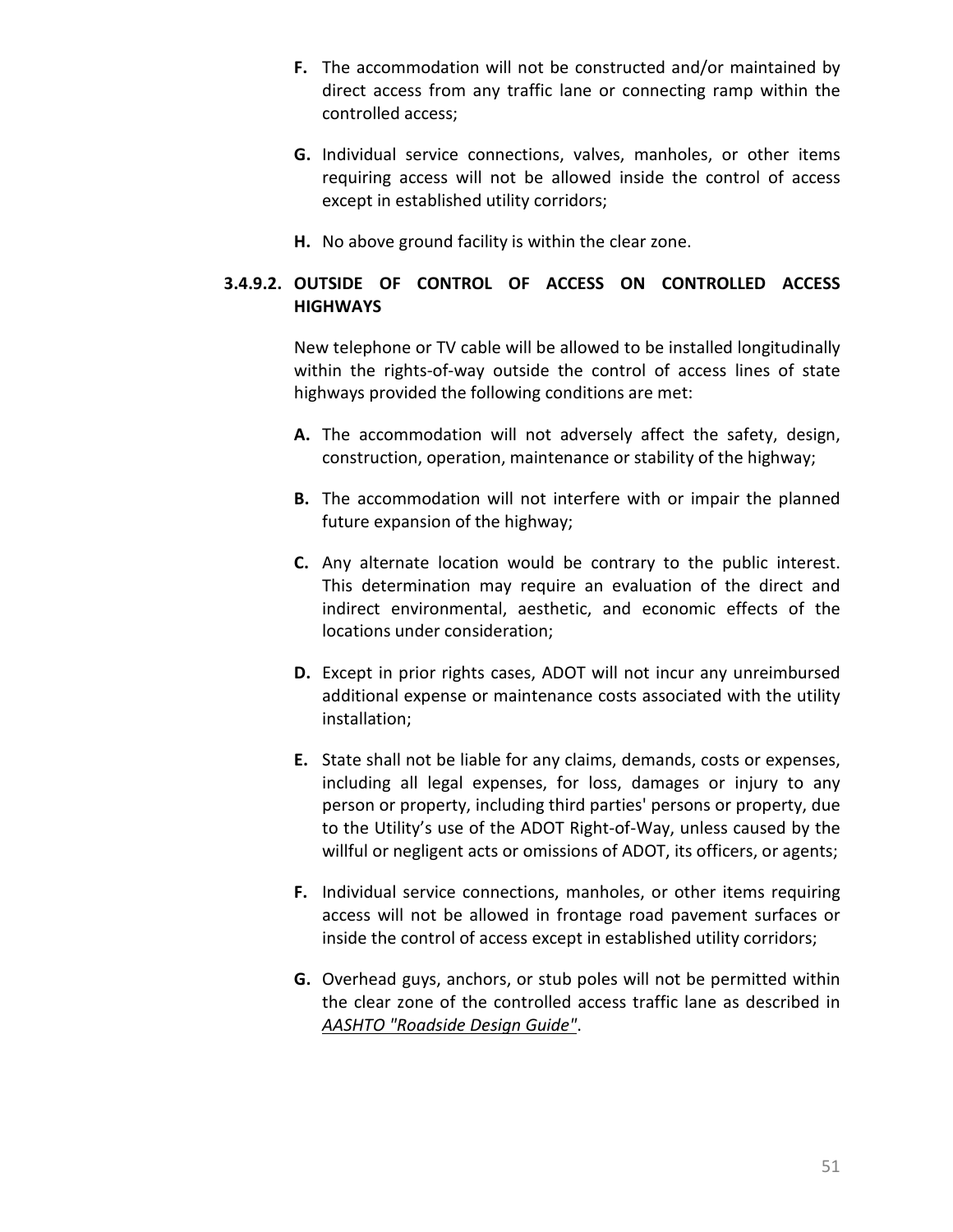## **3.4.10. PREFERRED LONGITUDINAL LOCATION**

The preferred location of longitudinal utilities within highway rights-of-way will be between highway open channel drainage facility and right-of-way fence or as close to the right-of-way line as is practical.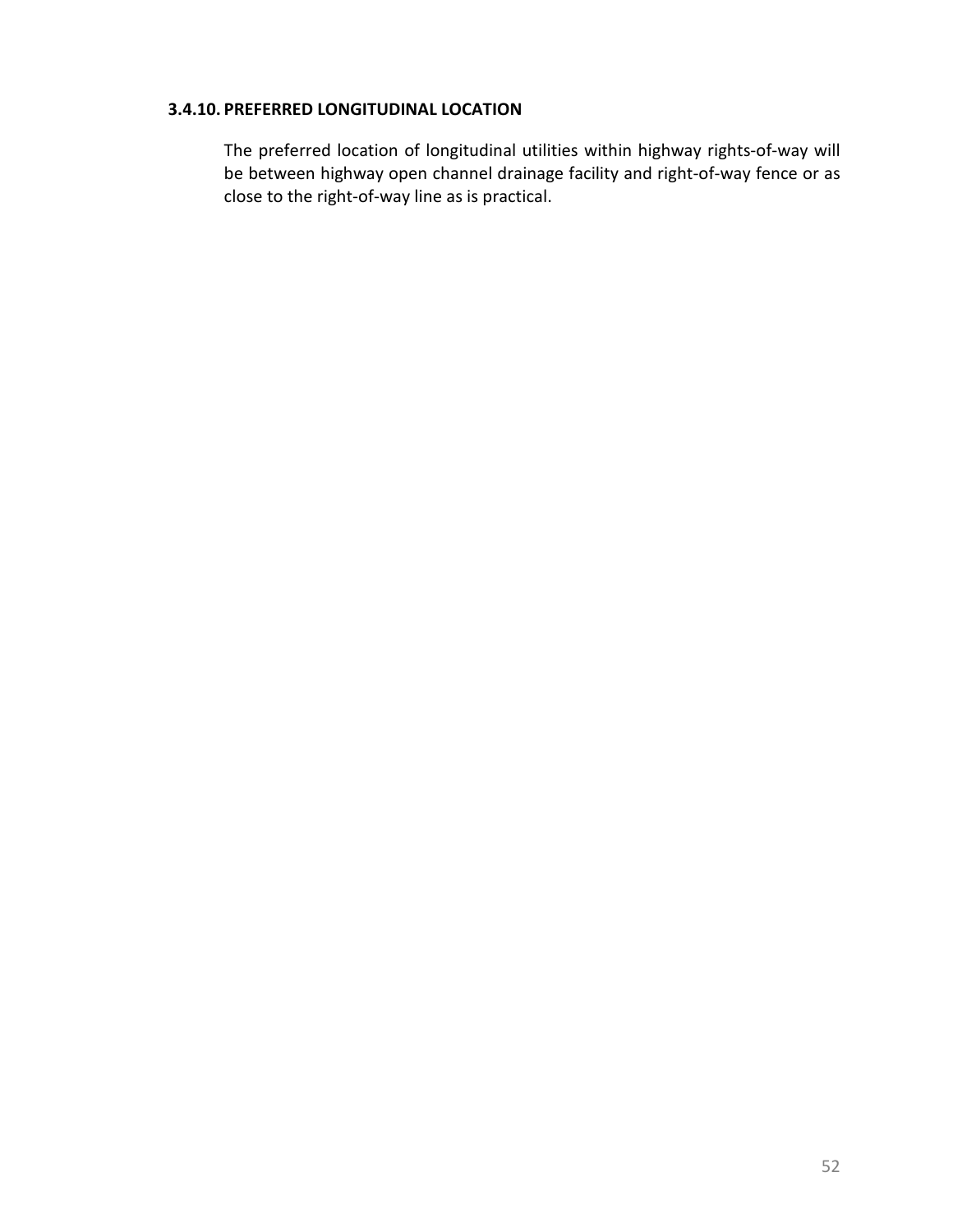### **3.5. IRRIGATION IN CONTROLLED ACCESS HIGHWAY**

### **3.5.1. CONFLICTS**

<span id="page-61-0"></span>The State assumes no liability for conflicts with existing underground or overhead utilities. It is further understood the utility will at its expense (except when the utility has prior rights), remove, relocate, or alter its facilities within the right-of-way when required by ADOT.

### **3.5.2. POTHOLES**

Potholes will not be allowed on any completed section of the highway or ramp paved area. Potholes in unpaved areas and on frontage roads will be allowed. Potholes may be backfilled with the existing material and compacted in lifts, not to exceed eight inches before compaction, with pneumatic or mechanical tamping devices or with slurry conforming to the requires of alternate method (2) under Open Cuts. The pavement will be replaced in-kind.

### **3.5.3. OPEN CUTS**

Open cuts will not be permitted on any completed section of the highway or ramps. Open cuts may be permitted where the roadway surfacing has not been completed. Open cuts in unpaved areas may be permitted outside the control of access. Open cuts on frontage or cross roads require pavement replacement with the same type material as the existing roadway

## **3.5.3.1. BACKFILL MATERIAL**

All installations must have adequate protection from the soil conditions encountered.

Open cuts outside the roadway prism shall be backfilled as per the pothole requirements in *[Section 3.5.2.](#page-61-0)*

Open cuts in the roadway prism will be backfilled with Alternate Method 1 or 2.

**A.** (Alternate Method 1):

Backfill material may be selected from excavation or from a source selected by the utility. It shall not contain frozen lumps, stones larger than three (3") inches in diameter, chunks of clay or other objectionable material.

Backfill material shall conform to the following gradation (Arizona Test Method 201):

| <b>SIEVE SIZE</b> | <b>PERCENT PASSING</b> |
|-------------------|------------------------|
| 3 inches          | 100                    |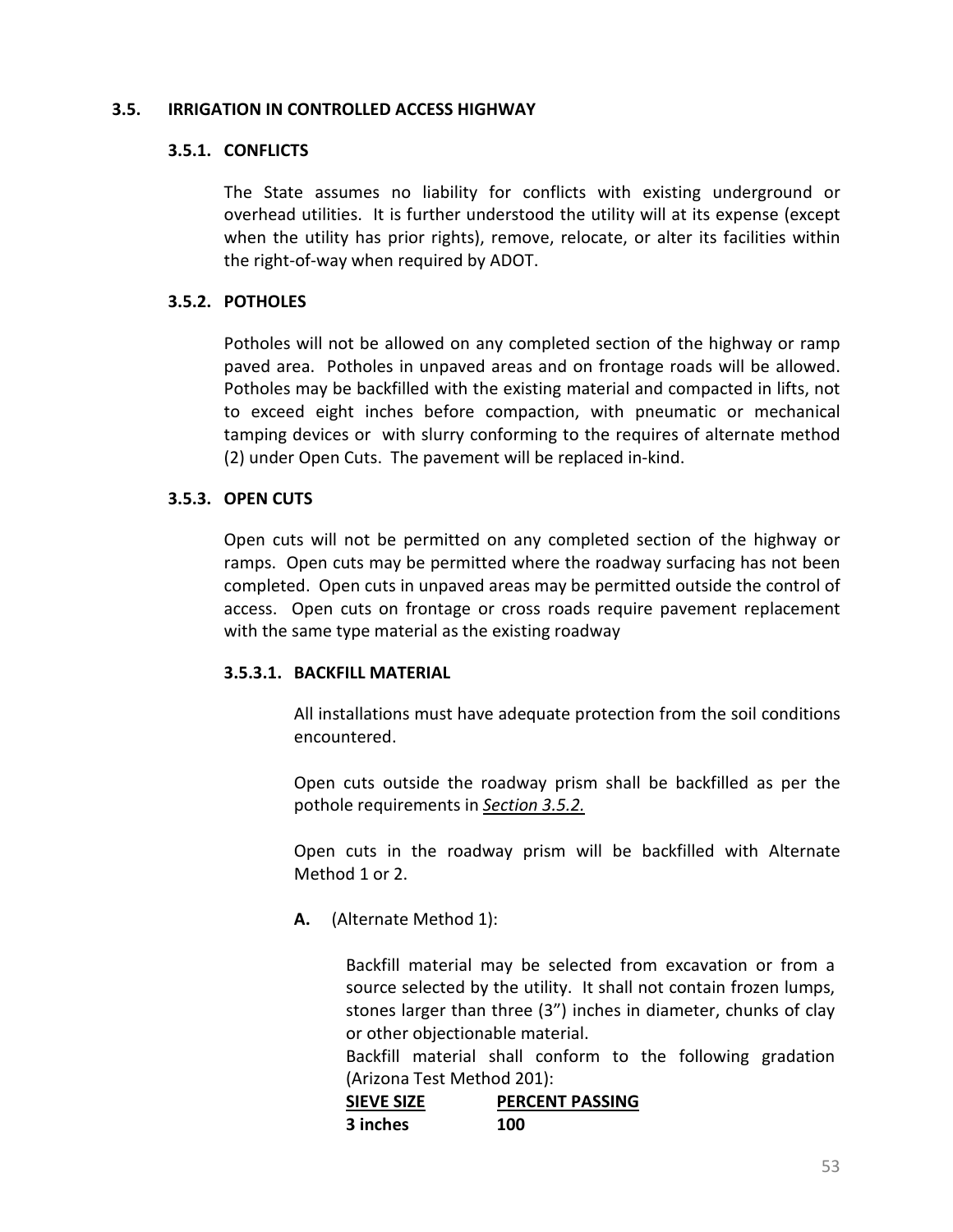| % inches       | 60-100   |
|----------------|----------|
| No. 8          | 35-80    |
| <b>No. 200</b> | $0-12.0$ |

The plasticity index shall not exceed 12 when tested in accordance with the requirements of AASHTO T 90

Backfill material to be used for unprotected metal pipe shall have a value of resistivity not less than 2000 ohm-cm. and shall have a pH value between 6.0 and 9.0. Tests for pH and resistivity shall be in accordance with the requirements of Arizona Test Method 236.

The required test results will be provided by the utility to ADOT.

**B.** (Alternate Method 2):

As an alternate to the material requirements of Alternate Method 1, the Engineer may allow material conforming to the following gradation to be used in a slurry mixture in situations where the slurry will be confined by free-draining soil (Arizona Test Method 201):

| Sieve size            | <b>Percent Passing</b> |  |
|-----------------------|------------------------|--|
| $1\frac{1}{2}$ inches | 100                    |  |
| 1 inches              | $90 - 100$             |  |
| <b>No. 8</b>          | $35 - 80$              |  |
| No. 200               | $0 - 8.0$              |  |

The plasticity index shall not exceed 8 when tested in accordance with the requirements of AASHTO T 90

## The required test results will be provided by the utility to ADOT.

## **3.5.3.2. PLACEMENT OF BACKFILL**

All material which has loosened or collapsed into the excavation from the adjacent ground and all trash, forms, and rock larger than three (3") inches shall be removed from the excavation before backfill is placed.

Where an irrigation structure is located within a paved area, all backfill material above finished sub grade elevation shall conform to the requirements of the typical pavement section.

Backfill included in Alternate Method 1 shall be compacted by pneumatic or mechanical tamping devices, and shall be placed in layers not more than eight (8") inches in depth before compaction.

Backfill included in Alternate Method 2 (slurry) shall be placed in uniform horizontal layers not exceeding four (4") inches in depth. The maximum water content of the slurry mixture shall be 35 gallons of water per ton of backfill material. Aggregate slurry shall be thoroughly mixed in a mixer approved by the Engineer. Unless otherwise approved by the Engineer, the slurry shall be compacted with internal vibrators.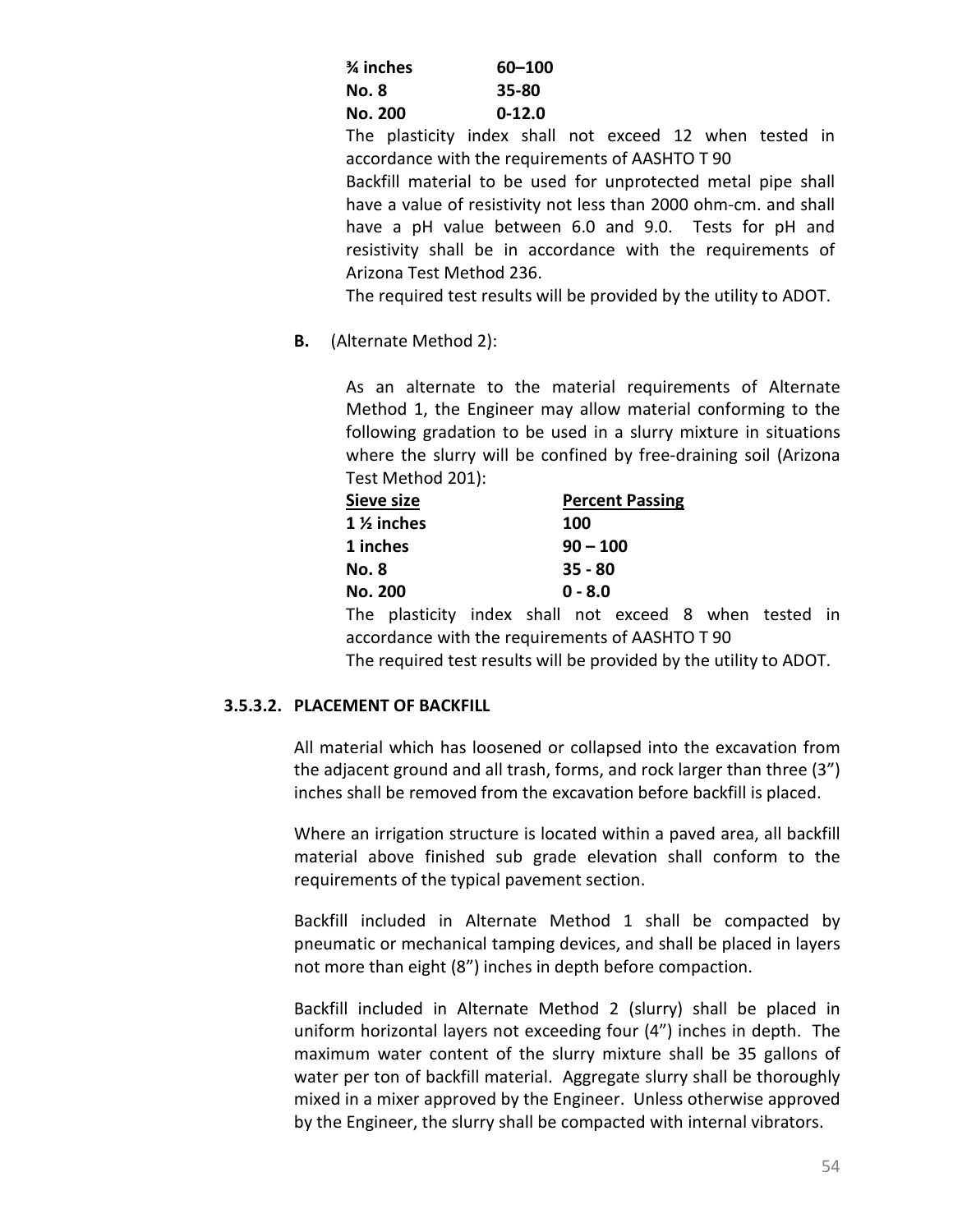## **3.5.3.3. COMPACTION OF BACKFILL**

In paved areas backfill material shall be compacted to at least 100 percent of the maximum density as determined in accordance with the requirements of Arizona Test Methods Manual. In unpaved areas backfill material shall be compacted to at least 95 percent of the maximum density as determined in the above test methods. The Utility must supply the test result to ADOT.

## **3.5.3.4. ASPHALTIC CONCRETE PAVEMENT REPLACEMENT**

Asphaltic Concrete Pavement minimum replacement will be 100 feet along the center line of the highway, 50 feet on either side of the excavation, by one lane width. If any Asphaltic Concrete Pavement is disturbed in a lane the total width of the lane will be replaced. Asphaltic Concrete will be laid with a vibrating or tamper bar screed paving machine only.

The Asphaltic Concrete material will be hot material conforming to Section 409, except for the payment provision, of the "*[State of Arizona](http://www.azdot.gov/business/ContractsandSpecifications/Specifications)  [Department of Transportation Highways Division Standard](http://www.azdot.gov/business/ContractsandSpecifications/Specifications)  [Specifications for Road and Bridge Construction](http://www.azdot.gov/business/ContractsandSpecifications/Specifications)*".

## **3.5.3.5. PORTLAND CEMENT CONCRETE PAVEMENT REPLACEMENT**

Portland Cement Concrete Pavement will be replaced six (6") inches thicker than the existing PCCP and keyed under all adjacent PCCP one (1') foot. Any existing PCCP slab disturbed will be replaced in full. The surface grade and texture will match the existing pavement surface.

Portland Cement Concrete Pavement will conform to Section 401, except for payment provision, of the "*[State of Arizona Department of](http://www.azdot.gov/business/ContractsandSpecifications/Specifications)  [Transportation Highways Division Standard Specifications for Road and](http://www.azdot.gov/business/ContractsandSpecifications/Specifications)  [Bridge Construction](http://www.azdot.gov/business/ContractsandSpecifications/Specifications)*".

## **3.5.4. POINTS OF ACCESS**

Valves, manholes, irrigation gates and other facilities requiring access will not be permitted inside the control of access, except in ADOT Established Utility Corridors, but will be allowed outside the control of access.

### **3.5.5. CROSSINGS**

## **3.5.5.1. OPEN DITCH IRRIGATION**:

**A.** Open ditch irrigation crossings will not be allowed within controlled access lines;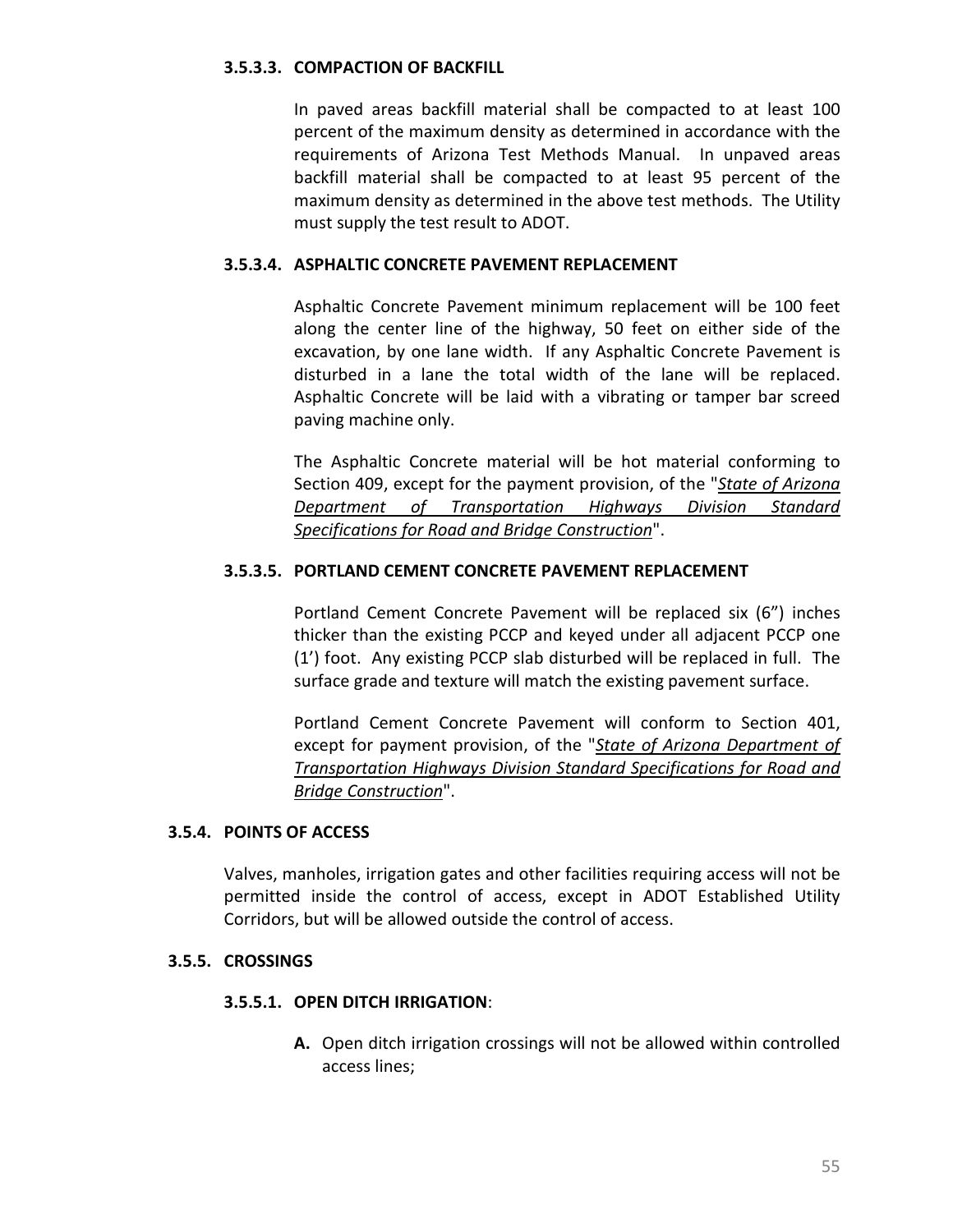**B.** Open ditch irrigation crossings will be allowed outside the controlled access lines at least thirty (30') feet from any traveled lanes.

## **3.5.5.2. PIPED IRRIGATION**

Piped irrigation crossings will be allowed with three (3') feet minimum cover with appropriate 'D' load pipe.

# **3.5.6. IRRIGATION ON ROADWAY BRIDGES**

Irrigation facilities will not be allowed on bridges used by the traveling public

### **3.5.7. JACKING OR BORING**

### **3.5.7.1. WATER BORING**

Water boring will not be allowed. Water may be used to lubricate and cool drilling tools, if used in small quantities.

## **3.5.7.2. BENTONITE SLURRY BORING**

Bentonite clay slurry boring or drilling will be allowed under the following conditions:

- **A.** Bentonite slurry must be controlled for the existing soil conditions;
- **B.** Drilling system shall not deposit more than one (1) part drilling fluid per one (1) part soil excavated (by volume) to prevent erosion and/or saturation of the soil;
- **C.** Drilling fluid shall contain a minimum of 0.2 pounds per gallon concentration of suspended Bentonite clay;
- **D.** No other drilling fluid will be allowed.

## **3.5.7.3. JACKING OUTSIDE 30 FEET**

Jacking or boring pit will be allowed outside of 30 feet from the traveled roadway with the following condition:

- **A.** The jacking or boring pit area will be fenced to keep the public out of the pit;
- **B.** All work vehicles and equipment will be restricted to the fenced area.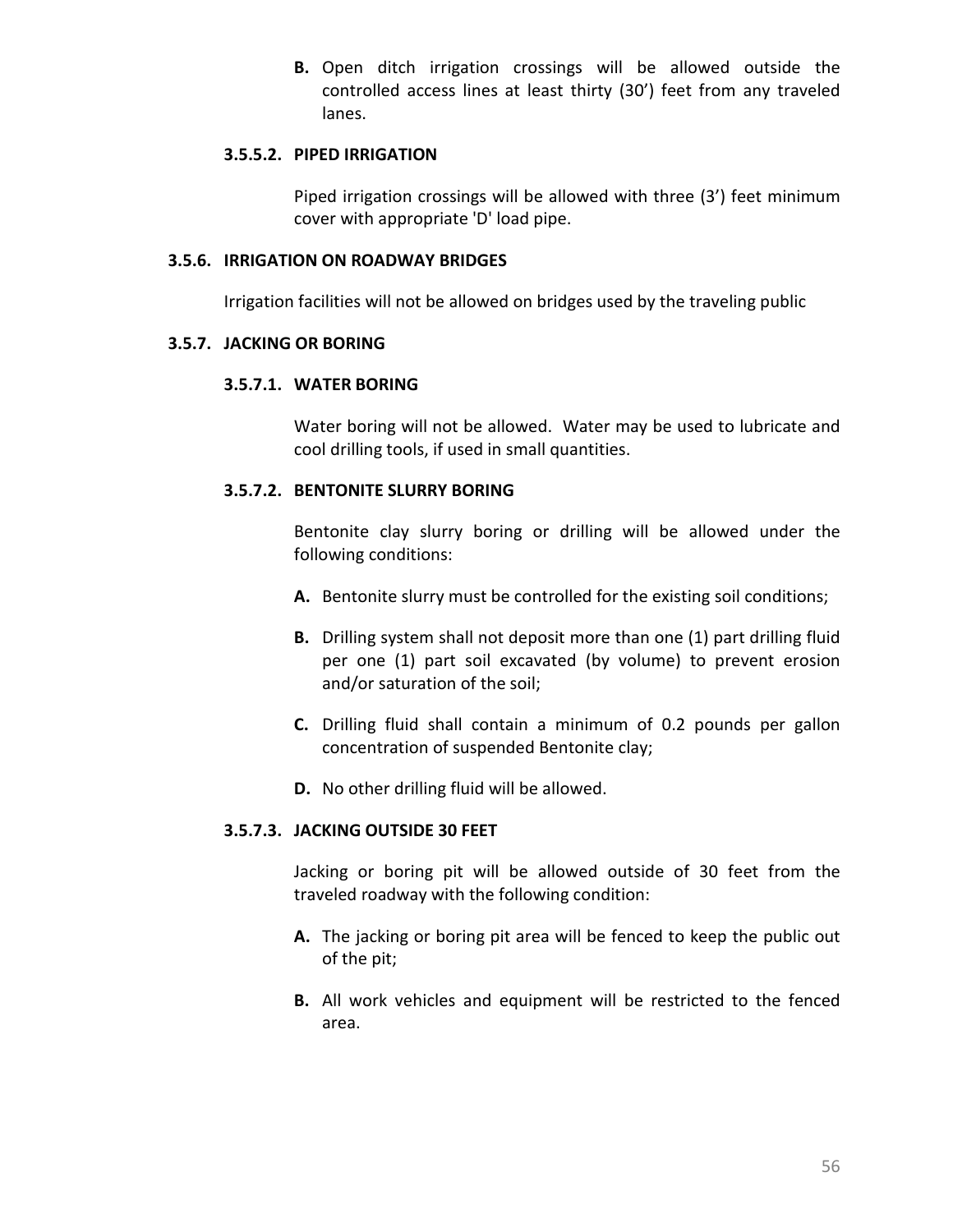## **3.5.7.4. JACKING INSIDE 30 FEET**

Jacking or boring pits will not be permitted in the median within 30 feet of a traveled lane. Jacking or boring pit may be allowed within 30 feet of the edge of the right shoulder with the following restrictions:

- **A.** The jacking or boring pit will be protected from the approaching traffic by existing guardrail, existing or Temporary Concrete Barrier wall or other ADOT approved barrier;
- **B.** The jacking or boring pit area will be fenced to keep the public out of the pit;
- **C.** All work vehicles and equipment will be restricted to the fenced area;
- **D.** The jacking or boring pit will be located outside the pavement structure.

# **3.5.7.5. OVERBREAKAGE**

Extreme care must be taken during jacking or boring operation to guard against the impairment of the earth structure under the pavement and shoulders. All overbreaks shall be pressure grouted.

## **3.5.8. LONGITUDINAL IRRIGATION DITCHES OR PIPE LINES**

## **3.5.8.1. INSIDE OF CONTROL OF ACCESS**

Longitudinal irrigation ditches or pipe lines will not be permitted inside the control of access.

## **3.5.8.2. OUTSIDE OF CONTROL OF ACCESS**

Longitudinal irrigation facilities will be allowed outside control of access under the following conditions:

- **A.** Open ditches will be allowed at least 30 feet from traveled lane or outside clear zone;
- **B.** Pipe line will be allowed with the following conditions:
	- **i.** Connection with open ditches must be at least 30 feet from traveled lane or outside clear zone;
	- **ii.** Control gates, valves and other points of access must not interfere with the roadway, its use or clear zone.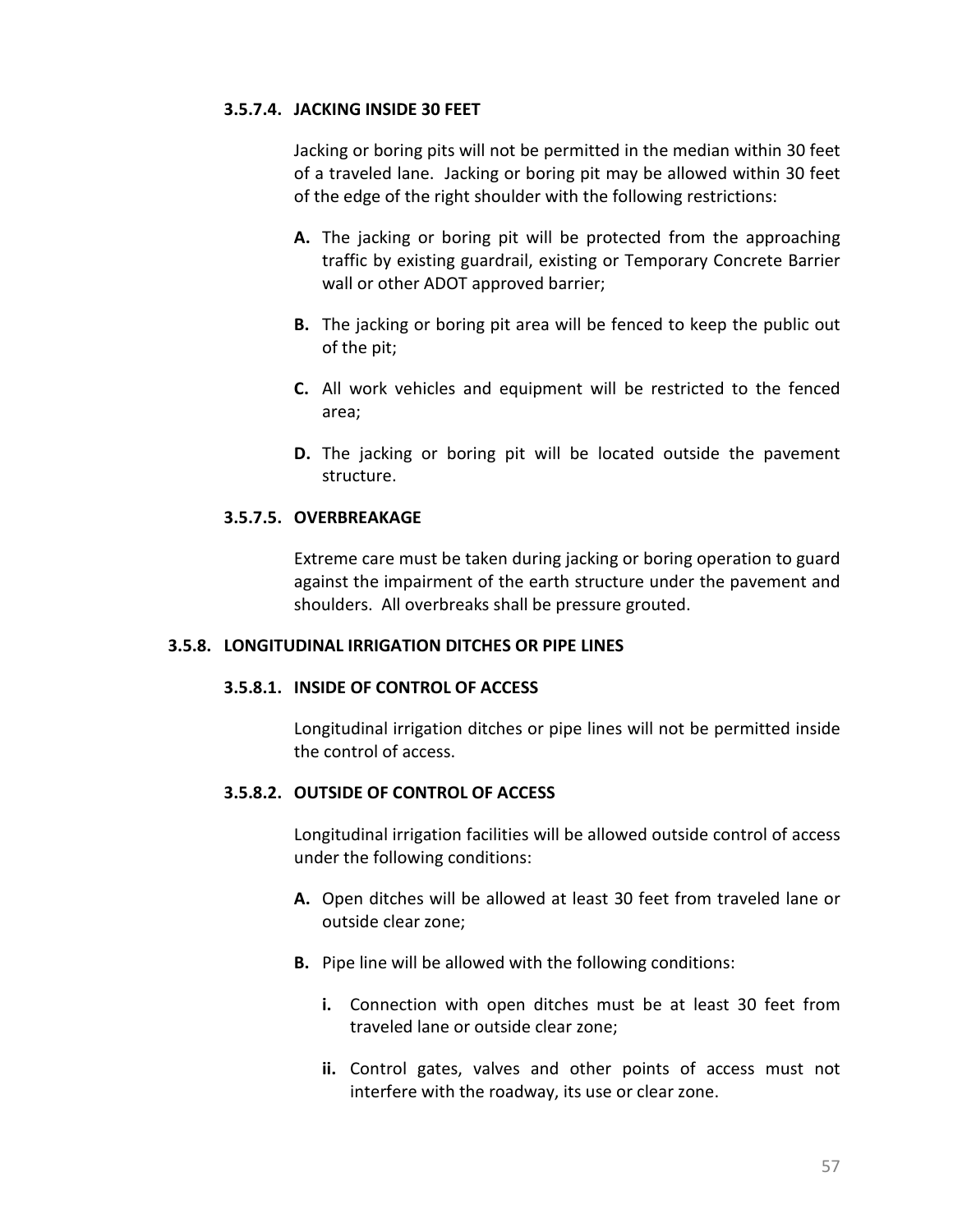- **C.** The accommodation will not adversely affect the safety, design, construction, operation, maintenance or stability of the highway;
- **D.** The accommodation will not interfere with or impair the planned future expansion of the highway;
- **E.** Any alternate location would be contrary to the public interest. This determination may require an evaluation of the direct and indirect environmental, aesthetic, and economic effects of the locations under consideration.
- **F.** Except in prior rights cases, ADOT will not incur any unreimbursed additional expense or maintenance costs associated with the utility installation;
- **G.** State shall not be liable for any claims, demands, costs or expenses, including all legal expenses, for loss, damages or injury to any person or property, including third parties' persons or property, due to the Utility's use of the ADOT Right-of-Way, unless caused by the willful or negligent acts or omissions of ADOT, its officers, or agents;
- **H.** The accommodation will not be constructed and/or maintained by direct access from any traffic lane or connecting ramp within the controlled access;
- **I.** No above ground facility is within the clear zone.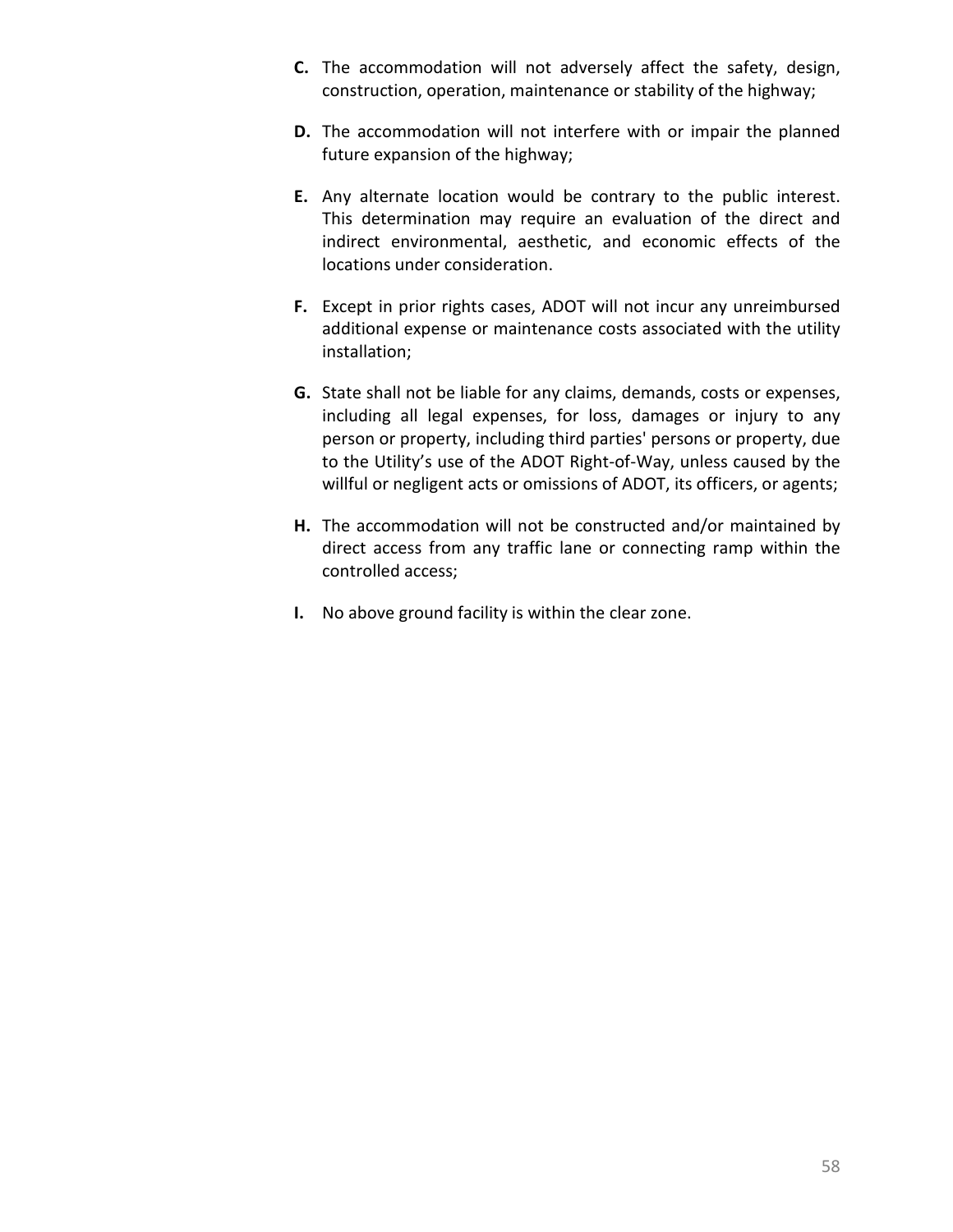# **4. UTILITY GUIDELINES IN UNCONTROLLED ACCESS HIGHWAYS**

### **4.1. ELECTRIC LINES IN UNCONTROLLED ACCESS HIGHWAYS**

#### **4.1.1. OVERHEAD ELECTRIC LINE CODES**

The vertical clearance to overhead electric lines crossing highways shall be determined by the *[National Electrical Safety Code, ANSI C2, Institute of Electrical](http://standards.ieee.org/nesc/index.html)  [and Electronics Engineers, Inc.](http://standards.ieee.org/nesc/index.html)*, and *[Arizona Encroachments in Highway Rights of](http://www.azsos.gov/rules/arizona-administrative-code)  [Way, Rule No. R-17-3-502"](http://www.azsos.gov/rules/arizona-administrative-code)* (Title 17, Chapter 3).

### **4.1.2. CONFLICTS**

The State assumes no liability for conflicts with existing or proposed utilities upon approving a permit for any overhead or underground utility. It is further understood the utility will, at its expense (except when the utility has prior rights), relocate, or alter its facilities within the right-of-way when required by ADOT.

## <span id="page-67-0"></span>**4.1.3. POTHOLES**

Potholes in paved and unpaved areas on uncontrolled access highways will be allowed with a permit. Potholes may be backfilled with the existing material and compacted in lifts, not to exceed eight (8") inches before compaction, with pneumatic or mechanical tamping devices or with slurry conforming to the requires of alternate method (2) under Open Cuts. The pavement will be replaced in kind.

#### **4.1.4. OPEN CUTS**

Open cuts on uncontrolled access highways including their right-of-way will be allowed. Open cuts in paved area will require pavement replacement with the same type and thickness material as the existing roadway.

#### **4.1.4.1. BACKFILL MATERIAL**

All installations must have adequate protection from the soil conditions encountered.

Open cuts outside the roadway prism areas shall be backfilled as per the pothole requirements in *[Section 4.1.3.](#page-67-0)*

Open cuts in the roadway prism will be backfilled with Alternate Method 1 or 2.

**A.** (Alternate Method 1):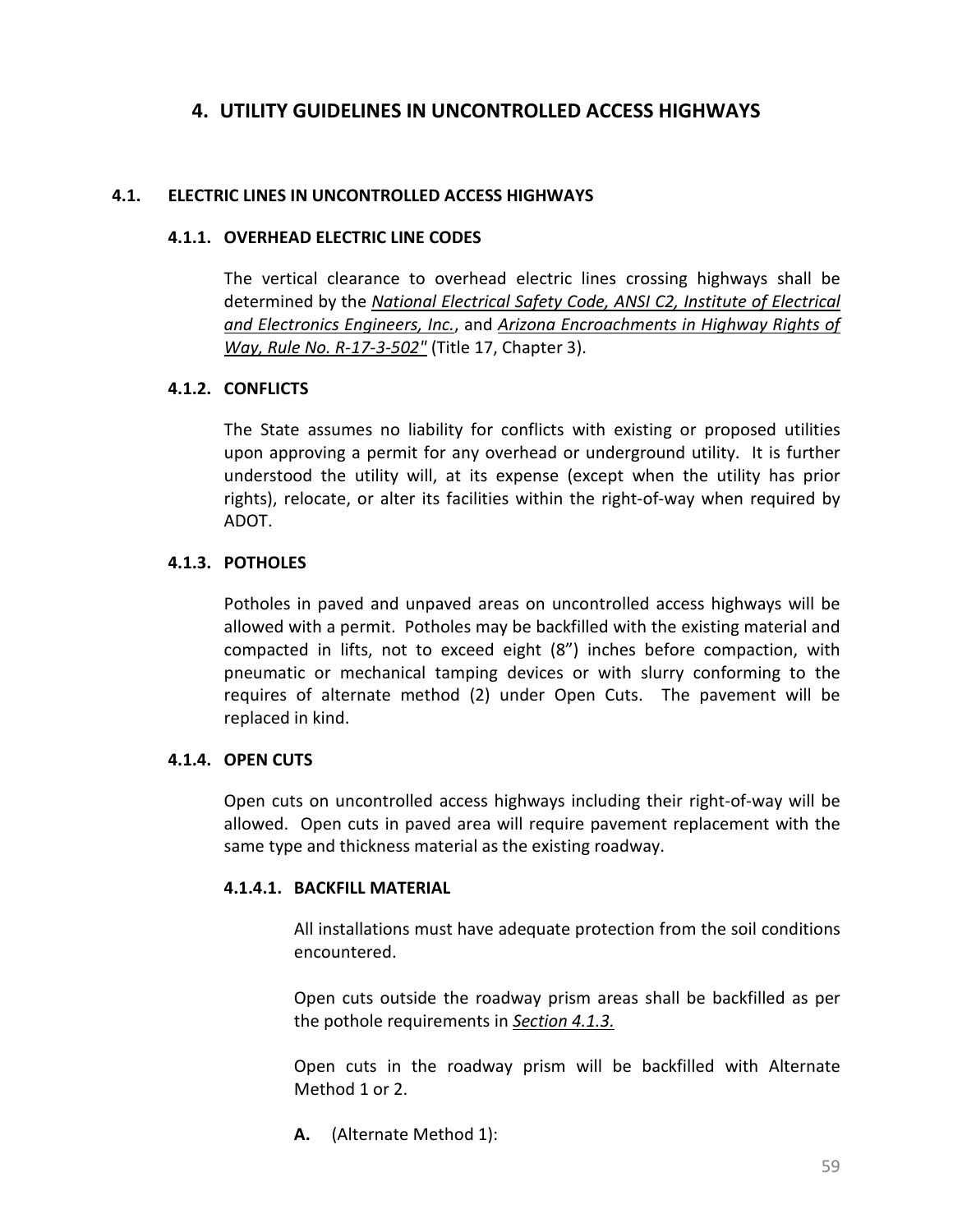Backfill material may be selected from excavation or from a source selected by the utility. It shall not contain frozen lumps, stones larger than three (3") inches in diameter, chunks of clay or other objectionable material.

Backfill material shall conform to the following gradation (Arizona Test Method 201):

| <b>SIEVE SIZE</b> | <b>PERCENT PASSING</b> |
|-------------------|------------------------|
| 3 inches          | 100                    |
| % inches          | 60-100                 |
| No. 8             | 35-80                  |
| <b>No. 200</b>    | $0 - 12.0$             |

The plasticity index shall not exceed 12 when tested in accordance with the requirements of AASHTO T 90

Backfill material to be used for unprotected metal pipe shall have a value of resistivity not less than 2000 ohm-cm. and shall have a pH value between 6.0 and 9.0. Tests for pH and resistivity shall be in accordance with the requirements of Arizona Test Method 236.

The required test results will be provided by the utility to ADOT.

**B.** (Alternate Method 2):

As an alternate to the material requirements of Alternate Method 1, the Engineer may allow material conforming to the following gradation to be used in a slurry mixture in situations where the slurry will be confined by free-draining soil (Arizona Test Method 201):

| Sieve size                                      |                                                        |            | <b>Percent Passing</b> |  |  |  |  |  |  |
|-------------------------------------------------|--------------------------------------------------------|------------|------------------------|--|--|--|--|--|--|
|                                                 | $1\frac{1}{2}$ inches                                  |            | 100                    |  |  |  |  |  |  |
| 1 inches                                        |                                                        | $90 - 100$ |                        |  |  |  |  |  |  |
| <b>No. 8</b>                                    |                                                        | $35 - 80$  |                        |  |  |  |  |  |  |
| <b>No. 200</b><br>$0 - 8.0$                     |                                                        |            |                        |  |  |  |  |  |  |
|                                                 | The plasticity index shall not exceed 8 when tested in |            |                        |  |  |  |  |  |  |
| accordance with the requirements of AASHTO T 90 |                                                        |            |                        |  |  |  |  |  |  |

The required test results will be provided by the utility to ADOT.

# **4.1.4.2. PLACEMENT OF BACKFILL**

All material which has loosened or collapsed into the excavation from the adjacent ground and all trash, forms, and rock larger than 3 inches shall be removed from the excavation before backfill is placed.

Where a structure is located within a paved area, all backfill material above finished sub grade elevation shall conform to the requirements of the typical pavement section.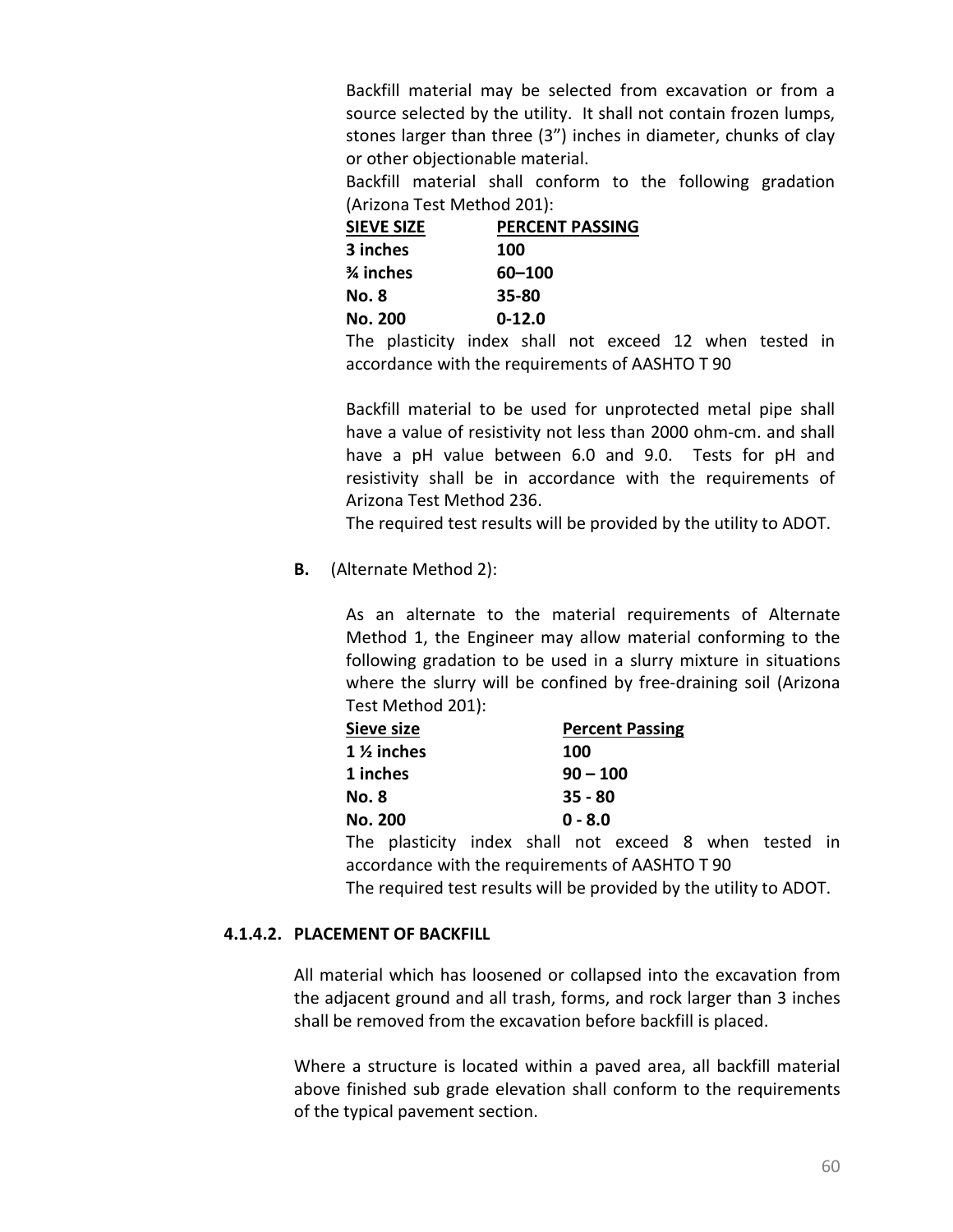Backfill included in Alternate Method 1 shall be compacted by pneumatic or mechanical tamping devices, and shall be placed in layers not more than eight (8") inches in depth before compaction.

Backfill included in Alternate Method 2 (slurry) shall be placed in uniform horizontal layers not exceeding four (4') feet in depth. The maximum water content of the slurry mixture shall be 35 gallon of water per ton of backfill material. Aggregate slurry shall be thoroughly mixed in a mixer approved by the Engineer. Unless otherwise approved by the Engineer, the slurry shall be compacted with internal vibrators.

# **4.1.4.3. COMPACTION OF BACKFILL**

In paved areas backfill material shall be compacted to at least 100 percent of the maximum density as determined in accordance with the requirements of Arizona Test Methods Manual. In unpaved areas backfill material shall be compacted to at least 95 percent of the maximum density as determined in the above test methods. The Utility must supply the test result to ADOT.

## **4.1.4.4. ASPHALTIC CONCRETE PAVEMENT REPLACEMENT**

The Asphaltic Concrete material will be hot material conforming to Section 409, except for the payment provision, of the "*[State of Arizona](http://www.azdot.gov/business/ContractsandSpecifications/Specifications)  [Department of Transportation Highways Division Standard](http://www.azdot.gov/business/ContractsandSpecifications/Specifications)  [Specifications for Road and Bridge Construction](http://www.azdot.gov/business/ContractsandSpecifications/Specifications)*".

- **A. STANDARD ASPHALTIC CONCRETE PAVEMENT REPLACEMENT -** Asphaltic Concrete Pavement roadways require a minimum replacement of 100 feet of the Asphaltic Concrete Pavement along the centerline of the highway 50 feet on either side of the excavation, by one lane width. If any Asphaltic Concrete Pavement is disturbed in a lane, the total width of the lane will be replaced. Asphaltic Concrete will be laid with a vibrating or tamper bar screed paving machine only.
- **B. EXCEPTIONS MAY BE GRANTED BY THE DISTRICT ENGINEER -** For Asphaltic Concrete Pavement in congested areas, the District Engineer may allow the pavement to be repaired with patches two (2') feet larger than the excavation on all sides of open cut.
- **C. LONGITUDINAL OPEN CUTS IN ASPHALTIC CONCRETE PAVEMENT -** Longitudinal utility open cuts on Asphaltic Concrete Pavement roadways will require the Asphaltic Concrete Pavement be replaced a minimum of 100 feet along the centerline of the highway, by one lane width. If any Asphaltic Concrete Pavement is disturbed in a lane, the total width of the lane will be replaced. Asphaltic Concrete will be laid with a vibrating or tamper bar screed paving machine only.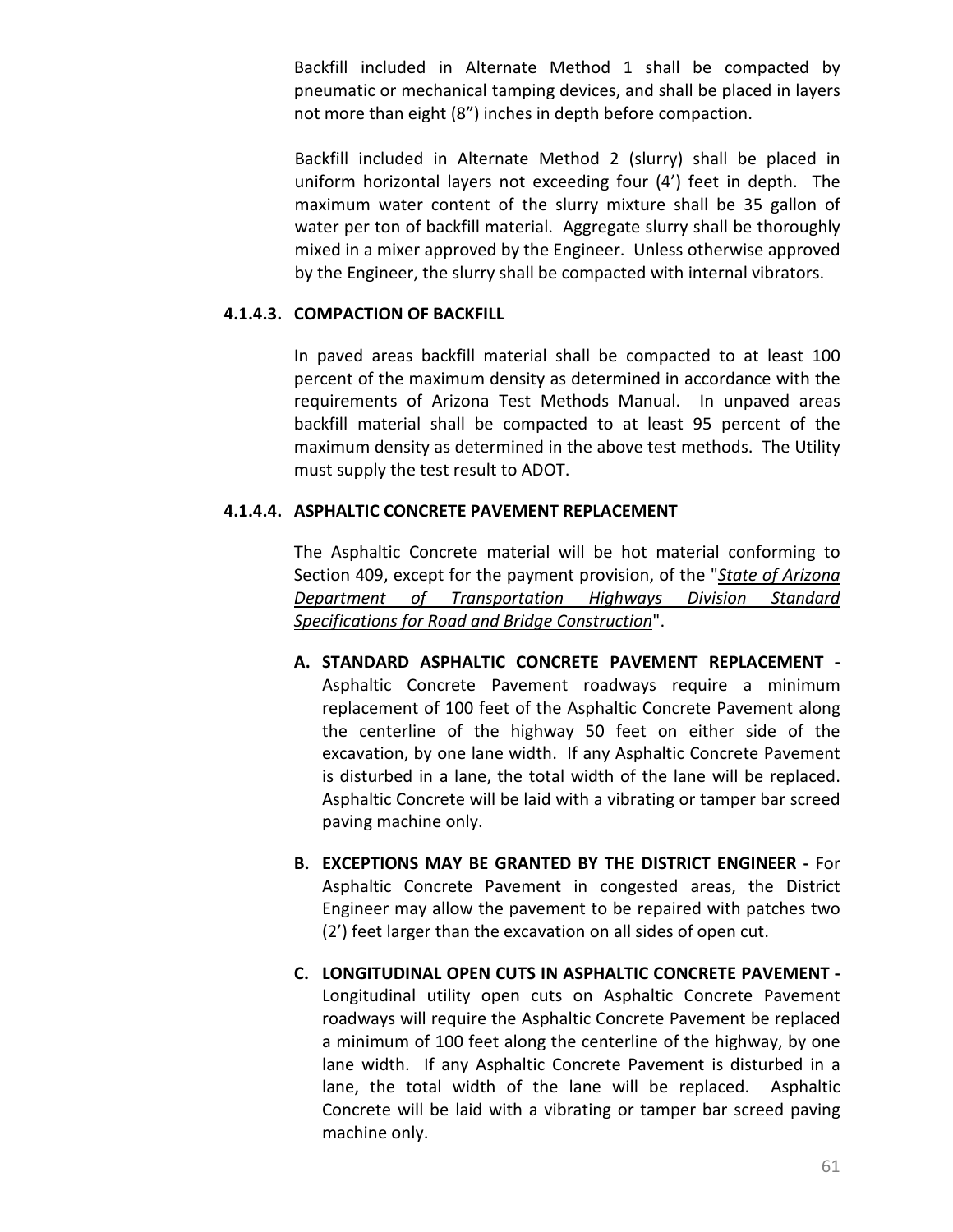## **4.1.4.5. PORTLAND CEMENT CONCRETE PAVEMENT REPLACEMENT**

Portland Cement Concrete Pavement (PCCP) will be replaced six (6") inches thicker than the existing PCCP and keyed under all adjacent PCCP one (1') foot. Any existing PCCP slab disturbed will be replaced in full. The surface grade and texture will match the existing pavement surface.

Portland Cement Concrete Pavement will conform to Section 401, except for payment provision, of the "*[State of Arizona Department of](http://www.azdot.gov/business/ContractsandSpecifications/Specifications)  [Transportation Highways Division Standard Specifications for Road and](http://www.azdot.gov/business/ContractsandSpecifications/Specifications)  [Bridge Construction](http://www.azdot.gov/business/ContractsandSpecifications/Specifications)*."

### **4.1.5. DEPTH OF COVER**

Direct burial cable shall have a minimum cover of forty-eight (48") inches. Underground electric lines located within conduit or concrete ducts shall have a minimum cover of thirty-six (36") inches.

### **4.1.6. GROUND MOUNTED EQUIPMENT**

All ground mounted equipment shall be installed in such a manner that sidewalks or walkways are not obstructed, traffic vision is not obscured, and damage from vehicles and vandalism is minimized.

### **4.1.7. METERS**

Meters, switches, and other appurtenances serving private individuals or business shall be located as close to the right-of-way line as possible.

## **4.1.8. VAULTS AND MANHOLES**

All manholes and underground vault access shall be located outside of any traveled portion of the highway. Service vehicles for manholes and vaults shall not interfere with any traffic lane.

#### **4.1.9. URBAN AREAS**

In areas where sidewalks have been installed, all poles, structures, and guys shall be placed behind the sidewalk, if possible. Not under any circumstances shall any pole, structure or guy be placed within twenty-four (24") inches from the face of curb. If they are placed within the sidewalk there must be sufficient room for a wheelchair to pass on the sidewalk.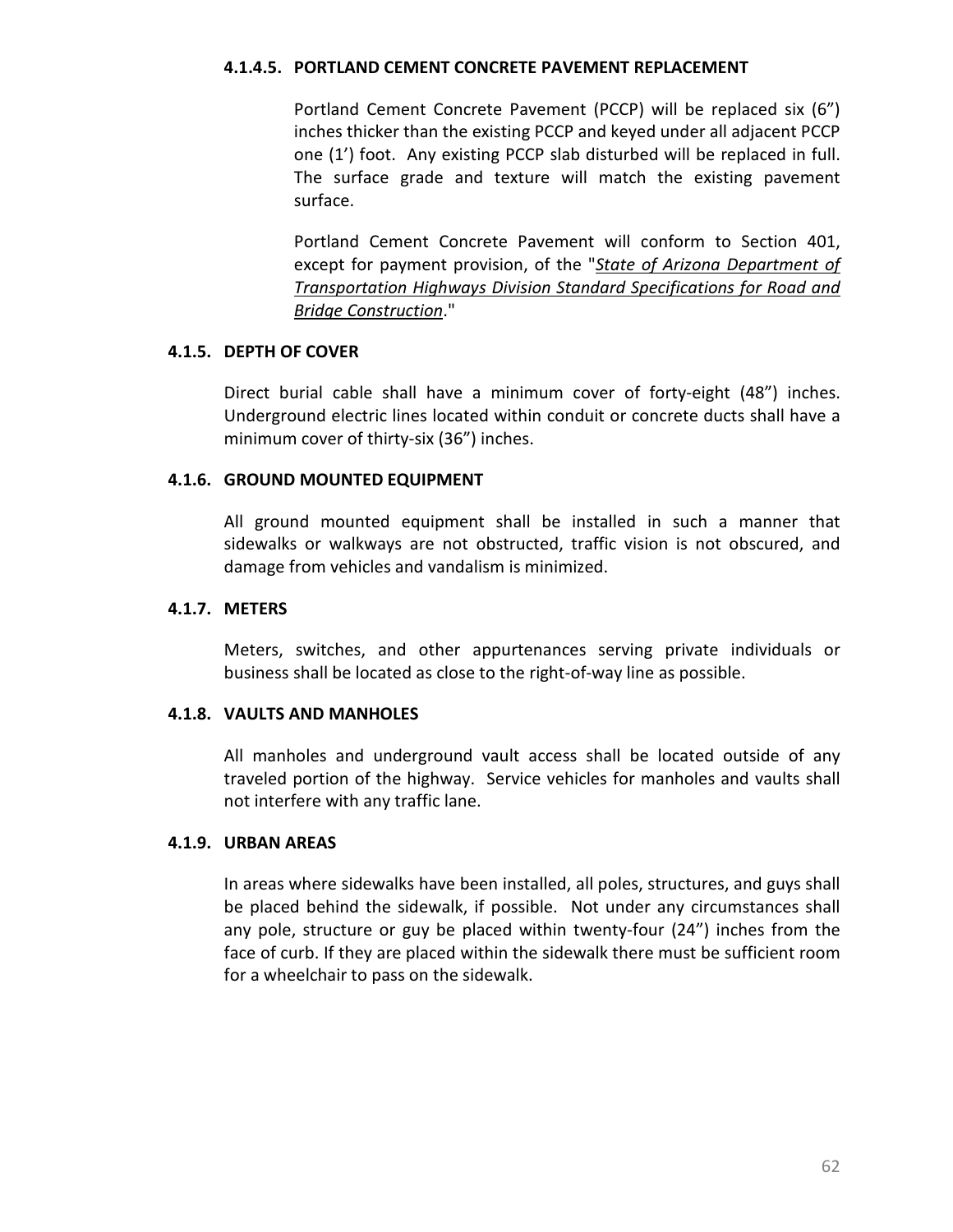#### **4.1.10.UNDERGROUND ELECTRIC CABLE**

Underground electric cable may be placed within the right-of-way of uncontrolled access highway, provided it does not interfere with the normal maintenance and operation of the highway.

### **4.1.11. CROSSINGS**

Crossings will be permitted on all uncontrolled access highways providing they comply with *[Section 4.1.13, A-D](#page-72-0)*. They should cross on a line generally perpendicular and under the highway alignment where practical.

### **4.1.12.JACKING AND BORING**

## **4.1.12.1. CONDUIT**

Conduit will be required for jacked or bored roadway crossings.

## **4.1.12.2.WATER BORING**

Water boring will not be allowed. Water may be used to lubricate and cool drilling tools, if used in small quantities.

### **4.1.12.3. BENTONITE SLURRY BORING**

Conduit may be Bentonite clay slurry bored or drilled under the following conditions:

- **A.** Bentonite slurry must be controlled for the existing soil conditions;
- **B.** Drilling system shall not deposit more than one (1) part drilling fluid per one (1) part soil excavated (by volume) to prevent erosion and/or saturation of the soil;
- **C.** Drilling fluid shall contain a minimum of 0.2 pounds per gallon concentration of suspended Bentonite clay;
- **D.** No other drilling fluid will be allowed.

#### **4.1.12.4.JACKING OUTSIDE 30 FEET**

Jacking or boring pit will be allowed outside of 30 feet from the traveled roadway with the following condition:

- **A.** The jacking or boring pit area will be fenced to keep the public out of the pit;
- **B.** All work vehicles and equipment will be restricted to the fenced area.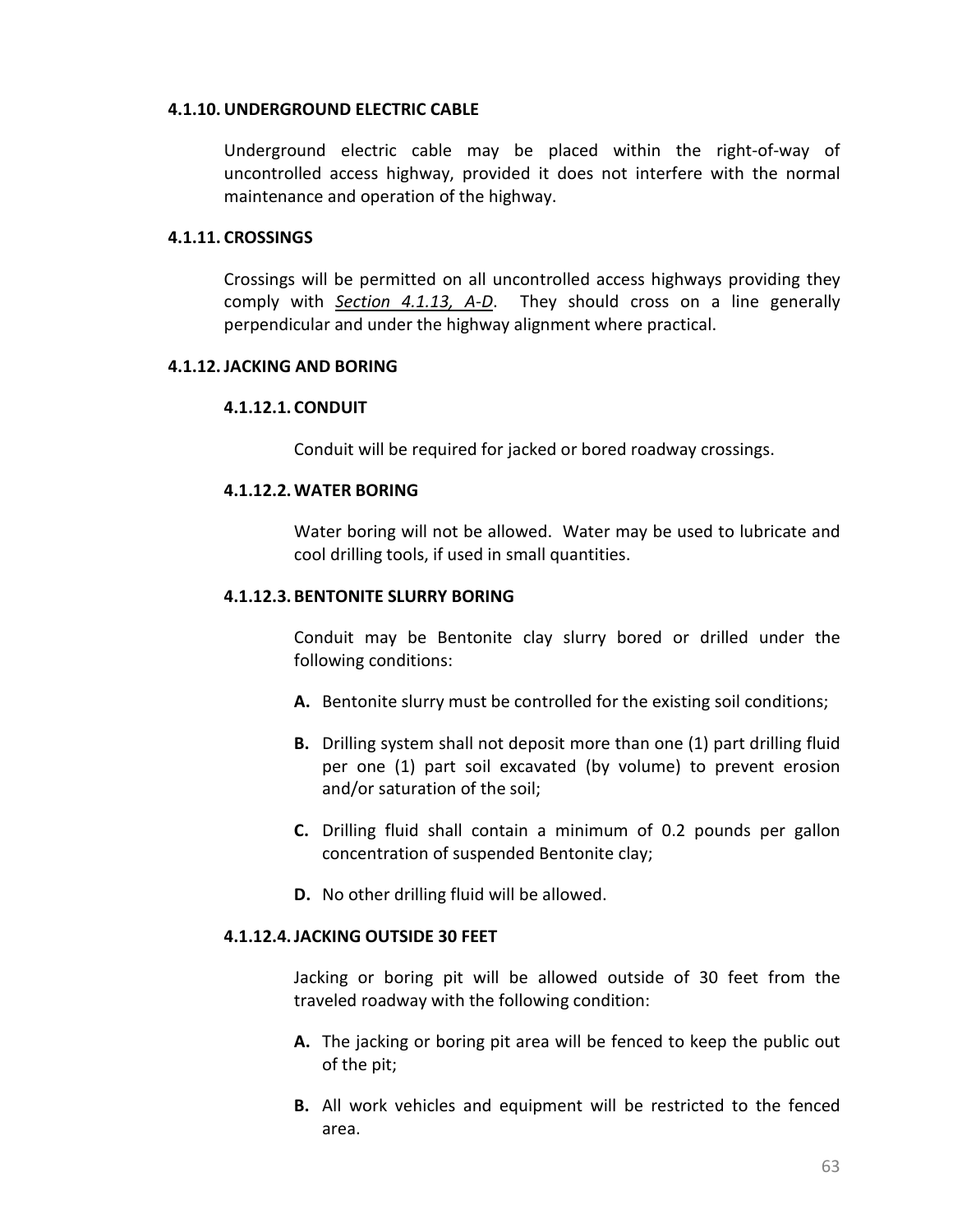### **4.1.12.5.JACKING INSIDE 30 FEET**

Jacking or boring pit may be allowed within 30 feet of the edge of the traveled lane with the following restrictions:

- **A.** The jacking or boring pit will be protected from the approaching traffic by existing guardrail, existing or Temporary Concrete Barrier wall or other ADOT approved barrier;
- **B.** The jacking or boring pit area will be fenced to keep the public out of the pit;
- **C.** All work vehicles and equipment will be restricted to the fenced area;
- **D.** The jacking or boring pit will be located outside the pavement structure.

### **4.1.12.6.OVERBREAKAGE**

Extreme care must be taken during jacking or boring operation to guard against the impairment of the earth structure under the pavement and shoulders. All overbreaks shall be pressure grouted.

### **4.1.13. LONGITUDINAL ENCROACHMENTS**

Electric distribution lines may be permitted longitudinally along an uncontrolled access highway providing the following conditions are met:

- **A.** The accommodation will not adversely affect the safety, design, construction, operation, maintenance or stability of the highway;
- **B.** The accommodation will not interfere with or impair the planned future expansion of the highway;
- **C.** Any alternate location would be contrary to the public interest. This determination may require an evaluation of the direct and indirect environmental, aesthetic and economic effects of the locations under consideration;
- **D.** Except in prior rights cases, ADOT will not incur any unreimbursed additional expense or maintenance costs associated with the utility installation;
- **E.** State shall not be liable for any claims, demands, costs or expenses, including all legal expenses, for loss, damages or injury to any person or property, including third parties' persons or property, due to the Utility's use of the ADOT Right-of-Way, unless caused by the willful or negligent acts or omissions of ADOT, its officers, or agents;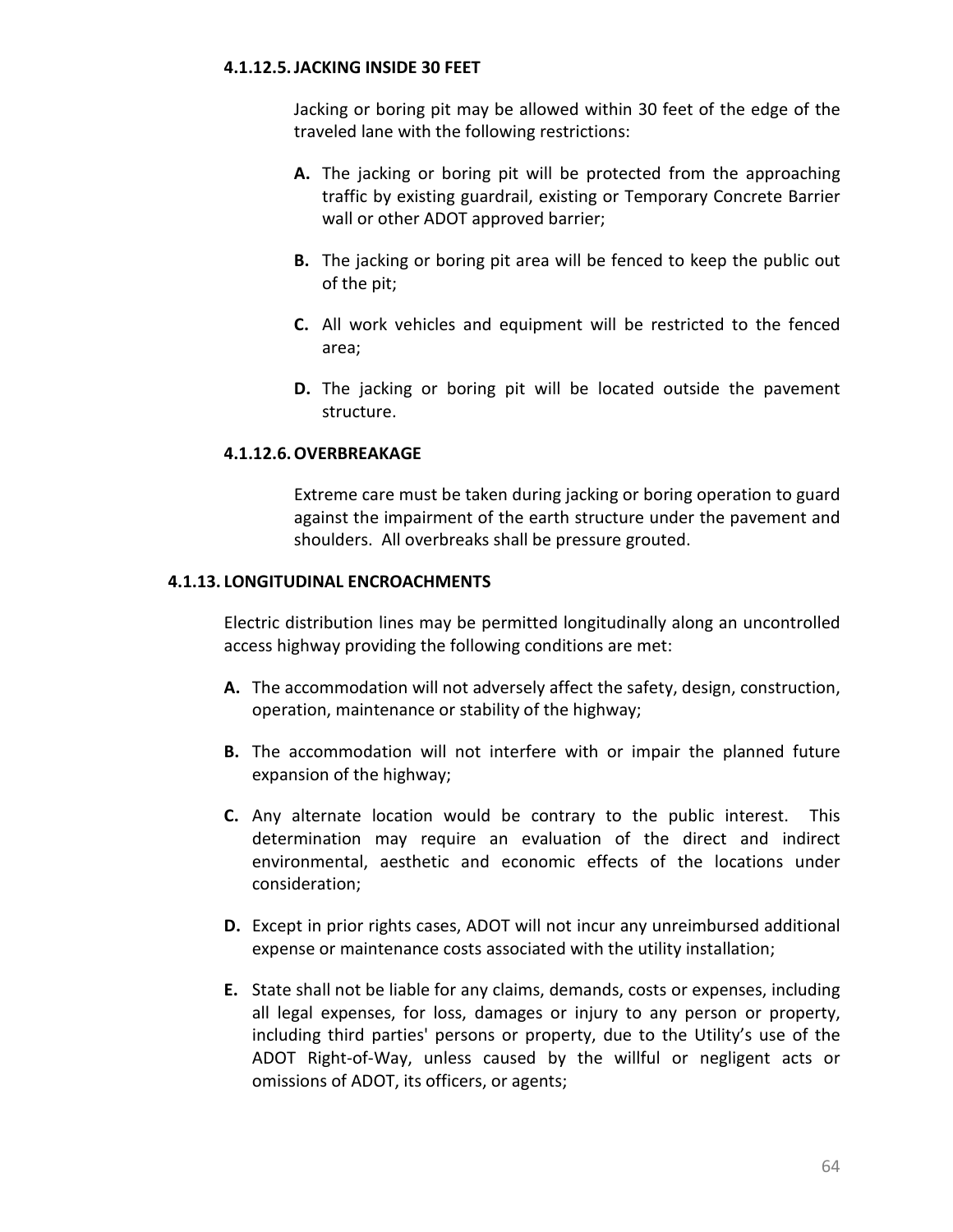- **F.** Electric facilities will be placed as close to the right-of-way line as possible within the National Electrical Safety Code, and State, City or County Codes. Where possible, underground electric lines should occupy the same trench with gas lines, underground telephone, and TV cables in urban areas;
- **G.** Where other pole lines exist within the right-of-way joint use poles will be utilized with telephone and cable TV, where possible.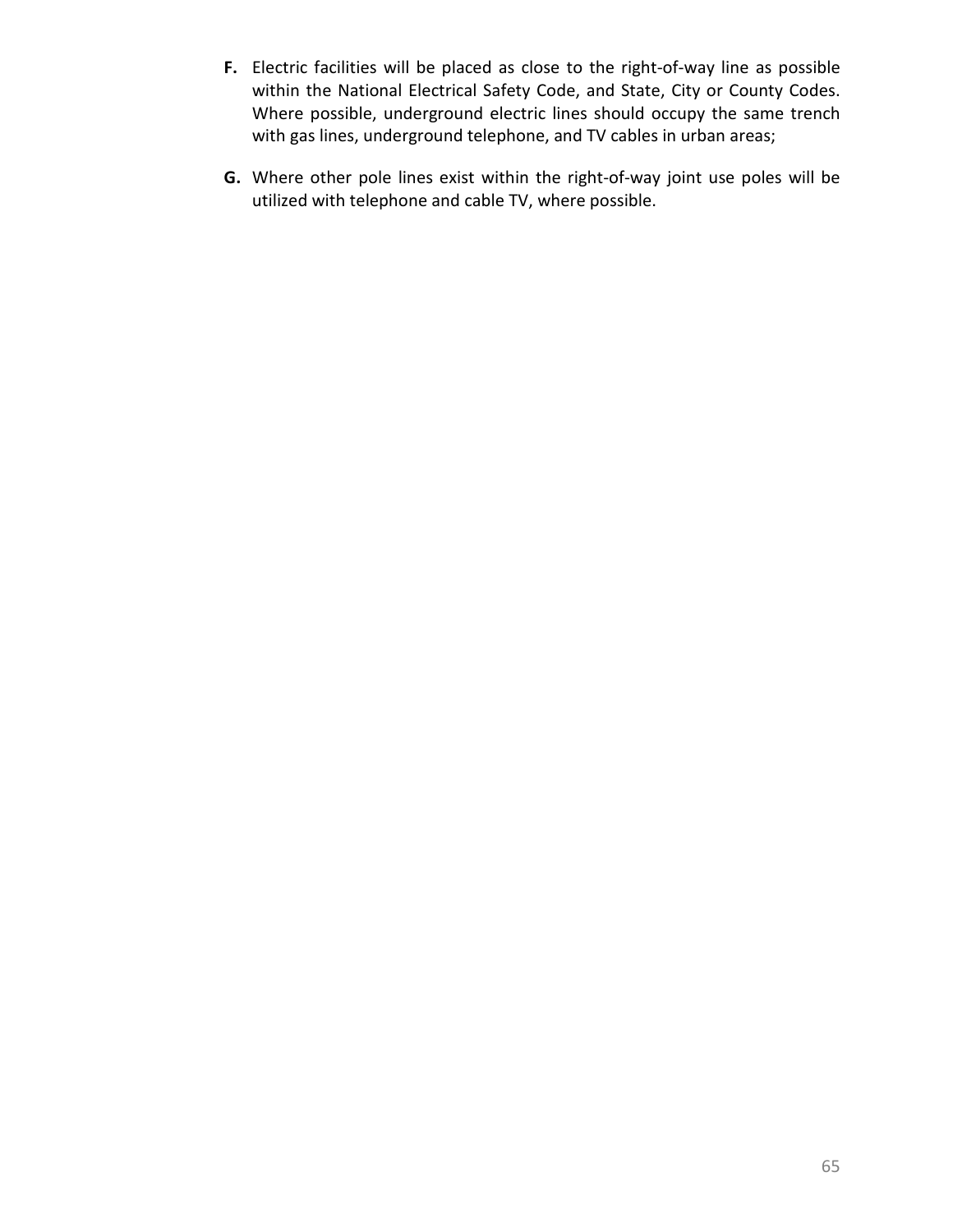#### **4.2. WATER & SEWER LINES IN UNCONTROLLED ACCESS HIGHWAYS**

#### **4.2.1. CONFLICTS**

The State assumes no liability for conflicts with existing underground or overhead utilities. It is further understood the permittee will at its expense remove, relocate, or alter its facilities within the right-of-way when required by ADOT.

#### **4.2.2. POTHOLES**

Potholes will be allowed in paved and unpaved areas on uncontrolled access highways with a permit. Potholes may be backfilled with the existing material and compacted in lifts, not to exceed eight (8") inches before compaction, with pneumatic or mechanical tamping devices or with slurry conforming to the requires of alternate method (2) under Open Cuts. The pavement will be replaced in-kind.

#### **4.2.3. OPEN CUTS**

Open cuts will be allowed on uncontrolled access highways and their right-ofway. Open cuts in paved area will require pavement replacement with the same type and thickness material as the existing roadway.

#### **4.2.3.1. BACKFILL MATERIAL**

All pipe installations must have adequate protection from the soil conditions encountered.

Open cuts outside the roadway prism shall be backfilled as per the pothole requirements in *[Section 4.2.2.](#page-95-0)*

Open cuts in the roadway prism will be backfilled with Alternate Method 1 or 2.

**A.** (Alternate Method 1):

Backfill material may be selected from excavation or from a source selected by the utility. It shall not contain frozen lumps, stones larger than three (3") inches in diameter, chunks of clay or other objectionable material.

Backfill material shall conform to the following gradation (Arizona Test Method 201):

| <b>SIEVE SIZE</b> | <b>PERCENT PASSING</b> |
|-------------------|------------------------|
| 3 inches          | 100                    |
| % inches          | 60-100                 |
| No. 8             | 35-80                  |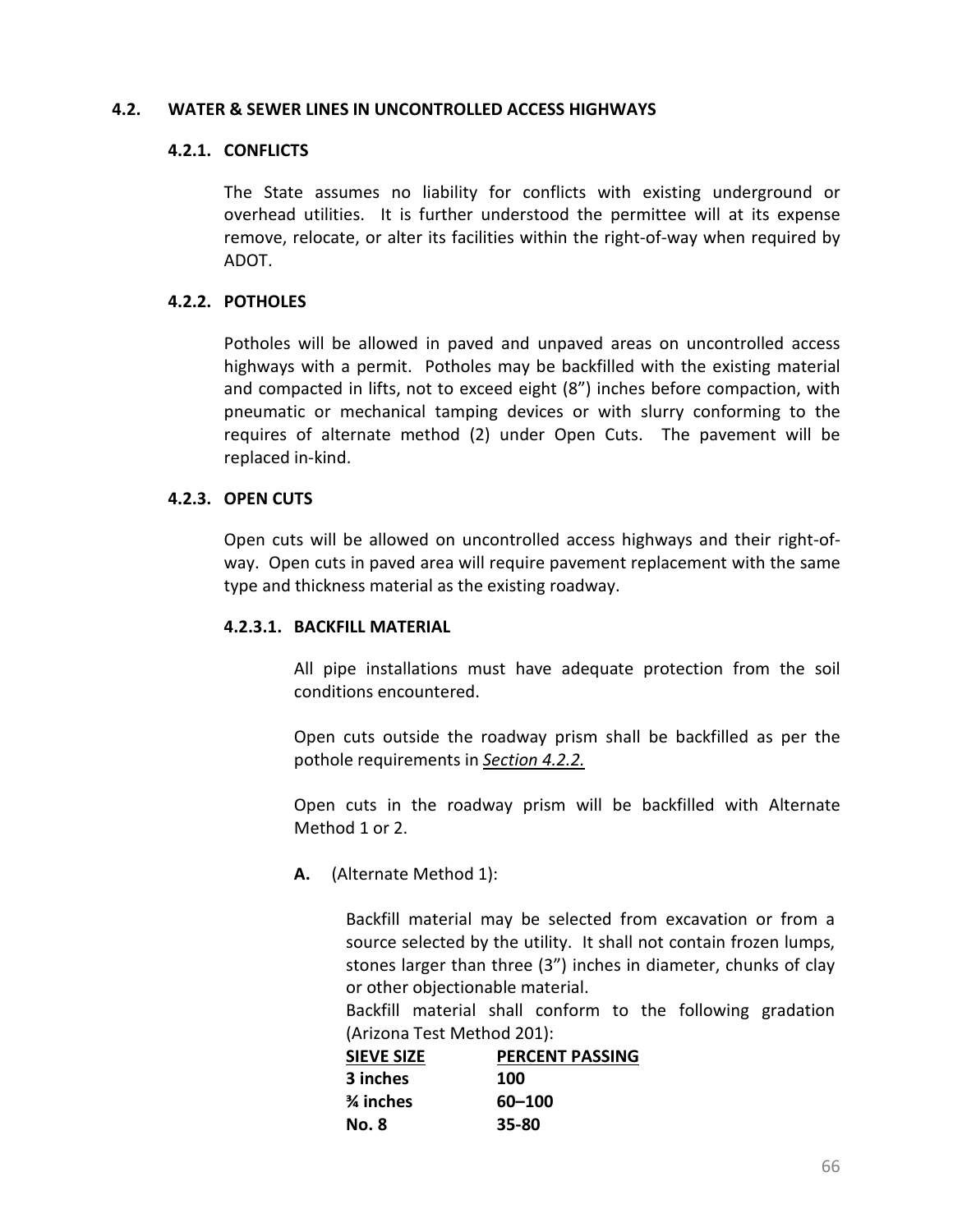## **No. 200 0-12.0**

The plasticity index shall not exceed 12 when tested in accordance with the requirements of AASHTO T 90 Backfill material to be used for unprotected metal pipe shall have a value of resistivity not less than 2000 ohm-cm. and shall have a pH value between 6.0 and 9.0. Tests for pH and resistivity shall be in accordance with the requirements of Arizona Test Method 236.

The required test results will be provided by the utility to ADOT.

**B.** (Alternate Method 2):

As an alternate to the material requirements of Alternate Method 1, the Engineer may allow material conforming to the following gradation to be used in a slurry mixture in situations where the slurry will be confined by free-draining soil (Arizona Test Method 201):

| Sieve size            | <b>Percent Passing</b> |
|-----------------------|------------------------|
| $1\frac{1}{2}$ inches | 100                    |
| 1 inches              | $90 - 100$             |
| No. 8                 | $35 - 80$              |
| <b>No. 200</b>        | $0 - 8.0$              |

The plasticity index shall not exceed 8 when tested in accordance with the requirements of AASHTO T 90 The required test results will be provided by the utility to ADOT.

### **4.2.3.2. PLACEMENT OF BACKFILL**

All material which has loosened or collapsed into the excavation from the adjacent ground and all trash, forms, and rock larger than three (3") inches shall be removed from the excavation before backfill is placed.

Where a structure is located within a paved area, all backfill material above finished sub grade elevation shall conform to the requirements of the typical pavement section.

Backfill included in Alternate Method 1 shall be compacted by pneumatic or mechanical tamping devices, and shall be placed in layers not more than eight (8") inches in depth before compaction.

Backfill included in Alternate Method 2 (slurry) shall be placed in uniform horizontal layers not exceeding four (4') feet in depth. The maximum water content of the slurry mixture shall be 35 gallons of water per ton of backfill material. Aggregate slurry shall be thoroughly mixed in a mixer approved by the Engineer. Unless otherwise approved by the Engineer, the slurry shall be compacted with internal vibrators.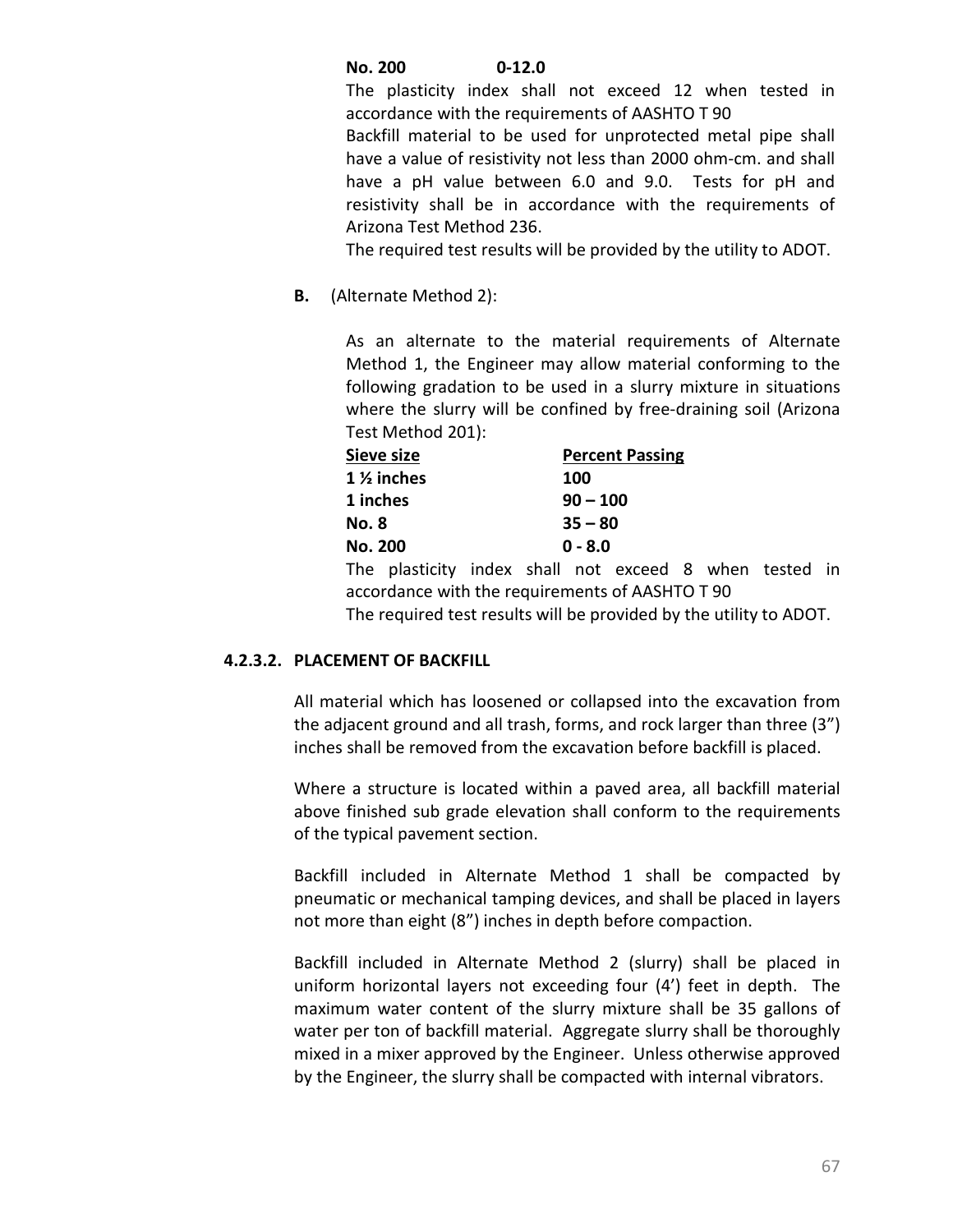#### **4.2.3.3. COMPACTION OF BACKFILL**

In paved areas backfill material shall be compacted to at least 100 percent of the maximum density as determined in accordance with the requirements of Arizona Test Methods Manual. In unpaved areas backfill material shall be compacted to at least 95 percent of the maximum density as determined in the above test methods. The Utility must supply the test result to ADOT.

## **4.2.3.4. ASPHALTIC CONCRETE PAVEMENT REPLACEMENT**

The Asphaltic Concrete material will be hot material conforming to Section 409, except for the payment provision, of the "*[State of Arizona](http://www.azdot.gov/business/ContractsandSpecifications/Specifications)  [Department of Transportation Highways Division Standard](http://www.azdot.gov/business/ContractsandSpecifications/Specifications)  [Specifications for Road and Bridge Construction](http://www.azdot.gov/business/ContractsandSpecifications/Specifications)*".

- **A. STANDARD ASPHALTIC CONCRETE PAVEMENT REPLACEMENT -** Asphaltic Concrete Pavement roadways require a minimum replacement of 100 feet of the Asphaltic Concrete Pavement along the centerline of the highway, 50 feet on either side of the excavation, by one lane width. If any Asphaltic Concrete Pavement is disturbed in a lane, the total width of the lane will be replaced. Asphaltic Concrete will be laid with a vibrating or tamper bar screed paving machine only.
- **B. EXCEPTIONS MAY BE GRANTED BY THE DISTRICT ENGINEER -** For Asphaltic Concrete Pavement in congested areas, the District Engineer may allow the pavement to be repaired with patches two (2') feet larger than the excavation on all sides of open cut.
- **C. LONGITUDINAL OPEN CUTS IN ASPHALTIC CONCRETE PAVEMENT -** Longitudinal utility open cuts on Asphaltic Concrete Pavement roadways will require the Asphaltic Concrete Pavement be replaced a minimum of 100 feet along the centerline of the highway, by one lane width. If any Asphaltic Concrete Pavement is disturbed in a lane, the total width of the lane will be replaced. Asphaltic Concrete will be laid with a vibrating or tamper bar screed paving machine only.

### **4.2.3.5. PORTLAND CEMENT CONCRETE PAVEMENT REPLACEMENT**

Portland Cement Concrete Pavement will be replaced six (6") inches thicker than the existing PCCP and keyed under all adjacent PCCP one (1'). The surface texture and grade will match the existing pavement surface. Any existing PCCP slab disturbed will be replaced in full.

Portland Cement Concrete Pavement will conform to Section 401, except for payment provision, of the "*[State of Arizona Department of](http://www.azdot.gov/business/ContractsandSpecifications/Specifications)*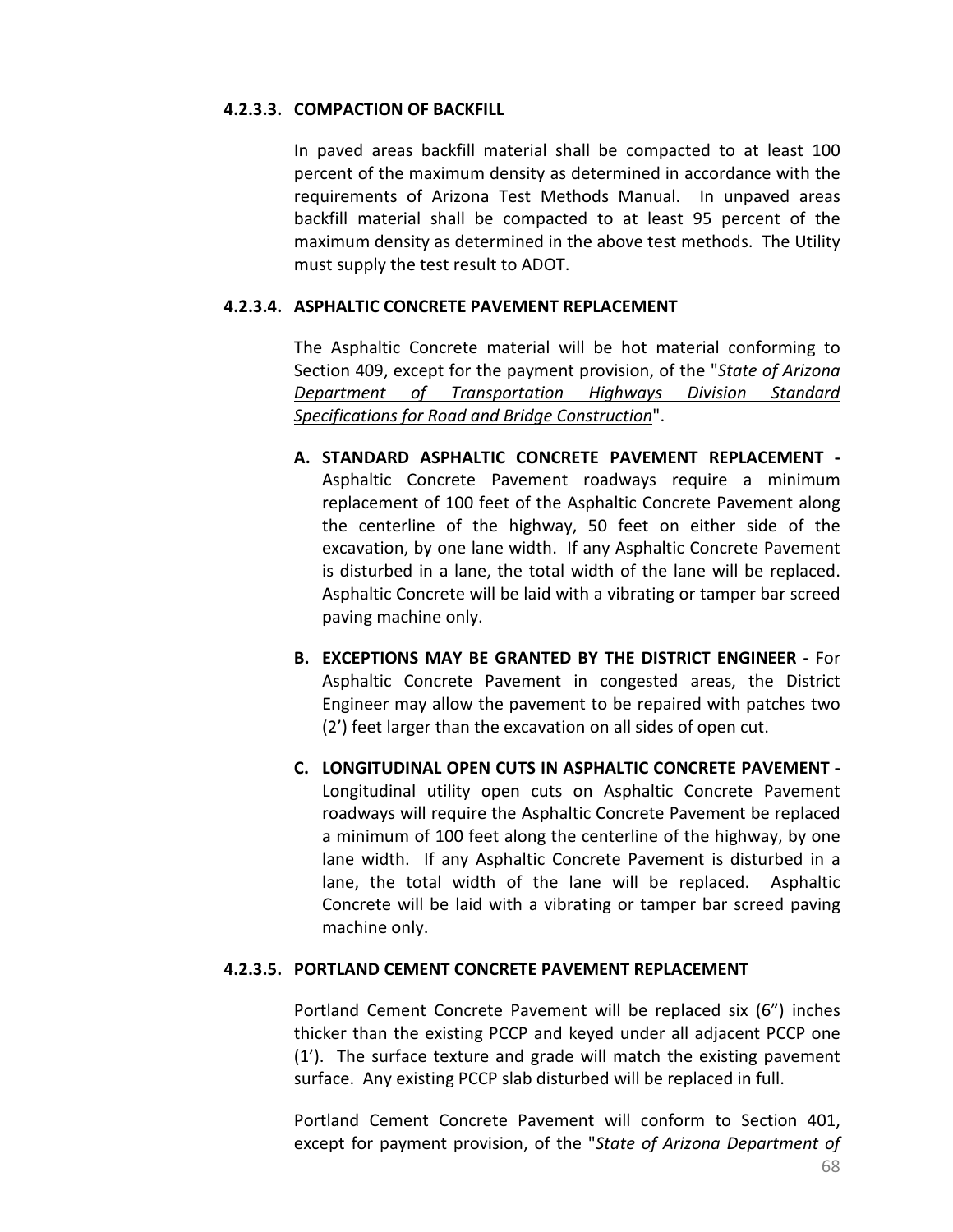## **4.2.4. DEPTH OF COVER**

All water or sewer lines located within the right-of-way shall have a minimum cover, as defined in *[Section 2.1.9](#page-19-0)* of thirty-six (36") inches.

## **4.2.5. WATER METERS**

Water meters shall be located as close to the right-of-way line as possible.

## **4.2.6. FIRE HYDRANTS**

Fire hydrants shall be located behind the sidewalk, six (6") feet from the curb return, except for downtown areas and business centers where the sidewalk extends to the right-of-way line. In those instances, the hydrants shall have at least two (2') feet of clearance behind the curb. If placed within the sidewalk sufficient room must be provided to allow a wheelchair to pass on the sidewalk.

## **4.2.7. MANHOLES**

Where possible manholes should be placed outside the roadway pavement.

## **4.2.8. CROSSINGS**

Crossings will be permitted on all uncontrolled access highways if they comply with *[4.2.13.1, A -](#page-80-0) C, E & F*. They shall cross on a line generally perpendicular to the highway where practical.

### **4.2.9. STORM DRAINS**

Water or sewer lines will not be permitted within any drainage structure, except under temporary emergency conditions.

### **4.2.10. WATER OR SEWER LINES THROUGH OR AFFIXED TO EXISTING BRIDGES**

### **4.2.10.1.GENERAL**

Any water or sewer line carried on or through an existing bridge at the time the highway route is improved may continue to be so carried provided that the following conditions are met:

- **A.** The accommodation will not adversely affect the safety, design, construction, operation, maintenance or stability of the highway;
- **B.** The accommodation will not interfere with or impair the planned future expansion of the highway;
- **C.** Any alternate location would be contrary to the public interest. This determination may require an evaluation of the direct and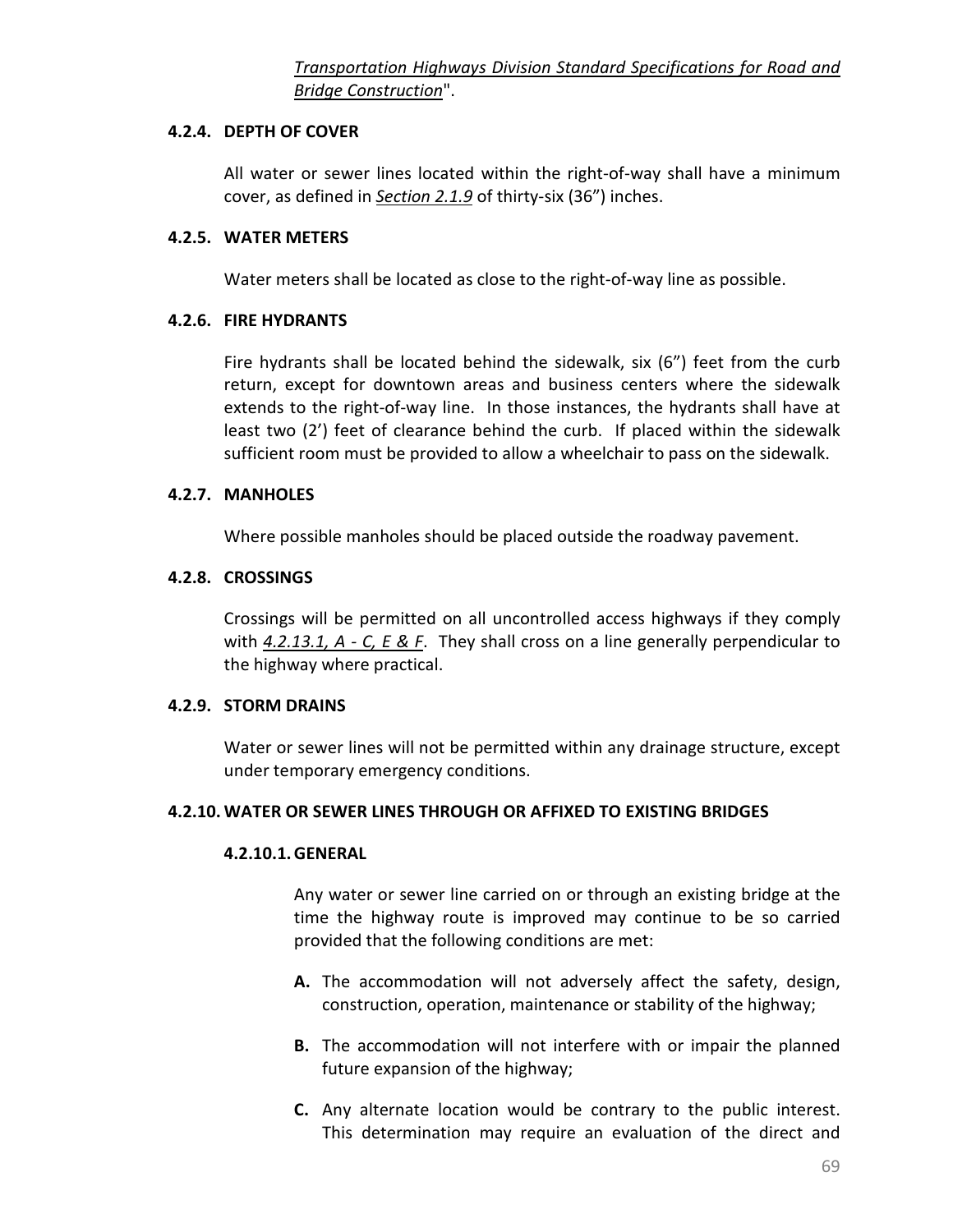indirect environmental, aesthetic and economic effects of the locations under consideration;

- **D.** Except in prior rights cases, ADOT will not incur any unreimbursed additional expense or maintenance costs associated with the utility installation;
- **E.** State shall not be liable for any claims, demands, costs or expenses, including all legal expenses, for loss, damages or injury to any person or property, including third parties' persons or properties, due to the Utility's use of the ADOT Right-of-Way, unless caused by the willful or negligent acts or omissions of ADOT, its officers, or agents.

#### **4.2.10.2.AFTER HIGHWAY BRIDGE IMPROVEMENT**

A new water or sewer line will not be permitted to be installed on, within or through an existing bridge after the time the highway route is improved, except for special cases.

#### **4.2.10.3. SPECIAL CASES**

These special cases will generally be limited to major river crossings, within long sections of depressed highway, or on projects involving bridge rehabilitation or replacement where there is an existing water or sewer line attachment.

#### **4.2.11.JACKING OR BORING**

Conduit or sleeve will be required for jacked or bored roadway crossings.

### **4.2.11.1.WATER BORING**

Water boring will not be allowed. Water may be used to lubricate and cool drilling tools, if used in small quantities.

#### **4.2.11.2. BENTONITE SLURRY BORING**

Bentonite clay slurry boring or drilling will be allowed under the following conditions:

- **A.** Bentonite slurry must be controlled for the existing soil conditions;
- **B.** Drilling system shall not deposit more than one (1) part drilling fluid per one (1) part soil excavated (by volume) to prevent erosion and/or saturation of the soil;
- **C.** Drilling fluid shall contain a minimum of 0.2 pounds per gallon concentration of suspended Bentonite clay;
- **D.** No other drilling fluid will be allowed.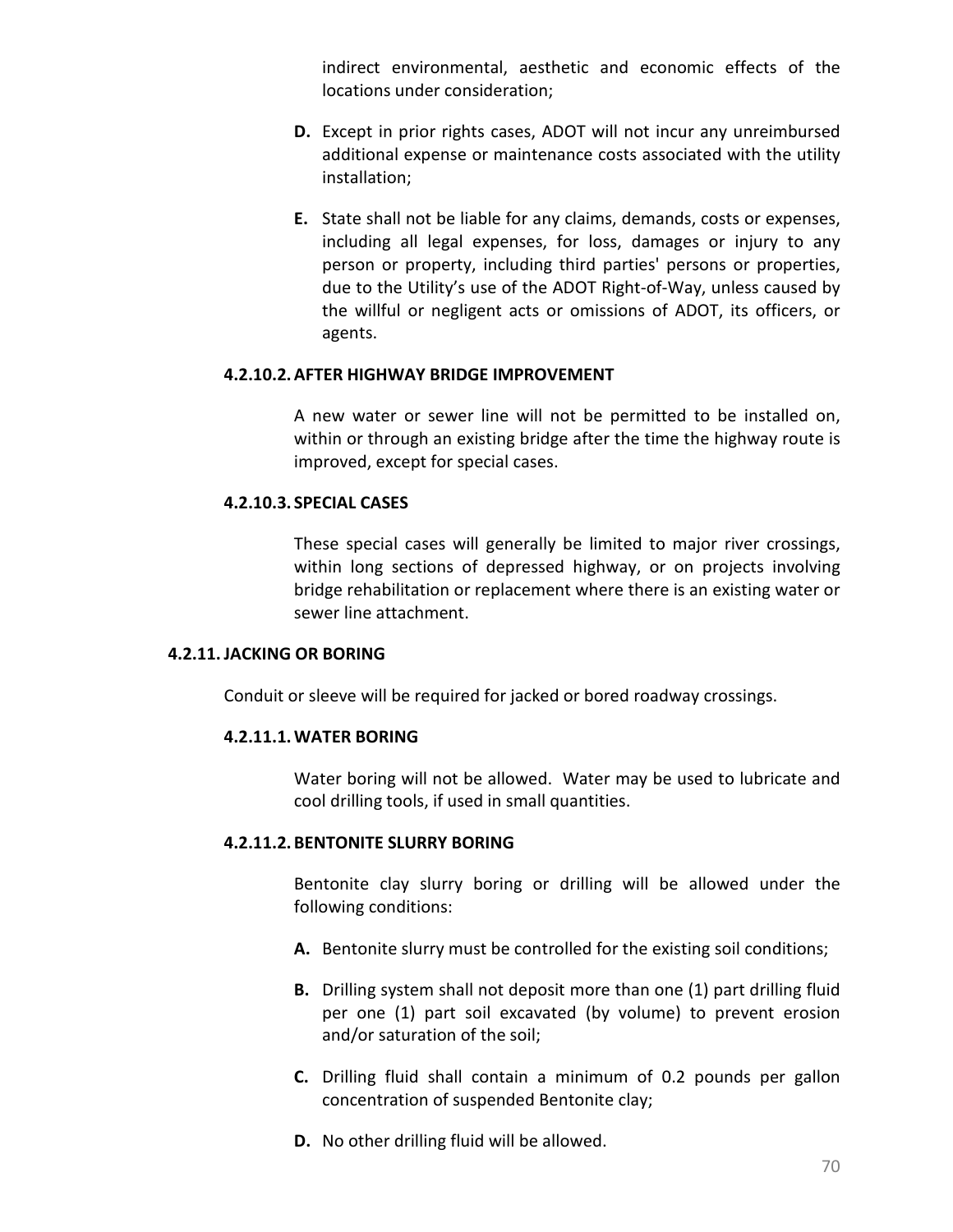#### **4.2.11.3.JACKING OUTSIDE 30 FEET**

Jacking or boring pit will be allowed outside of 30 feet from the traveled roadway with the following condition:

- **A.** The jacking or boring pit area will be fenced to keep the public out of the pit;
- **B.** All work vehicles and equipment will be restricted to the fenced area.

#### **4.2.11.4.JACKING INSIDE 30 FEET**

Jacking or boring pit may be allowed within 30 feet of the edge of the traveled lane with the following restrictions:

- **A.** The jacking or boring pit will be protected from the approaching traffic by existing guardrail, existing or Temporary Concrete Barrier wall or other ADOT approved barrier;
- **B.** The jacking or boring pit area will be fenced to keep the public out of the pit;
- **C.** All work vehicles and equipment will be restricted to the fenced area;
- **D.** The jacking or boring pit will be located outside the pavement structure.

### **4.2.11.5.OVERBREAKAGE**

Extreme care must be taken during jacking or boring operation to guard against the impairment of the earth structure under the pavement and shoulders. All overbreaks shall be pressure grouted.

#### **4.2.12. WATER OR SEWER LINES THROUGH OR AFFIXED TO NEW BRIDGES**

#### **4.2.12.1.GENERAL GUIDELINE**

**I**t is the general guideline that no water or sewer lines will be permitted to be attached to bridge structures. However, ADOT will consider exceptions to the general guideline on a case-by-case basis where it can be demonstrated that there are no reasonable and prudent alternatives to the attachment of the rigid utility line on a structure.

#### **4.2.12.2. SPECIAL CASES**

These special cases will generally be limited to major river crossing, or on projects involving bridge rehabilitation or replacement where there is an existing water or sewer line attachment.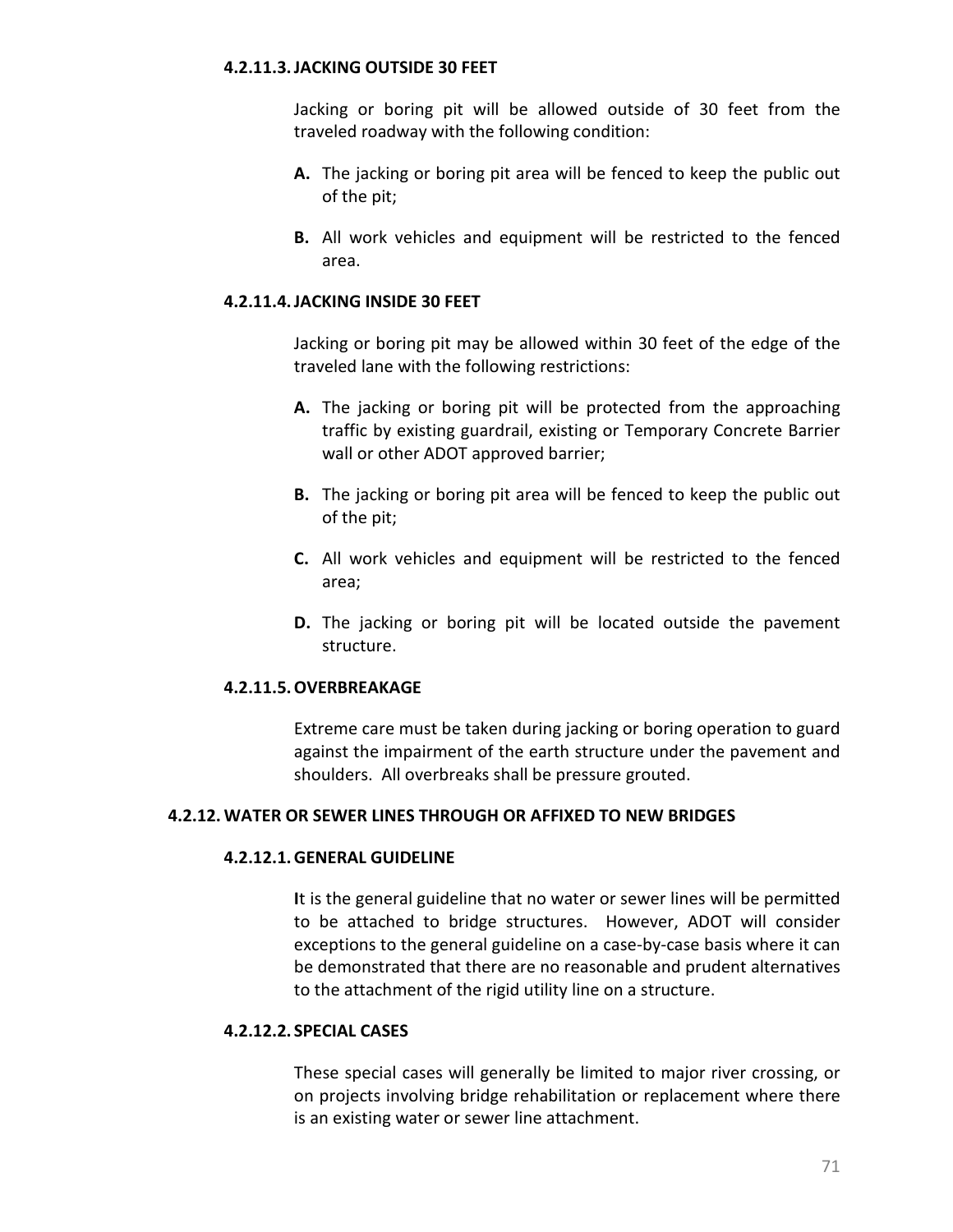#### **4.2.12.3.UTILITY OWNER PAY**

If water or sewer line crossings are considered through or affixed to new bridges, the utility owner must pay all additional design, construction and maintenance costs.

#### **4.2.12.4.DESIGN**

The utility owner shall be responsible for the design of utility facilities and to supply the Bridge Engineer with the following information:

- **A.** Size and schedule of pipe;
- **B.** Size and schedule of casings and sleeves as well as location and method of relief on the casing or sleeve;
- **C.** Total combined weight of transmission and carrier pipe, casings, hangers, supports, expansion joints and other related items as well as the water or sewerage.

#### **4.2.12.5.ACCESS**

Valves, manholes and other points of access will not be near the bridge, which would impair traffic.

### **4.2.12.6. CASINGS**

All water or sewer lines installed on or within a structure shall be inserted within a casing and vented outside the bridge, unless in the opinion of the Bridge Engineer it would not be required.

## **4.2.12.7. BRIDGE ENGINEER**

The ADOT Bridge Engineer shall determine the final location of all lines installed within a structure, and shall design the access openings as required.

### **4.2.12.8.ATTACHMENTS (Bridge)**

Water or sewer lines, supports, brackets, or other related items, will not be permitted to be suspended below the girders or attached outside of the exterior girder of any new or existing structure.

#### <span id="page-80-0"></span>**4.2.13. LONGITUDINAL ENCROACHMENTS**

### **4.2.13.1.GUIDELINES**

Water or sewer lines may be permitted longitudinally along uncontrolled access highways providing the following conditions are met: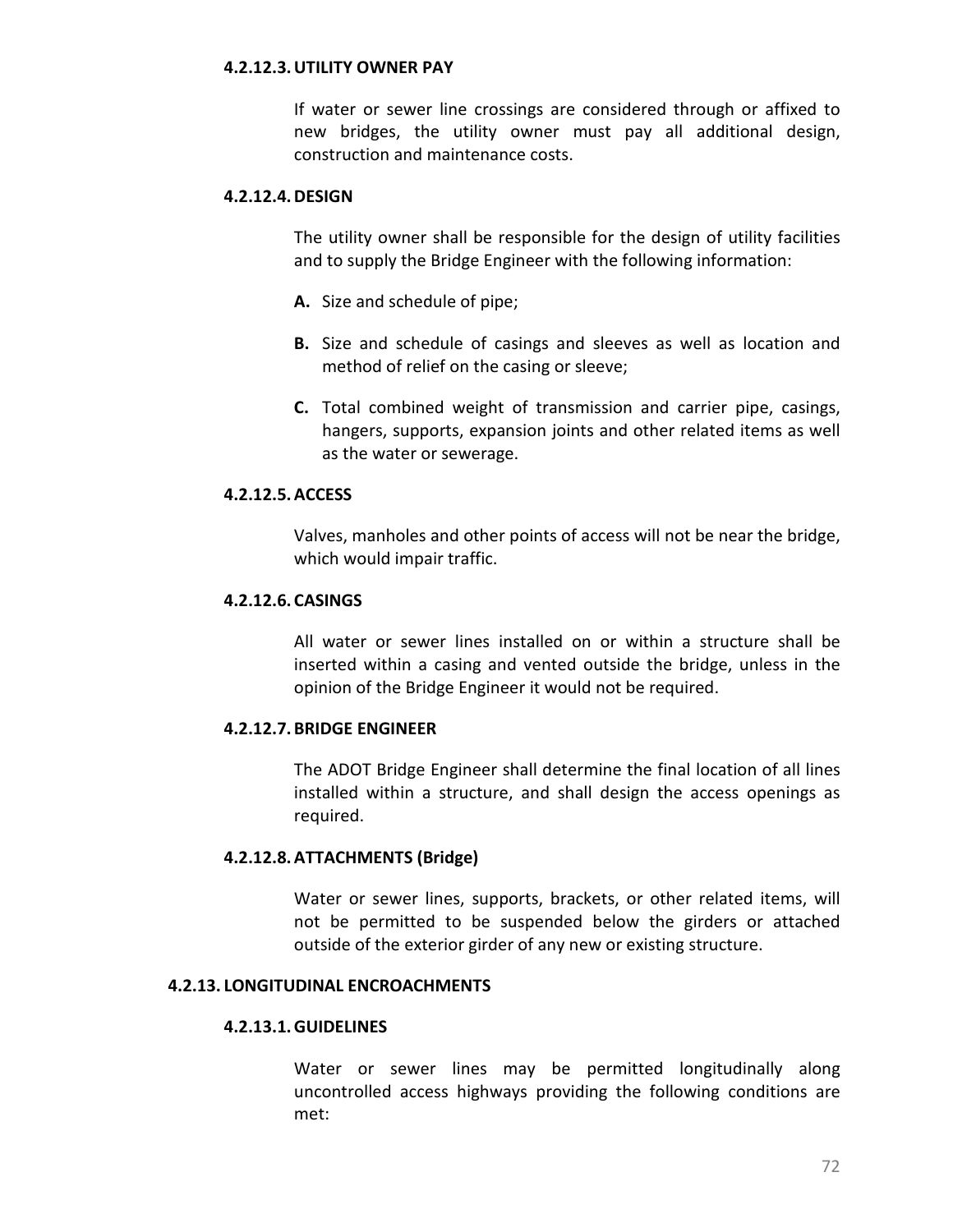- **A.** The accommodation will not adversely affect the safety, design, construction, operation, maintenance or stability of the highway;
- **B.** The accommodation will not interfere with or impair the planned expansion of the highway;
- **C.** Any alternate location would be contrary to the public interest. This determination may require an evaluation of the direct and indirect environmental, aesthetic and economic effects of the locations under consideration;
- **D.** Water mains shall be located as close to the right-of-way line as possible, except in urban areas where permission may be granted to place the lines under the traveled portion of the roadway;
- **E.** Except in prior rights cases, ADOT will not incur any unreimbursed additional expense or maintenance costs associated with the utility installation;
- **F.** State shall not be liable for any claims, demands, costs or expenses, including all legal expenses, for loss, damages or injury to any person or property, including third parties' persons or property, due to the Utility's use of the ADOT Right-of-Way, unless caused by the willful or negligent acts or omissions of ADOT, its officers, or agents.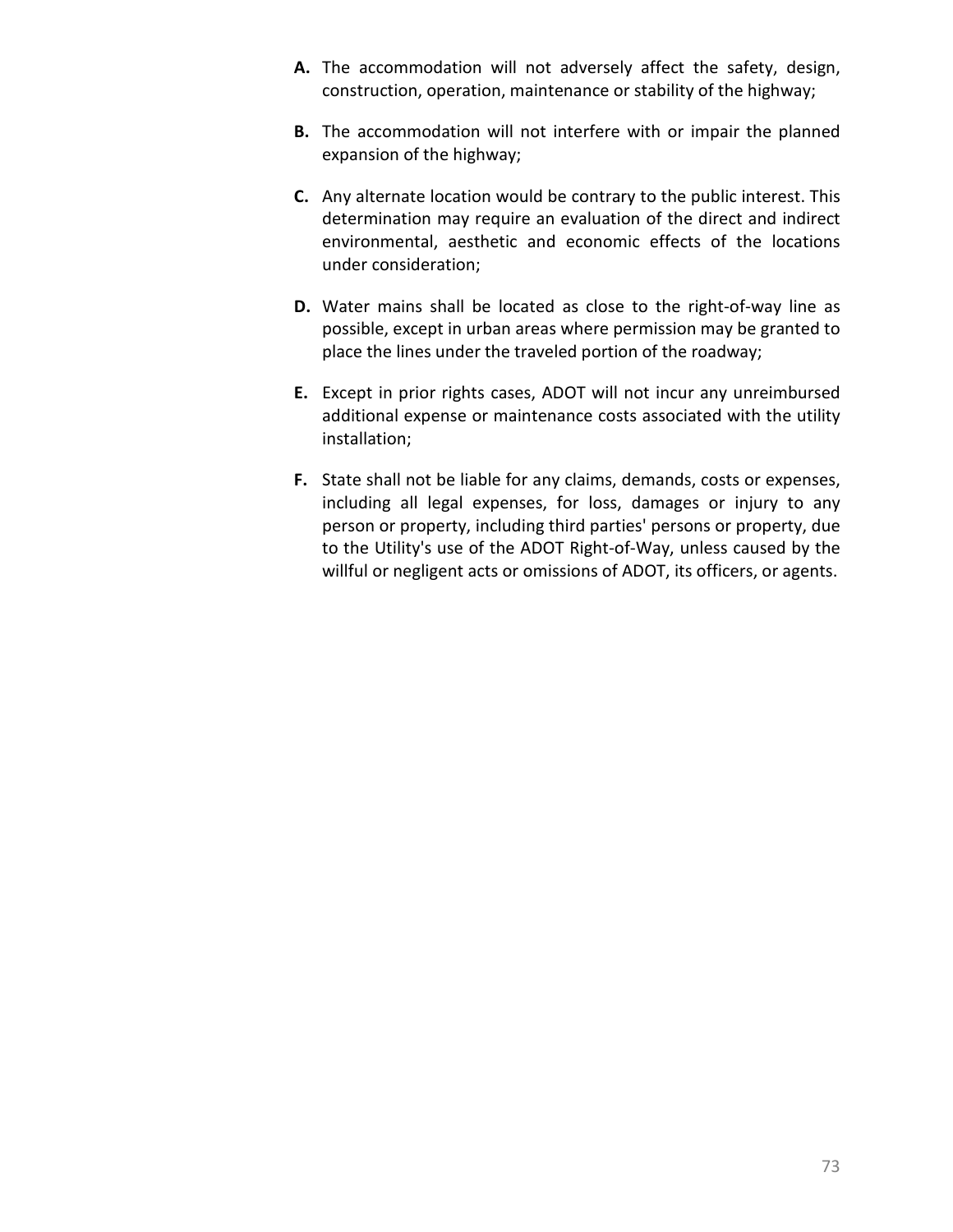## **4.3. GAS LINES & PRODUCT LINES (VOLATILE FLUIDS) IN UNCONTROLLED ACCESS HIGHWAYS**

#### **4.3.1. GAS AND VOLATILE FLUID LINES**

All Gas and Volatile fluid lines will follow safety regulations in U. S. Department of Transportation *[Title 49 of the Code of Federal Regulations Chapter 601.](https://www.gpo.gov/fdsys/pkg/USCODE-2009-title49/pdf/USCODE-2009-title49-subtitleVIII-chap601.pdf)*

## **4.3.2. CONFLICTS**

The State assumes no liability for conflicts with existing or proposed utilities upon approving a permit for any overhead or underground utility. It is further understood the utility will, at its expense (except when the utility has prior rights), remove, relocate, or alter its facilities within the right-of-way when required by ADOT.

### <span id="page-82-0"></span>**4.3.3. POTHOLES**

Potholes will be allowed in paved and unpaved areas on uncontrolled access highways with a permit. Potholes may be backfilled with the existing material and compacted in lifts, not to exceed eight (8") inches before compaction, with pneumatic or mechanical tamping devices or with slurry conforming to the requires of alternate method (2) under Open Cuts. The pavement will be replaced in-kind.

## **4.3.4. OPEN CUTS**

Open cuts will be allowed on uncontrolled access highways and their right-ofway. Open cuts in paved area will require pavement replacement with the same type and thickness material as the existing roadway. Open cuts in unpaved areas may be backfilled with existing material as per the pothole requirements.

### **4.3.4.1. BACKFILL MATERIAL**

All installations must have adequate protection from the soil conditions encountered.

Open cuts outside the roadway prism shall be backfilled as per the pothole requirements in *[Section 4.3.3.](#page-82-0)*

Open cuts in the roadway prism will be backfilled with Alternate Method 1 or 2.

**A.** (Alternate Method 1):

Backfill material may be selected from excavation or from a source selected by the utility. It shall not contain frozen lumps, stones larger than three (3") inches in diameter, chunks of clay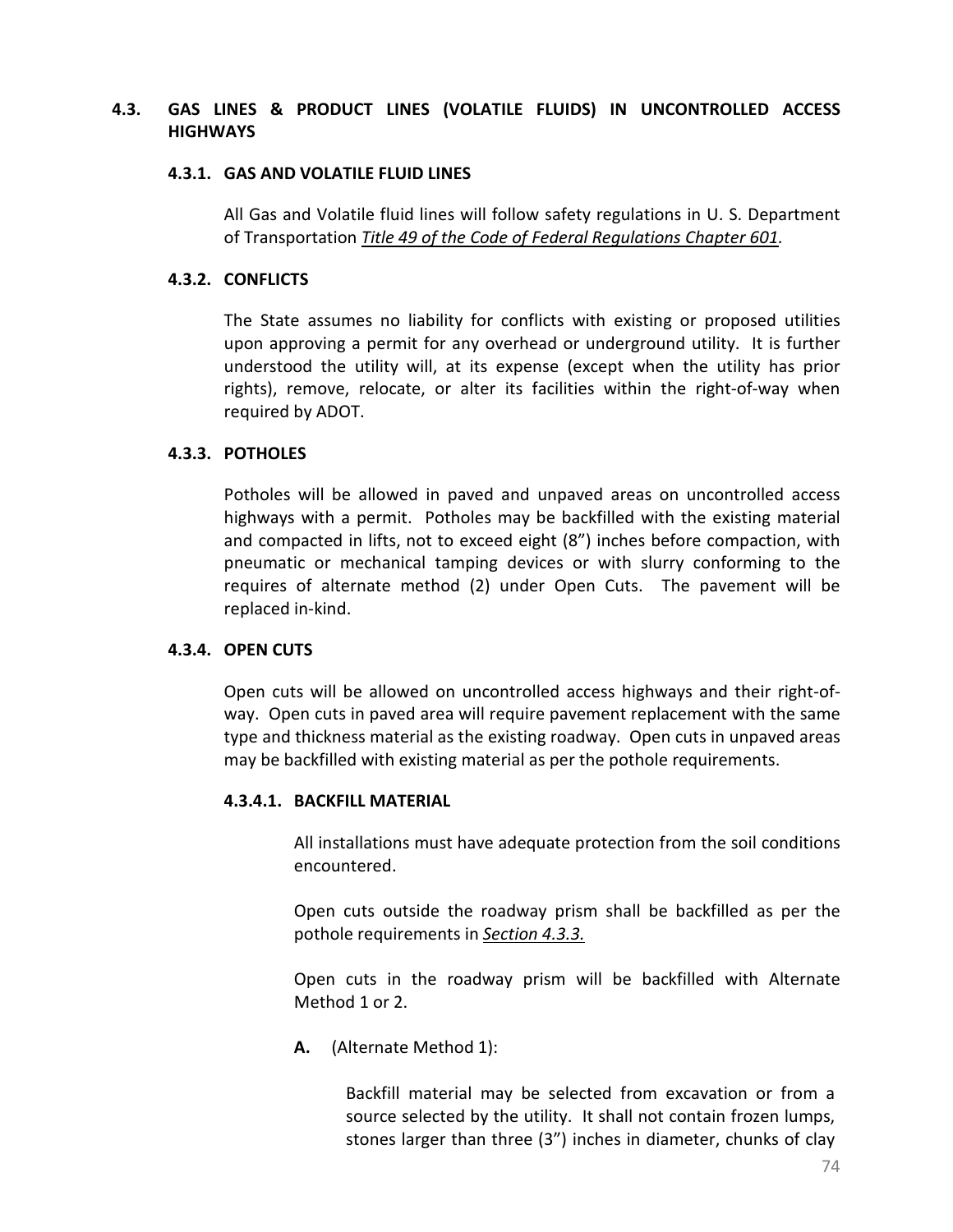or other objectionable material.

Backfill material shall conform to the following gradation (Arizona Test Method 201):

| <b>SIEVE SIZE</b> | <b>PERCENT PASSING</b> |
|-------------------|------------------------|
| 3 inches          | 100                    |
| % inches          | 60-100                 |
| No. 8             | 35-80                  |
| <b>No. 200</b>    | $0 - 12.0$             |

The plasticity index shall not exceed 12 when tested in accordance with the requirements of AASHTO T 90

Backfill material to be used for unprotected metal pipe shall have a value of resistivity not less than 2000 ohm-cm. and shall have a pH value between 6.0 and 9.0. Tests for pH and resistivity shall be in accordance with the requirements of Arizona Test Method 236.

The required test results will be provided by the utility to ADOT.

**B.** (Alternate Method 2):

As an alternate to the material requirements of Alternate Method 1, the Engineer may allow material conforming to the following gradation to be used in a slurry mixture in situations where the slurry will be confined by free-draining soil (Arizona Test Method 201):

| Sieve size            | <b>Percent Passing</b> |
|-----------------------|------------------------|
| $1\frac{1}{2}$ inches | 100                    |
| 1 inches              | $90 - 100$             |
| <b>No. 8</b>          | $35 - 80$              |
| <b>No. 200</b>        | $0 - 8.0$              |

The plasticity index shall not exceed 8 when tested in accordance with the requirements of AASHTO T 90 The required test results will be provided by the utility to ADOT.

## **4.3.4.2. PLACEMENT OF BACKFILL**

All material which has loosened or collapsed into the excavation from the adjacent ground and all trash, forms, and rock larger than three (3") inches shall be removed from the excavation before backfill is placed.

Where a structure is located within a paved area, all backfill material above finished sub grade elevation shall conform to the requirements of the typical pavement section.

Backfill included in Alternate Method 1 shall be compacted by pneumatic or mechanical tamping devices, and shall be placed in layers not more than eight (8") inches in depth before compaction.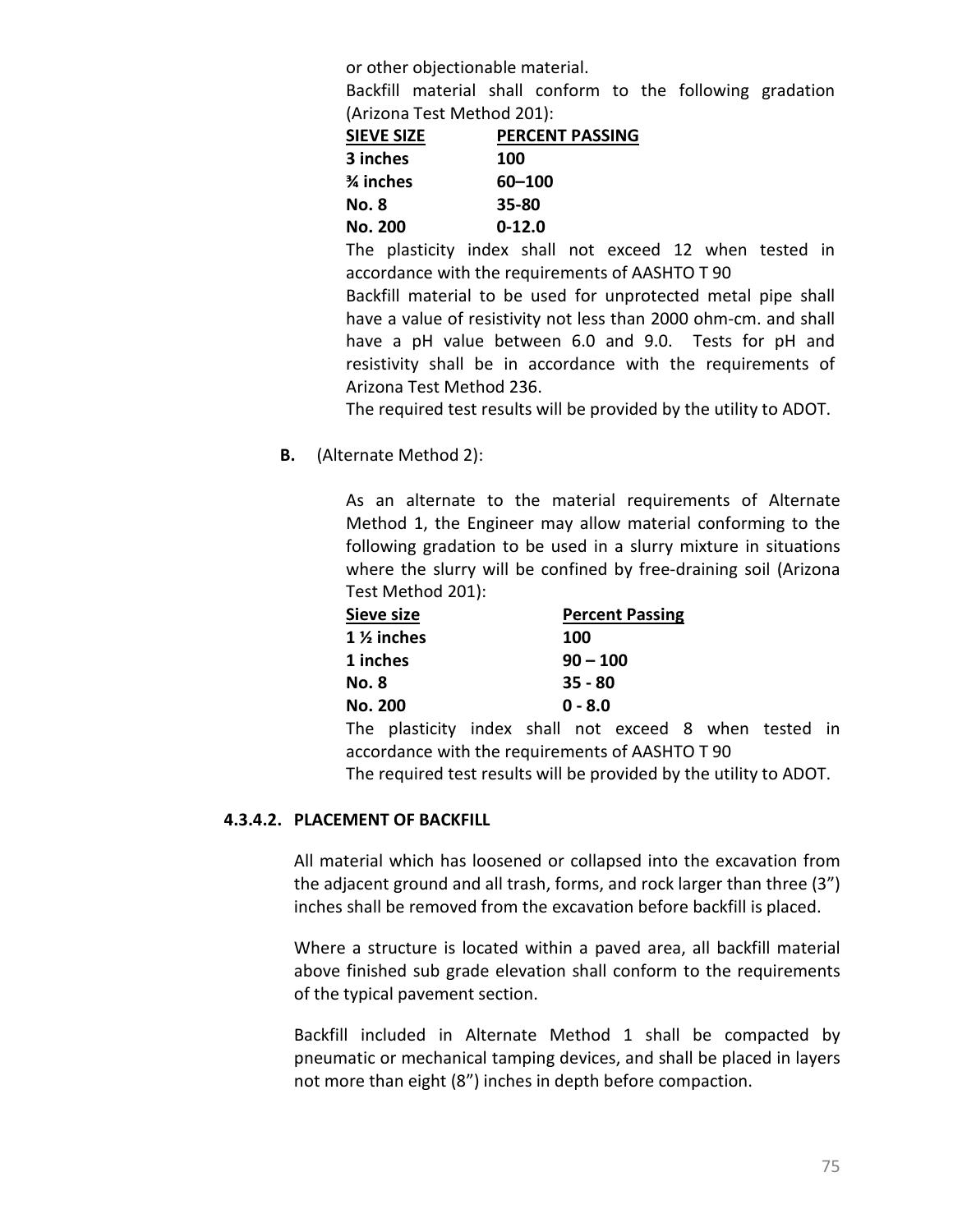Backfill included in Alternate Method 2 (slurry) shall be placed in uniform horizontal layers not exceeding four (4') feet in depth. The maximum water content of the slurry mixture shall be 35 gallons of water per ton of backfill material. Aggregate slurry shall be thoroughly mixed in a mixer approved by the Engineer. Unless otherwise approved by the Engineer, the slurry shall be compacted with internal vibrators.

## **4.3.4.3. COMPACTION OF BACKFILL**

In paved areas backfill material shall be compacted to at least 100 percent of the maximum density as determined in accordance with the requirements of Arizona Test Methods Manual. In unpaved areas backfill material shall be compacted to at least 95 percent of the maximum density as determined in the above test methods. The Utility must supply the test result to ADOT.

## **4.3.4.4. ASPHALTIC CONCRETE PAVEMENT REPLACEMENT**

The Asphaltic Concrete material will be hot material conforming to Section 409, except for the payment provision, of the "*[State of Arizona](http://www.azdot.gov/business/ContractsandSpecifications/Specifications)  [Department of Transportation Highways Division Standard](http://www.azdot.gov/business/ContractsandSpecifications/Specifications)  [Specifications for Road and Bridge Construction](http://www.azdot.gov/business/ContractsandSpecifications/Specifications)*".

- **A. STANDARD ASPHALTIC CONCRETE PAVEMENT REPLACEMENT -** Asphaltic Concrete Pavement roadways require a minimum replacement of 100 feet of the Asphaltic Concrete Pavement along the centerline of the highway, 50 feet on either side of the excavation, by one lane width. If any Asphaltic Concrete Pavement is disturbed in a lane, the total width of the lane will be replaced. Asphaltic Concrete will be laid with a vibrating or tamper bar screed paving machine only.
- **B. EXCEPTIONS MAY BE GRANTED BY THE DISTRICT ENGINEER -** For Asphaltic Concrete Pavement in congested areas, the District Engineer may allow the pavement to be repaired with patches two (2') feet larger than the excavation on all sides of open cut.
- **C. LONGITUDINAL OPEN CUTS IN ASPHALTIC CONCRETE PAVEMENT -** Longitudinal utility open cuts on Asphaltic Concrete Pavement roadways will require the Asphaltic Concrete Pavement be replaced a minimum of 100feet along the centerline of the highway, by one lane width. If any Asphaltic Concrete Pavement is disturbed in a lane, the total width of the lane will be replaced. Asphaltic Concrete will be laid with a vibrating or tamper bar screed paving machine only.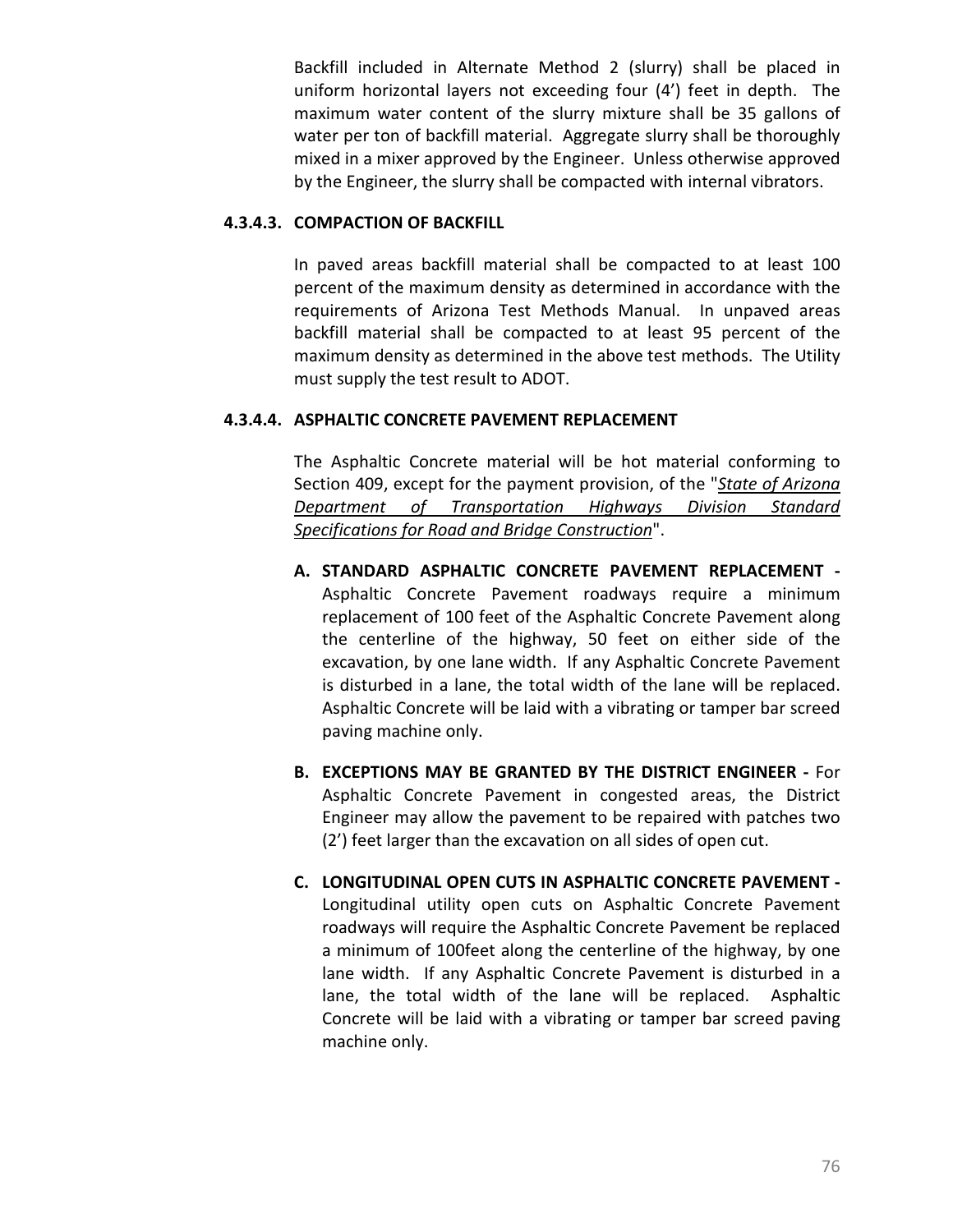#### **4.3.4.5. PORTLAND CEMENT CONCRETE PAVEMENT REPLACEMENT**

Portland Cement Concrete Pavement will be replaced six (6") inches thicker than the existing PCCP and keyed under all adjacent PCCP one (1') foot. Any existing PCCP slab disturbed will be replaced in full. The surface texture and grade will match the existing pavement surface. Portland Cement Concrete Pavement will conform to Section 401, except for payment provision, of the "*[State of Arizona Department of](http://www.azdot.gov/business/ContractsandSpecifications/Specifications)  [Transportation Highways Division Standard Specifications for Road and](http://www.azdot.gov/business/ContractsandSpecifications/Specifications)  [Bridge Construction.](http://www.azdot.gov/business/ContractsandSpecifications/Specifications)*"

#### <span id="page-85-0"></span>**4.3.5. DEPTH OF COVER**

The minimum installation cover as defined in *[Section 2.1.9](#page-19-0)* for a gas line or product lines is as follows:

### **4.3.5.1. High Pressures Gas or Volatile Fluids (60 psi and up)**:

- **A.** Sixty (60") inches;
- **B.** Reinforced concrete floating slab two (2') feet wider than the gas line trench may be substituted for twenty-four (24") inches of the required cover;

### **4.3.5.2. Low Pressure Gas or Volatile Fluids (under 60 psi)**:

- **A.** Forty-eight (48") inches;
- **B.** Reinforced concrete floating slab, two (2') feet wider than the gas line trench, may reduce the required cover to three (3') feet;

### <span id="page-85-1"></span>**4.3.6. FLOATING SLABS (PROTECTIVE SLABS)**

#### **4.3.6.1. REINFORCED CONCRETE SLAB**

A six (6") inches thick reinforced concrete slab, one (1') foot wider on each side of the pipeline trench, may be used on an existing or new pipeline for the protection against traffic, dead loads or highway construction operations and maintenance as a substitute for some of the required cover.

#### **4.3.6.2. OWNERS OPTION**

The installation of a floating slab shall be at the option of the pipeline owner.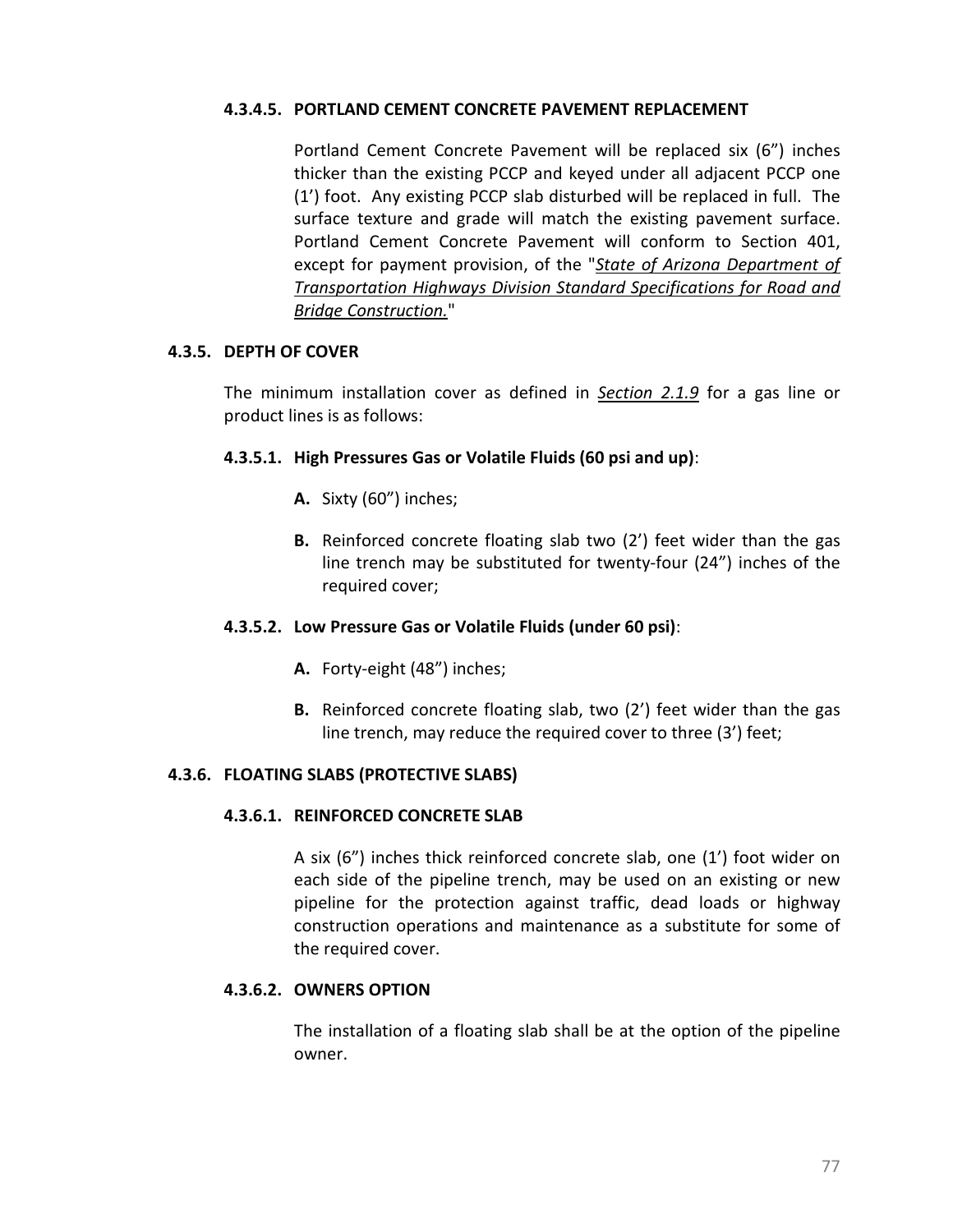#### **4.3.7. GAS METERS**

Gas meters shall be located as close to the right-of-way line as possible.

#### **4.3.8. CROSSINGS**

Crossings will be permitted on all uncontrolled access highways if they comply with *[4.3.5](#page-85-0)*, *[4.3.6](#page-85-1)* and *[4.3.12 A, B, C, D and E](#page-88-0)*. They shall cross on a line generally perpendicular to the highway where practical.

#### **4.3.9. STORM DRAINS**

Gas or volatile lines will not be permitted within any drainage structure, except under temporary emergency conditions.

#### **4.3.10. STRUCTURES**

It is the general guideline that no rigid gas or volatile fluid lines will be permitted to be attached to bridge structures. However, ADOT may consider exceptions to the general guideline on a case-by-case basis where it can be demonstrated that there are no reasonable and prudent alternatives to the attachment of the rigid utility line on structure.

Flexible gas and volatile fluid lines may be placed in sealed sleeves which are vented to the outside of the bridge if it does not adversely affect the structural integrity or safety of the bridge.

When gas or volatile fluid lines are approved for attachment to a bridge, provision must be made during the design of the structure to provide for casings, sleeves, access openings and other appurtenances and special provisions for safety will be required, and the utility company will be responsible for the additional costs.

Manholes or points of access will not be permitted at the ends of bridges in the roadway pavement.

### **4.3.10.1. SPECIAL CASES**

These special cases will generally be limited to a major river crossing, or on projects involving bridge rehabilitation or replacement where there is an existing gas line attachment.

### **4.3.10.2. SAFETY AND COST**

When gas or flammable liquid lines are approved for attachment to a bridge, special provisions for safety will be required, and the utility will be responsible for the additional costs.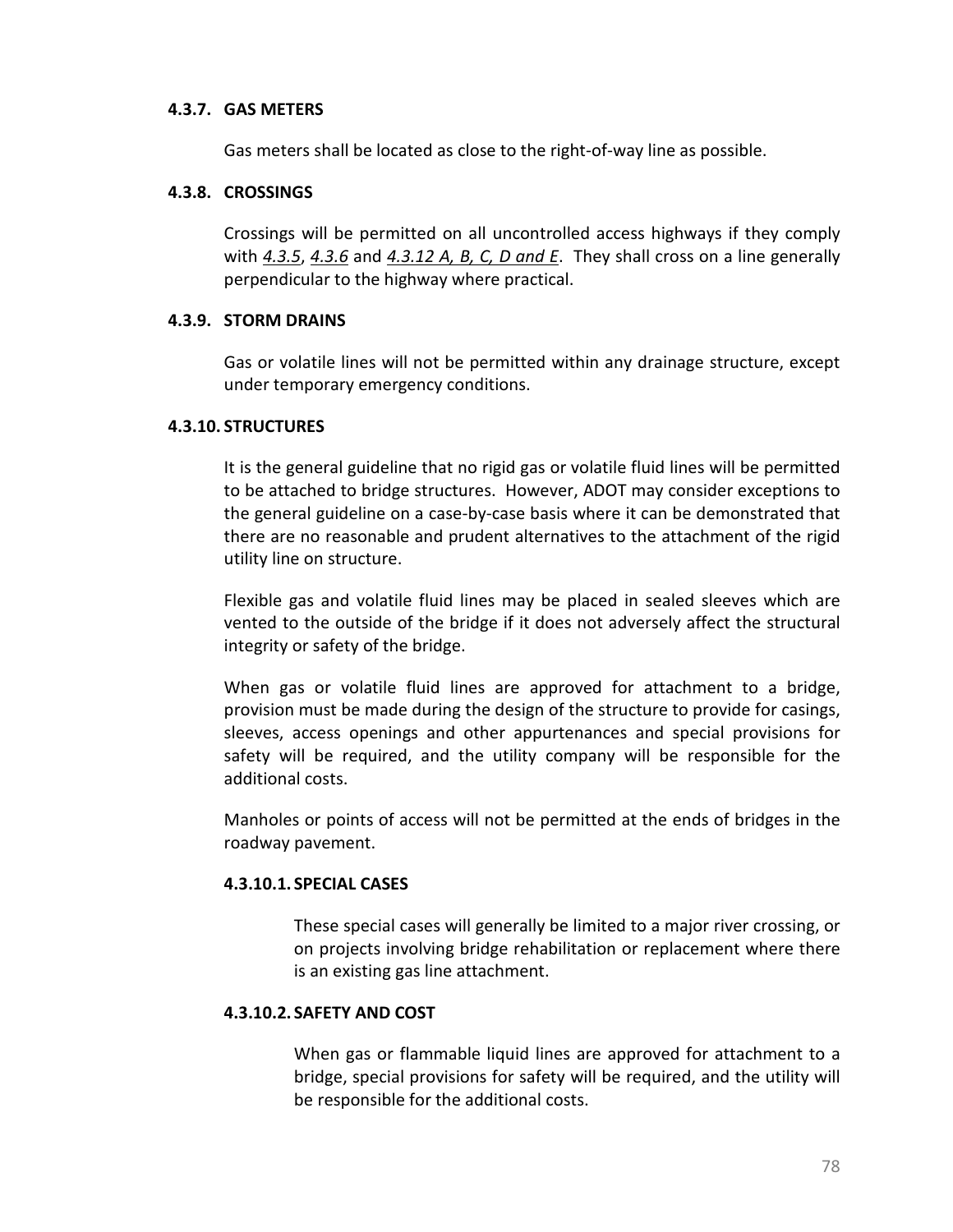#### **4.3.11.JACKING OR BORING**

#### **4.3.11.1.WATER BORING**

Water boring will not be allowed. Water may be used to lubricate and cool drilling tools, if used in small quantities.

#### **4.3.11.2. BENTONITE SLURRY BORING**

Bentonite clay slurry boring or drilling will be allowed under the following conditions:

- **A.** Bentonite slurry must be controlled for the existing soil conditions;
- **B.** Drilling system shall not deposit more than one (1) part drilling fluid per one (1) part soil excavated (by volume) to prevent erosion and/or saturation of the soil;
- **C.** Drilling fluid shall contain a minimum of 0.2 pounds per gallon concentration of suspended Bentonite clay;
- **D.** No other drilling fluid will be allowed.

#### **4.3.11.3.JACKING OUTSIDE 30 FEET**

Jacking or boring pit will be allowed outside of 30 feet from the traveled roadway with the following condition:

- **A.** The jacking or boring pit area will be fenced to keep the public out of the pit;
- **B.** All work vehicles and equipment will be restricted to the fenced area.

#### **4.3.11.4.JACKING INSIDE 30 FEET**

Jacking or boring pit may be allowed within 30 feet of the edge of the traveled lane with the following restrictions:

- **A.** The jacking or boring pit will be protected from the approaching traffic by existing guardrail, existing or Temporary Concrete Barrier wall or other ADOT approved barrier;
- **B.** The jacking or boring pit area will be fenced to keep the public out of the pit;
- **C.** All work vehicles and equipment will be restricted to the fenced area;
- **D.** The jacking or boring pit will be located outside the pavement structure.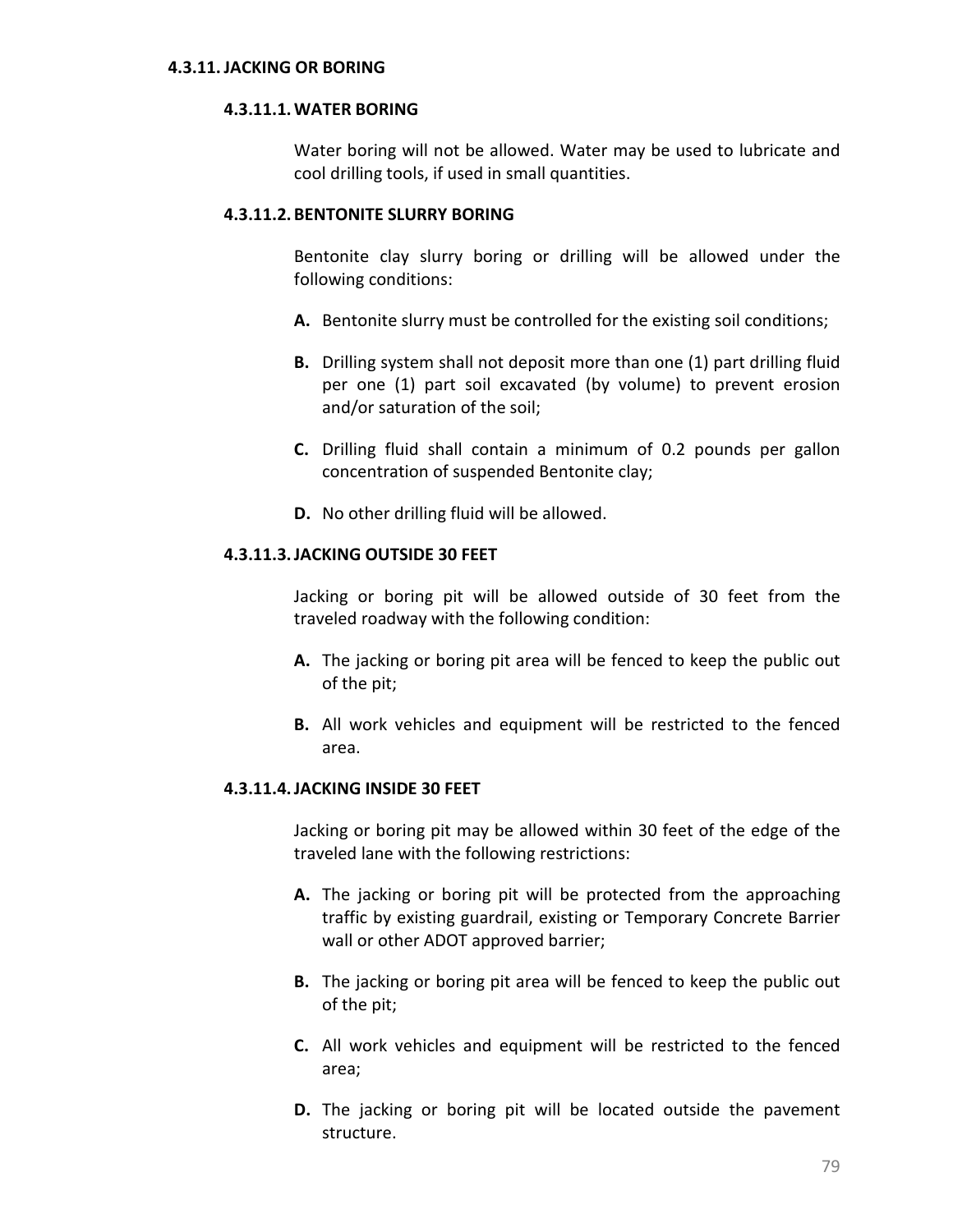### **4.3.11.5.OVERBREAKAGE**

Extreme care must be taken during jacking or boring operation to guard against the impairment of the earth structure under the pavement and shoulders. All overbreaks shall be pressure grouted.

#### <span id="page-88-0"></span>**4.3.12. LONGITUDINAL ENCROACHMENTS**

Gas lines and product lines (volatile fluids) may be permitted longitudinally along an uncontrolled access highway providing the following conditions are met:

- **A.** The accommodation will not adversely affect the safety, design, construction, operation, maintenance or stability of the highway;
- **B.** The accommodation will not interfere with or impair the planned future expansion of the highway;
- **C.** Any alternate location would be contrary to the public interest. This determination may require an evaluation of the direct and indirect environmental aesthetic and economic effects of the locations under consideration;
- **D.** Except in prior rights cases, ADOT will not incur any unreimbursed additional expense or maintenance costs associated with the utility installation;
- **E.** State shall not be liable for any claims, demands, costs or expenses, including all legal expenses, for loss, damages or injury to any person or property, including third parties' persons or property, due to the Utility's use of the ADOT right-of-way, unless caused by the willful or negligent acts or omissions of ADOT, its officers, or agents;
- **F.** Gas distribution lines are to be located as close to the right-of-way line as possible on uncontrolled access highways except in urban areas where permission may be granted to place the lines under the traveled portion of the roadway. Where possible, gas lines should occupy the same trench with underground telephone, electric cables and TV cables in urban areas.

#### **4.3.13. TUNNELS**

Gas lines or flammable liquid lines will not be permitted in any vehicular tunnel under any circumstances.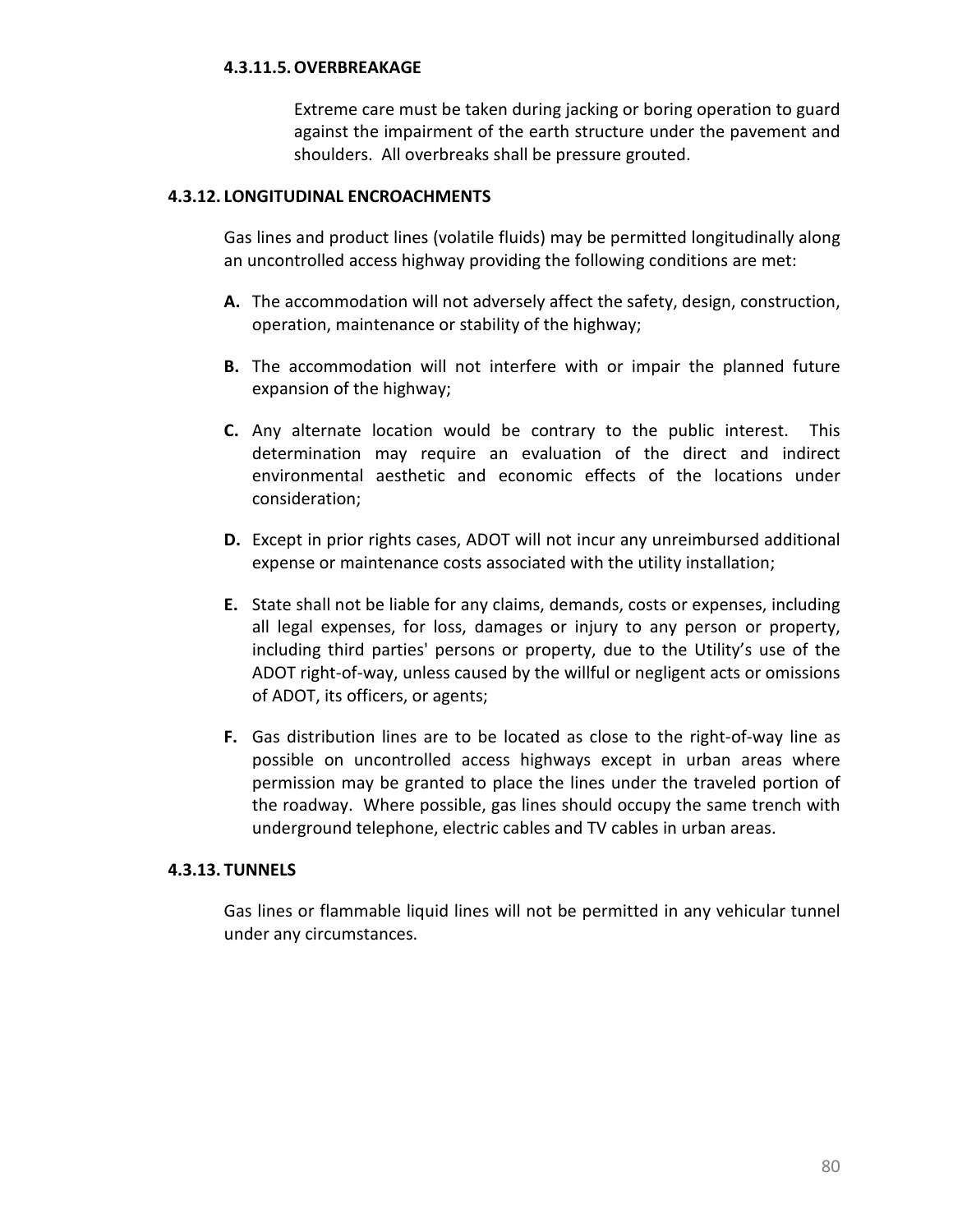## **4.4. TELEPHONE LINES AND TV CABLES/FIBER OPTICS IN UNCONTROLLED ACCESS HIGHWAYS**

#### **4.4.1. CONFLICTS**

The State assumes no liability for conflicts with existing or proposed utilities upon approving a permit for any overhead or underground utility. It is further understood the utility will, at its expense (except when the utility has prior rights), remove, relocate, or alter its facilities within the right-of-way when required by ADOT.

### <span id="page-89-0"></span>**4.4.2. POTHOLES**

Potholes will be allowed in paved and unpaved areas on uncontrolled access highways with a permit. Potholes may be backfilled with the existing material and compacted in lifts, not to exceed eight (8") inches before compaction, with pneumatic or mechanical tamping devices or with slurry conforming to the requires of alternate method (2) under Open Cuts. The pavement will be replaced in-kind.

#### **4.4.3. OPEN CUTS**

Open cuts will be allowed on uncontrolled access highways and their right-ofway. Open cuts in paved area will require pavement replacement with the same type and thickness material as the existing roadway. Open cuts in unpaved areas may be backfilled with existing material as per the pothole requirements.

### **4.4.3.1. BACKFILL MATERIAL**

All installations must have adequate protection from the soil conditions encountered.

Open cuts outside the roadway prism shall be backfilled as per the pothole requirements in *[Section 4.4.2](#page-89-0)*.

Open cuts in the roadway prism will be backfilled with Alternate Method 1 or 2.

**A.** (Alternate Method 1):

Backfill material may be selected from excavation or from a source selected by the utility. It shall not contain frozen lumps, stones larger than three (3") inches in diameter, chunks of clay or other objectionable material.

Backfill material shall conform to the following gradation (Arizona Test Method 201):

### **SIEVE SIZE PERCENT PASSING**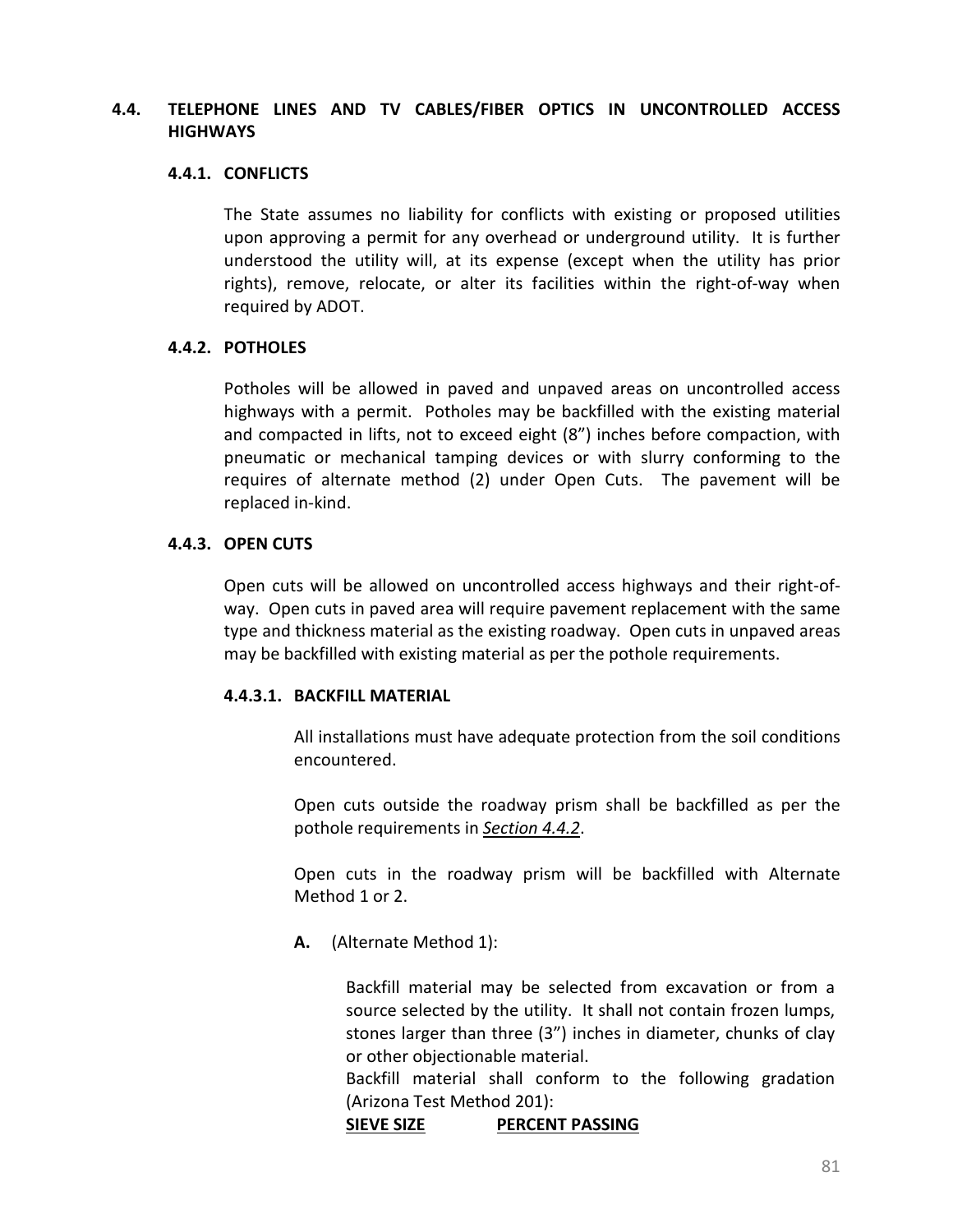| 3 inches       | 100        |
|----------------|------------|
| ¾ inches       | 60-100     |
| No. 8          | 35-80      |
| <b>No. 200</b> | $0 - 12.0$ |

The plasticity index shall not exceed 12 when tested in accordance with the requirements of AASHTO T 90

Backfill material to be used for unprotected metal pipe shall have a value of resistivity not less than 2000 ohm-cm. and shall have a pH value between 6.0 and 9.0. Tests for pH and resistivity shall be in accordance with the requirements of Arizona Test Method 236.

The required test results will be provided by the utility to ADOT.

**B.** (Alternate Method 2):

As an alternate to the material requirements of Alternate Method 1, the Engineer may allow material conforming to the following gradation to be used in a slurry mixture in situations where the slurry will be confined by free-draining soil (Arizona Test Method 201):

| Sieve size            | <b>Percent Passing</b> |
|-----------------------|------------------------|
| $1\frac{1}{2}$ inches | 100                    |
| 1 inches              | $90 - 100$             |
| <b>No. 8</b>          | $35 - 80$              |
| <b>No. 200</b>        | $0 - 8.0$              |
|                       |                        |

The plasticity index shall not exceed 8 when tested in accordance with the requirements of AASHTO T 90

The required test results will be provided by the utility to ADOT.

## **4.4.3.2. PLACEMENT OF BACKFILL**

All material which has loosened or collapsed into the excavation from the adjacent ground and all trash, forms, and rock larger than three (3") inches shall be removed from the excavation before backfill is placed.

Where a structure is located within a paved area, all backfill material above finished sub grade elevation shall conform to the requirements of the typical pavement section.

Backfill included in Alternate Method 1 shall be compacted by pneumatic or mechanical tamping devices, and shall be placed in layers not more than eight (8") inches in depth before compaction.

Backfill included in Alternate Method 2 (slurry) shall be placed in uniform horizontal layers not exceeding four (4') feet in depth. The maximum water content of the slurry mixture shall be 35 gallons of water per ton of backfill material. Aggregate slurry shall be thoroughly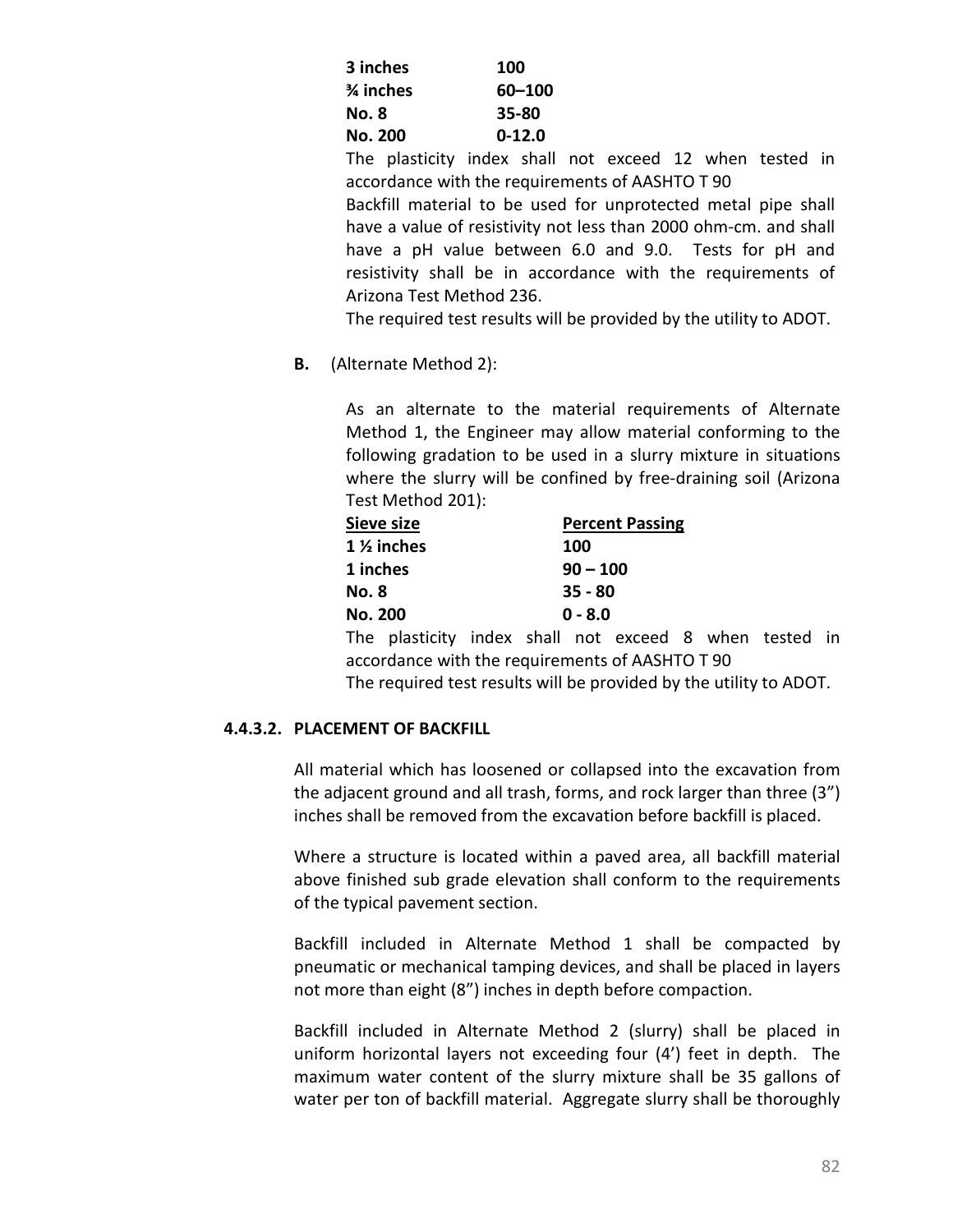mixed in a mixer approved by the Engineer. Unless otherwise approved by the Engineer, the slurry shall be compacted with internal vibrators.

## **4.4.3.3. COMPACTION OF BACKFILL**

In paved areas backfill material shall be compacted to at least 100 per cent of the maximum density as determined in accordance with the requirements of Arizona Test Methods Manual. In unpaved areas backfill material shall be compacted to at least 95 percent of the maximum density as determined in the above test methods. The Utility must supply the test result to ADOT.

## **4.4.3.4. ASPHALTIC CONCRETE PAVEMENT REPLACEMENT**

The Asphaltic Concrete material will be hot material conforming to Section 409 of the "*[State of Arizona Department of Transportation](http://www.azdot.gov/business/ContractsandSpecifications/Specifications)  [Highways Division Standard Specifications for Road and Bridge](http://www.azdot.gov/business/ContractsandSpecifications/Specifications)  [Construction](http://www.azdot.gov/business/ContractsandSpecifications/Specifications)*", except for the payment provision.

- **A. STANDARD ASPHALTIC CONCRETE PAVEMENT REPLACEMENT -** Asphaltic Concrete Pavement roadways require a minimum replacement of 100 feet of the Asphaltic Concrete Pavement along the centerline of the highway, 50 feet on either side of the excavation, by one lane width. If any Asphaltic Concrete Pavement is disturbed in a lane, the total width of the lane will be replaced. Asphaltic Concrete will be laid with a vibrating or tamper bar screed paving machine only.
- **B. EXCEPTIONS MAY BE GRANTED BY THE DISTRICT ENGINEER -** For Asphaltic Concrete Pavement in congested areas, the District Engineer may allow the pavement to be repaired with patches two (2') feet larger than the excavation on all sides of open cut.
- **C. LONGITUDINAL OPEN CUTS IN ASPHALTIC CONCRETE PAVEMENT -** Longitudinal utility open cuts on Asphaltic Concrete Pavement roadways will require the Asphaltic Concrete Pavement be replaced a minimum of 100 feet along the centerline of the highway, by one lane width. If any Asphaltic Concrete Pavement is disturbed in a lane, the total width of the lane will be replaced. Asphaltic Concrete will be laid with a vibrating or tamper bar screed paving machine only.

### **4.4.3.5. PORTLAND CEMENT CONCRETE PAVEMENT REPLACEMENT**

Portland Cement Concrete Pavement (PCCP) will be replaced 6 inches thicker than the existing PCCP and keyed under all adjacent PCCP one (1') foot. Any existing PCCP slab disturbed will be replaced in full. The surface grade and texture will match the existing pavement surface.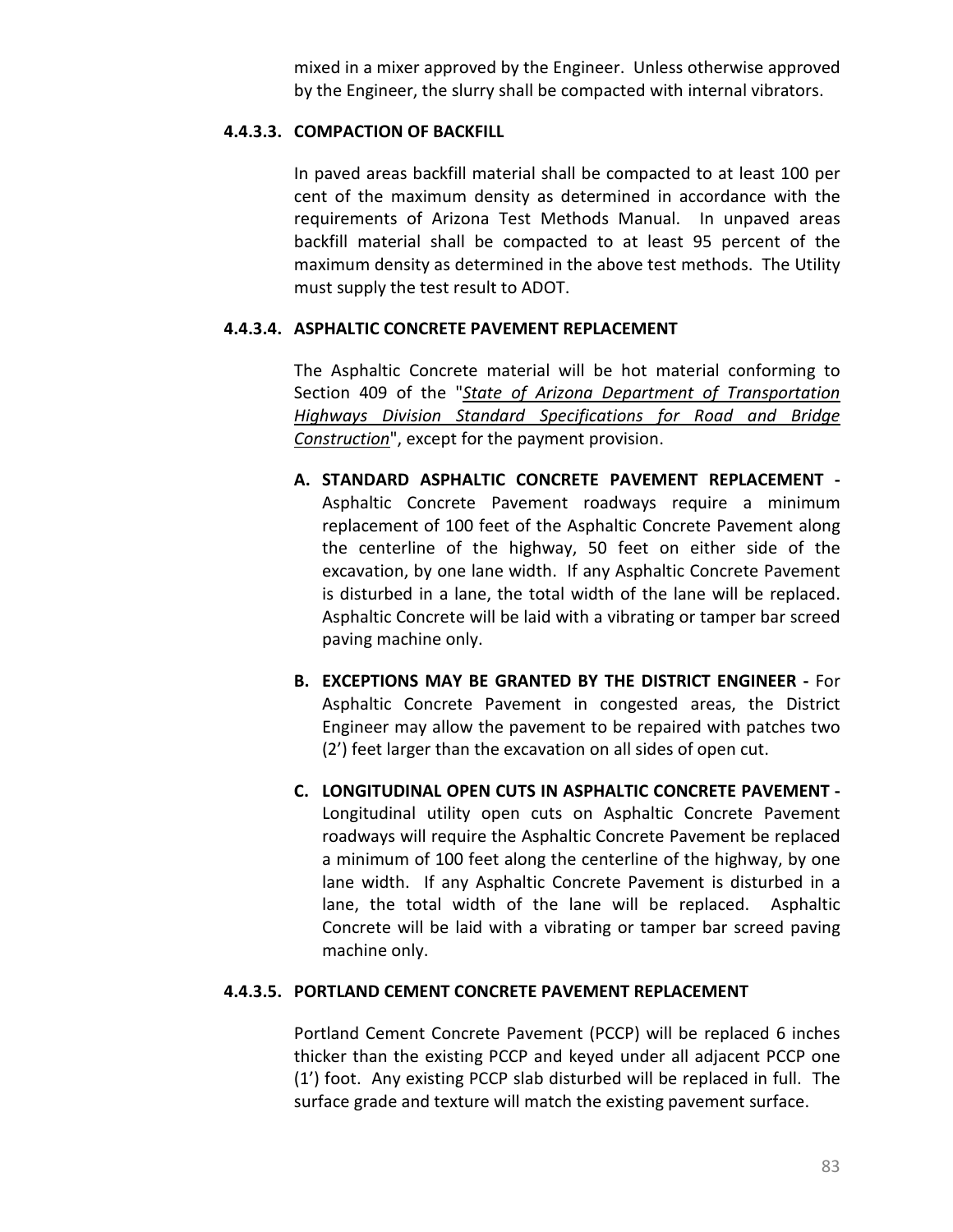Portland Cement Concrete Pavement will conform to Section 401of the "*[State of Arizona Department of Transportation Highways Division](http://www.azdot.gov/business/ContractsandSpecifications/Specifications)  [Standard Specifications for Road and Bridge Construction](http://www.azdot.gov/business/ContractsandSpecifications/Specifications)*", except for payment provision.

#### **4.4.4. DEPTH OF COVER**

Direct burial cable shall have a minimum installation cover as defined in *[Section](#page-19-0)  [2.1.9](#page-19-0)* of forty-eight (48") inches and conduit or ducts shall have a minimum depth of cover of three (3') feet.

## **4.4.5. UNDERGROUND CABLE**

Underground cable or conduit may be placed within the right-of-way of any uncontrolled access highway or within any structure (except drainage), provided it does not interfere with the normal maintenance and operation of the highway.

## **4.4.6. MANHOLES AND VAULTS**

All manholes and underground vault access shall be located outside of any traveled portion of the highway. Vehicles and equipment when accessing the underground facilities will not interfere with traffic.

## **4.4.7. URBAN AREAS**

In urban areas where sidewalks have been installed, all poles, structures, and guys shall be placed behind the sidewalk, if possible. Under no circumstances shall any pole, structure or guy be placed within twenty-four (24") inches from the face of curb or obstruct the sidewalk area. If placed within the sidewalk sufficient room must be provided to allow a wheelchair to pass on the sidewalk.

### **4.4.8. CROSSINGS**

Crossings will be permitted on all uncontrolled access highways providing they comply with *[Sections 4.4.11, A -](#page-94-0) D, F, and G*. They should cross on a line generally perpendicular and under the highway alignment where practical.

### **4.4.9. JACKING OR BORING**

### **4.4.9.1. CONDUIT**

Conduit will be required for jacked or bored roadway crossings.

### **4.4.9.2. WATER BORING**

Water boring will not be allowed. Water may be used to lubricate and cool drilling tools, if used in small quantities.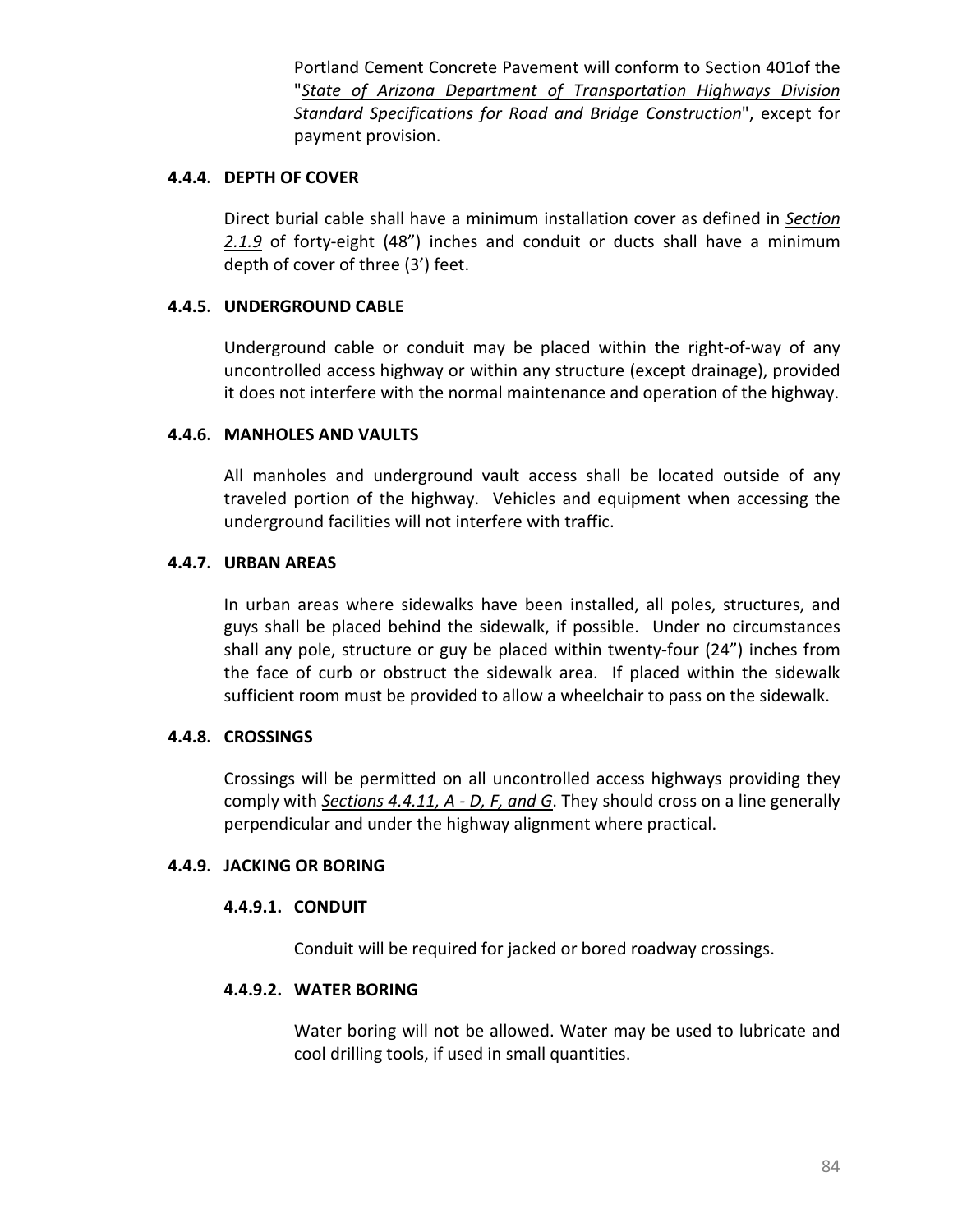#### **4.4.9.3. BENTONITE SLURRY BORING**

Conduit may be betonies clay slurry bored or drilled under the following conditions:

- **A.** Bentonite slurry must be controlled for the existing soil conditions;
- **B.** Drilling system shall not deposit more than one (1) part drilling fluid per one (1) part soil excavated (by volume) to prevent erosion and/or saturation of the soil;
- **C.** Drilling fluid shall contain a minimum 0.2 pounds per gallon concentration of suspended Bentonite clay;
- **D.** No other drilling fluid will be allowed.

#### **4.4.9.4. JACKING OUTSIDE 30 FEET**

Jacking or boring pit will be allowed outside of 30 feet from the traveled roadway with the following condition:

- **A.** The jacking or boring pit area will be fenced to keep the public out of the pit;
- **B.** All work vehicles and equipment will be restricted to the fenced area.

### **4.4.9.5. JACKING INSIDE 30 FEET**

Jacking or boring pit may be allowed within 30 feet of the edge of the traveled lane with the following restrictions:

- **A.** The jacking or boring pit will be protected from the approaching traffic by existing guardrail, existing or Temporary Concrete Barrier wall or other ADOT approved barrier;
- **B.** The jacking or boring pit area will be fenced to keep the public out of the pit;
- **C.** All work vehicles and equipment will be restricted to the fenced area;
- **D.** The jacking or boring pit will be located outside the pavement structure.

## **4.4.9.6. OVERBREAKAGE**

Extreme care must be taken during this operation to guard against the impairment of the earth structure under the pavement and shoulders. All overbreaks and/or borings shall be pressure grouted.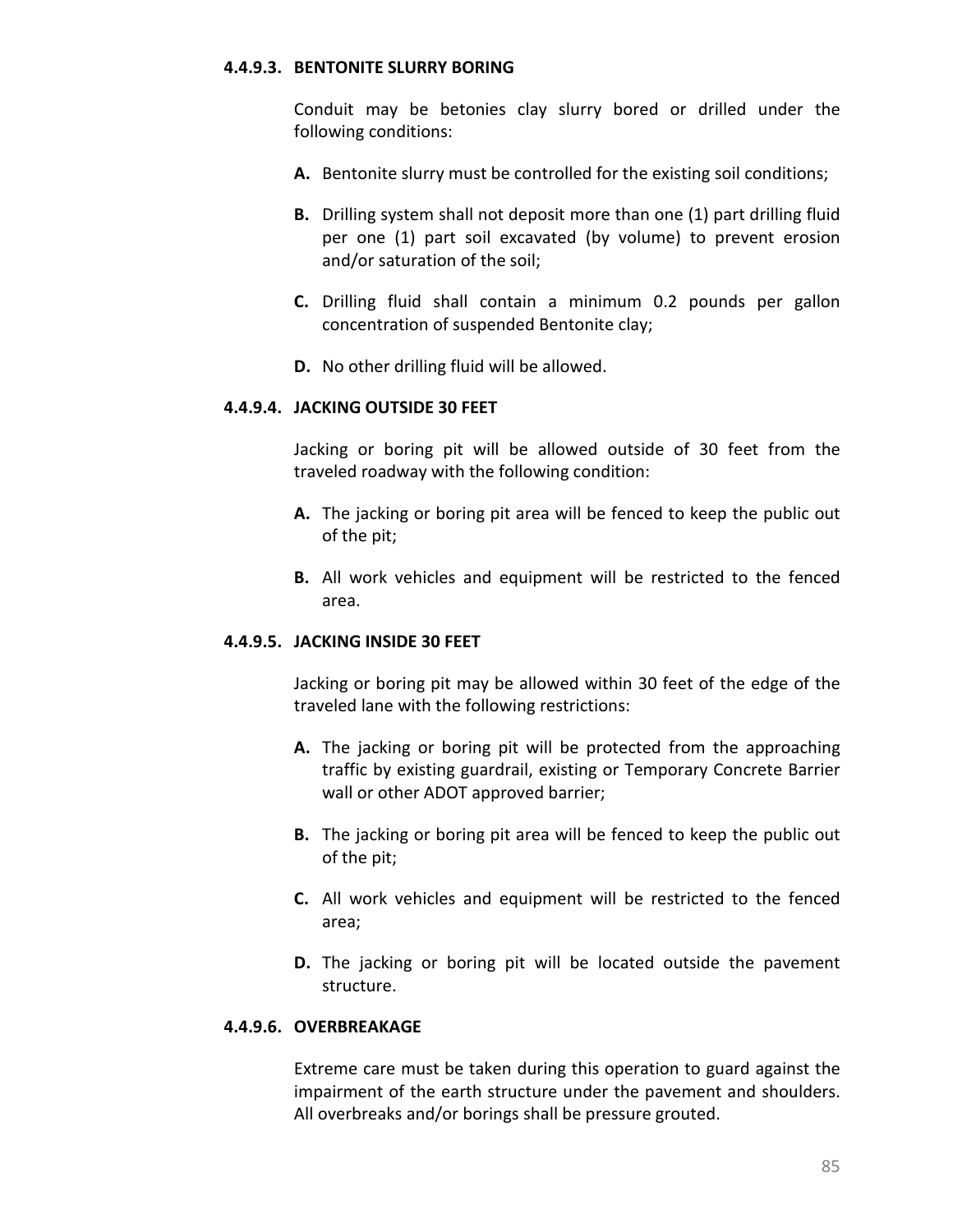#### **4.4.10. STRUCTURES**

The utility shall design all hangers and/or other supports required for the installation of its cable on or within any structure. The Bridge Engineer shall approve and recommend any changes required in the design of the utility company's hangers and/or supports. Any cable, conduit, hangers or supports shall be furnished and installed by the utility company unless otherwise noted on plans. No facility will be allowed below the girders or outside the exterior girder.

#### <span id="page-94-0"></span>**4.4.11. LONGITUDINAL ENCROACHMENTS**

Telephone and or TV cable line may be permitted longitudinally along uncontrolled access highways providing the following conditions are met:

- **A.** The accommodation will not adversely affect the safety, design, construction, operation, maintenance or stability of the highway;
- **B.** The accommodation will not interfere with or impair the planned future expansion of the highway;
- **C.** Any alternate location would be contrary to the public interest. This determination may require an evaluation of the direct and indirect environmental, aesthetic and economic effects of the locations under consideration;
- **D.** Except in prior rights cases, ADOT will not incur any unreimbursed additional expense or maintenance costs associated with the utility installation;
- **E.** State shall not be liable for any claims, demands, costs or expenses, including all legal expenses, for loss, damages or injury to any person or property, including third parties' persons or property, due to the Utility's use of the ADOT right-of-way, unless caused by the willful or negligent acts or omissions of ADOT, its officers, or agents;
- **F.** Poles or structures shall be located as close to the right-of-way line as possible;
- **G.** Where other pole lines exist within the right-of-way joint use poles will be utilized with electric, telephone and cable TV, where possible.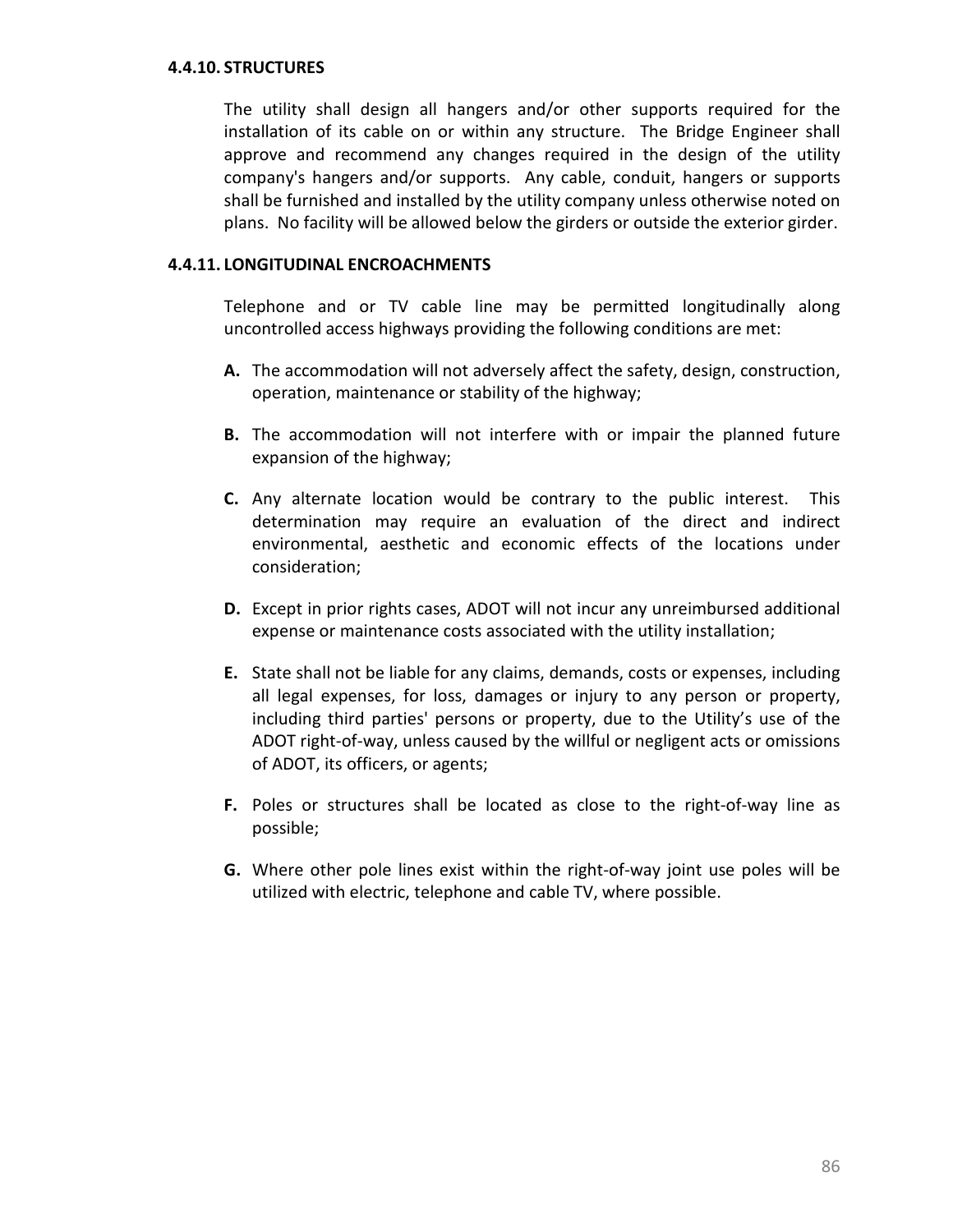#### **4.5. IRRIGATION IN UNCONTROLLED ACCESS HIGHWAYS**

#### **4.5.1. CONFLICTS**

The State assumes no liability for conflicts with existing or proposed utilities upon approving a permit for any overhead or underground utility. It is further understood the permittee will, at its expense (except when the utility has prior rights), remove, relocate, or alter its facilities within the right-of-way when required by ADOT.

### <span id="page-95-0"></span>**4.5.2. POTHOLES**

Potholes will be allowed in paved and unpaved areas on uncontrolled access highways with a permit. Potholes may be backfilled with the existing material and compacted in lifts, not to exceed eight (8") inches before compaction, with pneumatic or mechanical tamping devices or with slurry conforming to the requires of alternate method (2) under Open Cuts. The pavement will be replaced in-kind.

### **4.5.3. OPEN CUTS**

Open cuts will be allowed on uncontrolled access highways and their right-ofway. Open cuts in paved area will require pavement replacement with the same type and thickness material as the existing roadway. Open cuts in unpaved areas may be backfilled with existing material as per the pothole requirements.

### **4.5.3.1. BACKFILL MATERIAL**

All installations must have adequate protection from the soil conditions encountered.

Open cuts outside the roadway prism shall be backfilled as per the pothole requirements in *[Section 4.5.2](#page-95-0)*.

Open cuts in the roadway prism will be backfilled with Alternate Method 1 or 2.

**A.** (Alternate Method 1):

Backfill material may be selected from excavation or from a source selected by the utility. It shall not contain frozen lumps, stones larger than three (3") inches in diameter, chunks of clay or other objectionable material.

Backfill material shall conform to the following gradation (Arizona Test Method 201):

| <b>SIEVE SIZE</b> | <b>PERCENT PASSING</b> |
|-------------------|------------------------|
| 3 inches          | 100                    |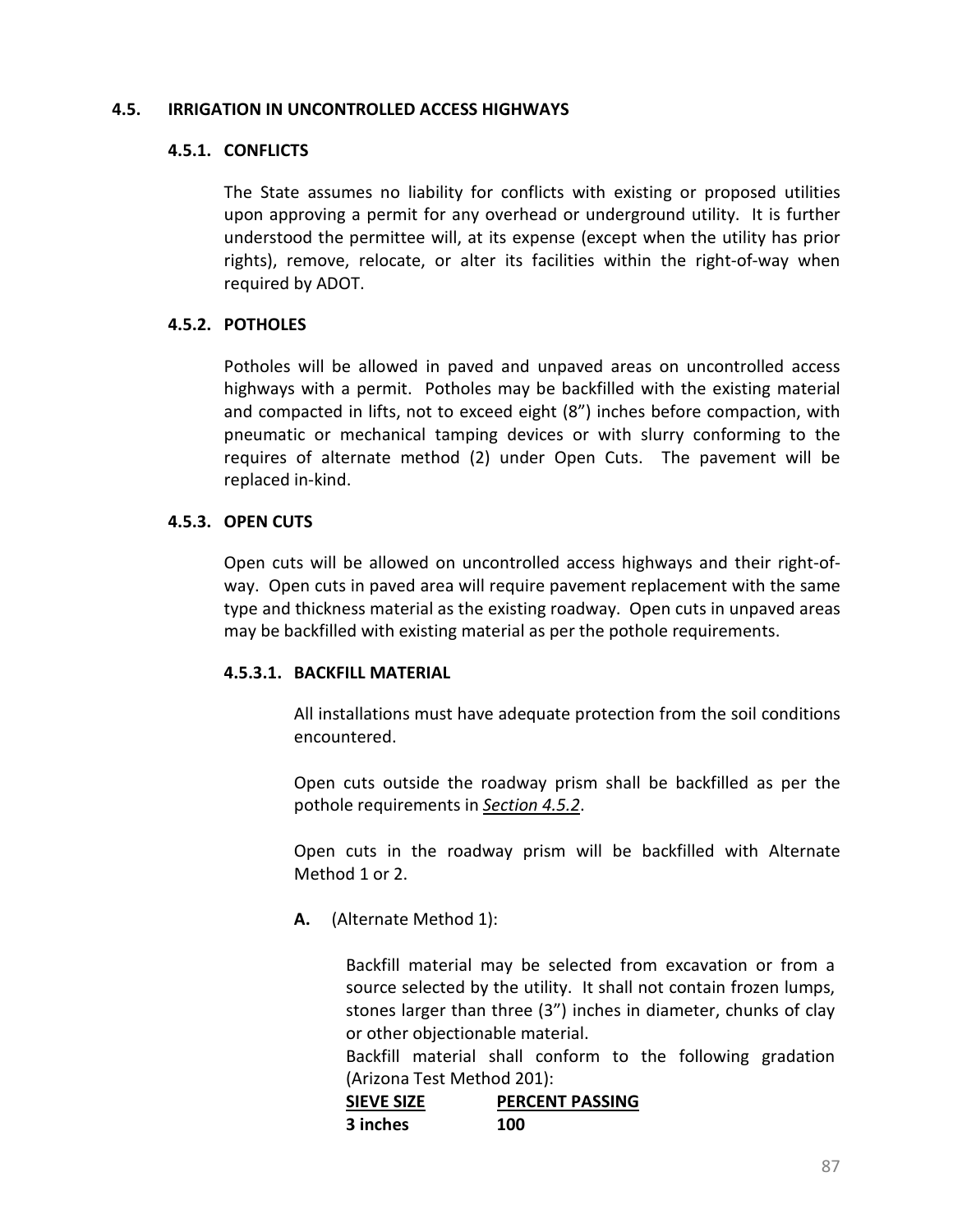| % inches | 60-100   |
|----------|----------|
| No. 8    | 35-80    |
| No. 200  | $0-12.0$ |

The plasticity index shall not exceed 12 when tested in accordance with the requirements of AASHTO T 90.

Backfill material to be used for unprotected metal pipe shall have a value of resistivity not less than 2000 ohm-cm. and shall have a pH value between 6.0 and 9.0. Tests for pH and resistivity shall be in accordance with the requirements of Arizona Test Method 236.

The required test results will be provided by the utility to ADOT.

**B.**(Alternate Method 2):

As an alternate to the material requirements of Alternate Method 1, the Engineer may allow material conforming to the following gradation to be used in a slurry mixture in situations where the slurry will be confined by free-draining soil (Arizona Test Method 201):

| Sieve size            | <b>Percent Passing</b> |
|-----------------------|------------------------|
| $1\frac{1}{2}$ inches | 100                    |
| 1 inches              | $90 - 100$             |
| <b>No. 8</b>          | $35 - 80$              |
| No. 200               | $0 - 8.0$              |

The plasticity index shall not exceed 8 when tested in accordance with the requirements of AASHTO T 90

## The required test results will be provided by the utility to ADOT.

### **4.5.3.2. PLACEMENT OF BACKFILL**

All material which has loosened or collapsed into the excavation from the adjacent ground and all trash, forms, and rock larger than three (3") inches shall be removed from the excavation before backfill is placed.

Where an irrigation structure is located within a paved area, all backfill material above finished sub grade elevation shall conform to the requirements of the typical pavement section.

Backfill included in Alternate Method 1 shall be compacted by pneumatic or mechanical tamping devices, and shall be placed in layers not more than eight (8") inches in depth before compaction.

Backfill included in Alternate Method 2 (slurry) shall be placed in uniform horizontal layers not exceeding four (4') feet in depth. The maximum water content of the slurry mixture shall 35 gallons of water per ton of backfill material. Aggregate slurry shall be thoroughly mixed in a mixer approved by the Engineer. Unless otherwise approved by the Engineer, the slurry shall be compacted with internal vibrators.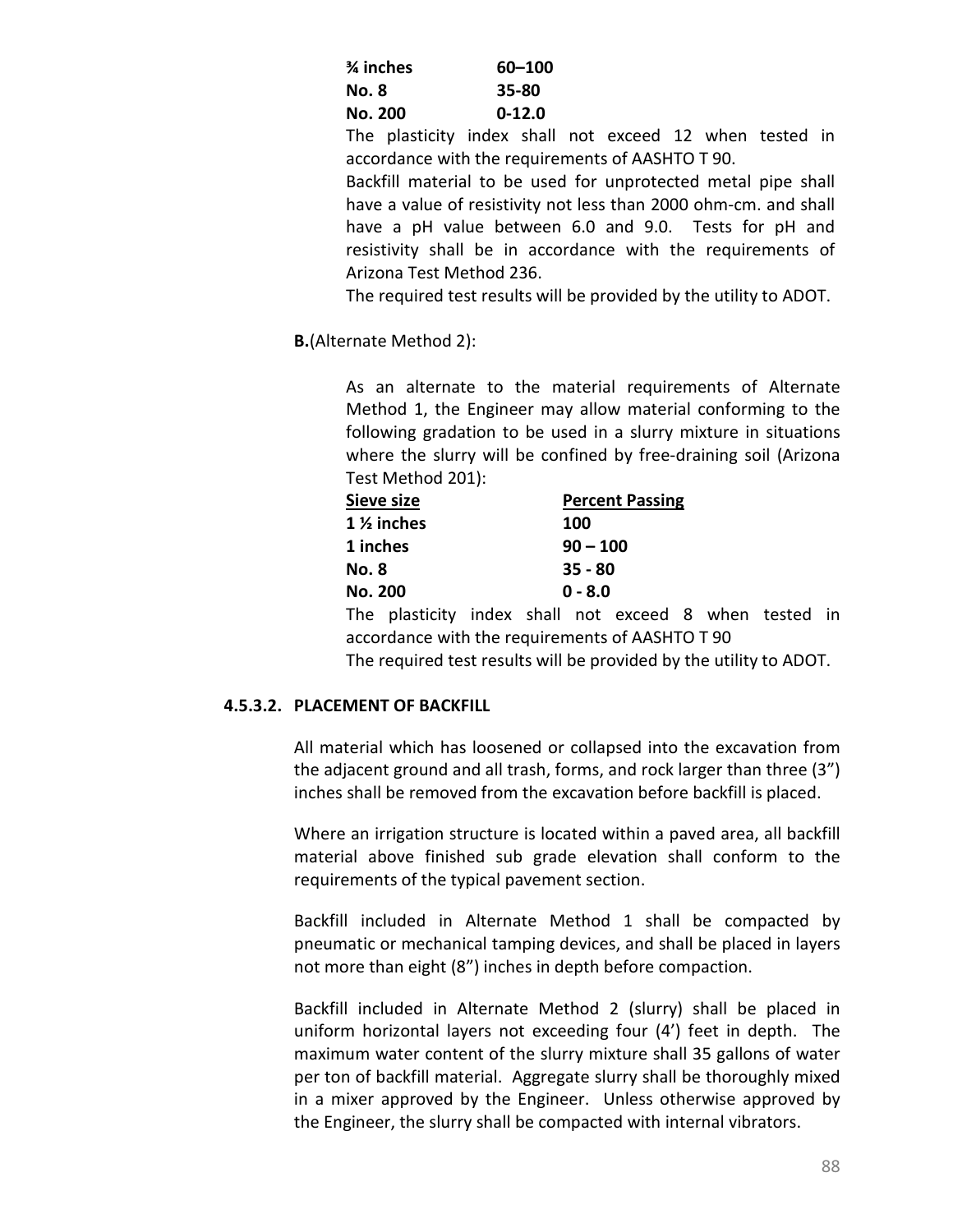#### **4.5.3.3. COMPACTION OF BACKFILL**

In paved areas backfill material shall be compacted to at least 100 percent of the maximum density as determined in accordance with the requirements of Arizona Test Methods Manual. In unpaved areas backfill material shall be compacted to at least 95 percent of the maximum density as determined in the above test methods. The Utility must supply the test result to ADOT.

#### **4.5.3.4. ASPHALTIC CONCRETE PAVEMENT REPLACEMENT**

The Asphaltic Concrete material will be hot material conforming to Section 409, except for the payment provision, of the "*[State of Arizona](http://www.azdot.gov/business/ContractsandSpecifications/Specifications)  [Department of Transportation Highways Division Standard](http://www.azdot.gov/business/ContractsandSpecifications/Specifications)  [Specifications for Road and Bridge Construction](http://www.azdot.gov/business/ContractsandSpecifications/Specifications)*".

- **A. STANDARD ASPHALTIC CONCRETE PAVEMENT REPLACEMENT-**Asphaltic Concrete Pavement roadways require a minimum replacement of 100 feet of the Asphaltic Concrete Pavement along the centerline of the highway, 50 feet on either side of the excavation, by one lane width. If any Asphaltic Concrete Pavement is disturbed in a lane, the total width of the lane will be replaced. Asphaltic Concrete will be laid with a vibrating or tamper bar screed paving machine only.
- **B. EXCEPTIONS MAY BE GRANTED BY THE DISTRICT ENGINEER -** For Asphaltic Concrete Pavement in congested areas, the District Engineer may allow the pavement to be repaired with patches two (2') feet larger than the excavation on all sides of open cut.
- **C. LONGITUDINAL OPEN CUTS IN ASPHALTIC CONCRETE PAVEMENT-**Longitudinal utility open cuts on Asphaltic Concrete Pavement roadways will require the Asphaltic Concrete Pavement be replaced a minimum of 100 feet along the centerline of the highway, by one lane width. If any Asphaltic Concrete Pavement is disturbed in a lane, the total width of the lane will be replaced. Asphaltic Concrete will be laid with a vibrating or tamper bar screed paving machine only.

## **4.5.3.5. PORTLAND CEMENT CONCRETE PAVEMENT REPLACEMENT**

Portland Cement Concrete Pavement will be replaced six (6") inches thicker than the existing PCCP and keyed under all adjacent PCCP one (1') foot. Any existing PCCP slab disturbed will be replaced in full. The surface grade and texture will match the existing pavement surface.

Portland Cement Concrete Pavement will conform to Section 401, except for payment provision, of the "*[State of Arizona Department of](http://www.azdot.gov/business/ContractsandSpecifications/Specifications)*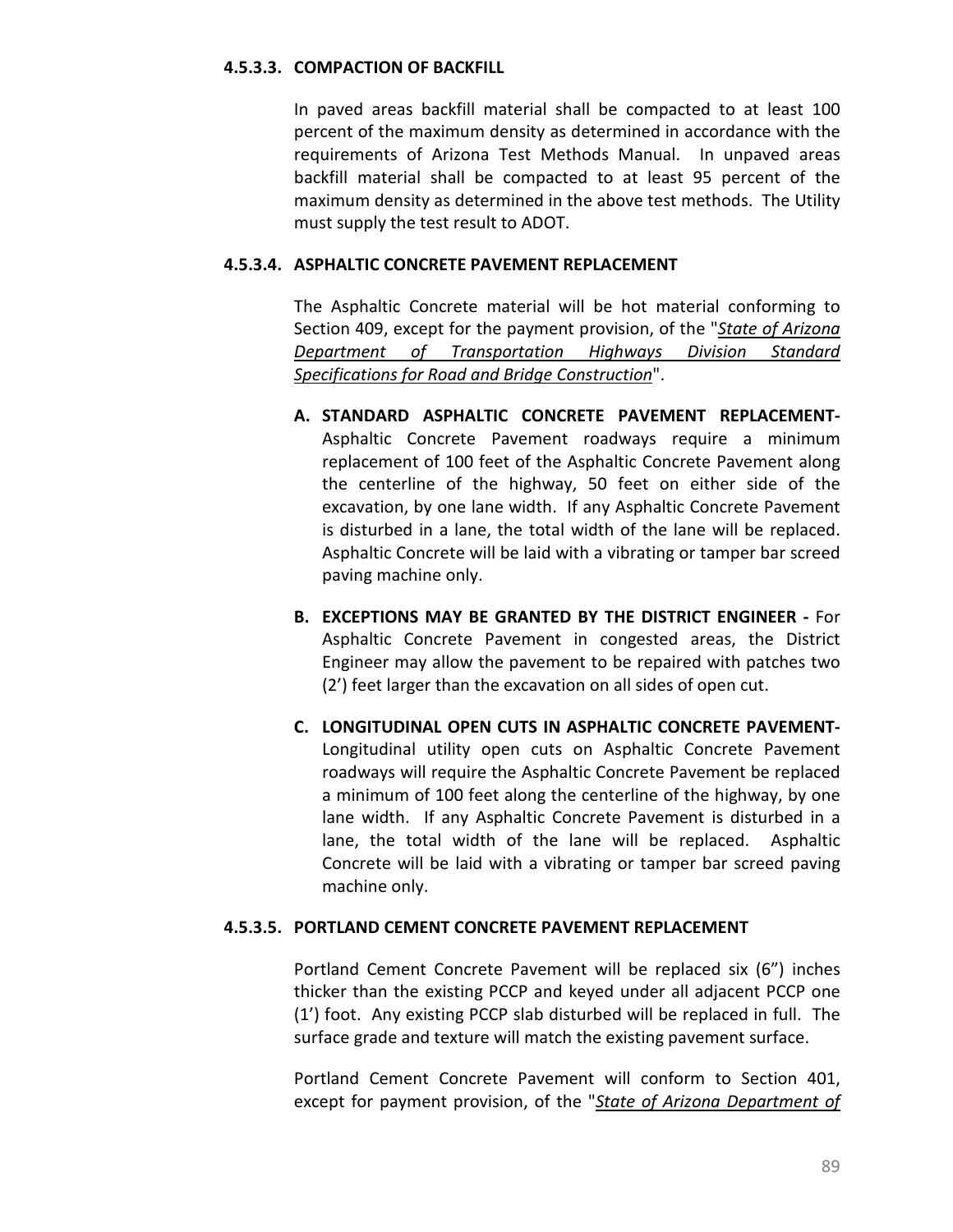## **4.5.4. DEPTH OF COVER**

Irrigation pipe will have a three (3') feet minimum cover as defined in *[Section](#page-19-0)  [2.1.9](#page-19-0)* with the proper 'D' load pipe.

## **4.5.5. OPEN DITCH IRRIGATION**

Open ditch irrigation may be allowed thirty (30') feet from travel lane or outside the clear zone, whichever is less.

## **4.5.6. PIPED IRRIGATION**

Piped Irrigation may be allowed with a three (3') feet minimum cover with the proper 'D' load pipe.

## **4.5.7. JACKING OR BORING**

## **4.5.7.1. WATER BORING**

Water boring will not be allowed. Water may be used to lubricate and cool drilling tools, if used in small quantities.

## **4.5.7.2. BENTONITE SLURRY BORING**

Bentonite clay slurry boring or drilling will be allowed under the following conditions:

- **A.** Bentonite slurry must be controlled for the existing soil conditions;
- **B.** Drilling system shall not deposit more than one (1) part drilling fluid per one (1) part soil excavated (by volume) to prevent erosion and/or saturation of the soil;
- **C.** Drilling fluid shall contain a minimum of 0.2 pounds per gallon concentration of suspended Bentonite clay;
- **D.** No other drilling fluid will be allowed.

## **4.5.7.3. JACKING OUTSIDE 30 FEET**

Jacking or boring pit will be allowed outside of 30 feet from the traveled roadway with the following condition:

- **A.** The jacking or boring pit area will be fenced to keep the public out of the pit;
- **B.** All work vehicles and equipment will be restricted to the fenced area.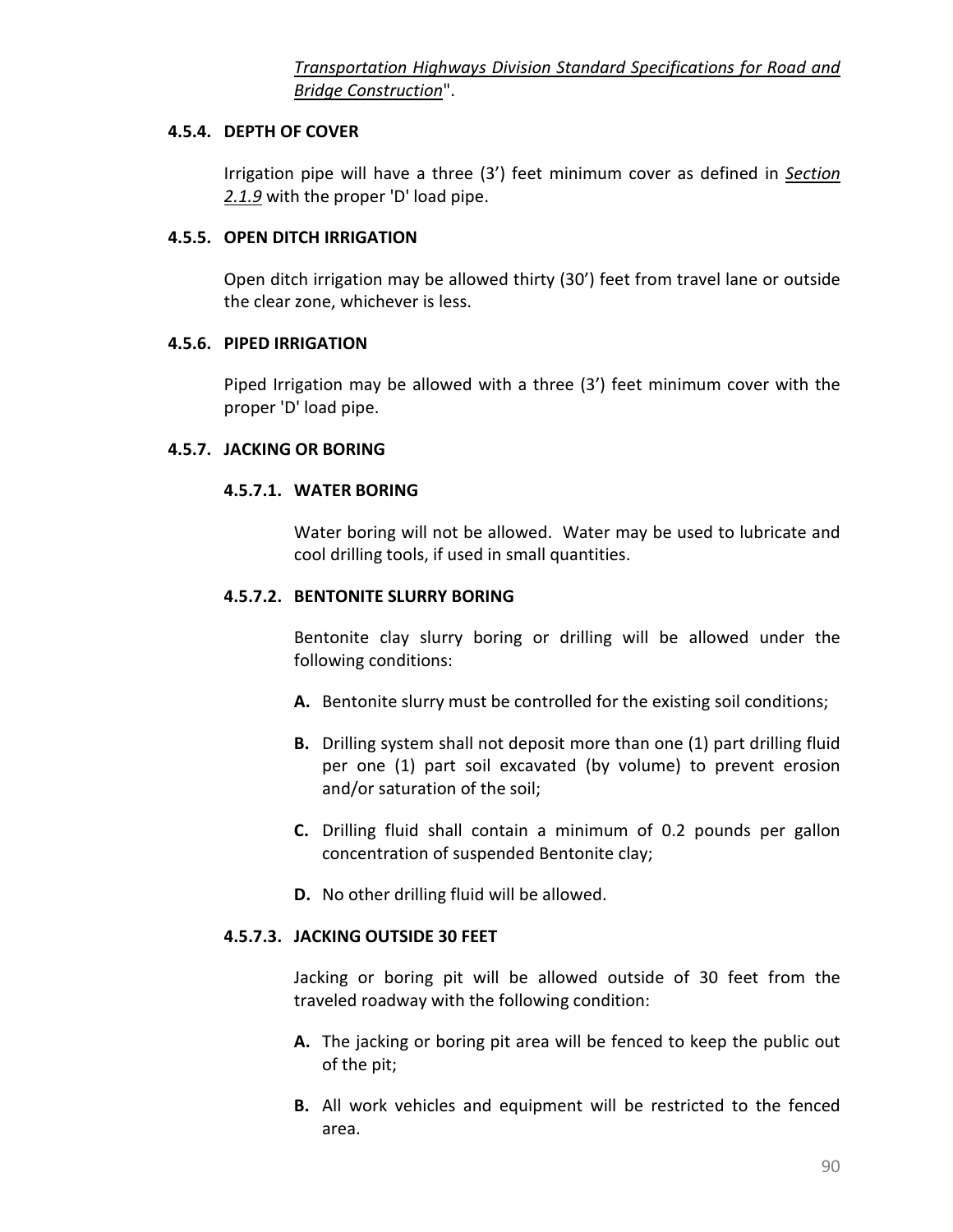## **4.5.7.4. JACKING INSIDE 30 FEET**

Jacking or boring pit may be allowed within 30 feet of the edge of the traveled lane with the following restrictions:

- **A.** The jacking or boring pit will be protected from the approaching traffic by existing guardrail, existing or Temporary Concrete Barrier wall or other ADOT approved barrier;
- **B.** The jacking or boring pit area will be fenced to keep the public out of the pit;
- **C.** All work vehicles and equipment will be restricted to the fenced area;
- **D.** The jacking or boring pit will be located outside the pavement structure.

## **4.5.7.5. OVERBREAKAGE**

Extreme care must be taken during this operation to guard against the impairment of the earth structure under the pavement and shoulders. All overbreaks and/or borings shall be pressure grouted.

## **4.5.8. LONGITUDINAL IRRIGATION ENCROACHMENTS**

Longitudinal irrigation facilities will be allowed on uncontrolled access highways with the following restrictions:

- **A.** Irrigation will not normally be allowed under a roadway longitudinally except in extreme cases.
- **B.** Open ditches may be allowed thirty 30 feet minimum from traveled lane or clear zone, whichever is more;
- **C.** Control gates, valves and other points of access must not interfere with the roadway, its use or clear zone;
- **D.** The accommodation will not adversely affect the safety, design, construction, operation, maintenance or stability of the highway;
- **E.** The accommodation will not interfere with or impair the planned future expansion of the highway;
- **F.** Any alternate location would be contrary to the public interest. This determination may require an evaluation of the direct and indirect environmental, aesthetic, and economic effects of the locations under consideration;
- **G.** Except in prior rights cases, ADOT will not incur any unreimbursed additional expense or maintenance costs associated with the utility installation;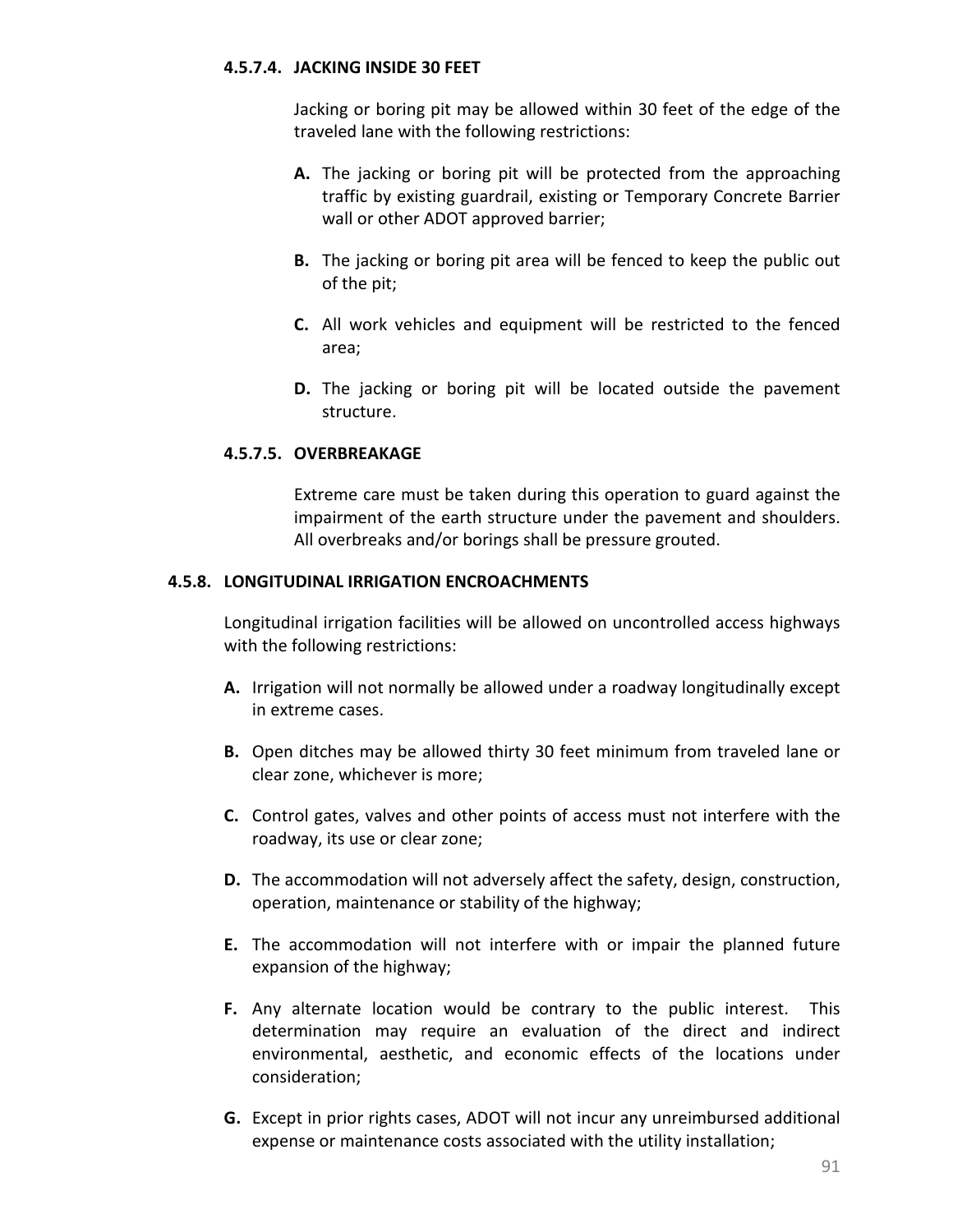- **H.** State shall not be liable for any claims, demands, costs or expenses, including all legal expenses, for loss, damages or injury to any person or property, including third parties' persons or property, due to the Utility's use of the ADOT right-of-way, unless caused by the willful or negligent acts or omissions of ADOT, its officers, or agents;
- **I.** The accommodation will not be constructed and/or maintained by direct access from any traffic lane or connecting ramp within the controlled access;
- **J.** No above ground facility is within the clear zone.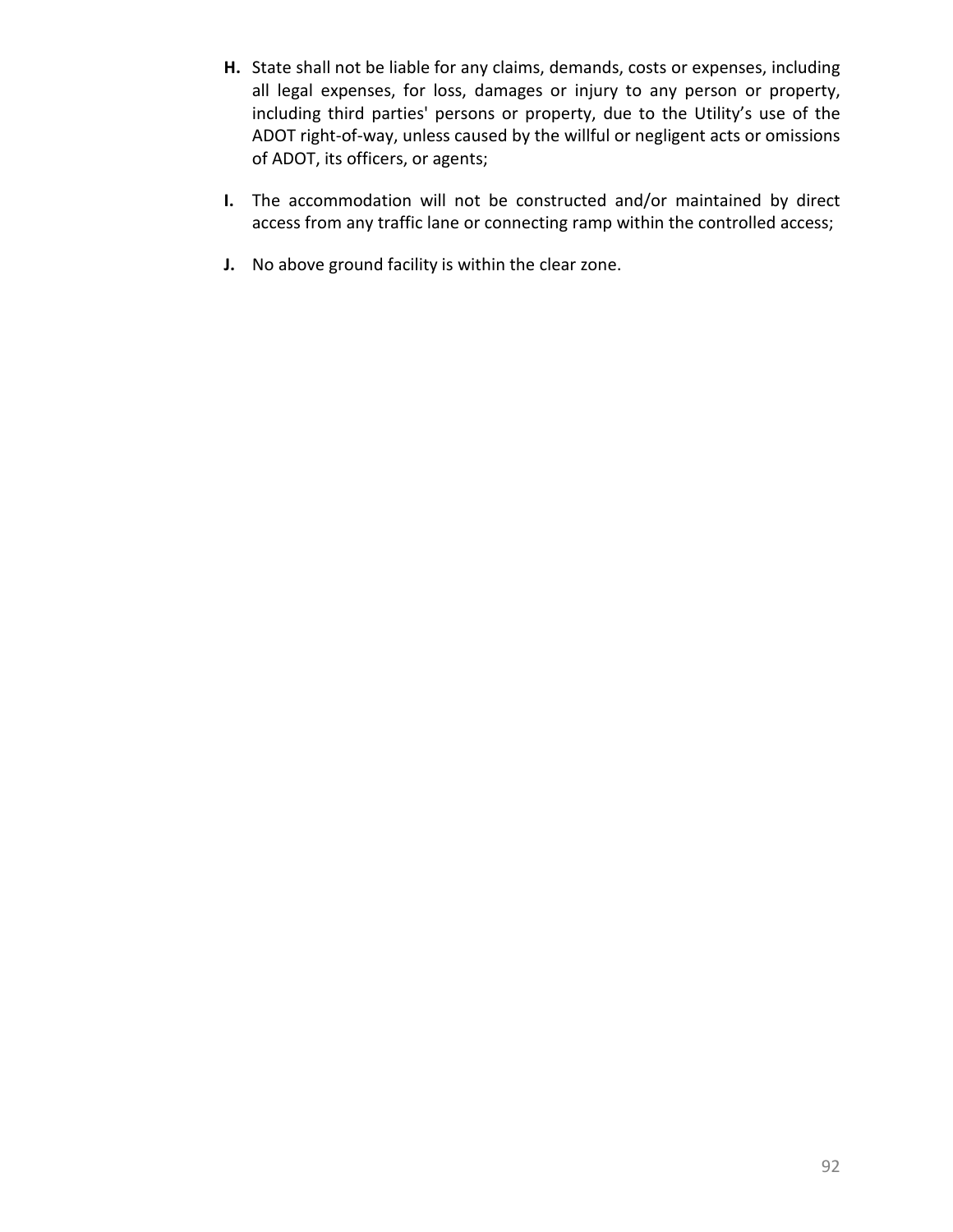# **5. UTILITY ABANDONMENT IN CONTROLLED AND UNCONTROLLED ACCESS HIGHWAYS**

### **5.1. GENERAL**

#### **5.1.1. ABANDONMENT OF UTILITY FACILITIES**

Abandonment of Utility Facilities (Abandonment) means the decision by the Utility to no longer use its facilities and notification of such decision to the Arizona Department of Transportation (ADOT). Abandonment shall not be construed to mean any changes in ownership of the facility.

#### **5.1.2. MAINTENANCE OF ABANDONED UTILITY FACILITIES**

The maintenance of abandoned Utility facilities within ADOT right-of-way shall be governed by laws, guidelines, and regulations adopted by regulatory agencies.

#### **5.1.3. OWNERSHIP**

The Utility facility owner shall continue to own, map, locate and mark its abandoned facilities in accordance with the requirements of Arizona Revised Statutes *[A.R.S Sections 40-360.21 through 40-360.32](http://www.azleg.state.az.us/ArizonaRevisedStatutes.asp?Title=40)* and by standards adopted by industry organizations.

### **5.1.4. LEGAL RESPONSIBILITY**

Nothing contained in this guideline shall alter the legal responsibility for compliance with laws regulating construction and installation of Utility facilities within ADOT right-of-way and adherence to environmental laws or regulations.

#### **5.1.5. STATE LIABILITY**

The State assumes no liability for conflicts with utility facilities which are allowed to be abandoned within its right-of-way unless prior rights exist.

### **5.1.6. COORDINATE FOR DESIGNING INSTALLATIONS**

The Utility facility owner and ADOT shall coordinate for designing installations of new facilities in a manner that minimizes the need to abandon the facility in the future.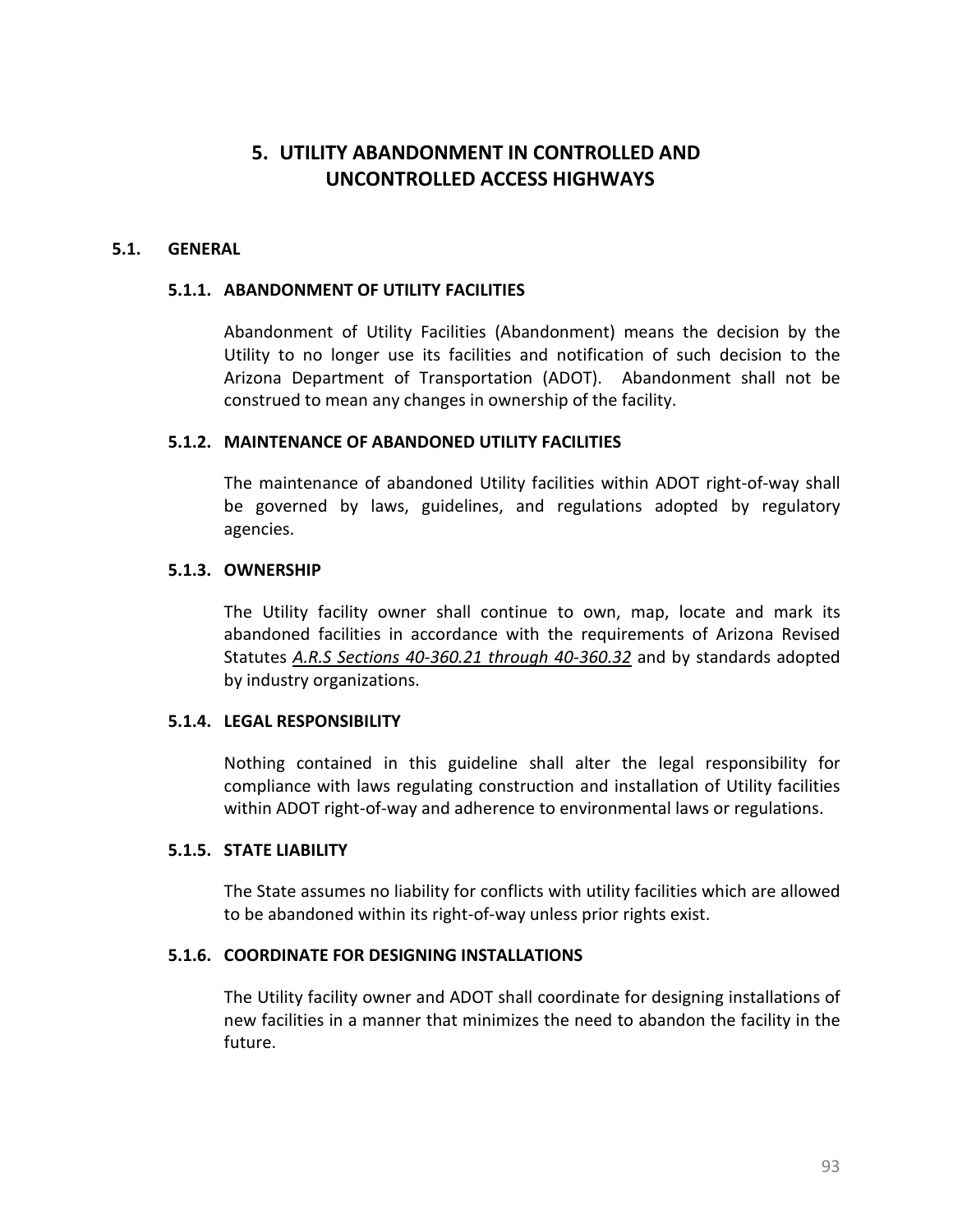#### **5.2. ABANDONED UTILITIES**

#### **5.2.1. PERMITTED ABANDONMENT**

ADOT will allow underground facilities operators to abandon facilities within its right of way provided that the abandoned facility maintains a separation distance of a minimum of five feet horizontal and two feet vertical between the abandoned facility and any new or proposed highway feature or as defined under the definition of the zone of disruption.

Underground facility operators shall remove conflicting portions of their abandoned facilities not maintaining a separation distance of at least five feet horizontal and two feet vertical for projects in the State Transportation Implementation Plan (STIP) or immediate or planned maintenance needs.

For the purpose of this guideline, "highway feature" means: ADOT owned and maintained structures.

For the purpose of this guideline, "zone of disruption" means: only those areas to be excavated to install highway features.

### **5.2.2. NOTICE TO ABANDON UTILITY FACILITIES**

Upon planned abandonment of underground facilities, the utility shall provide notice to ADOT. Upon notification, ADOT will amend the existing permit to show the underground facilities as abandoned and send a copy of the amended permit to the utility operator. If there is no existing permit, ADOT will issue a permit to show the underground facilities as abandoned and send a copy of the permit to the utility operator.

#### **5.2.3. AS-BUILT RECORDS**

The Utility shall provide, upon ADOT request, as-built records for the location of facilities that are approved for abandonment.

#### **5.2.4. REMOVAL OF ALL ABOVE-GROUND APPURTENANCES**

The Utility shall remove all above-ground appurtenances to all facilities approved for abandonment. These appurtenances may include such items as, pads, foundations, vents, lift stations, cabinets, pole stubs, etc.

#### **5.2.5. PURGING AND CAPPING**

The Utility shall purge and cap or plug the ends of all facilities approved for abandonment and shall provide warning markers or any other warning devices as required by the appropriate regulatory agency. Slurry filling of the facility may be required. The means of terminating facilities not covered by a regulatory agency shall be coordinated with ADOT.